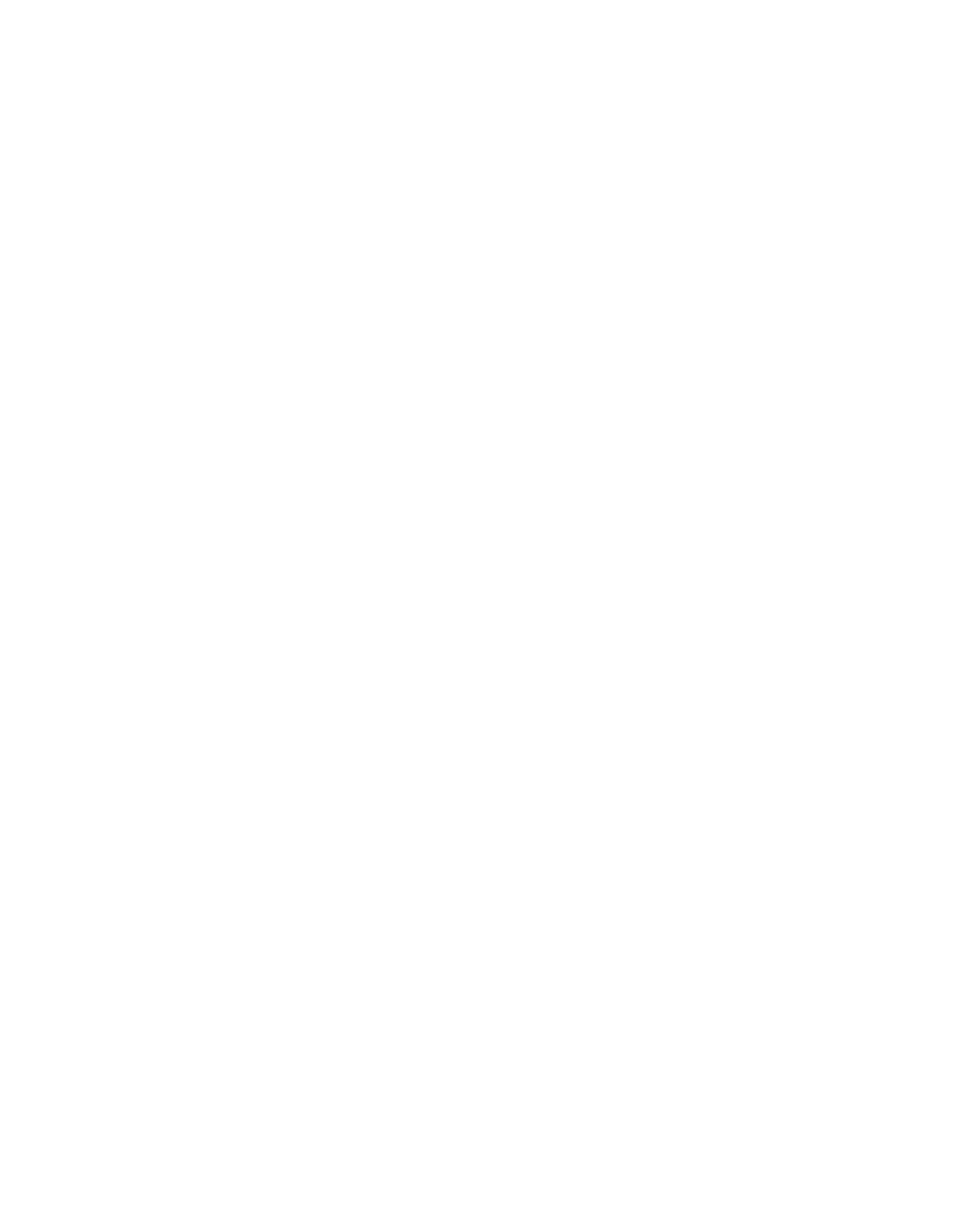# **INTRODUCTION**

The year 2007 was another outstanding period for the Japanese Trust Funds as it met the high volume of development needs in the Latin America and Caribbean Region. Since their establishment, the Japanese Trust Funds have been recognized and appreciated in the IDB for their relevance to the Bank's core activities. The funds are rigorously managed to ensure the efficient allocation of resources, optimal technical cooperation, and a strong development impact.

The Japanese Trust Funds support five distinct programs:

- The Japan Special Fund is the largest active trust fund at the Bank and the single most significant source of flexible, untied, external funding for technical cooperation activities. Since its establishment in 1988, the Japan Special Fund has helped support Bank efforts to improve the infrastructure stock of the borrowing member countries, protect the natural environment, and promote the productive sectors.
- The Japanese Trust Fund for Consultancy Services, established in 1995, is another strong instrument for applying Japanese know-how and development experience to the challenges facing developing countries of the Americas.
- The Japan Poverty Reduction Program was established in 2001 to focus resources on poverty reduction initiatives, particularly those driven by the community and carried out in conjunction with civil society institutions and local governments.
- The IDB/Japan Program was created in 1999, in response to the significant and increasing interest of Latin American and Caribbean countries to learn about the economic and social development experience of Japan and other East Asian countries.
- The Japan-IDB Scholarship Program was established in 1991 and reflects the importance Japan attaches to human resource development in Latin America and the Caribbean.

The Fund's strong support for development operations in the region is made possible by continuous collaboration between the Japanese Government and the Inter-American Development Bank based on a mutual objective of promoting economic development and social progress.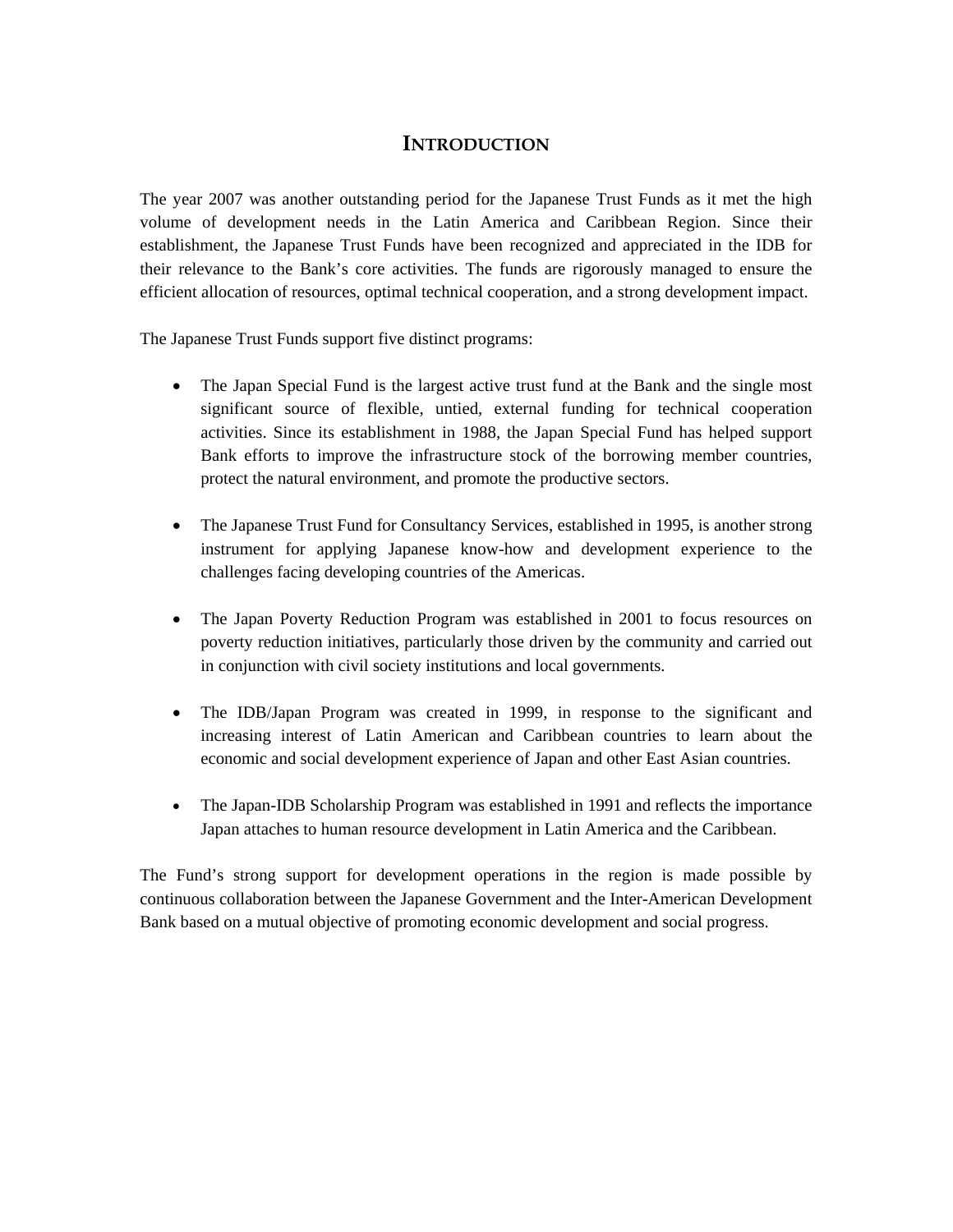# **TABLE OF CONTENTS**

| 1. JAPAN SPECIAL FUND, JAPANESE TRUST FUND FOR CONSULTANCY SERVICES, JAPAN SPECIAL |
|------------------------------------------------------------------------------------|
|                                                                                    |
|                                                                                    |
|                                                                                    |
| 1.4. JOINT MISSION OF THE JPO AND THE SOCIAL INCLUSION TRUST FUND TO ECUADOR  14   |
|                                                                                    |
|                                                                                    |
|                                                                                    |
|                                                                                    |
|                                                                                    |
|                                                                                    |
|                                                                                    |
|                                                                                    |
|                                                                                    |
|                                                                                    |

# **ANNEXES**

| <b>ANNEX I</b>   | <b>JSF PROJECT PORTFOLIO</b>                          |  |  |                                                     |  |  |  |  |  |
|------------------|-------------------------------------------------------|--|--|-----------------------------------------------------|--|--|--|--|--|
| <b>ANNEX II</b>  | <b>ICF PROJECT PORTEOLIO</b>                          |  |  |                                                     |  |  |  |  |  |
| <b>ANNEX III</b> | SCHOLARSHIP BY SUBPROGRAM AND NATIONALITY OF STUDENTS |  |  |                                                     |  |  |  |  |  |
| <b>ANNEX IV</b>  |                                                       |  |  | JSF, JCF, AND JPO PROJECT PORTFOLIO 2005-2007       |  |  |  |  |  |
| <b>ANNEX V</b>   | <b>STATEMENTS</b>                                     |  |  | JSF, IJP, AND JPO AUDITOR'S REPORT AND FINANCIAL    |  |  |  |  |  |
| <b>ANNEX VI</b>  |                                                       |  |  | <b>JCF AUDITOR'S REPORT AND FINANCIAL STATEMENT</b> |  |  |  |  |  |
| <b>ANNEY</b>     |                                                       |  |  | <b>JSP AUDITOR'S REPORT AND FINANCIAL STATEMENT</b> |  |  |  |  |  |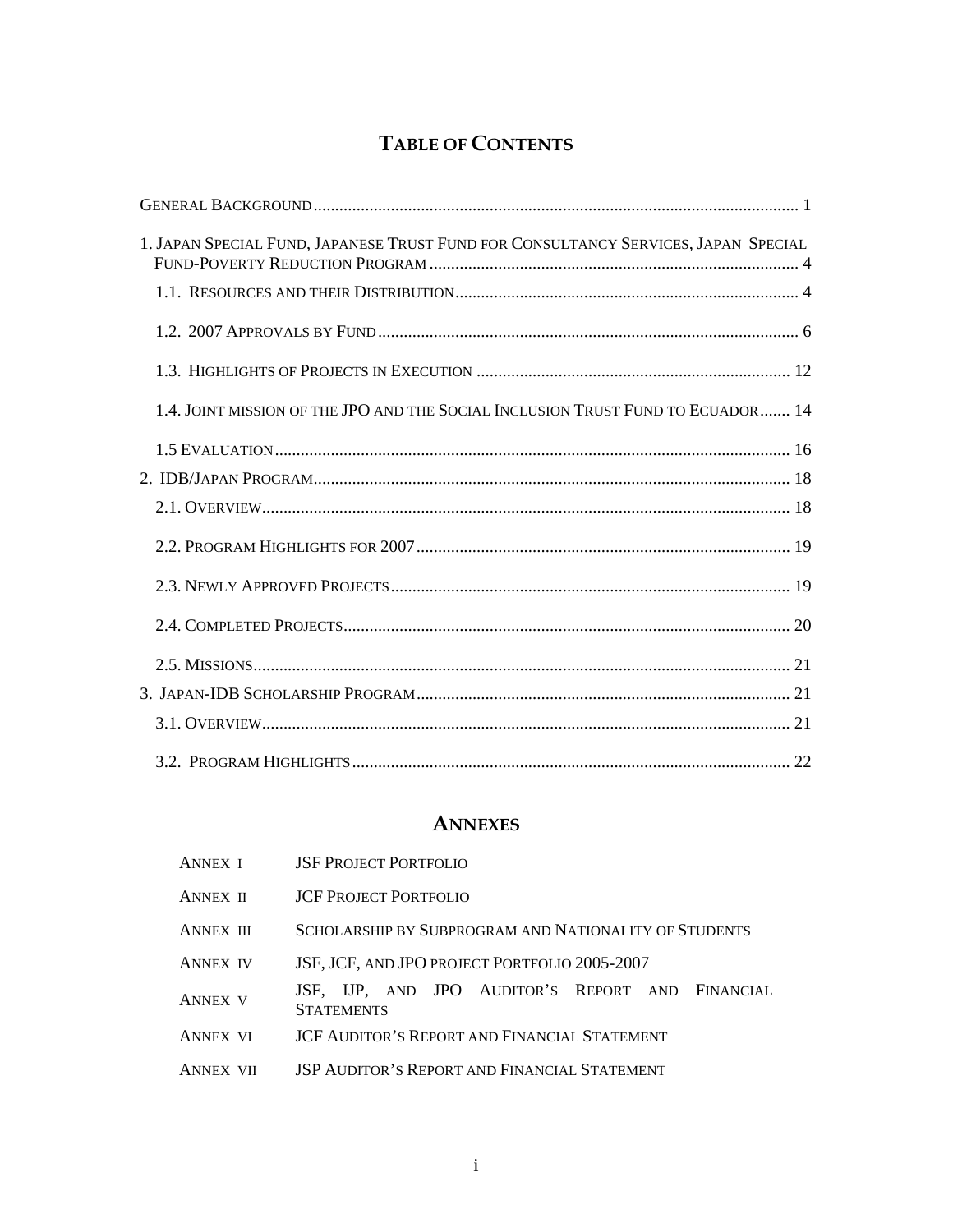# **ABBREVIATIONS**

- CBP COMMUNITY- BASED PROJECTS/PROGRAM
- IDB INTER-AMERICAN DEVELOPMENT BANK
- IJP IDB/JAPAN PROGRAM
- JCF JAPANESE TRUST FUND FOR CONSULTANCY **SERVICES**
- JICA JAPAN INTERNATIONAL COOPERATION AGENCY
- JPO JAPAN POVERTY REDUCTION PROGRAM
- JSF JAPAN SPECIAL FUND
- JSP JAPAN-IDB SCHOLARSHIP PROGRAM
- JTF JAPANESE TRUST FUND
- LAC LATIN AMERICA AND THE CARIBBEAN
- LEP LOAN ENHANCEMENT PROGRAM
- NGO NON-GOVERNMENTAL ORGANIZATION
- TC TECHNICAL COOPERATION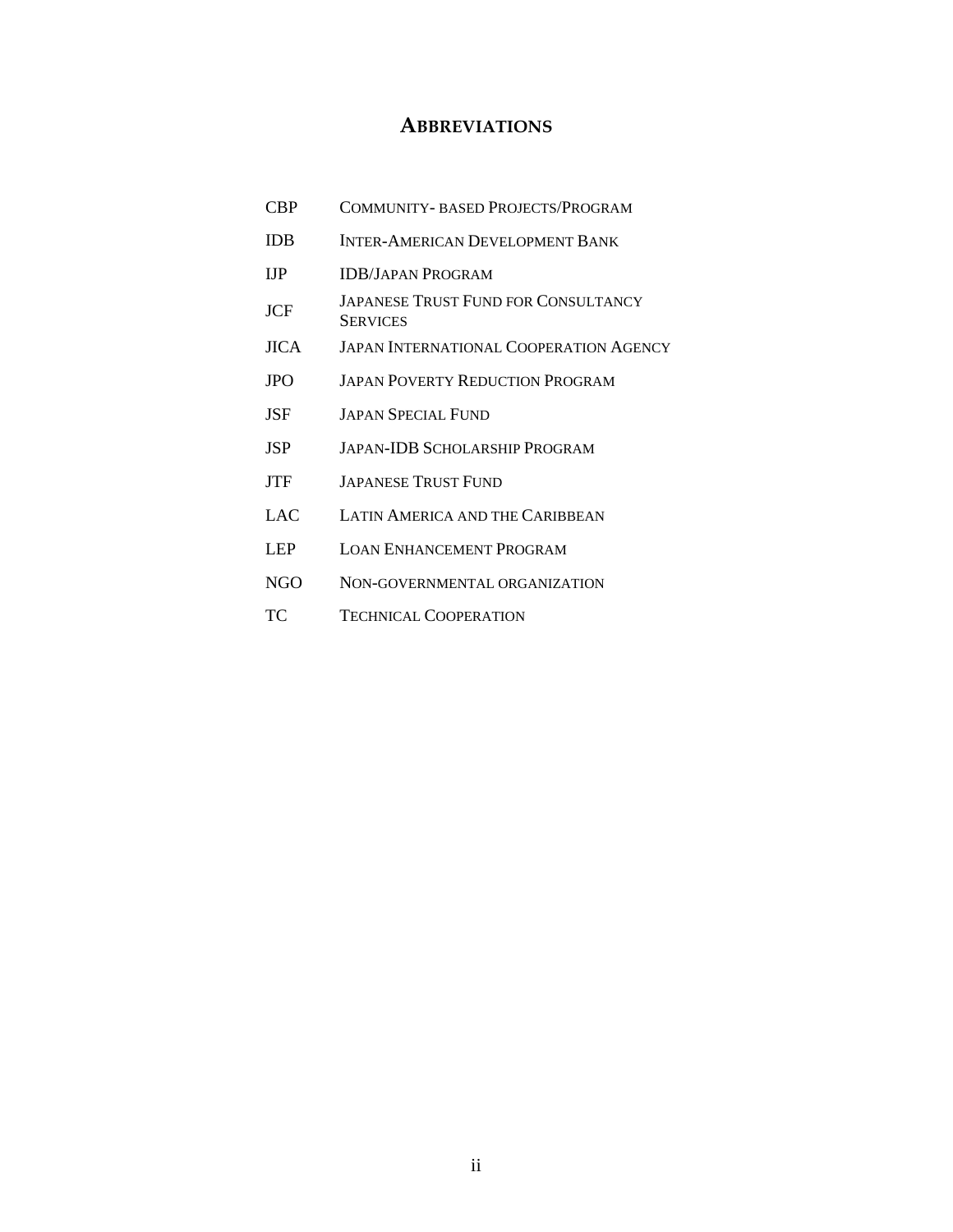# **GENERAL BACKGROUND**

# **THE TECHNICAL COOPERATION PROGRAM OF THE INTER-AMERICAN DEVELOPMENT BANK: TRENDS AND 2007 PERFORMANCE**

The technical cooperation (TC) program of the Inter-American Development Bank (IDB) has grown significantly over the past five years as funding has diversified. Graphs 1 and 2 show how the TC program has grown and indicates how the use of donor trust funds has increased substantially and is expected to increase further in 2008.



**Graph 2 Approvals by Source of funding** 



FSO: Fund for Special Operations

DTF: Donor Trust Funds

ORC: Special program/grants financed with ordinary capital resources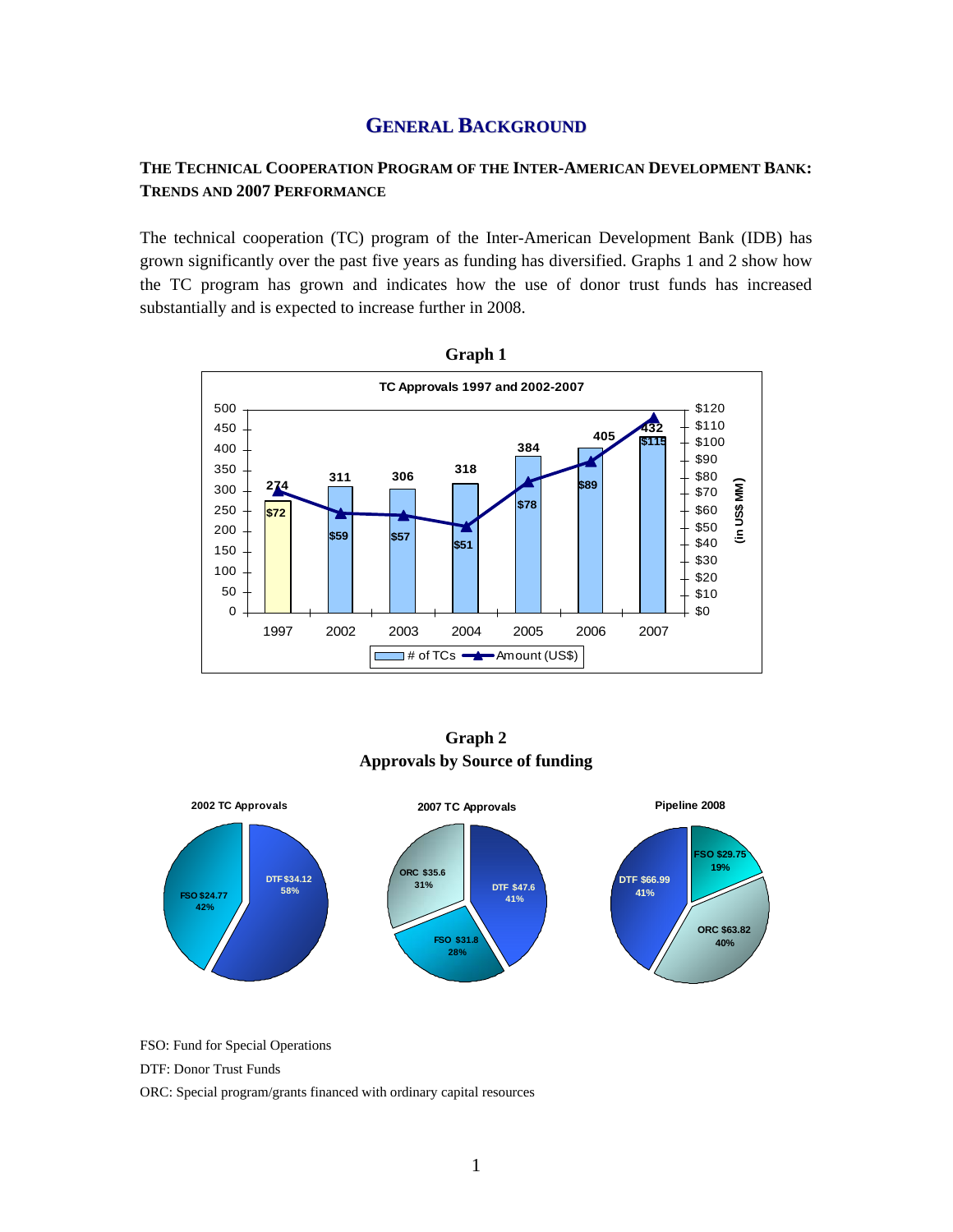#### **MODERNIZATION OF THE TECHNICAL COOPERATION PROGRAM**

On April 1st, 2008, the IDB's Board of Directors approved two proposals: one to revise the TC policy that had been in effect since 1974, and the other to modernize the framework for TC operations and funding. The TC policy establishes a set of principles for the long-term and the framework establishes a platform relevant to and applicable over the medium term. The TC policy and TC framework are consistent with the objectives of:

- improving Bank capacity to respond efficiently and rapidly to growing demand from borrowing countries;
- aligning TC operations with country and regional program priorities.

To achieve these objectives, the TC policy and TC framework include:

- A preference for **Multi-donor Strategic Thematic Funds** (STF) that can be sector, subregion or country focused. For donors who want to target their contribution to specific countries within sectoral multi-donor STF, this would be possible within country-focused STFs or through Single Donor Funds.
- **Single Donor Funds** (SDF) will be permitted provided they use the Bank's standard procedures, cover more than one theme and focus on a group of countries. New SDF will be assessed a one-time fee, in addition to the standard 5% fee, to help defray the additional cost of setting up a separate fund with separate reporting.
- **Tied funds**. The Board has agreed a process for phasing out tied funds. No new tied funds will be permitted. Existing tied funds (at 50% tied) can be replenished until December 31, 2009 and then used until depleted. Donor Trust approvals for 2007 clearly show that there is a marked preference for untied funding as seen in Graph 3.



- **Streamlined procedures for approving TC**. The Bank is elaborating a set of streamlined, standardized procedures to simplify access to grant resources and expedite approvals. If a single donor fund requires a capital consultation on project approvals, it will be on a timebound non-objection basis (15 working days after submission a project would be taken to be approved, if not otherwise stated).
- **Broader delegation of authority for TC approval and execution**. The Board agreed to delegate approval and execution authority for TC operations up to US\$1.5 million to the President or his representatives. To maintain the Board informed about innovative or greater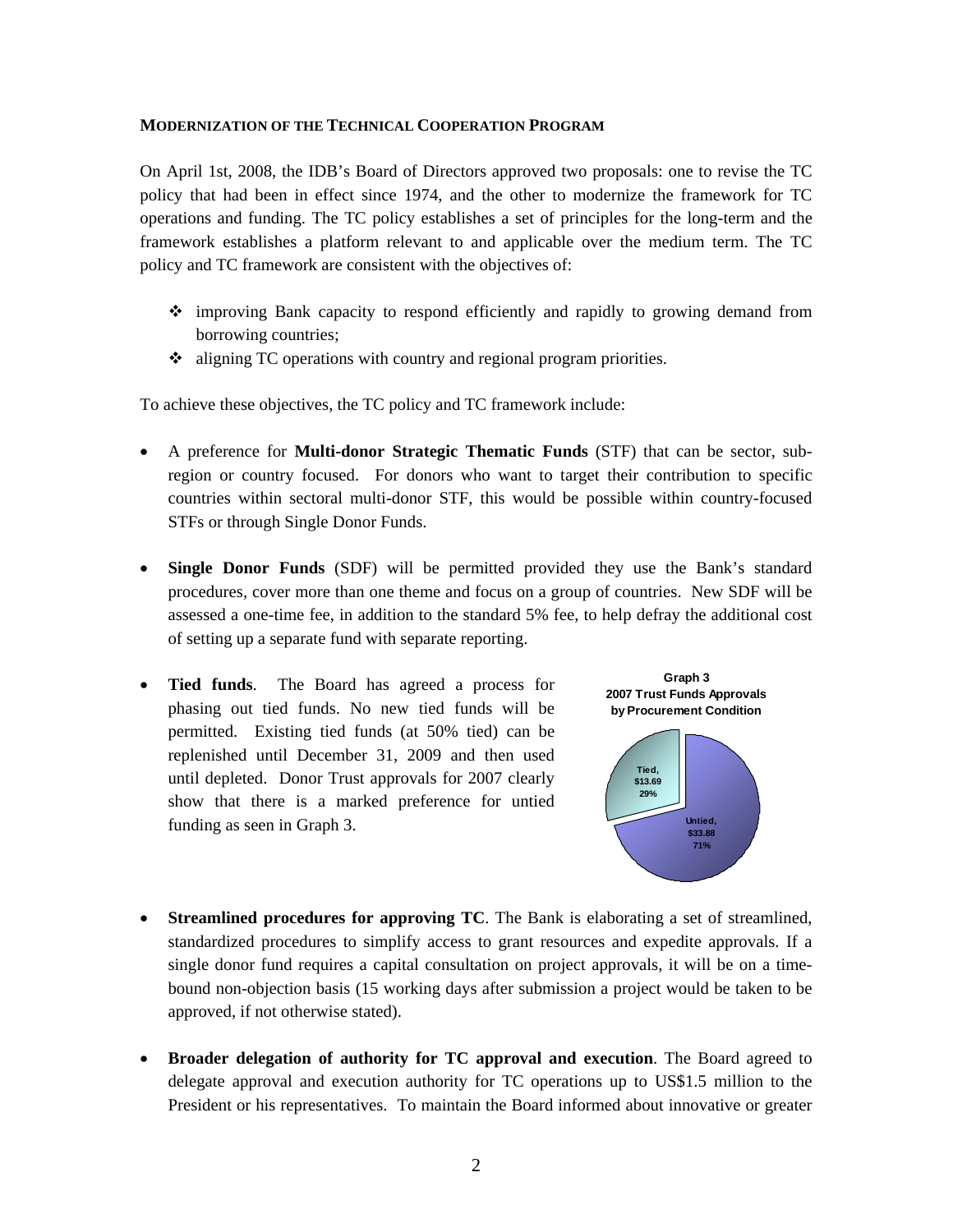risk TCs as well as to facilitate substantive dialogue, Management has agreed to send a sample of TC operations to the Board for discussion prior to approval.

• **Negotiation and approval of trust funds** is delegated to President and his representatives. Management is updating the guidelines for the establishment of private sector partnerships, which will be presented to the Board for information.

What does the approval of the TC policy and TC framework mean for the donors?

With TC modernization the Bank has indicated that its focus has shifted from approvals to results**.** The TC framework places the responsibility for TCs' technical quality, including their evaluability, in the sector divisions. All new trust funds will have a results framework attached and team leaders will be entrusted to report on outcomes of TC operations. The result of this combined effort will be improved reporting to the Board and donors that will permit a better assessment of the TC program.

Approval of the TC policy and framework facilitates other required improvements, including the development of a new TC information system that will give donors access to real time information on the TC program and progress of their funds.

For donors with tied funds the new TC policy and framework will mean discussions to agree their incorporation into the structure agreed by the Board. These discussions with some donors could include the complete untying of existing tied funds.

The Bank and the donors will also need to agree the incorporation of single donor funds into the Bank's standardized operating regulations. In addition, the TC modernization is the opportunity to discuss with donors the creation of multidonor trust funds in those thematic areas where two or more single donor funds exist currently.

With the TC policy and framework approved, the Bank can move ahead with the organization of a donors' meeting that will be the opportunity to provide more information, answer questions regarding the changes in the TC program and listen to donor ideas on future work together.

The TC policy and framework documents are available at the following address: www.iadb.org/trustfunds

However, if you have specific questions regarding these changes prior to the donors' meeting, please contact the JTF Fund Managers Goro Mutsuura (gorom@iadb.org), Susana Cárdenas (susanac@iadb.org), Kaname Yunokawa (kanamey@iadb.org) or contact Peter Sollis (peterso@iadb.org) or Sonia Rivera (soniar@iadb.org) for further information.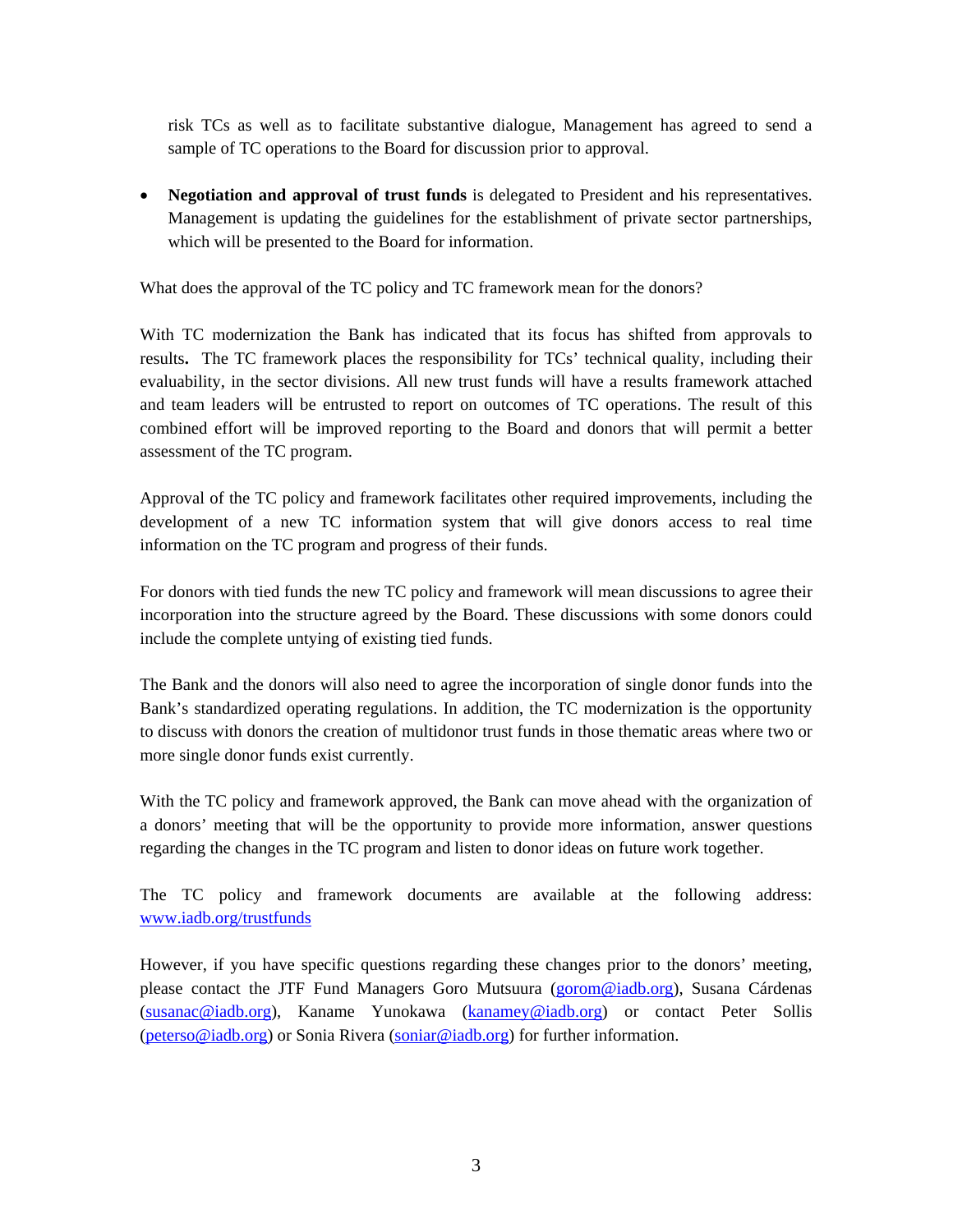# **1. JAPAN SPECIAL FUND, JAPANESE TRUST FUND FOR CONSULTANCY SERVICES, JAPAN SPECIAL FUND-POVERTY REDUCTION PROGRAM**

#### **1.1. Resources and their Distribution**

In 1988, the Government of Japan established the Japan Special Fund (JSF) to foster social and economic growth in IDB borrowing member countries. The JSF is the largest active trust fund administered by the IDB and it is fully untied. Since its establishment, the JSF has financed technical cooperation activities to support loan preparation, loan implementation, and other pilot activities, totaling US\$207.1 million.

In 2007, the Government of Japan contributed JPY761 million (approximately US\$6.3 million) to the JSF. Consequently, the Japanese government's overall contribution since 1988 amounted to JPY27,523.8 million (approximately US\$228.0 million). The government also replenished the JCF by JPY251.5 million (approximately US\$2.1 million), bringing the total contribution since the establishment of the facility to JPY4,574.1 million (approximately US\$39.7 million). In 2007, the Bank approved 53 projects for a total of US\$23.2 million, financed by JSF, JCF, and JPO.

#### **1.1.1. Distribution of Resources by Country**

In 2007, 53.8% of Japanese Trust Fund resources were allocated to A and B countries, and 45.6% went to C and D countries as grouped by national GDP per capita levels (see Graph  $4$ )<sup>1</sup>. The remaining 0.6% of the funds financed regional projects. In terms of the regional distribution, resources of the Japanese Trust Funds were mostly allocated to Central America, which received 56.1% of total funding, followed by South America with 43.1% and the Caribbean region with 0.3%. The 2007 distribution of funds differs from the overall pattern. Since the establishment of the JSF, the majority of resources have been allocated to C and D countries rather than to A and B countries. Lower-income D countries have received the largest portion–31.5%.



A Countries: Argentina, Brazil, Mexico, and Venezuela.

 $\overline{a}$ 1

B Countries: Chile, Colombia, and Peru.

C Countries: Bahamas, Barbados, Costa Rica, Jamaica, Panama, Suriname, Trinidad & Tobago, and Uruguay.

D Countries: Belize, Bolivia, Dominican Republic, Ecuador, El Salvador, Guatemala, Guyana, Haiti, Honduras, Nicaragua, and Paraguay.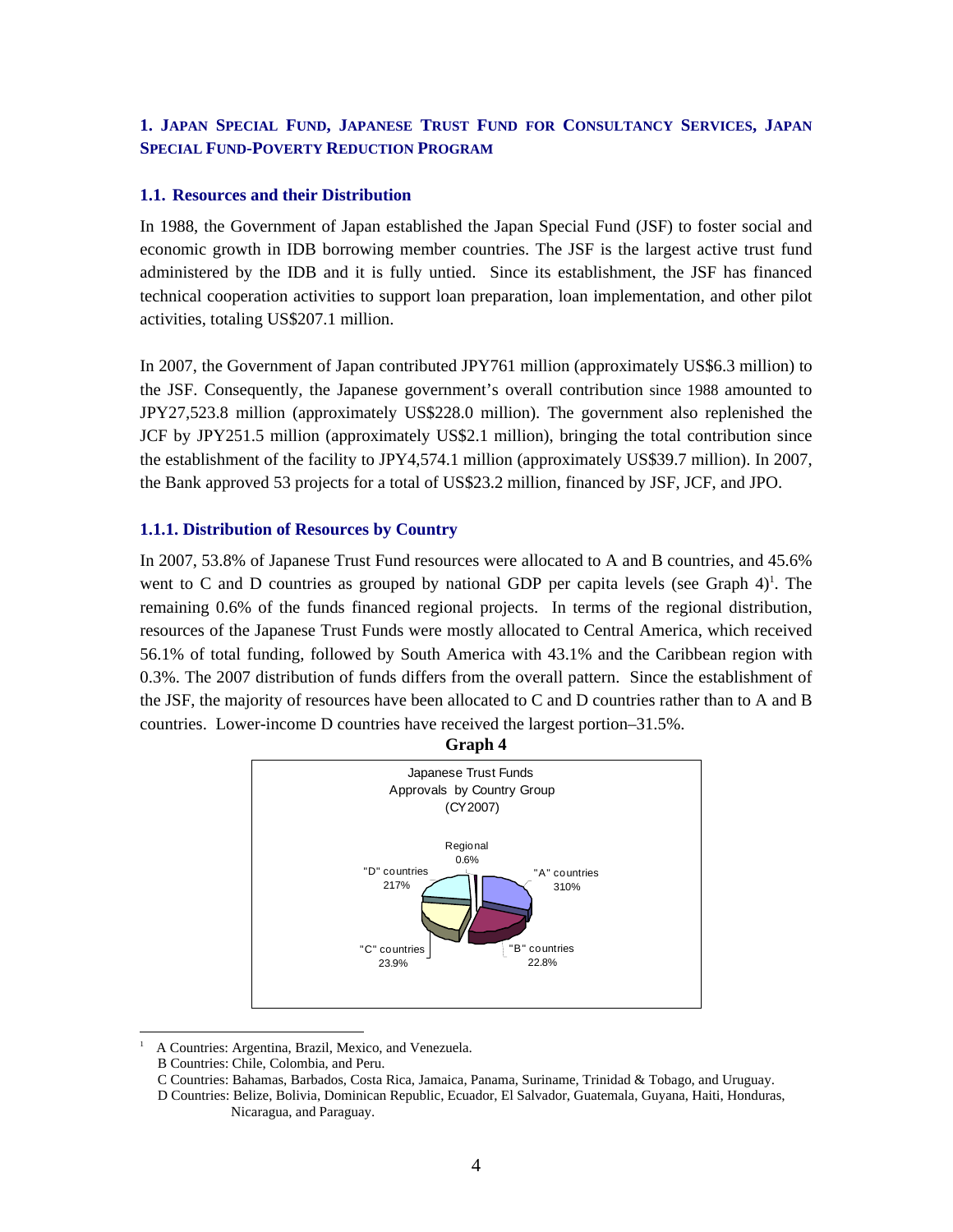Mexico was the beneficiary country that received the most from the Japanese Trust Funds in 2007—US\$5.1 million (21.8% of total approvals). Following were Guatemala (US\$3.4 million, 14.7%), Panama (US\$3.0 million, 13.0%), and Colombia (US\$2.3 million, 9.9%).

# **1.1.2. Distribution of Resources by Sector**

In 2007, the Japanese Trust Funds supported the social sector most heavily, with US\$12.5 million (53.7% of total operations) allocated to social investment, education, health and indigenous peoples development (see Graph 5). Another large share of Japanese Trust Fund resources supported the infrastructure sector, with funds amounting to US\$5.1 million (22.2% of total operational funding).

This distribution illustrates that JTFs provide flexible financing for technical cooperation in such sectors as education, social development, rural development, water and sanitation, environmental protection, natural disaster prevention, transportation, energy, and capital markets.

During 2007, 19 JSF-financed TC projects were approved for a total of US\$11.7 million, the largest approved volume since 2001. In order to illustrate the work financed by the JSF, three operations are highlighted below: the first supports loan implementation, the second contributed to loan preparation, and the third is an independent operation.



**Graph 5**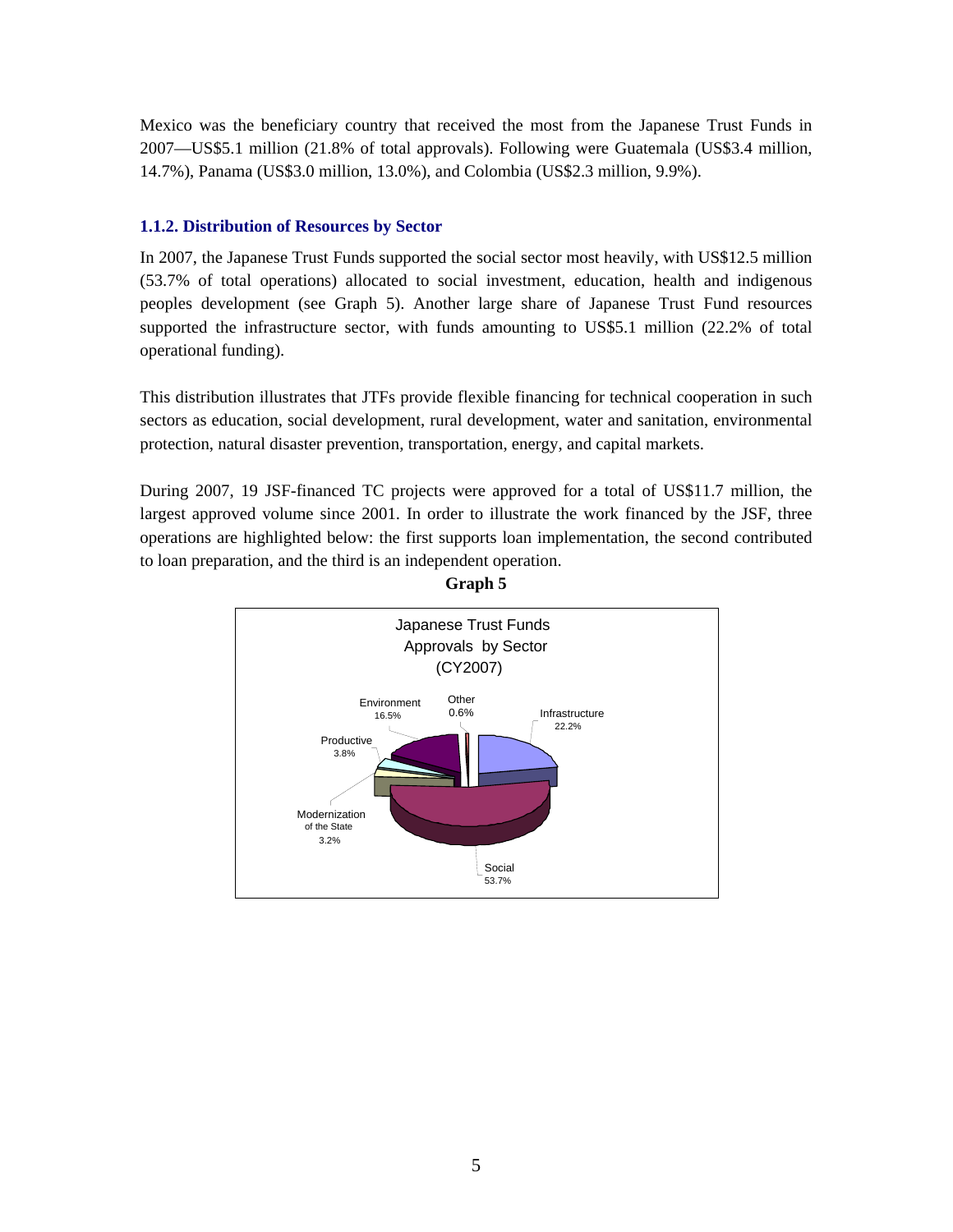# **1.2. 2007 Approvals by Fund**

# **1.2.1. Japan Special Fund (JSF)**

| <b>COUNTRY</b> | <b>PROJECT</b>                                                                                                                     | <b>AMOUNT</b><br>In US\$ |
|----------------|------------------------------------------------------------------------------------------------------------------------------------|--------------------------|
| <b>Belize</b>  | Tourism and HIV/AIDS : Strengthening protection and understanding<br>among the tourism industry and its members to combat HIV/AIDS | 106,020                  |
| <b>Brazil</b>  | Support for the Health System of São Bernardo do campo                                                                             | 85,000                   |
| <b>Brazil</b>  | Investment Program of ATE III Transmission Project                                                                                 | 96,600                   |
| Chile          | Development of Monitoring and Evaluation Systems for Indigenous<br>Peoples in Chile                                                | 750,000                  |
| Colombia       | Support for Persons with Disabilities                                                                                              | 550,000                  |
| Colombia       | Investment in the El Dorado International Airport                                                                                  | 220,800                  |
| Costa Rica     | Sustainable Tourism Plans and Investment Designs in Protected Natural<br>Areas                                                     | 240,000                  |
| Costa Rica     | Sustainable Development Program for the North Huetar and Chorotega<br>Regions                                                      | 600,000                  |
| Ecuador        | Support to the Ministry of Social Welfare to Institutionalize a Special<br><b>Protection Program</b>                               | 517,000                  |
| Guatemala      | Strengthening of the National Network of Community Promotion Groups                                                                | 1,500,000                |
| Mexico         | Support to Execution of Phase 2 of FORTEM and Additional Feasibility<br><b>Studies</b>                                             | 1,500,000                |
| Mexico         | Master Plan for Revitalizing Veracruz Historic Center (1)                                                                          | 1,104,000                |
| Mexico         | Master Plan for Revitalizing Veracruz Historic Center (2)                                                                          | 216,000                  |
| Mexico         | Support to the Design of the Comprehensive Crime Prevention and<br>Combating Delinquency Strategy (EIPDCD)                         | 600,000                  |
| Panama         | Preparation of the Sustainable Development Program for the Colón<br>Province                                                       | 680,000                  |
| Panama         | Sustainable Development of Provinces: Coclé, Herrera, Los Santos and<br>Veraguas                                                   | 740,000                  |
| Peru           | Support the Sustainable Development of the Lower Urubamba                                                                          | 750,000                  |
| Suriname       | Support for the Sustainable Development of the Interior                                                                            | 720,000                  |
| Uruguay        | Institutional Strengthening Program for the Urban, Housing and<br><b>Environmental Ministry</b>                                    | 745,000                  |
| <b>TOTAL</b>   |                                                                                                                                    | US\$11,720,420           |

# **Table 1 JSF Projects Approved in 2007**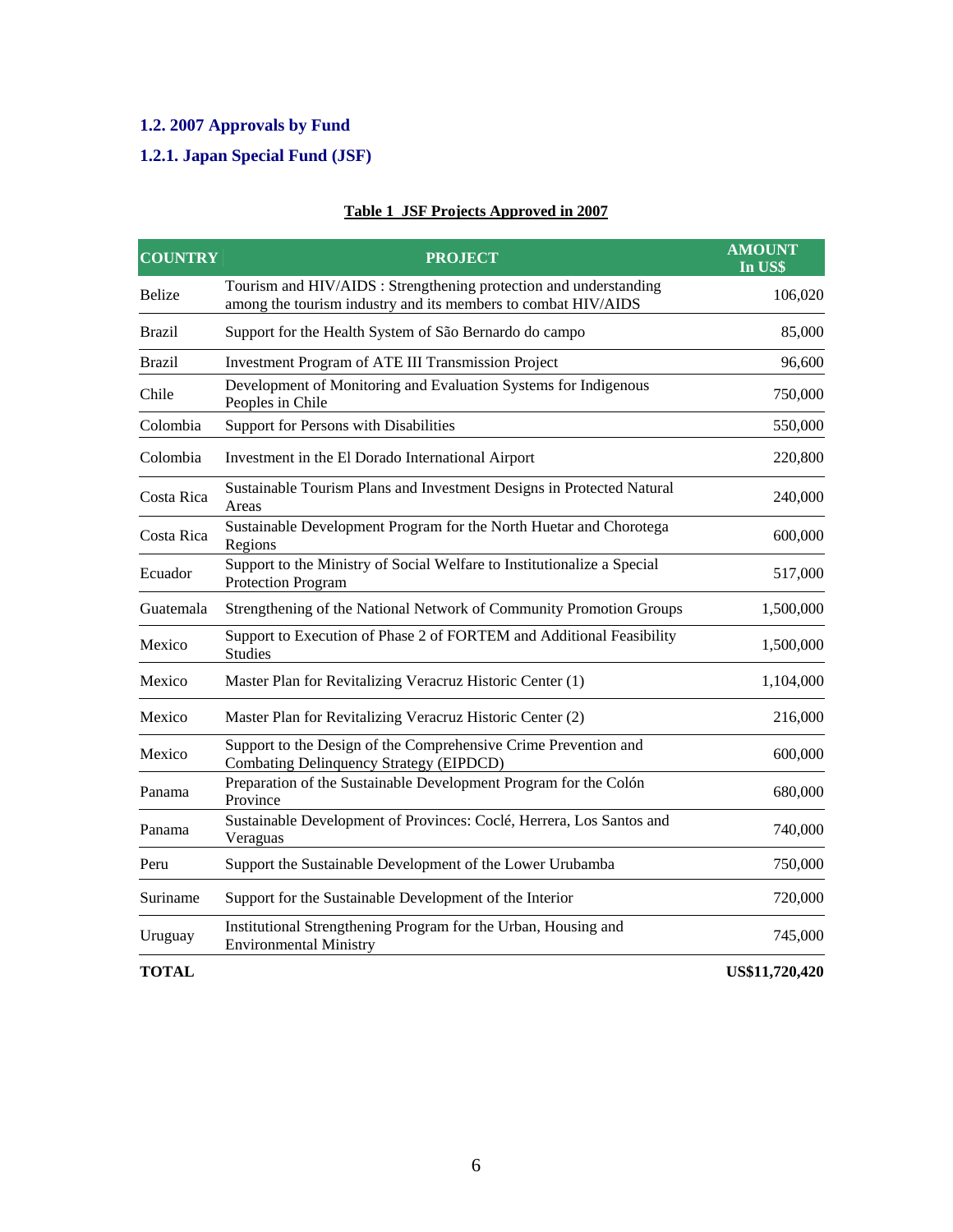# **Guatemala: Strengthening of the National Network of Community Promotion Groups Sector: Social Investment**

# **Executing Agency: Red Nacional de Grupos Gestores (RNGG)**

#### **Approved: February 2007**

The objective of the project is to contribute to the economic development of the areas served by the RNGG, thereby improving the living conditions of the population. Its purpose is to strengthen the Network by making its management model sustainable. The components of the TC are: (i) Institutional strengthening of the RNGG; (ii) Formulation and management of economic development projects; (iii) Communications and information systems; and, (iv) Coordination and monitoring of project execution. This TC operation supports the implementation of the Bank financed loan 1733/OC-GU "Desarrollo Económico Rural Local" for US\$ 30 million.

# **Panama: Sustainable Development of Provinces: Coclé, Herrera, Los Santos and Veraguas Sector: Agriculture and Rural Development**

# **Executing Agency: Ministry of Presidency through the National Sustainable Development Council (CONADES)**

#### **Approved: February 2007**

 $\overline{a}$ 

The objective of the project is to finance participatory workshops and consulting services to carry out the following activities: (i) elaboration of the baseline in each province, including a diagnostic assessment of key sectors, the structuring of a matrix of interventions, the elaboration of a Geographic Information System, and an Indicative Plan for Functional Land Management; (ii) formulation of Provincial Development Strategies, including the analysis of development scenarios, the definition of strategic lines of action and the formulation of a Plan of Action; (iii) formulation of the provinces' Investments Plan's, including the strengthening of the provincial and local governments, consultation and dialogue workshops, and feasibility studies; and, (iv) structuring of the Provincial Development Program, including the design of a Performance-Driven Program and its monitoring and evaluation system.

These activities generated key inputs to the design of an IDB operation PN-L1019 "Development Program for Central Provinces" for US\$ 30 million<sup>2</sup>, allowing for a significant voice by a range of stakeholders, including local communities, and municipal government authorities.

# **Mexico: Master Plan for Revitalizing Veracruz Historic Center Sector: Urban Development and Housing Executing Agency: Municipality of Veracruz Approved: May 2007**

The objective of the project is to formulate a master plan for implementing a future integrated revitalization project. The master plan will be based on technical and financial studies financed by the JSF, and will include the design of a sustainable executing mechanism based on a tripartite partnership between the public sector, private investors, and civil society. The objective of the

 $2^2$  This loan is scheduled for consideration by the IDB Board of Executive Directors during the second semester of 2008.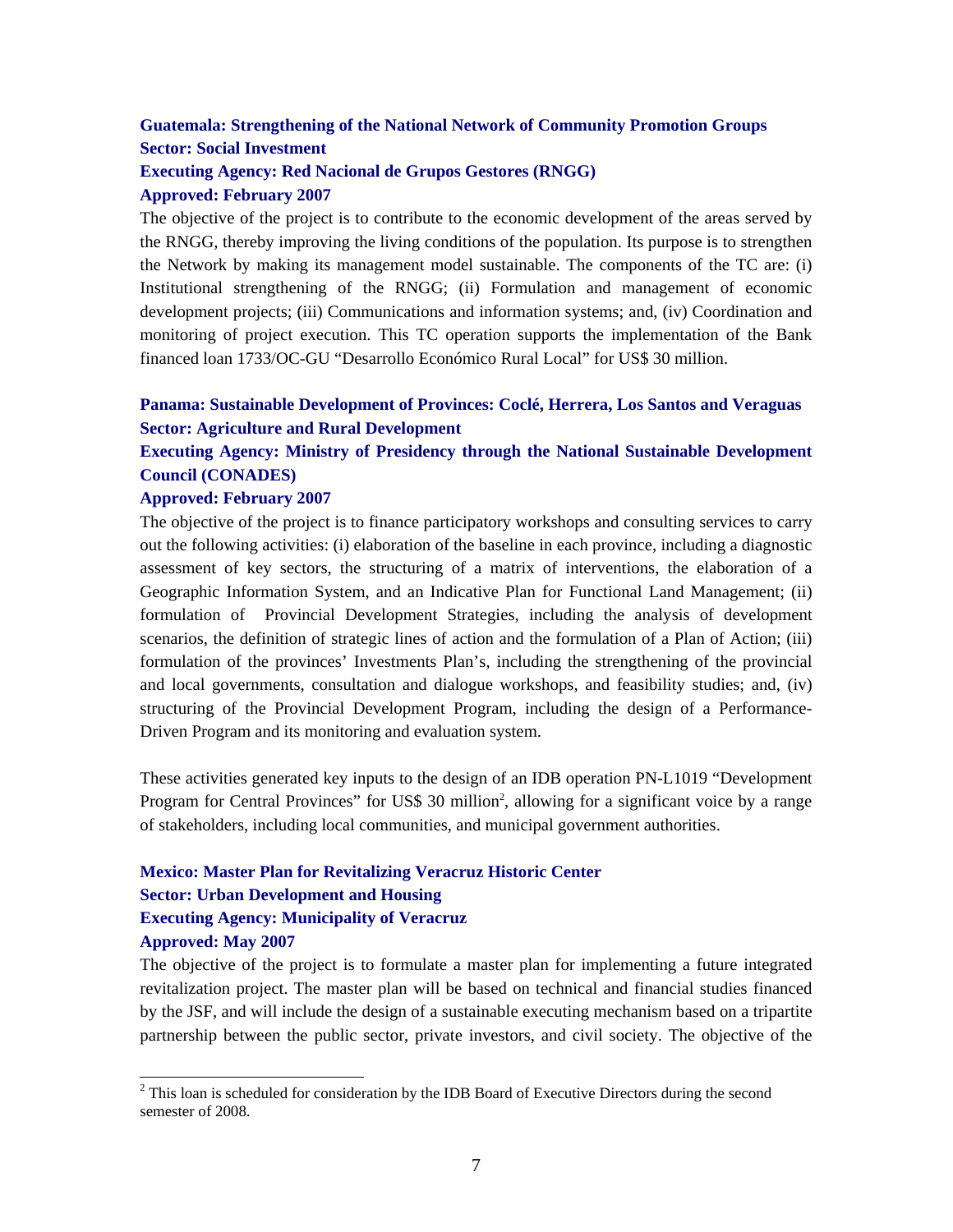future project is the integral revitalization of the Historic Center of Veracruz. The results of the TC operation will constitute a clear way forward for future activities that will foster tourism, stimulate economic growth, and improve the population's living conditions.

These three projects are testimony to the flexibility of the JSF, one of its key operational characteristics. This flexibility allows for the design of TC operations that address priority needs in the most appropriate fashion. In addition, flexibility allows innovation which helps the Bank to establish participatory preparation and execution methodologies that are central to sustainable loan interventions. Consequently, the JSF has acquired the reputation as a flagship fund willing to take risks that others are not, with the corresponding returns in lessons learned and experience acquired.

# **1.2.2. Japanese Trust Fund for Consultancy Services (JCF)**

The Government of Japan established the Japanese Trust Fund for Consultancy Services (JCF) in 1995. The JCF provides financial assistance for non-reimbursable technical cooperation activities that promote knowledge transfer through Japanese technical expertise. Since 1995, the JCF has supported TC activities totaling US\$34.6 million. The JCF resources are partially tied funds that finance the consulting services of Japanese nationals or firms. Japanese consulting firms may engage firms and/or individual consultants who are nationals of IDB borrowing member countries to perform services under their supervision.

In 2007, the JCF financed four technical cooperation projects amounting to US\$4.7 million (including Japanese individual consultants).

| <b>COUNTRY</b> | <b>PROJECT</b>                                                                                                                                                            | <b>AMOUNT</b><br>In US\$ |
|----------------|---------------------------------------------------------------------------------------------------------------------------------------------------------------------------|--------------------------|
| Brazil         | CEDAE's Commercial and Operational Efficiency Improvement Program                                                                                                         | 960,000                  |
| Colombia       | Strengthening the provision of electricity service in non-interconnected areas                                                                                            | 960,000                  |
| Mexico         | Support to Execute Feasibility Studies on urban development for<br>Metropolitan and City Centers                                                                          | 1,500,000                |
| Peru           | Water Resources Management Plan for the Mashcón and Chonta Watersheds,<br>with Emphasis on Ensuring Water Availability in the Sub-Basins Paccha,<br>Azufre and Río Grande | 1,200,000                |
| <b>TOTAL</b>   |                                                                                                                                                                           | <b>US \$4,620,000</b>    |

#### **Table 2 JCF Projects Approved in 2007**

# **Colombia: Strengthening the provision of electricity service in non-interconnected areas Sector: Energy**

# **Approved: December 2007**

The general objective of the project is to promote the competitiveness and sustainability of the Colombian electricity sector, as well as greater coverage of low income rural populations by strengthening service provision in the non-interconnected zones. The project seeks to increase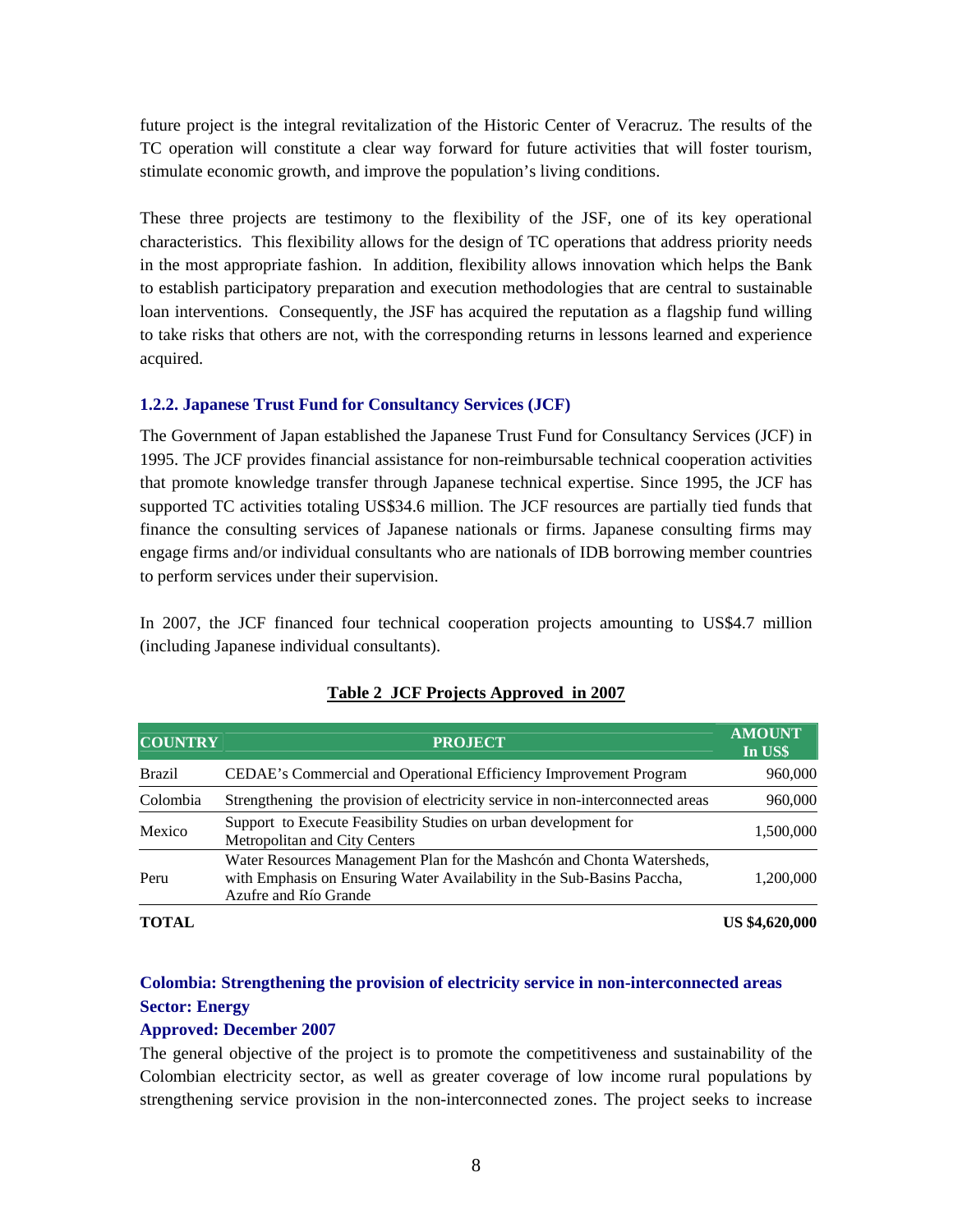participation of the private sector in order to reduce the costs of service and to minimize transferences from the Treasury through subsidies.

#### **1.2.3 Japan Special Fund - Poverty Reduction Program (JPO)**

The Government of Japan established the Japan Special Fund - Poverty Reduction Program in 2001 with US\$30 million. The JPO offers non-reimbursable resources to finance technical cooperation operations that support poverty alleviation activities and have a direct impact on lowincome and vulnerable populations in borrowing member countries. In 2007, the Bank approved 24 JPO projects for US\$6.4 million; a similar number and amount to 2006 (27 projects and US\$6.7 million). The JPO supports two programs: the Community-based Program (CBP) and the Loan Enhancement Program (LEP).

#### **The Community-Based Program (CBP)**

The CBP finances community-based activities that have a direct impact on low-income and vulnerable groups. The projects are designed and implemented by civil society institutions or local governments that provide services to low-income and vulnerable groups.

| <b>COUNTRY</b> | <b>PROJECT</b>                                                                                                                                                                                         | <b>AMOUNT</b><br>In US\$ |
|----------------|--------------------------------------------------------------------------------------------------------------------------------------------------------------------------------------------------------|--------------------------|
| Argentina      | Early Childhood Development In 3 Villas Of Northern Córdoba                                                                                                                                            | 149,580                  |
| Argentina      | Proyecto "Recuperar": Preventing and Eradicating Child Labor in Migrant<br>Families, Especially Favoring Those Working in Waste Recovery and<br>Recycling                                              | 149,964                  |
| Argentina      | Assisted School Trajectories - Improving Social and Productive Integration<br>Through Increasing Graduation Rates At The End of Primary and Secondary<br>School for Aboriginal Children and Youngsters | 149,650                  |
| Argentina      | Strengthening of Socio-Productive Alliances                                                                                                                                                            | 149,000                  |
| <b>Bolivia</b> | Pilot Project For Multi-Cultural Rural Education                                                                                                                                                       | 143,010                  |
| <b>Brazil</b>  | Capacity Building and Strategic Pilot Experiences For Afro-Brazilian<br>Women's Organizations in the Metropolitan Area of Rio de Janeiro                                                               | 141,775                  |
| <b>Brazil</b>  | Managerial Solutions and Information Technology to Improve Healthcare to<br>the Poor: The Pathway House of Araxa                                                                                       | 150,000                  |
| Chile          | Strengthening of Skills for Paid Work of Women Victims of Violence in<br><b>Poverty Situations</b>                                                                                                     | 149,455                  |
| Chile          | Development Opportunities for Youth at Social Risk                                                                                                                                                     | 144,200                  |
| Colombia       | Pilot Program for Poverty Reduction in Rural Families in Antioquia                                                                                                                                     | 118,181                  |
| Colombia       | Ecotourism as a Development Alternative for Areas Under Illicit Crop<br><b>Substitution Programs</b>                                                                                                   | 150,000                  |
| Colombia       | Strengthening the Capacities of Civil Society Organizations to Reduce the<br>Poverty in Colombia                                                                                                       | 150,000                  |

# **Table 3 CBP Projects Approved in 2007**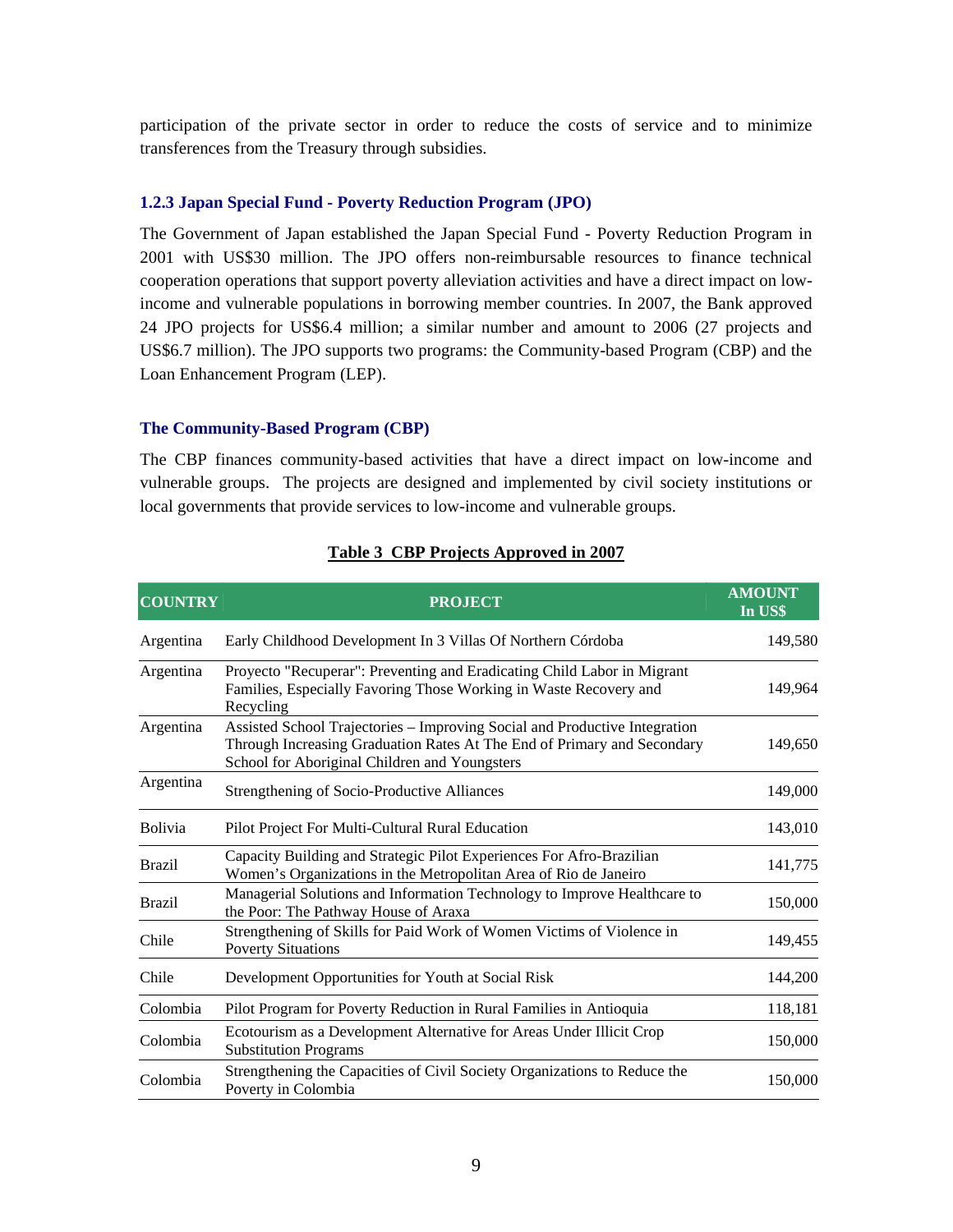| Colombia               | Prevention and Support to Vulnerable Youth in Bogota through Formal<br>Education                                                                                 | 149,680       |
|------------------------|------------------------------------------------------------------------------------------------------------------------------------------------------------------|---------------|
| Ecuador                | Promotion of Accessible Culture, Art and Recreation for At-Risk Youth                                                                                            | 149,000       |
| Ecuador                | Strengthening of Local Capacities To Prevent Domestic Violence                                                                                                   | 149,700       |
| El Salvador            | Economic Alternatives And Capacity Building of Solid Waste Scavenger<br>Families of San Miguel                                                                   | 137,500       |
| El Salvador            | Community Prevention and Control of the Vector - Transmitted Chagas<br>disease in the Municipalities of Nueva Granada and Estanzuelas, Department<br>of Usulután | 132,250       |
|                        | El Salvador Hands-n Training for Rural Young Entrepreneurs in Eastern Chalatenango                                                                               | 150,000       |
| El Salvador            | Creating and Strengthening Micro Enterprises for the Integrated<br>Management of Solid Waste Generated in the San Andres Valley                                  | 149,500       |
| Guatemala              | Development Of Small Communities Supported by the Grupos Gestores<br><b>Network</b>                                                                              | 150,000       |
| Guatemala              | Emprende Rural                                                                                                                                                   | 149,820       |
| Mexico                 | Local Capacity Building to Improve Education Performance in Guanajuato<br>and Aguascalientes                                                                     | 149,143       |
| Trinidad and<br>Tobago | Community Cottage and Kitchen Enterprises                                                                                                                        | 72,125        |
| Uruguay                | Multimedia Community Centers for Development                                                                                                                     | 150,000       |
| Venezuela              | Trabajando sobre Ruedas                                                                                                                                          | 100,235       |
| <b>TOTAL</b>           |                                                                                                                                                                  | US\$3,533,768 |

# **The Loan Enhancement Program (LEP)**

The LEP finances activities that are complementary to a Bank loan operation with the objective of benefiting low-income and vulnerable groups. Such activities may include: (1) capacity building of local governments or organizations that provide social services to poor and vulnerable groups; and, (2) poverty reduction activities that are similar in scope to the loan operation that the LEP is to complement. A sample of projects approved during 2007 is presented below with the intention of providing a flavor of the variety of important activities that are supported at the grassroots with local, poor populations.

# **Table 4 LEP Projects Approved in 2007**

| <b>COUNTRY</b> | <b>PROJECT</b>                                     | <b>AMOUNT</b><br>In US\$ |
|----------------|----------------------------------------------------|--------------------------|
| Guatemala      | <b>Implementation of Hospital Management Model</b> | 1,600,000                |
| Panama         | Competitiveness and Trade Program                  | 1,600,000                |
| <b>TOTAL</b>   |                                                    | US\$3,200,000            |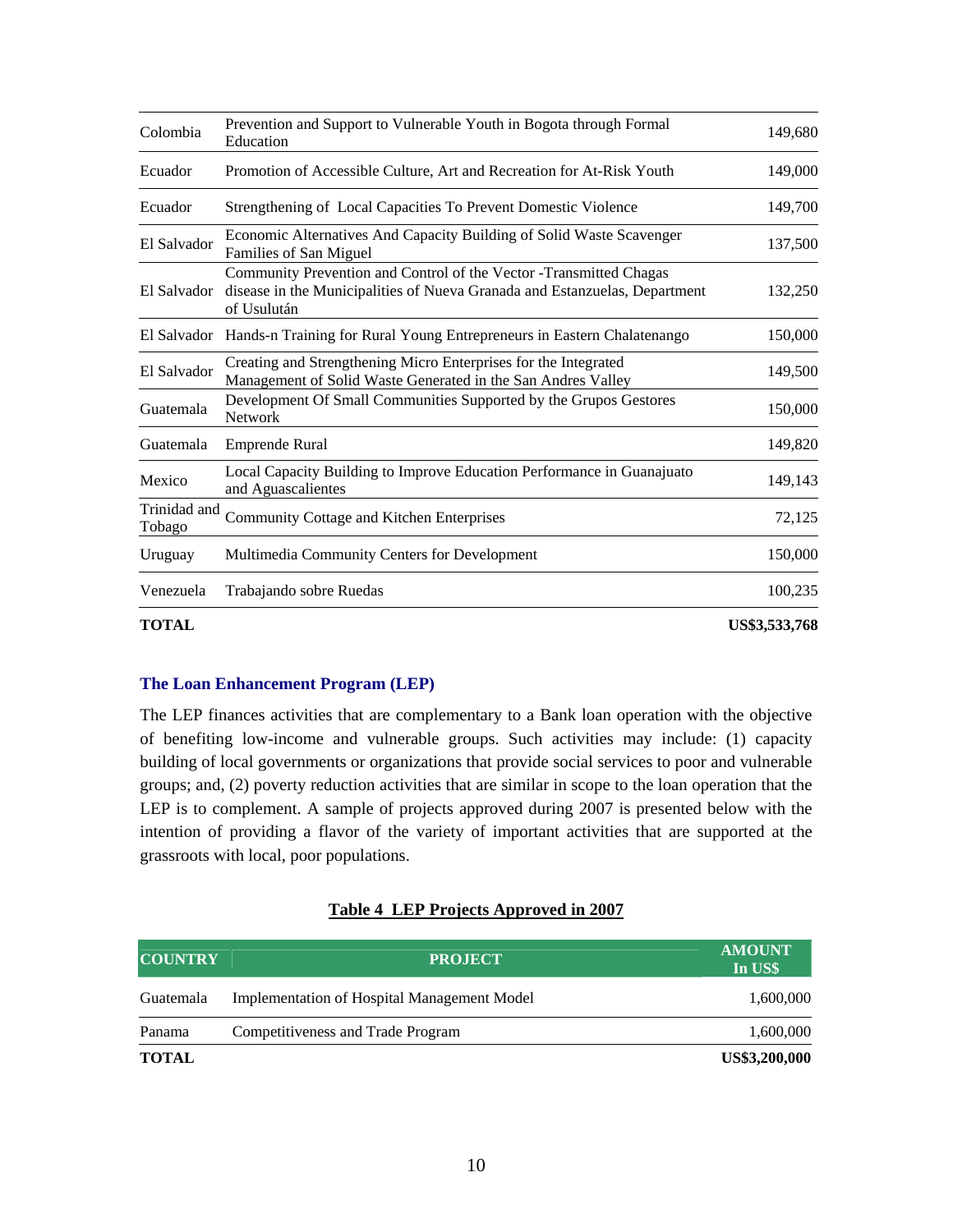# **El Salvador: Community Prevention and Control of the Vector Transmitted Chagas Disease in the Municipalities of Nueva Granada and Estanzuelas, Department of Usulután JPO financing: US\$132,250**

# **Executing Agency: Salvadoran Red Cross/Community Health Office Approved: June 2007**

The purpose of this project is to contribute to the Millennium Development Goals by reducing the incidence of Chagas disease in Usulután. The project brings together the Ministries of Health, Education, the University of El Salvador Center for Health Research and Development and the municipal governments. The project's activities encompass prevention, education and participative epidemiological surveillance. The objectives are: (i) to strengthen the anti-vector control interventions of the Triatoma dimidiata by means of research, prevention and promotion; and, (ii) to strengthen the municipal and/or local institutional capacity in organization and community leadership for epidemiological and entomological surveillance through primary care groups and local school committees.

# **Chile: Strengthening Work of Poor Women Victims of Violence JPO financing: US\$149,455 Executing Agency: Corporación Domos**

#### **Approved: January 2007**

The objective of this pilot project is to introduce a multi-disciplinary approach to strengthen the social and labor skills of poor women who have suffered from domestic violence. The project takes place in Conchalí, a marginal urban community with high incidence of poverty located to the north of the capital city of Santiago. The beneficiaries who had been served at the local women's shelter require support that will allow them to attain economic independence and escape the poverty cycle. The project seeks to: (i) develop the beneficiaries' self-esteem, social and labor skills; (ii) identify market opportunities for jobs and for the development of other productive endeavors along the supply chain; and, (iii) develop a strategy for companies to identify and contract well-trained workers, women in particular, through a partnership of the Municipal Government, public agencies and the private sector.

The Municipality of Conchalí supports the project to help fulfill the local government's objectives to reduce poverty and promote sustainable jobs, particularly for women. The National Service for Women (Servicio Nacional de la Mujer, SERNAM) supports the project, in particular its innovative character given the key relations established with the entrepreneurial sector for the creation of job opportunities.

# **Argentina: Early Childhood Development in Northern Córdoba JPO financing: US\$149,580 Executing Agency: CLACYD, Nuestros Niños Argentinos Approved: May 2007**

The project seeks to contribute to breaking the poverty cycle in the beneficiary communities through the development of an early childhood development (ECD) strategy to promote the physical, intellectual, emotional and social development of children from 0 to 5 years of age.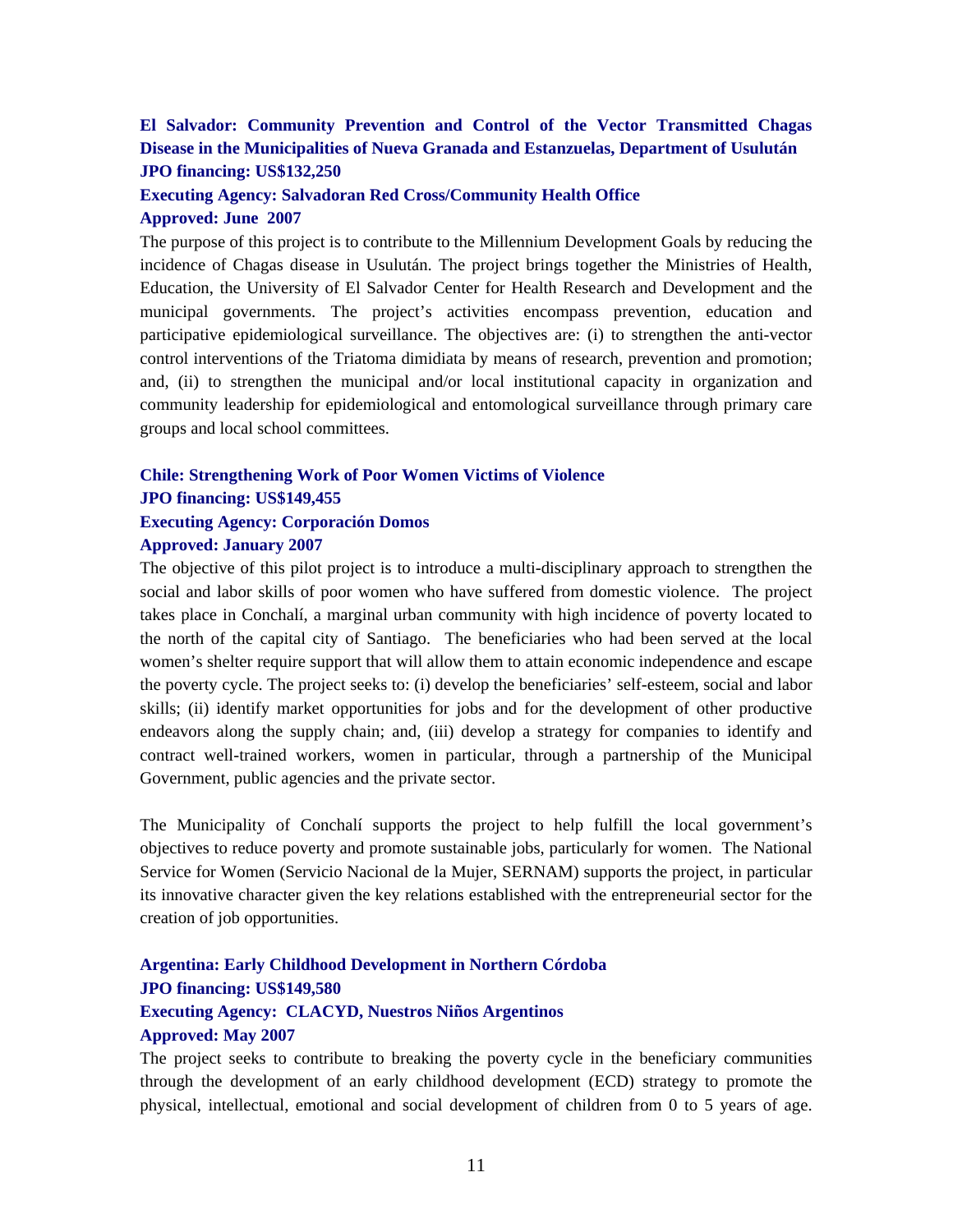Children would acquire skills to prepare them better for successful schooling in the long run. The main objective is to implement three pilot experiences which may demonstrate how to leverage physical and human resources already existing in the communities to change practices and behaviors related to the upbringing of children. Each community will have a fully functional Child Development Center to use as a basis for the implementation of community ECD strategies. The experience will be systematized and disseminated to support ECD investments elsewhere.

These three projects illustrate loan small scale interventions that address the poverty situations of vulnerable populations. They show how these populations area a critical actor that requires significant support from local institutions–civil society organizations and municipal governmentsworking with national authorities.

#### **1.3. Highlights of Projects in Execution**

By year end 2007, the Japanese Trust Funds portfolio included nearly 160 active Technical Cooperation projects. The following sample of five projects in the JTF portfolio illustrates the variety of development activities and present good practices in Latin America and the Caribbean in terms of income generation and increased welfare at the local level. These projects are also indicative of the fruitful collaboration of the Bank with Japanese aid agencies.

# **El Salvador: Community Participation in the Department of Morazán (COMPARTIR) JPO financing: US\$144,208**

**Executing Agency: Fundación Salvadoreña para el Desarrollo Económico y Social (FUSADES)** 

## **Approved: December 2005**

The goal of this project is to strengthen the capacity of community members to prioritize and manage projects with the most development impact in their own communities by means of training facilitators of the various civil society organizations. The purpose is to underline the efficiency and effectiveness of participatory methods in local development.

The project is: (i) strengthening the capabilities of community leaders to enable them to participate actively in the development process; and, (ii) strengthening the capacities of facilitators in the participatory methodology around the existing network of Japanese Volunteers (JOCV/JICA),



*Pilot project to restore the road in the community* 

¨Project COMPARTIR is an innovative way to improve the capacity of local communities to select and manage infrastructure projects that will benefit local development. Since the project's formulation in 2004, JICA has supported the initiatives and work of Japan Overseas Cooperation Volunteers (JOCVs), along with the Foundation for Economic and Social Development (FUSADES), a local NGO, in the development of this project. Together they have developed a unique participatory approach to train local leaders and to involve the community as a principle actor in the process of project selection…

*- JICA USA NEWSLETTER (January 2008)*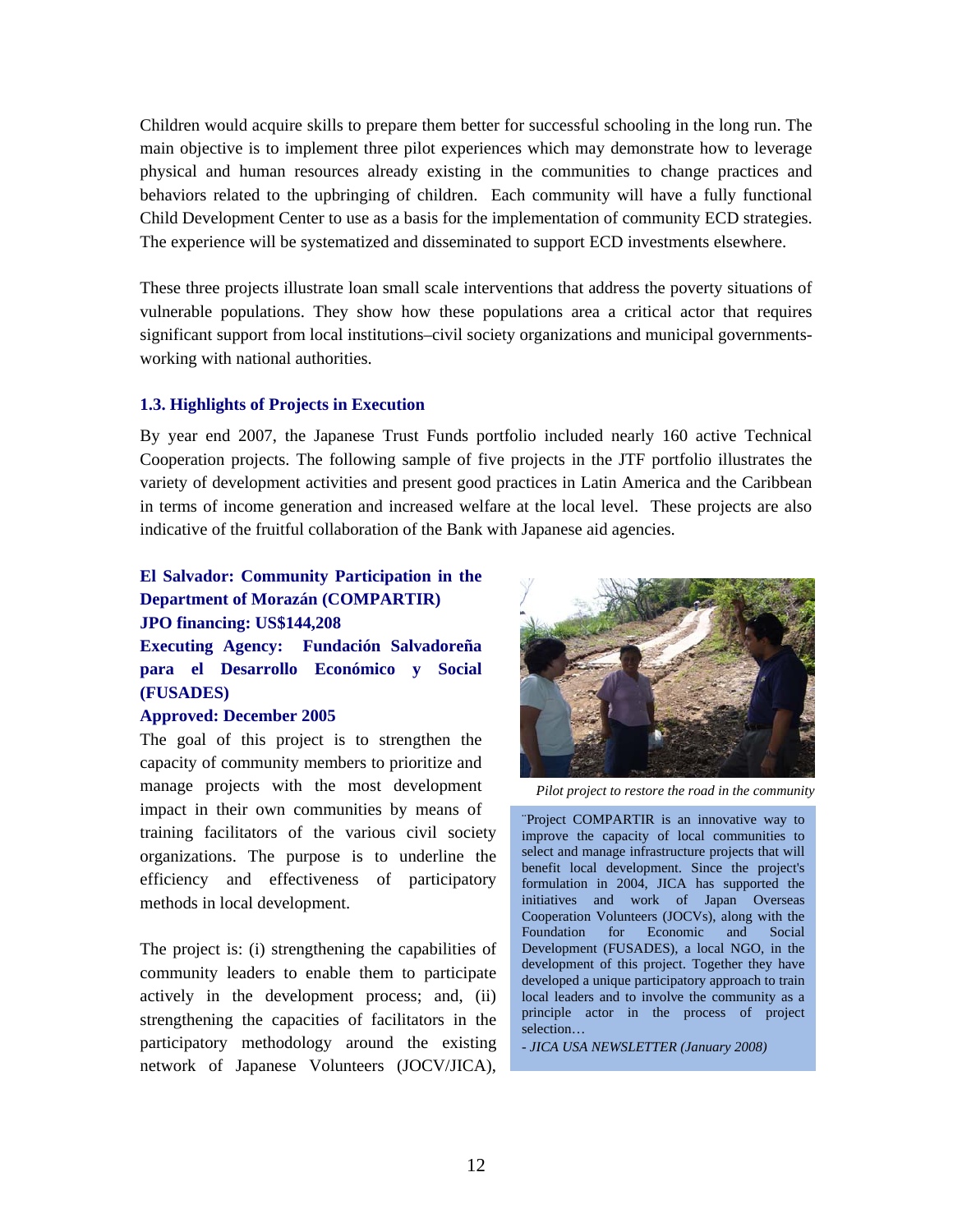their counterparts and other main local stakeholders. The project will provide a summary of experiences, and audio visual (DVD) training materials. The expected outcomes are:

- Forty community leaders trained in participatory planning for the diagnostic of economic, social and environmental resources, to rank issues according to their level of importance, to analyze problems and solutions, and to build the logical monitoring and evaluation project framework.
- One mini project by each community based on participatory planning, in accordance with the priorities and logical framework developed by community members and leaders.
- Facilitators from various organizations trained to manage the participatory planning tools mentioned above.

# **Peru: Supporting Community Action to Reduce Child Labor in Artisanal Gold-Mining Communities JPO financing: US\$148,000 Executing Agency: World Learning**

#### **Approved: August 2006**

The ComuFuturo Project has provided financial and technical support to execute the action plans of twelve community groups of the Ananea and Sina districts in the Puno Region. This project demonstrates that community awareness and action, when linked to local and national initiatives, can remove children from mining activities effectively and engage them in academic and personal development activities.

In January 2007 a community selfassessment facilitated women's participation in knitting and loom training as well as jewelry and processing of medicinal and aromatic plants. A workplan was designed for each one of the groups based on project profiles. In order to train the groups, agreements were signed with local artisan organizations.

A project Advisory Committee



brings together the participation of local Mayors, the regional government's Counselor for the Province of San Antonio of Putina, a representative of the National Institute for Family Welfare (INABIF) and members of the project executing agency.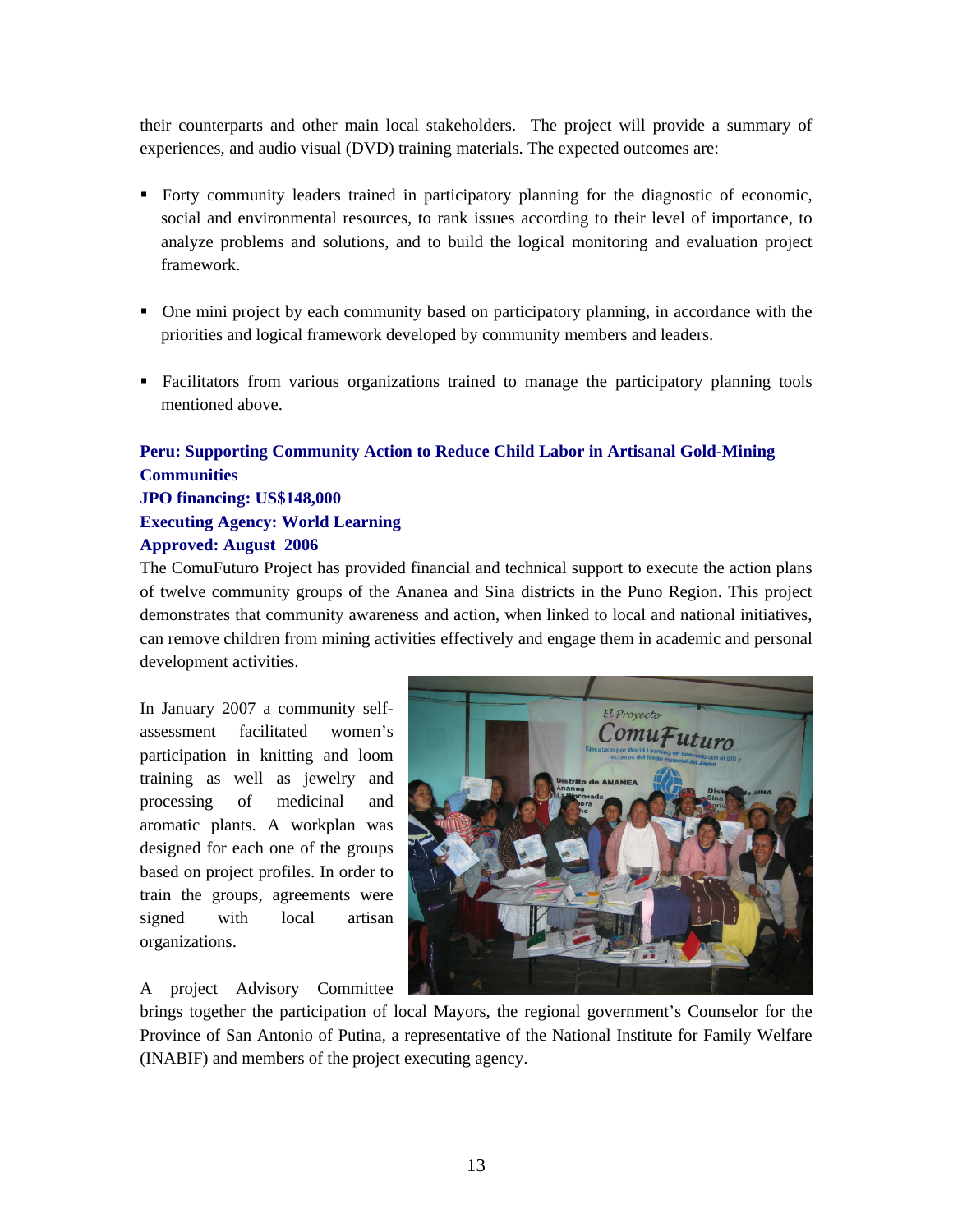

During 2007, the project sponsored local and regional fairs to showcase the artisans' work. They co-organized the "III Show Room Artesanía Export Ayaviri 2007," and organized the "First Top Handmade Fashion 2007" in the city of Puno, inviting the artisans of Ayaviri and Santa Rosa and other local organizations. The second event was supported by the Municipal Governments of the districts of Ananea and Sina, and the Regional Government of Puno.

In January 2008, the ComuFuturo project was in mourning for the sudden death of Ms. Elsa Checmapoco Perlacio who was murdered on her way home after training a women's organization of the Sina district. The achievements of the communities of Sina and Ananea are a tribute to the leadership and dedication of women like Señora Elsa who are devoted to the development of their people and their communities.

# **Panama: Design of the Wastewater Interception, Treatment, and Disposal Project JCF financing: US\$1,500,000 Executing Agency: Inter-American Development Bank Approved: April 2004**

This technical cooperation project supported the preparation of the Panama Bay Sanitation Program, an IDB loan which aims to improve the conditions of the urban poor by expanding sewerage services to lower income neighborhoods as well as by reducing pollution in city rivers and creeks and in the Panama Bay. For the purpose of preparing this loan program, a set of preinvestment studies were conducted: (i) engineering designs for the expansion of the sewerage network to lower income neighborhoods and for the construction of intercepting sewers along urban rivers, including an environmental impact evaluation of the works proposed (currently under preparation; US\$3.07 million contract); (ii) a financial analysis and institutional strengthening study to develop a strategy and benchmarks for the gradual improvement of the National Aqueducts and Sewerage Institute (IDAAN) financial and administrative situation (phase II of the loan); and, (iii) basic engineering designs for the treatment and disposal system, including interception and pumping stations along the coastal zone. The technical cooperation project was completed successfully in 2006. The loan program is currently in execution and cofinanced by the Japan Bank for International Cooperation (JBIC).

#### **1.4. Joint mission of the JPO and the Social Inclusion Trust Fund to Ecuador**

In November 2007, a joint mission explored the complementarities between these two funding sources, in particular: 1) the possibility to have a joint call for proposals; and, 2) ways to enhance support to civil society institutions in their advocacy and research capacities as well as in their technical support to community-based poverty reduction initiatives. To this end, the mission visited five projects in the Valle del Chota, in the Province of Cotopaxi and in the City of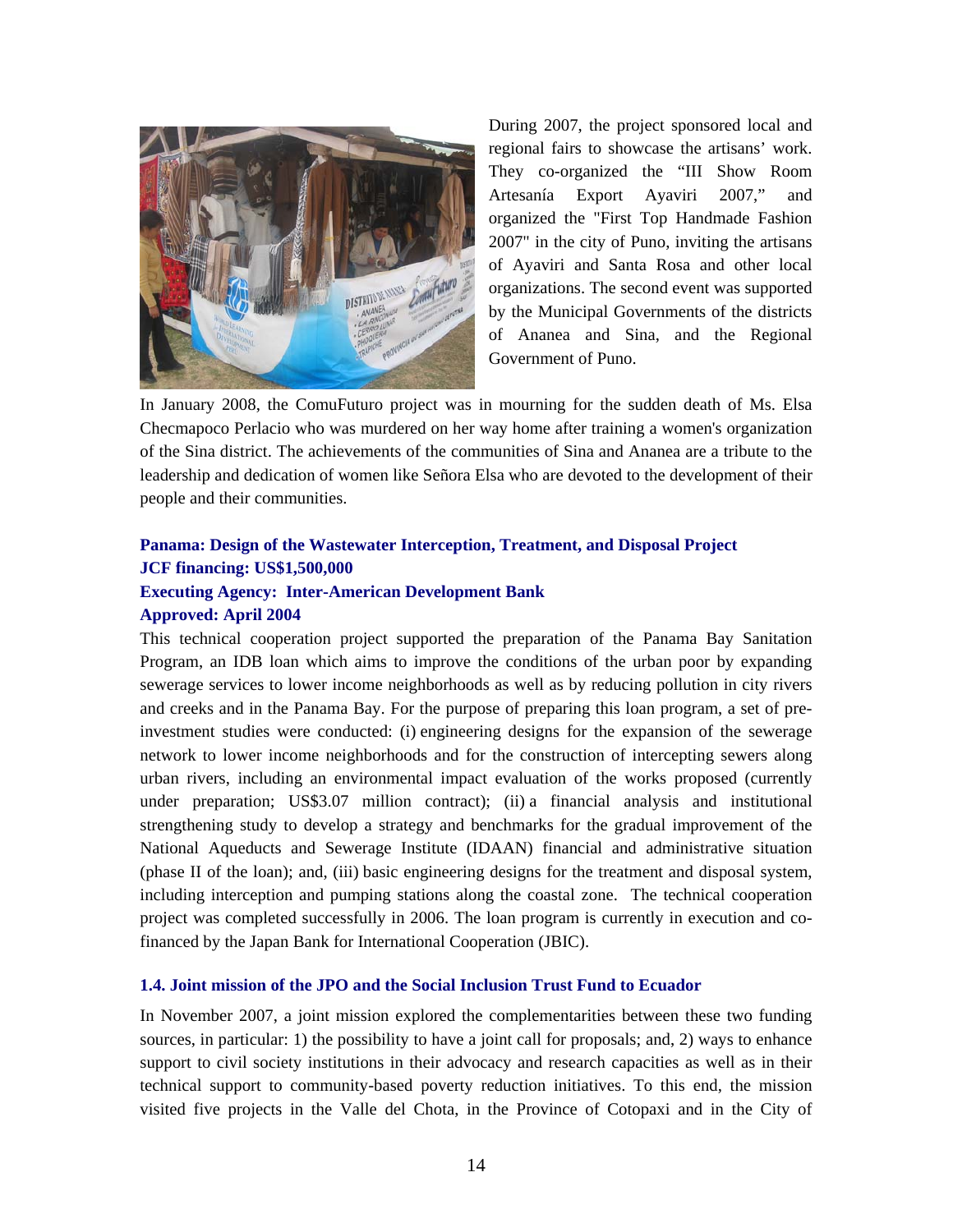Guayaquil dealing with agricultural production, handcrafts, prevention of HIV/AIDS, prevention of domestic violence, and youth volunteerism.

The main findings of the mission underscored the approach adopted by the JPO in its work: 1) a critical factor for the success of community-based projects is the legitimacy of the partner NGO and their good reputation in the community; 2) partnerships with local organizations and local governments are critical, as in the example of HIV/AIDS prevention where access to the public health system was severely limited; 3) strong results-based management is key, particularly for projects which seek to scale-up either through greater self-sustainability or through access to larger sources of financing; and, 4) the Bank may identify opportunities proactively for local partners to benefit from technical assistance and knowledge brokering based on the Bank's accumulated regional experience and knowledge.

# **Ecuador: HIV/AIDS Prevention in Vulnerable Afro-Ecuadoran Populations JPO financing: US\$132,100 Executing Agency: Afro-América XXI Approved: July 2006**

Fundación Afroamérica XXI aims to combat effectively the spread of HIV/AIDS in lowincome, predominantly Afro-Ecuadoran neighborhoods on the outskirts of Guayaquil. Afroamérica identified both the lack of awareness about HIV/AIDS as well as the lack of access to adequate health care and psychological support as key obstacles to this end. Through alliances with the local units of



*Community Center for Testing and Consultation* 

the Ministry of Public Health and the municipal government, Afroamérica offered free testing on a voluntary basis and secured free, public antiretroviral treatment to those infected with the virus –at an estimated 1% prevalence rate. A record number of more than 2,500 citizens (far surpassing the original goal of 500) requested testing and attended free informational sessions.



*A counselor provides orientation on the A-B-C's of HIV/AIDS.* 

The overwhelming turn-out attested to the effectiveness of the excellent education materials, the targeted campaigns and the strong bonds Afroamérica has built in the communities over the years. A key element of its position within the community is the organization's practice to employ community promoters who were trained previously through them and whom are highly respected individuals in their communities. An alliance with Médécins sans Frontiéres provides Afroamérica with expert technical advisory. During the final phase of the project in 2008, Afroamérica will work on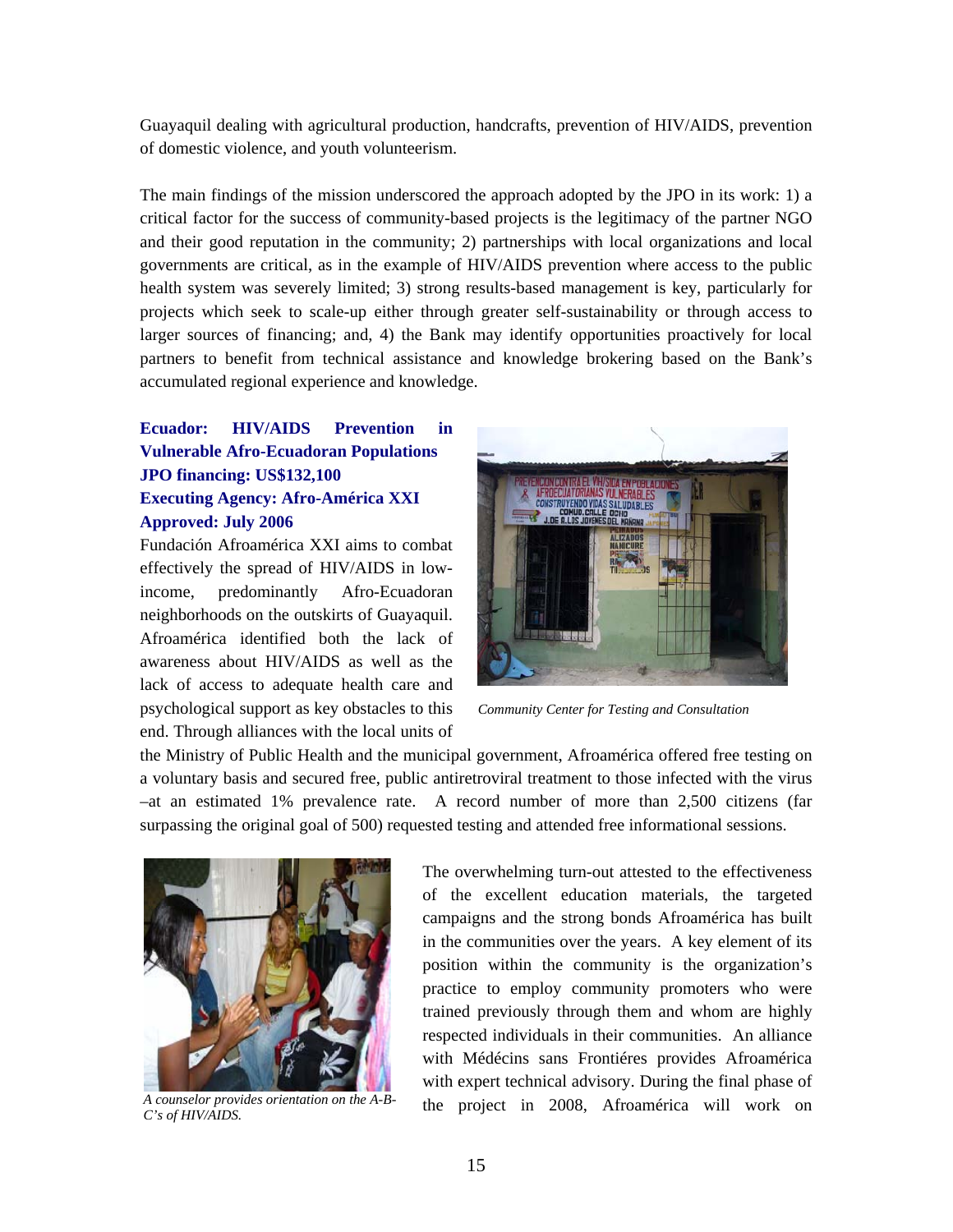documenting changes in attitudes and behavior which will be a key to assessing the longer-term impact of this intervention. In addition, it plans to apply the same successful methodology to expand its work over 2008-2011 to Afro-Ecuadoran communities in Guayas, Esmeraldas and El Oro.

# **Ecuador: Strengthening the Productive Chain and Commercialization of Textile Crafts JPO financing: US\$149,240**

# **Executing Agency: Fundación Sinchi Sacha**

#### **Approved: September 2006**

Originally conceived as the thesis of two entrepreneurial college students of industrial design in Quito, this project is now a nascent business endeavor. The college students ensured the institutional support of the Fundación Sinchi Sacha, which appropriately is dedicated to building alliances with indigenous communities of Ecuador to improve the quality and marketability of their local handcrafts. In this case, the communities of Cuicuno and Tilipulo are no more than 3 kilometers apart in the Province of Cotopaxi, about 2 hours south of Quito. While the women in Tilipulo hand-spool cotton, the men of Cuicuno buy the hand-spooled cotton and use it in their looms; both communities were at risk of altogether losing their traditions given the low demand and low prices for their products. Sinchi Sacha provides support by offering the communities technical assistance to improve their workshops, organize in cooperatives, gain knowledge about marketing and design and learn the inns-and-outs of the retail business. The project aims to offer



*Women of Tilipulo hand-spooling cotton* 

a unique, quality product for a high-end market in the city and, in the near future, for export. In addition to the income generated and its effects on living conditions, the project is making its contribution to an enthusiastic community which embraces a positive, cooperative approach. An extension and expansion of the project, including financial and business sustainability education secured support from the Bank in early 2008.

View more information on this project on Fundación Sinchi Sacha's webpage:

http://www.sinchisacha.org/categoria.aspx?idcategoria=4

# **1.5. Evaluation**

# **1.5.1. Background**

During 2007, an evaluation was conducted by the IDB's independent Office of Evaluation and Oversight (OVE), to assess the results obtained with JTF financing and to point out any issues related to the management of those funds. The evaluation was also expected to highlight topics related to the visibility of Japan's contributions and collaboration with Japanese aid agencies and other Japanese stakeholders.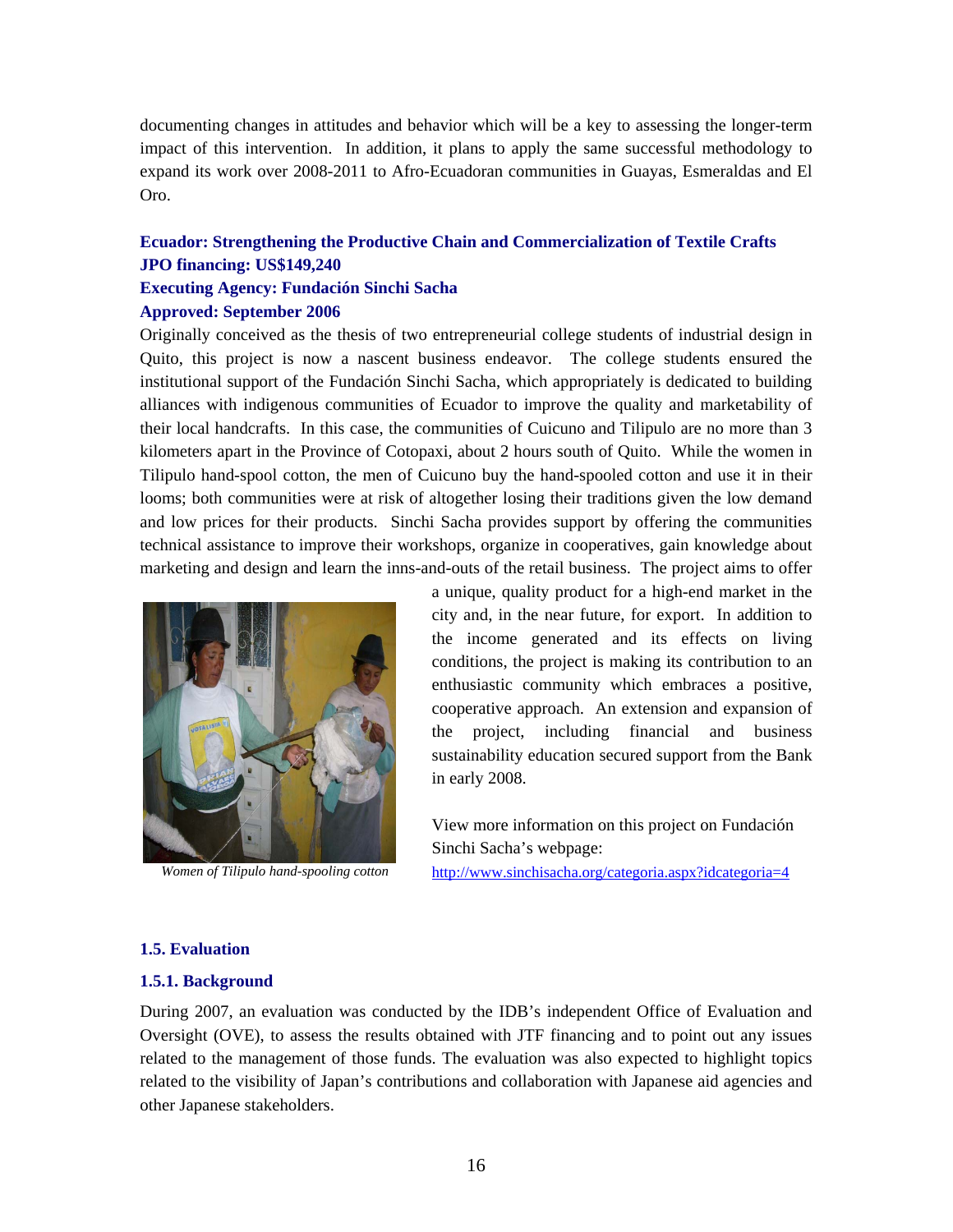The review covered the entire JTF portfolio of TC projects completed between January 2000 and December 2005 – a total of 129 projects for a total of US\$71.3 million from the JTF. Those TC projects financed programs in Latin American and the Caribbean via loan preparation grants or stand alone grants in the IDB's four strategic thematic areas: competitiveness, environmental management, modernization of the state, and social development.

The evaluation encompassed an overall review of JTF program management, as well as a projectby-project analysis assessing ten key dimensions that could be evaluated: relevance, effectiveness, efficiency, monitoring and evaluation, sustainability, innovation, additionality, visibility, internal control, and lessons learned. Drivers of performance in each dimension were analyzed and documented in a standardized template format and scores were assigned to compare relative performance. The methodology included on-site reviews and stakeholder interviews.

#### **1.5.2. Conclusions of the Evaluation**

The evaluation report presents the following key findings:

**The overall conclusion of the evaluation is positive, but there are opportunities for improvement.** The evaluation of the JTF program demonstrates that most of the 129 evaluated projects have helped the IDB and the respective countries in Latin America and the Caribbean to design and implement key projects and programs for promoting sustainable economic growth and social development. Thus, the program has complied with the overall objective established in the funding agreement between the Government of Japan and the IDB.

**The evaluation confirmed positive performance for** *relevance***,** *effectiveness***, and**  *sustainability.* Overall, the projects evaluated met specific development needs in Latin America and the Caribbean and appropriately targeted needs and priorities in their respective thematic areas. The majority of the projects effectively delivered the products intended in their design. The projects that were used to prepare IDB loans were also fairly effective in securing loan approval. Seventy-four percent of them succeeded in leading to the approval of the respective loans. The projects also contributed to sustainable improvements in country and IDB activities, in the sense that benefits and services remained after project completion.

**The evaluation confirmed positive performance for** *internal control* **and** *efficiency*. With different degrees of confidence – due to issues with the availability of back-up documentation – the evaluation concludes that most of the projects have followed pre-established internal control policies and regulations. This conclusion is based on: (i) clear separation of JSF and JCF accounts from other IDB funds; (ii) verification, through field interviews of stakeholders, that the funds approved for each project were spent for the intended purposes or were returned if not used; (iii) generally close compliance with JTF agreements and guidance; and, (iv) no significant or unresolved procurement issues were detected in the course of this review.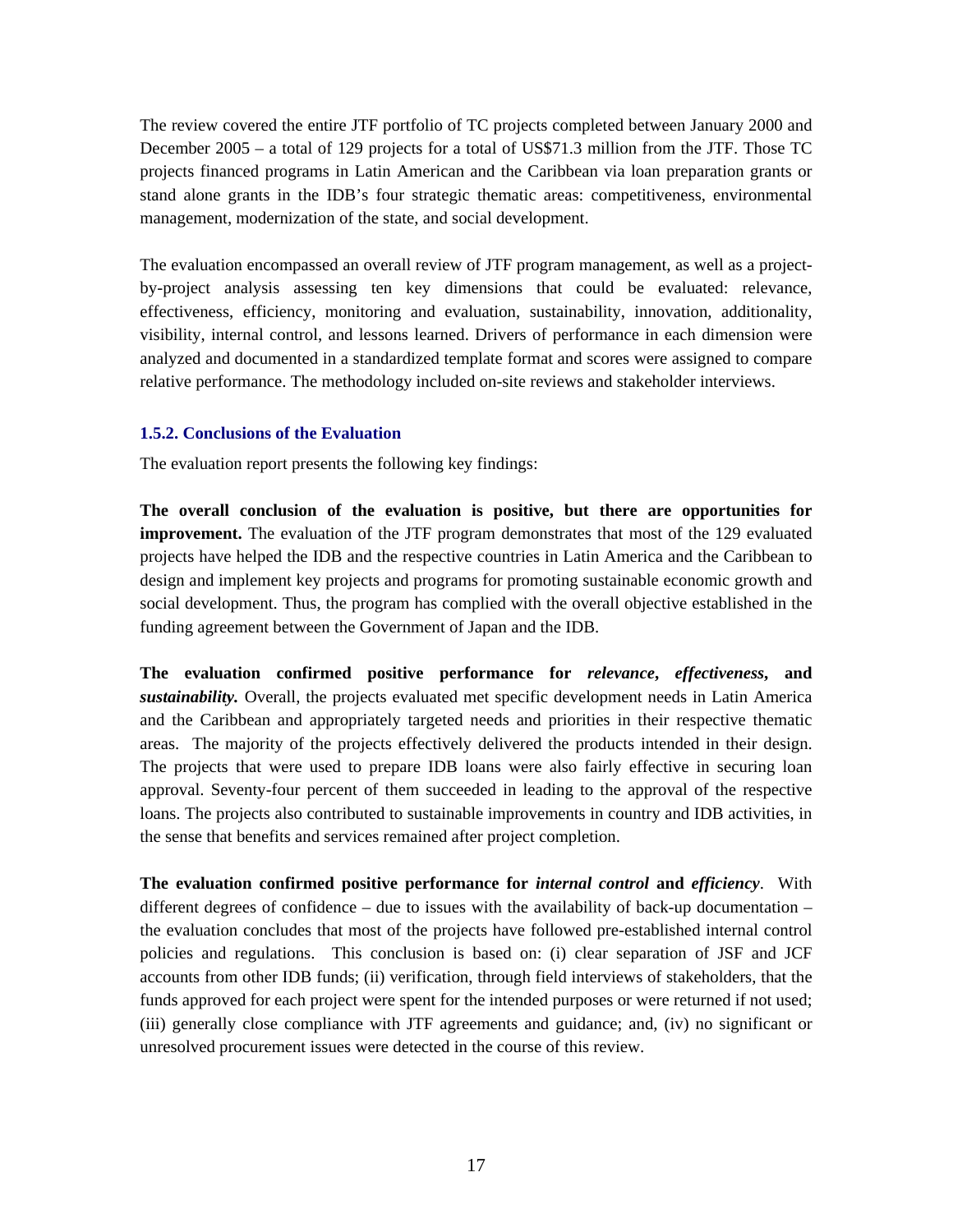**The** *monitoring and evaluation***,** *innovation***,** *additionality,* **and** *visibility* **dimensions were assessed as low or medium-low, signifying that major improvements are required**. Poor *monitoring and evaluation* performance stems mainly from deficiencies that pervade the IDB's management of its entire technical cooperation program. Weak results in *innovation*, *additionality*, and *visibility* were not unexpected, given that most of the projects under evaluation were not required to optimize those dimensions at the time of their approval. Nevertheless, there are notable exceptions where projects contributed to some noteworthy innovations. The projects also brought additionality in financial terms; most of the programs implemented likely would not have been possible without the financial support of the JTF.

# **2. IDB/JAPAN PROGRAM**

#### **2.1. Overview**

l

The countries of Latin America and the Caribbean have shown a significant—and increasing interest in learning about the economic and social development experience of Japan and other countries in East Asia.<sup>3</sup> As a result, the IDB created the IDB/Japan Program (IJP) in 1999, with funds mainly from the Government of Japan (US\$29.7 million plus interest). The IJP is a focal point for the planning, executing, and following up of activities that strengthen the links between both regions.

To share expertise, knowledge, and best practices between the two regions, the IJP promotes partnerships in support of economic and social development. At of the end of 2007, the IJP had provided US\$20.4 million for TC activities approved by the IDB.



<sup>&</sup>lt;sup>3</sup> "East Asia" here includes Brunei Darussalam, Cambodia, Timor-Leste, Indonesia, Japan, Lao People's Democratic Republic, Malaysia, Mongolia, Myanmar, People's Republic of China, Philippines, Republic of Korea, Singapore, Taipei China, Thailand, and Vietnam. Use of the phrase "Taipei China" does not in any way reflect a position of the Bank or any of its member countries regarding issues of national sovereignty or diplomatic recognition.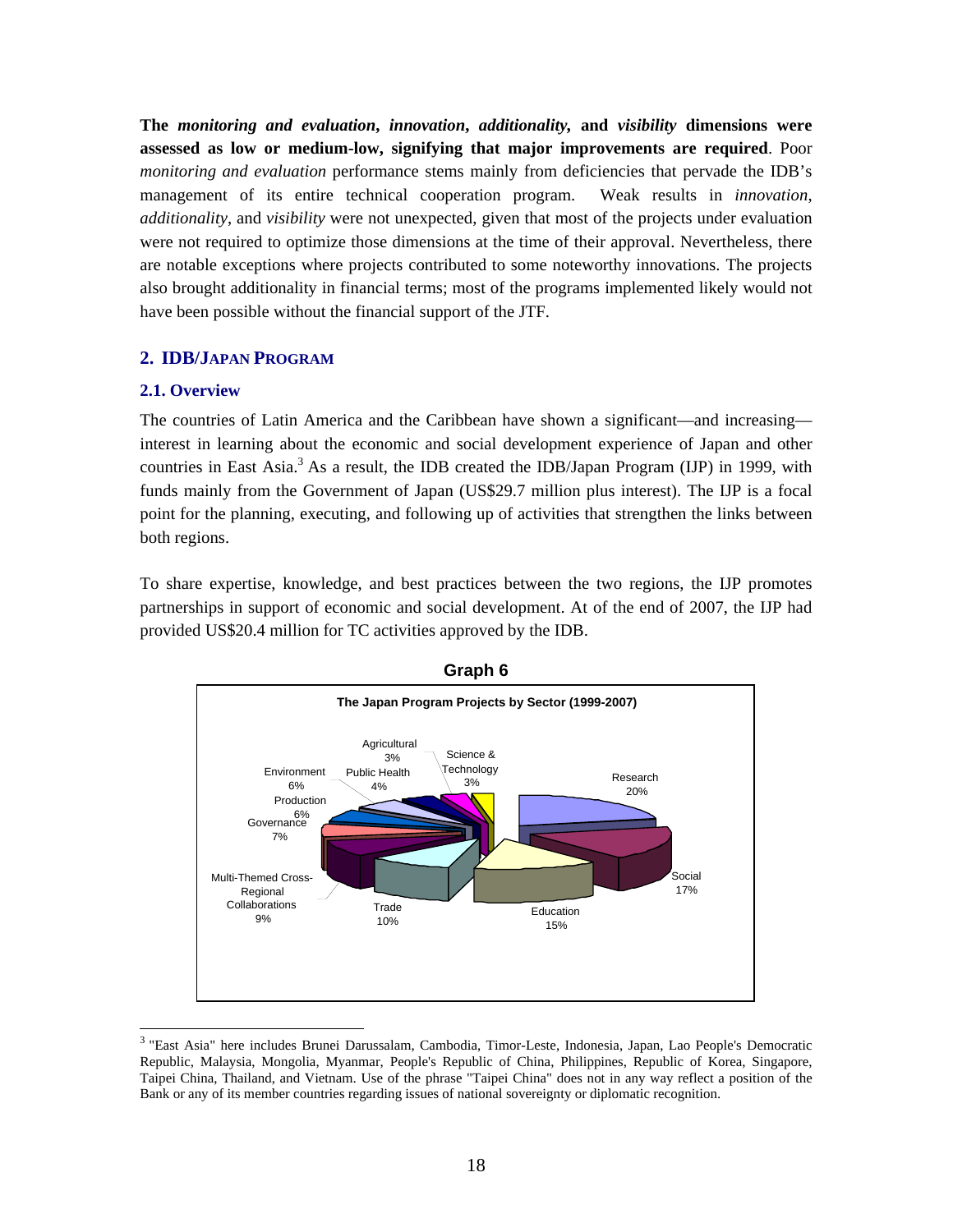#### **2.2. Program Highlights for 2007**

In 2007, the IDB approved a total of US\$2.02 million for six projects (one in each of the following countries: Honduras, Brazil, Paraguay, Costa Rica, and two regional projects. IJP also completed five projects in 2007, carried out several successful missions to Asia and Latin America, and hosted presentations at IDB headquarters.

#### **Special Presentation:**

On November 1, 2007, the Japan Program was honored to host a presentation at the IDB on the progress of Schools That Educate and Heal, a pilot project for displaced persons in Colombia that includes an exchange of experiences with Asia. Launched to develop an educational model for displaced persons in Colombia, the project was executed by two Colombian universities, one in the capital of the nation, and one more regional in nature, for schools with a high index of internally-displaced persons.

The presentation depicted the psychosocial characteristics of the pedagogical model, and explained the lessons learned through the process, through both its execution as well as through areas of cooperation with Asian experiences. The presentation also demonstrated the achievements of the project in relation to psycho-educational strategies and detailed recommendations for future public policies based on the project.

#### **2.3. Newly Approved Projects**

# **Honduras: The Promotion of Health and Occupational Safety in Honduras Amount: US\$299,000 Sector: Health Approved: April 2007**

The objective of this project is to improve the capacity of the government, employers, and workers to implement industrial safety and workplace health practices. The hope is that this project will promote worker health and reduce the number of occupational diseases and accidents in the workplace in order to increase production and improve competitiveness. The project is based on compliance with health and occupational safety legislation and consists of a pilot project focused on the evaluation and quantifying of chemical products in the workplace.



#### *Farmers display their produce at a farmer's market*

# **Costa Rica: Tatak Kalidad (Quality Seal) to Improve Competitiveness of Farmers Markets Amount: US\$478,000 Sector: Trade Approved: May 2007**

The purpose of this operation is to promote a systematic collaboration/cooperation among all stakeholders (public-private-NGOs) of farmers markets by facilitating the commercial upgrading of small agriculturally-based enterprises, particularly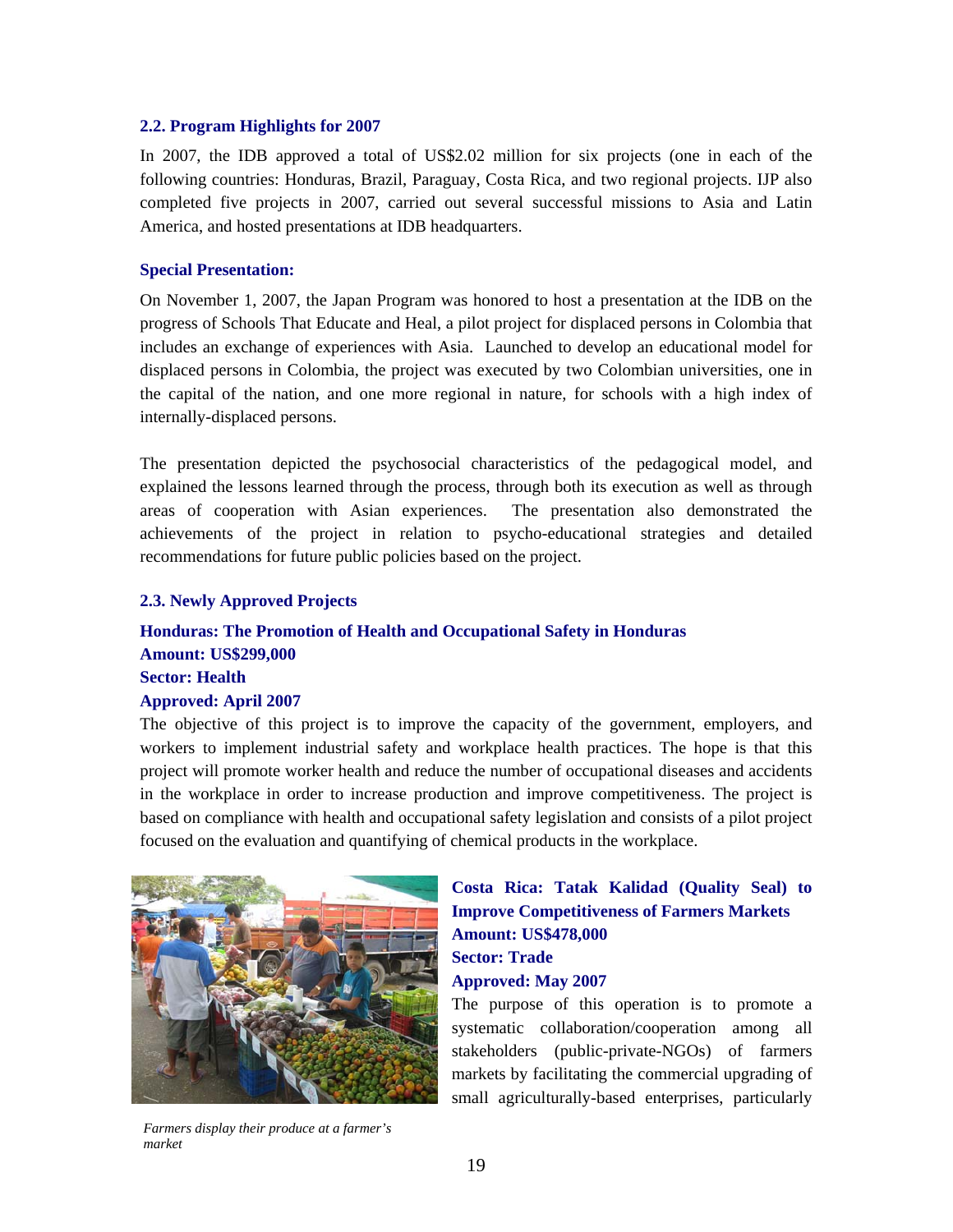their capabilities to meet food safety and quality standards. The goal is to improve the profitability of the markets and its participants through improved efficiency, productivity, compliance to market requirements, and customer orientation. The project will focus on three marketplaces and follow a model of agricultural marketing (Tatak Kalidad) already in place in the Philippines.

# **2.4. Completed Projects**

**Nicaragua: Environmental Contamination from Mercury in Lake Xolotlan Amount: US\$137,000 Sector: Environment Date of Completion: December 2007** 

Through this project, Japanese experts on Minamata Disease effectively assessed the environmental and health risks from mercury residues in Lake Xolotlan. The experts carried out an analysis on the risks and levels of mercury contamination and their effects on the local population dependant on the lake's resources. Additionally, the Japanese experts applied mitigation and



*Soil is tested for mercury residues* 

risk control measures to Lake Xolotlan that have been successful from the case of Minamata in Japan.



*Produce can now be certified as organic and sold in new markets* 

# **Honduras and Nicaragua: Organic Conversion Pilot Program: Capacity Building for Post-Free Trade Central America Amount: US\$149,500 Sector: Agriculture Date of Completion: December 2007**

This project successfully implemented a small-scale pilot and training program to transfer expertise from Thailand on the process of conversion, production, processing, and commercialization of organic agricultural products. Expertise from Thailand on organic conversion programs was used to assist farming communities in Lepaterique, Honduras and Ometepe, Nicaragua with the implementation of internationally recognized standards, helping local farmers

start transforming conventional farming practices into organic cultivation of fruits and vegetables, which will lead to better management of natural resources, a higher level of competitiveness of their products, and higher personal income.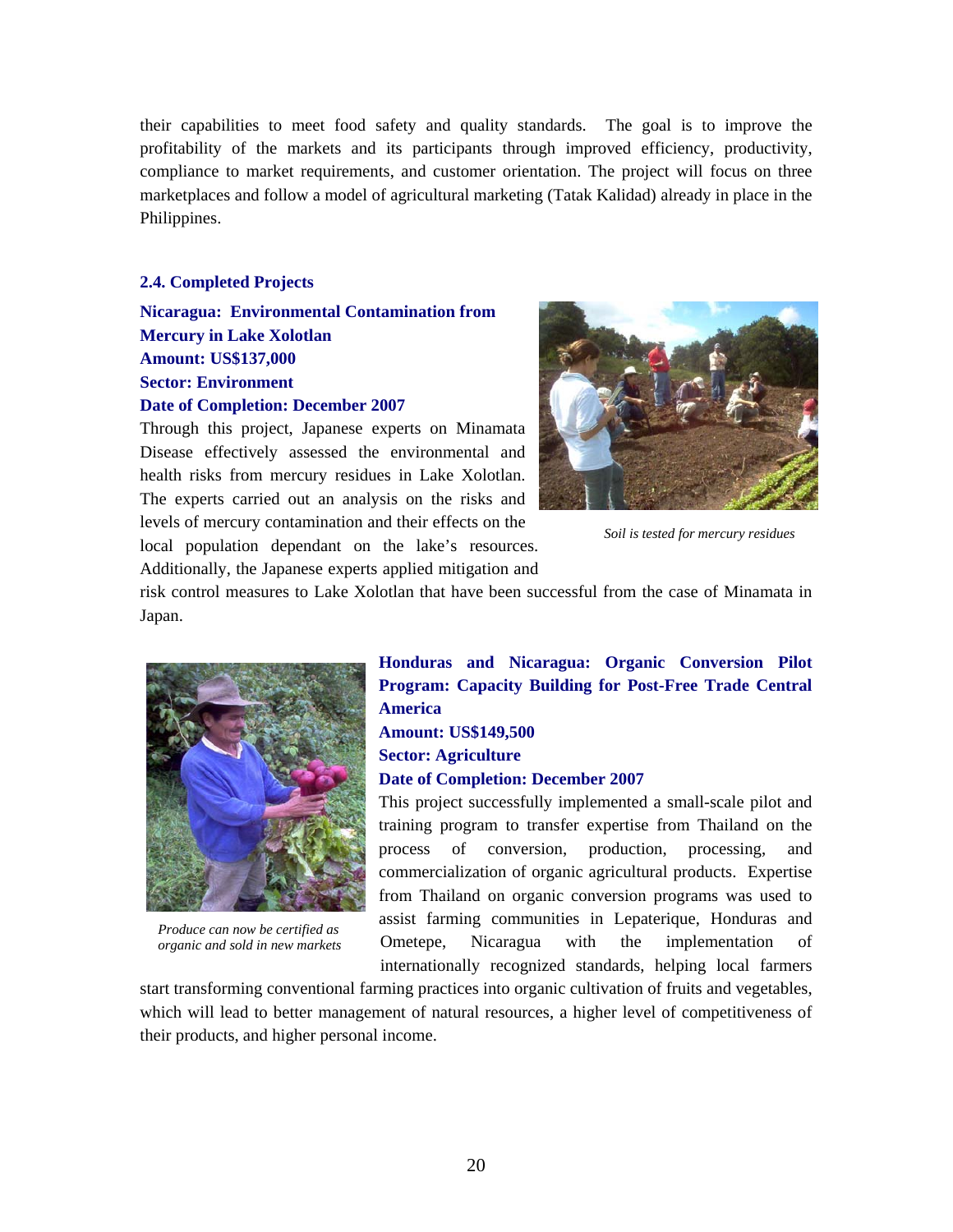#### **2.5. Missions**

In 2007, the IJP has conducted the following missions to LAC regions:

#### **Missions to Brazil and Argentina**

A Japan Program mission visited Buenos Aires, Rio de Janeiro, and Sao Paulo in November, 2007. Program officers met with: Japan-related private institutions and associations to request support and obtain feedback for an upcoming trade forum; met with representatives of universities to further concretize the implementation of the *University Collaboration* technical cooperation; met with representatives of the Servicio Nacional de Sanidad y Calidad Agroalimentaria (SENASA) to further develop the TC proposal *"Quality Management of Agri-Food Products";* and held a meeting with the LAC-Asia Bridge of Youth Program (*LABY*) Program, to discuss plans for the upcoming year.

# **Mission to Brazil**

A Bank mission visited Brazil in May, 2007. Program officers met with possible counterparts, mainly NGOs and individual consultants, to establish an IDB Japan Program Sister Office in Sao Paulo. Also met with key Brazilian organizations from both private and public sectors working on Metrology and Standardization to assess their level of interest of exchange of knowledge and good practices with Asian counterparts, and planned future possible university collaboration with Asian counterparts in order to foster Asian studies in Latin American Universities.

# **3. JAPAN-IDB SCHOLARSHIP PROGRAM**

# **3.1. Overview**

Because of the importance Japan attaches to human resource development in Latin America and the Caribbean, the Japan-IDB Scholarship Program (JSP) was established in the Inter-American Development Bank in 1991 with financial support from the Government of Japan. The program was launched by means of a letter of agreement between the Bank and Japan's Ministry of Finance, with initial Japanese funding of JPY60,928,000 (US\$448,000).

The Scholarship Program supports master's degree studies in development-related fields for students from IDB borrowing member countries. Scholarships are awarded through a competitive selection process on the basis of merit. Awards are made on a one-year basis. Students in programs that require two years of study may apply for a renewal of their scholarship award provided they demonstrate excellence in their first year of studies. Scholarship recipients must agree to return to their countries after graduation to work in promoting economic and social development.

Overall, according to surveys of scholarship recipients, the program has a strong impact on the realization of personal career goals. Scholarship recipients also rate the knowledge they acquire as highly applicable to their own context. They perceive the contribution to the social and economic development of their countries as fairly high and the contribution to the modernization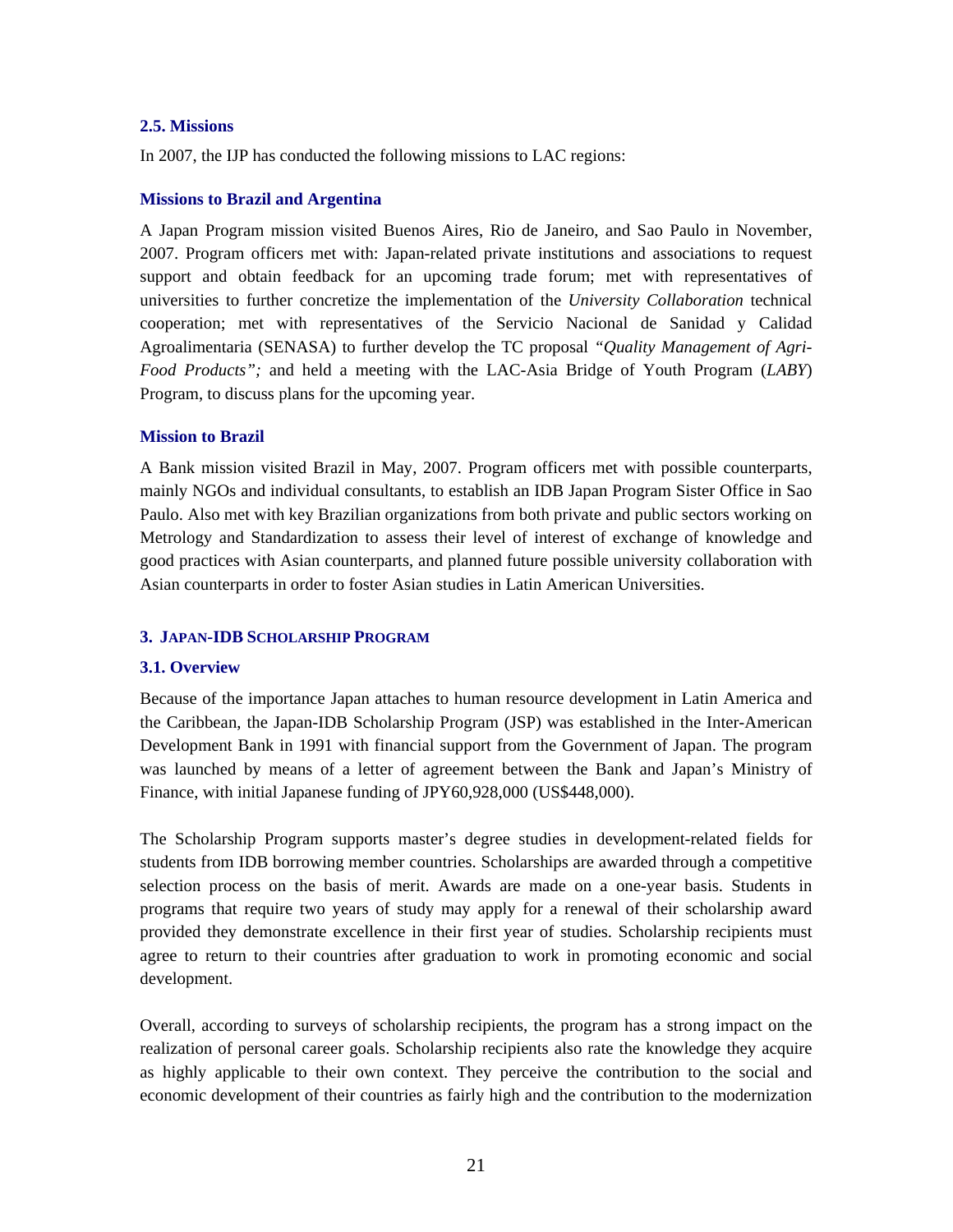of the state as above average. The outstanding response rate (72% of potential survey subjects responded) is viewed as a sign of continued interest and appreciation on the part of the beneficiaries.

The Japan-IDB Scholarship Program consists of three subprograms, based on the location of the university attended and its academic calendar. The Northern Hemisphere Program targets students interested in matriculating from graduate programs in universities in the Northern Hemisphere. While the majority of applicants to this program study in the United States, many also choose to study in Canada, Spain, France, Great Britain, Mexico, or countries of Central America.

The Southern Hemisphere Program targets students interested in undertaking graduate studies in universities in South America, where the standard academic year runs from March through December.

The Special Program for Study in Japan, supports students who pursue graduate studies in Japanese universities. Established within the JSP in 1994, the Special Program funds graduate studies in Japanese-based English-language programs of relevance to Latin American and Caribbean development. Scholarship recipients may enter these programs in April or September.

#### **3.2. Program Highlights**

The Northern Hemisphere Program continued to experience the greatest demand of the three JSP subprograms. In 2007, the JSP awarded scholarships to 20 candidates from among 336 applicants.

| Table 5.<br><b>Study Destinations</b><br>1991 - 2007        |                  |  |  |  |  |  |  |  |
|-------------------------------------------------------------|------------------|--|--|--|--|--|--|--|
| Country                                                     | # of<br>students |  |  |  |  |  |  |  |
| Argentina                                                   | 9                |  |  |  |  |  |  |  |
| Belgium                                                     | $\overline{2}$   |  |  |  |  |  |  |  |
| Brazil                                                      | 8                |  |  |  |  |  |  |  |
| Canada                                                      | 20               |  |  |  |  |  |  |  |
| Chile                                                       | 134              |  |  |  |  |  |  |  |
| Costa Rica                                                  | 8                |  |  |  |  |  |  |  |
| Denmark                                                     | 1                |  |  |  |  |  |  |  |
| France                                                      | 6                |  |  |  |  |  |  |  |
| Germany                                                     | $\overline{2}$   |  |  |  |  |  |  |  |
| Italy                                                       | $\overline{2}$   |  |  |  |  |  |  |  |
| Japan                                                       | 90               |  |  |  |  |  |  |  |
| Mexico                                                      | 5                |  |  |  |  |  |  |  |
| The Netherlands                                             | 13               |  |  |  |  |  |  |  |
| Spain                                                       | 19               |  |  |  |  |  |  |  |
| Sweden                                                      | 1                |  |  |  |  |  |  |  |
| United Kingdom                                              | 69               |  |  |  |  |  |  |  |
| United States <sup>1</sup>                                  | 219              |  |  |  |  |  |  |  |
| Total<br>1 The figure includes one student who studied at a | 608              |  |  |  |  |  |  |  |

Thirteen of the recipients (65%) are from C and D countries. Brazil, Costa Rica, Nicaragua and Peru had two scholarship recipients each. One applicant from each of the following countries was also awarded a scholarship: Bolivia, Chile, Colombia Ecuador, Guatemala, Guyana, Haiti, Mexico, Panama, Paraguay, Trinidad & Tobago and Uruguay. Of the 20 Northern Hemisphere awardees, 7 are studying in the United States, 7 in the United Kingdom, 3 in Spain, 1 in France and 1 in the Netherlands.

Students are pursuing degrees in academic programs that include fiscal assessment, regional development, economics, public policy, public administration, public health, finance, conservation, urbanization and territories, and environmental change and statistics. The Special Program for Study in Japan made grants to a total of seven students. One is from a C country (Ecuador); the others are from Argentina, Brazil and Colombia, The students began master's degree programs at International University (international development), Shimane

university in Puerto Rico.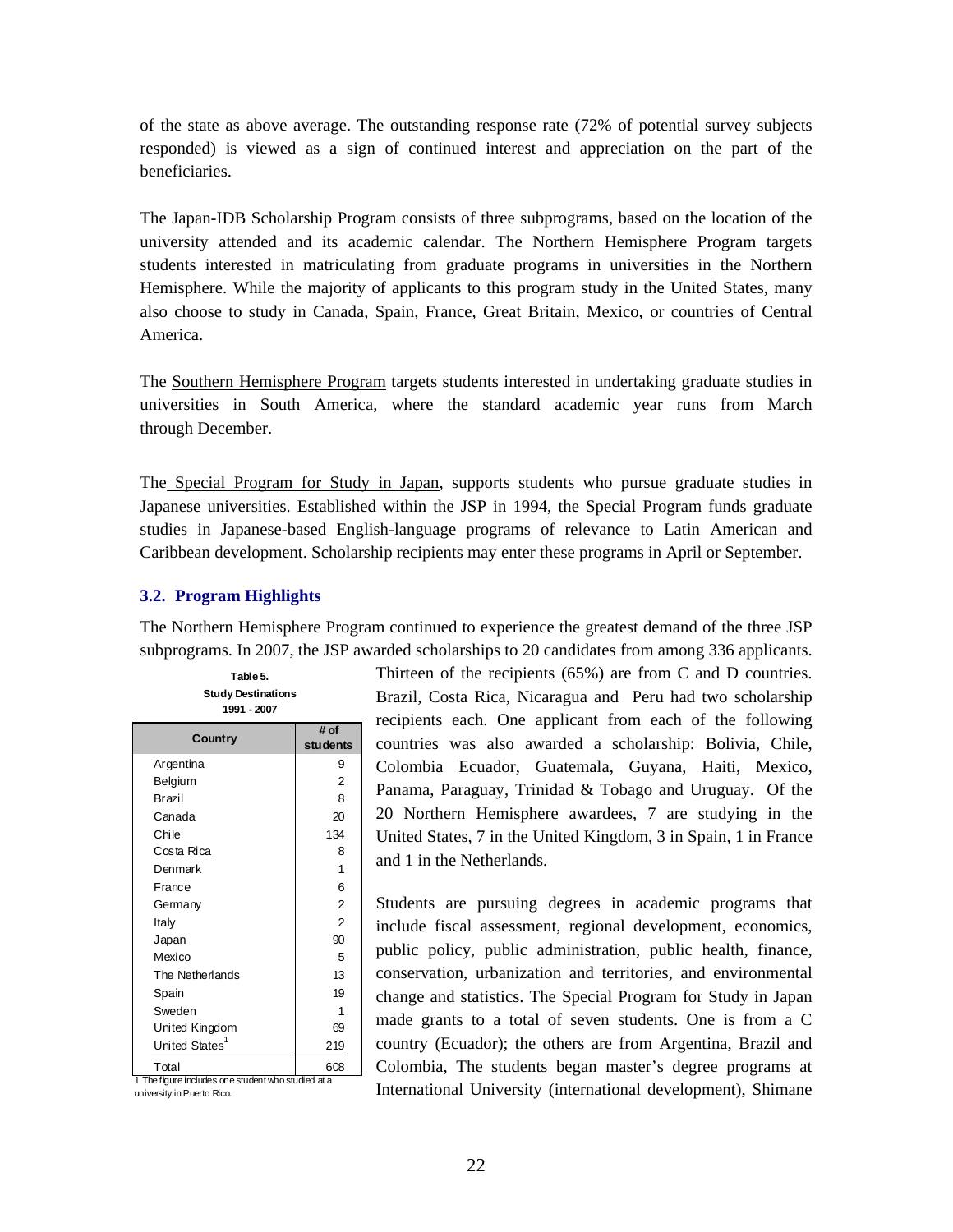University (geosciences, environmental ecology, and engineering), Ryukyus University (information engineering), Tsukuba University (international political economy) and University of Tokyo (civil engineering).

In the Southern Hemisphere Program, scholarships were awarded to twelve students from ten countries. Of this total, seven scholarship recipients (50%) are from Group C and D countries. Recipients were selected from among 112 applicants, of whom 63 were from Group C and D countries.

Scholarship recipients matriculated at Pontificia Universidad Católica de Chile, Universidad de Chile, Universidad de Valparaíso, Universidad de Concepción, Universidad de Buenos Aires, Universidad General de San Martín. Universidad Nacional de Córdoba and Universidad Alberto Hurtado. Students undertook Master's degree studies in fields as diverse as public policy, economics, natural resources, and social science. Peru and Colombia each had two students chosen as new scholarship recipients in the Southern Hemisphere Program, while Bolivia, Brazil, Costa Rica, Dominican Republic, Ecuador, Mexico, and Uruguay each had one.

In 2007, the Japan-IDB Scholarship Program recorded another active year. A total of 39 scholarships were awarded overall, bringing the number of awards made to the students in the LAC region since the program was established to 608. Applicants from the Bank's low-income borrowing member countries (Group C and D countries) received 20 scholarships, accounting for 45% of the total.

# **Japan Trip**

Each year the Scholarship Program invites scholarship recipients studying in the Northern and Southern Hemisphere programs to apply to participate in a one-week trip to Japan. The selection committee considers it very meaningful to provide some scholarship recipients, to the extent resources allow, the opportunity to visit Japan and learn about Japanese society and culture.

A limited number of scholarship recipients are selected for this award, based on superior academic performance during their master's degree studies.

In 2007, nine students from nine countries participated in the Japan Trip. Seven students were awarded trips after a competitive selection process. They were joined in Japan by two scholarship recipients studying at Japanese universities. All participated in a three-day program of lectures, site visits, and cultural activities organized by the IDB Office in Japan. The schedule included an introduction to the IDB; a lecture at the Asian Development Bank Institute; a lecture on Japanese society and culture by Mr. Takeo Shikado; tours of the Mitsubishi Corporation, Panasonic Center, and Kirin beer plant; a visit to the Ministry of Finance and Yokohama National University for lunch with university students.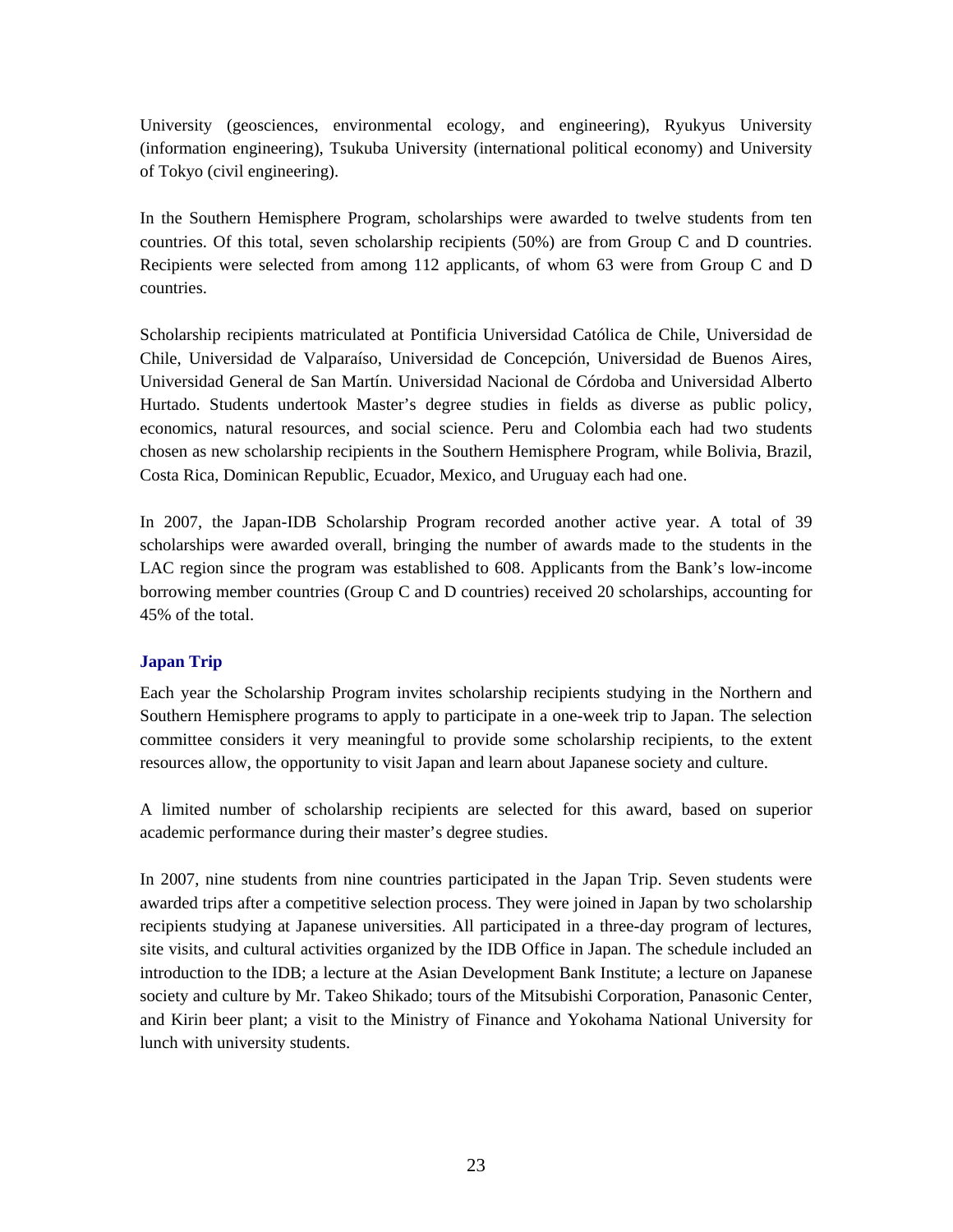|          |                        |           |       |        |        |        |        |        |       |          |        |        |                          |              | (USD thousand) |
|----------|------------------------|-----------|-------|--------|--------|--------|--------|--------|-------|----------|--------|--------|--------------------------|--------------|----------------|
|          | <b>Country</b>         |           |       |        |        |        |        |        |       |          |        |        |                          | <b>Total</b> | $\pmb{\%}$     |
|          |                        | 1988-1996 | 1997  | 1998   | 1999   | 2000   | 2001   | 2002   | 2003  | 2004     | 2005   | 2006   | 2007                     |              |                |
|          | <b>Country Group A</b> | 3,329     | 282   | 4,203  | 2,207  | 1,495  | 2,968  | 2,099  | 827   | 465      | 915    | 1,017  | 4,741                    | 24,548       | 10.6           |
|          | Argentina              |           |       | 1,100  |        |        | 750    |        |       |          |        | 299    | 598                      | 2,747        | 1.2            |
|          | Brazil                 | 2,730     |       | 916    | 2,207  | 1,495  | 1,649  |        | 450   | 465      | 291    | 147    | 474                      | 10,824       | 4.7            |
|          | Mexico                 | 599       | 282   | 1,437  |        |        | 569    | 2,099  | 377   |          | 534    | 571    | 3,569                    | 10,037       | 4.3            |
|          | Venezuela              |           |       | 750    |        |        |        |        |       |          | 90     |        | 100                      | 940          | 0.4            |
|          | <b>Country Group B</b> | 23,067    | 123   | 2,498  | 549    | 4,244  | 3,426  | 2,406  | 2,389 | $\equiv$ | 2,296  | 7,075  | 3,133                    | 51,206       | 22.1           |
|          | Chile                  | 1,270     | 123   | 725    |        | 555    |        | 1,245  |       |          | 251    | 296    | 1,044                    | 5,509        | 2.4            |
|          | Colombia               | 5,957     |       | 1,173  | 15     | 1,285  | 2,247  | 541    | 1,641 |          | 600    | 3,708  | 1,339                    | 18,506       | 8.0            |
|          | Peru                   | 15,840    |       | 600    | 534    | 2,404  | 1,179  | 620    | 748   |          | 1,445  | 3,071  | 750                      | 27,191       | 11.7           |
|          | <b>Country Group C</b> | 35,502    | 749   | 5,529  | 750    | 2,451  | 2,297  | 403    | 2,295 | ÷        | 2,690  | 1,559  | 5,547                    | 59,772       | 25.8           |
|          | <b>Bahamas</b>         | 5,051     |       |        |        |        |        |        |       |          |        |        | $\bar{ }$                | 5,051        | 2.2            |
|          | <b>Barbados</b>        | 5,155     |       |        |        |        |        |        |       |          |        |        | ÷,                       | 5,155        | 2.2            |
|          | Costa Rica             | 8,037     | 749   | 175    |        |        |        |        | 1,895 |          | 250    | 448    | 840                      | 12,394       | 5.3            |
|          | Jamaica                | 7,950     |       |        | 750    | 338    |        | 403    |       |          | 120    | 120    | $\overline{a}$           | 9,681        | 4.2            |
|          | Panama                 | 1,780     |       | 1,936  |        | 1,963  | 450    |        | 400   |          | 800    | 542    | 3,020                    | 10,891       | 4.7            |
|          | Suriname               |           |       | 2,158  |        | 150    |        |        |       |          | 750    | 149    | 720                      | 3,927        | 1.7            |
|          | T & T                  | 2,880     |       | 1,260  |        |        |        |        |       |          | 630    |        | 72                       | 4,842        | 2.1            |
|          | Uruguay                | 4,649     |       |        |        |        | 1,847  |        |       |          | 140    | 300    | 895                      | 7,831        | 3.4            |
|          | Country Group D        | 33,512    | 500   | 5,414  | 5,303  | 2,447  | 6,454  | 2,506  | 1,975 | 846      | 3,876  | 5,136  | 5,034                    | 73,003       | 31.5           |
|          | <b>Belize</b>          | 1,217     |       |        |        |        |        |        | 300   |          |        |        | 106                      | 1,623        | 0.7            |
|          | Bolivia                | 9,132     |       | 720    |        |        |        |        | 750   |          |        | 149    | 143                      | 10,894       | 4.7            |
|          | Dominican Rep          | 772       |       | 1,425  | 1,173  | 450    | 1,357  | 200    |       | 453      | 567    | 300    | $\overline{\phantom{a}}$ | 6,697        | 2.9            |
|          | Ecuador                | 2,449     |       | 100    | 2,325  |        | 1,300  |        |       | 270      | 739    | 1,307  | 816                      | 9,306        | 4.0            |
|          | El Salvador            | 1,090     |       |        |        |        | 1,049  | 1,099  |       |          | 274    | 447    | 569                      | 4,528        | 2.0            |
|          | Guatemala              | 2,372     |       | 1,100  | 500    | 595    | 1,500  | 380    |       |          | 1,058  | 906    | 3,400                    | 11,811       | 5.1            |
|          | Guyana                 | 5,181     |       | 345    | 525    |        |        |        |       |          | 750    |        | $\overline{\phantom{0}}$ | 6,801        | 2.9            |
|          | Haiti                  | 3,390     |       |        |        |        |        |        |       |          | 488    | 500    | $\overline{a}$           | 4,378        | 1.9            |
|          | Honduras               | 1,150     | 500   | 1,243  |        | 1,402  | 598    | 499    | 625   | 123      |        | 149    | $\overline{\phantom{0}}$ | 6,289        | 2.7            |
|          | Nicaragua              | 3,545     |       | 481    | 780    |        | 650    | 328    | 300   |          |        | 840    | $\overline{\phantom{m}}$ | 6,924        | 3.0            |
|          | Paraguay               | 3,214     |       |        |        |        |        |        |       |          |        | 538    | $\overline{\phantom{m}}$ | 3,752        | 1.6            |
| Regional |                        | 5,219     | ۳     | 2,846  | 3,517  | 910    | 1,445  | 5,260  | 2,100 | 795      | 1,310  | 29     | ۰                        | 23,431       | 10.1           |
|          | <b>Total</b>           | 100,629   | 1,654 | 20,490 | 12,326 | 11,547 | 16,590 | 12,674 | 9,586 | 2,106    | 11,087 | 14,816 | 18,455                   | 231,960      | 100.00         |

**Annex I JSF Projects with Bank Approval by Country (CY1988-2007)**

Note: After the year 2001, the figures also include the JPO project approval.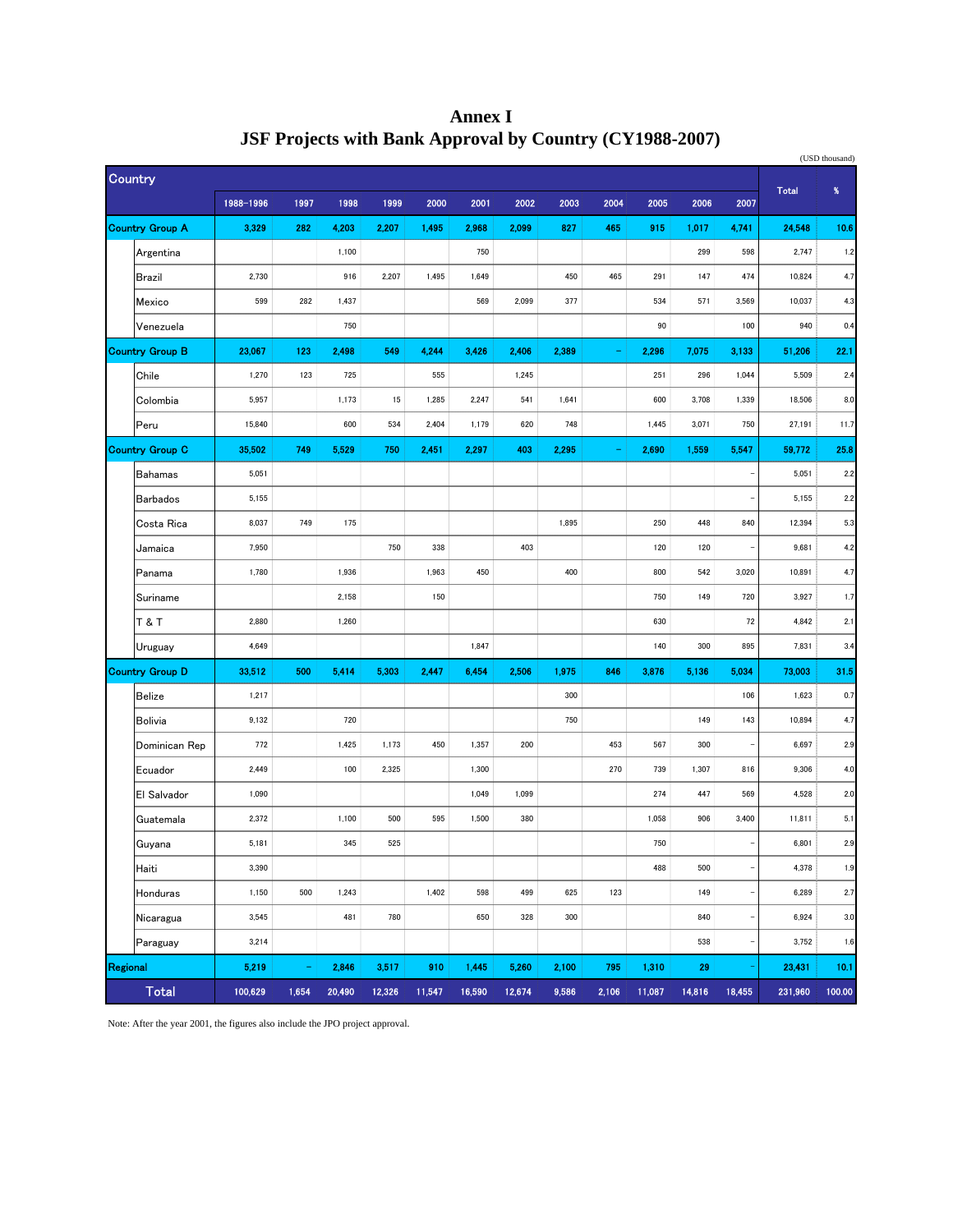|                |                 |           |                  |       |                |          |       |       |       |       |          |       |       | (USD thousand)           |            |
|----------------|-----------------|-----------|------------------|-------|----------------|----------|-------|-------|-------|-------|----------|-------|-------|--------------------------|------------|
| <b>Country</b> |                 |           |                  |       |                |          |       |       |       |       |          |       |       | <b>Total</b>             | $\pmb{\%}$ |
|                |                 | 1995-1996 | 1997             | 1998  | 1999           | 2000     | 2001  | 2002  | 2003  | 2004  | 2005     | 2006  | 2007  |                          |            |
|                | Country Group A | ۰         | $\blacksquare$   | 960   | ۰              | 750      | ÷     | 750   | ۰     | 750   | 750      | 1,200 | 2,460 | 7,620                    | 22.0       |
|                | Argentina       |           |                  |       |                |          |       |       |       |       |          |       |       | $\overline{\phantom{0}}$ | 0.0        |
|                | <b>Brazil</b>   |           |                  |       |                | 750      |       | 750   |       | 750   | 750      | 1,200 | 960   | 5,160                    | 14.9       |
|                | Mexico          |           |                  | 960   |                |          |       |       |       |       |          |       | 1,500 | 2,460                    | 7.1        |
|                | Venezuela       |           |                  |       |                |          |       |       |       |       |          |       |       | $\overline{\phantom{0}}$ | 0.0        |
|                | Country Group B | ۰         | $\bf 6$          | 12    | 150            | 1,500    | 1,200 | 1,200 | ۰     | ۰     |          | 600   | 2,160 | 6,828                    | 19.7       |
|                | Chile           |           | $\boldsymbol{6}$ |       |                |          | 200   | 1,200 |       |       |          |       |       | 1,406                    | 4.1        |
|                | Colombia        |           |                  | 12    |                | 1,500    |       |       |       |       |          | 600   | 960   | 3,072                    | 8.9        |
|                | Peru            |           |                  |       | 150            |          | 1,000 |       |       |       |          |       | 1,200 | 2,350                    | 6.8        |
|                | Country Group C | 40        | 992              | 1,991 | $\blacksquare$ | $\equiv$ | 1,098 | 400   | ۰     | 1,500 | ۰        | 720   | ÷     | 6,741                    | 19.5       |
|                | <b>Bahamas</b>  | 40        | 992              | 1,241 |                |          |       |       |       |       |          |       |       | 2,273                    | 6.6        |
|                | <b>Barbados</b> |           |                  |       |                |          |       |       |       |       |          |       |       | $\qquad \qquad -$        | 0.0        |
|                | Costa Rica      |           |                  |       |                |          |       |       |       |       |          |       |       | $\qquad \qquad -$        | 0.0        |
|                | Jamaica         |           |                  |       |                |          |       | 400   |       |       |          |       |       | 400                      | 1.2        |
|                | Panama          |           |                  | 750   |                |          |       |       |       | 1,500 |          |       |       | 2,250                    | 6.5        |
|                | Suriname        |           |                  |       |                |          |       |       |       |       |          |       |       | ÷                        | 0.0        |
|                | <b>T&amp;T</b>  |           |                  |       |                |          |       |       |       |       |          |       |       | $\overline{\phantom{a}}$ | 0.0        |
|                | Uruguay         |           |                  |       |                |          | 1,098 |       |       |       |          | 720   |       | 1,818                    | 5.2        |
|                | Country Group D | 83        | 204              | ۰     | 1,649          | 986      | 640   | 400   | 2,250 | 600   | $\equiv$ | ÷     | ۳     | 6,812                    | 19.7       |
|                | <b>Belize</b>   |           |                  |       |                | 195      |       |       |       |       |          |       |       | 195                      | 0.6        |
|                | Bolivia         |           | 135              |       |                |          |       |       | 1,500 |       |          |       |       | 1,635                    | 4.7        |
|                | Dominican Rep   |           |                  |       |                |          |       |       |       |       |          |       |       | ÷,                       | 0.0        |
|                | Ecuador         |           |                  |       | 750            | 750      |       |       |       |       |          |       |       | 1,500                    | 4.3        |
|                | El Salvador     |           |                  |       |                |          |       |       |       | 600   |          |       |       | 600                      | 1.7        |
|                | Guatemala       | 83        | 69               |       | 149            |          | 640   |       |       |       |          |       |       | 941                      | 2.7        |
|                | Guyana          |           |                  |       |                |          |       | 400   |       |       |          |       |       | 400                      | 1.2        |
|                | Haiti           |           |                  |       | 750            |          |       |       |       |       |          |       |       | 750                      | 2.2        |
|                | Honduras        |           |                  |       |                | 41       |       |       |       |       |          |       |       | 41                       | 0.1        |
|                | Nicaragua       |           |                  |       |                |          |       |       |       |       |          |       |       | $\qquad \qquad -$        | $0.0\,$    |
|                | Paraguay        |           |                  |       |                |          |       |       | 750   |       |          |       |       | 750                      | 2.2        |
| Regional       |                 | 1,016     | 558              | 714   | 992            | 1,344    | 106   | 901   | 276   | 133   | 157      | 313   | 129   | 6,639                    | 19.2       |
|                | <b>Total</b>    | 1,139     | 1,760            | 3,677 | 2,791          | 4,580    | 3,044 | 3,651 | 2,526 | 2,983 | 907      | 2,833 | 4,749 | 34,640                   | 100.00     |

**Annex II JCF Projects with Bank Approval by Country (CY1995-2007)**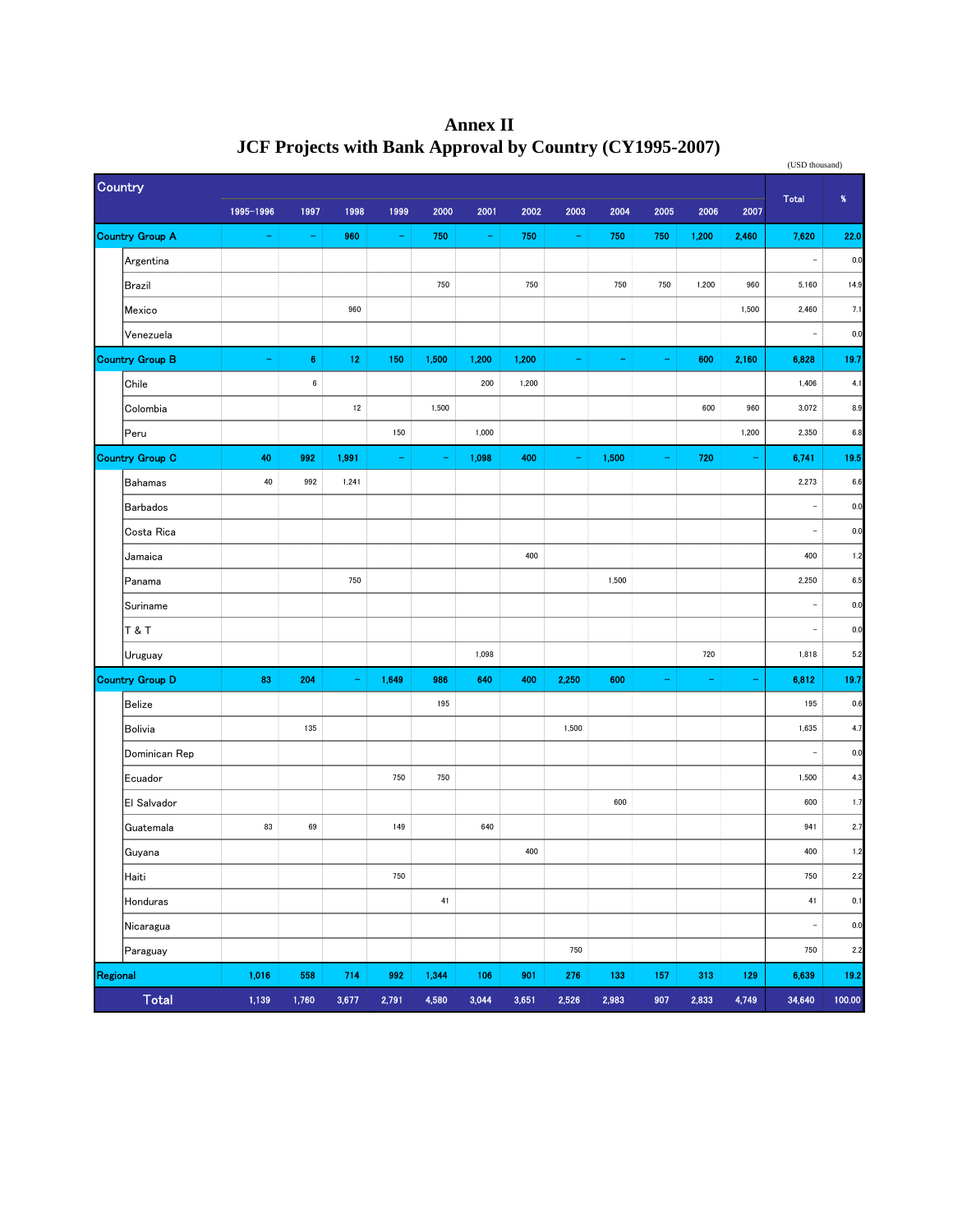**Annex III Scholarship by Subprogram and Nationality of Students from the LAC Region**

| Nationality         | Northern Hem   | Southern Hem.    | Japanese Univ.   | # of Students           | $\frac{0}{0}$ |
|---------------------|----------------|------------------|------------------|-------------------------|---------------|
| of Students         | Sub-total      | Sub-total        | Sub-total        |                         |               |
| <b>Argentina</b>    | 37             | 9                | 2                | 48                      | 7.8%          |
| <b>Bahamas</b>      | 2              | $\mathbf{0}$     | $\boldsymbol{0}$ | $\overline{2}$          | 0.3%          |
| <b>Barbados</b>     |                | $\overline{0}$   | $\boldsymbol{0}$ | 5                       | 0.8%          |
| <b>Belize</b>       | $\overline{2}$ | $\theta$         |                  | $\overline{\mathbf{3}}$ | 0.5%          |
| <b>Bolivia</b>      | 14             | 20               | $\overline{2}$   | 36                      | 5.8%          |
| <b>Brazil</b>       | 15             | 3                | 7                | 25                      | 4.0%          |
| <b>Chile</b>        | 32             | 3                | 2                | 37                      | 6.0%          |
| Colombia            | 40             | 19               | 42               | 101                     | 16.3%         |
| <b>Costa Rica</b>   | 19             | 13               | 3                | 35                      | 5.7%          |
| <b>Dominican R.</b> | 12             | 14               | $\boldsymbol{0}$ | 26                      | 4.2%          |
| <b>Ecuador</b>      | 13             | 5                | 6                | 24                      | 3.9%          |
| <b>El Salvador</b>  | 7              | 5                | 1                | 13                      | 2.1%          |
| <b>Guatemala</b>    | 11             | 3                |                  | 15                      | 2.4%          |
| Guyana              | 6              | $\overline{0}$   | 1                | $\overline{7}$          | 1.1%          |
| Haiti               | 16             | $\overline{0}$   | $\boldsymbol{0}$ | 16                      | 2.6%          |
| <b>Honduras</b>     | 8              | 5                | 1                | 14                      | 2.3%          |
| <b>Jamaica</b>      | 8              | $\overline{0}$   | $\boldsymbol{0}$ | 8                       | 1.3%          |
| <b>Japan</b>        | 4              | $\mathbf{0}$     | $\boldsymbol{0}$ | $\overline{\mathbf{4}}$ | 0.6%          |
| <b>Mexico</b>       | 37             | 8                | 5                | 50                      | 8.1%          |
| Nicaragua           | 12             | 10               | 1                | 23                      | 3.7%          |
| Panama              | 4              | $\overline{c}$   |                  | 7                       | 1.1%          |
| Paraguay            | 10             | 4                | $\overline{0}$   | 14                      | 2.3%          |
| Peru                | 29             | 23               | 10               | 62                      | 10.0%         |
| <b>Suriname</b>     |                | $\boldsymbol{0}$ | $\boldsymbol{0}$ | 1                       | 0.2%          |
| Trin. & Tobago      | 6              | $\mathbf{0}$     | 1                | $\overline{7}$          | 1.1%          |
| <b>Uruguay</b>      | 13             | $\overline{7}$   | $\boldsymbol{0}$ | 20                      | 3.2%          |
| Venezuela           | 9              | $\mathfrak{D}$   | 4                | 15                      | 2.4%          |
| <b>Total</b>        | 372            | 155              | 91               | 618                     | 100%          |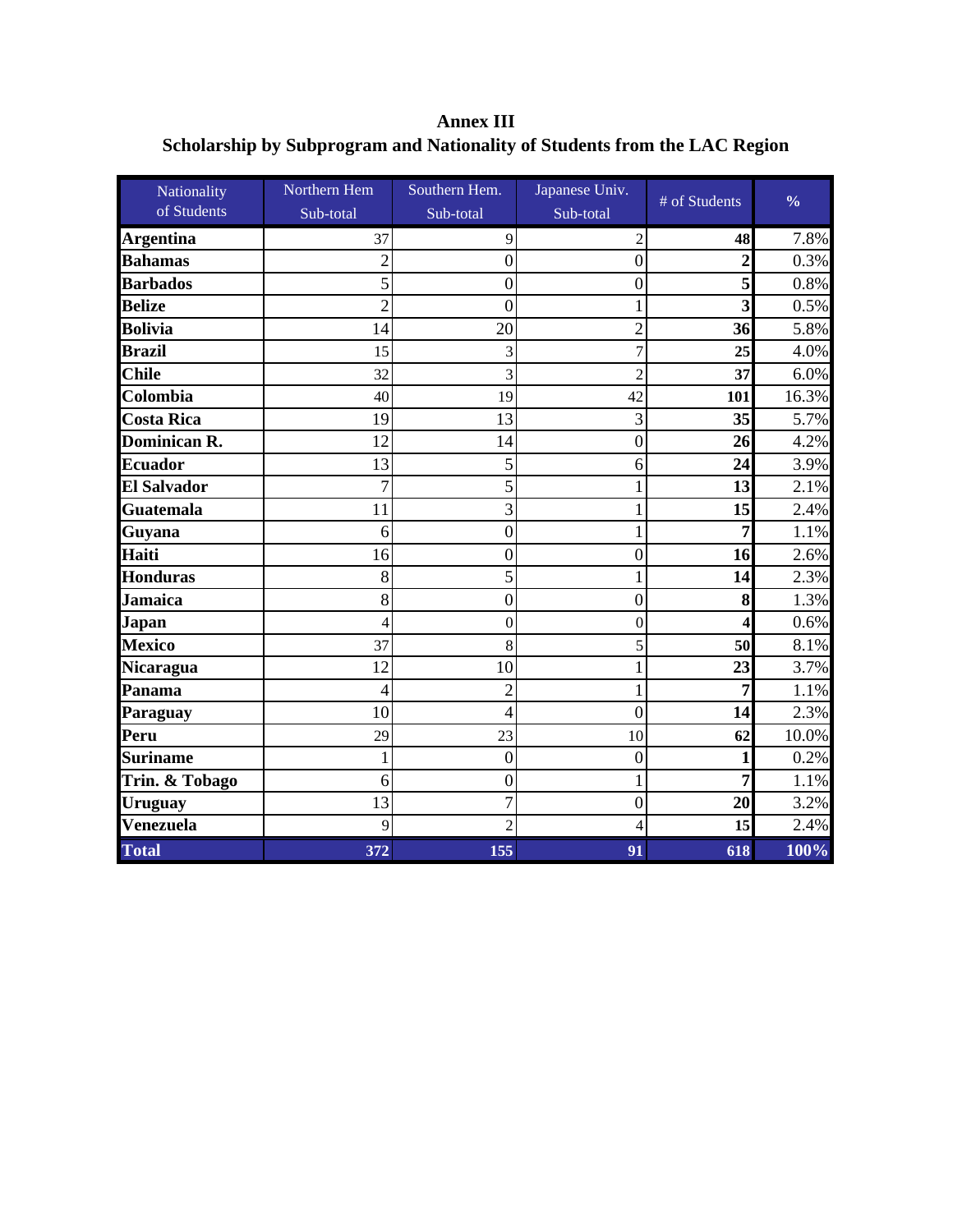# **Annex IV**

| <b>JSF Projects</b>                                                                                                                                        | <b>Country</b>  | <b>Bank</b><br><b>Sector</b>  | <b>Bank</b><br><b>Approval</b> | <b>Approval</b><br><b>Amount</b><br>(US\$) |
|------------------------------------------------------------------------------------------------------------------------------------------------------------|-----------------|-------------------------------|--------------------------------|--------------------------------------------|
| Acquisition of Building Materials for Housing damaged by<br>Hurricane Gilbert and Institutional Strengthening for Rehabilitation Jamaica<br><b>Efforts</b> |                 | Other                         | 12/14/1988                     | 5,000,000                                  |
| <b>TOTAL (CY1988)</b>                                                                                                                                      |                 |                               | 1                              | 5,000,000                                  |
| <b>Coastal Conservation Preinvestment Project</b>                                                                                                          | <b>Barbados</b> | Other                         | 7/12/1989                      | 1,100,000                                  |
| Municipal, Departmental and Regional projects data bank                                                                                                    | Colombia        | Modernization of<br>the State | 8/16/1989                      | 1,000,000                                  |
| Management and Conservation of the Bao River Basin                                                                                                         | Dominican Rep   | Infrastructure                | 11/15/1989                     | 772,000                                    |
| Emergency Social Fund Program - Second Stage -                                                                                                             | Bolivia         | Other                         | 11/29/1989                     | 3,860,000                                  |
| Decentralization and Regionalization of the Public Health Care<br>System                                                                                   | Haiti           | Social                        | 12/13/1989                     | 2,540,000                                  |
| Agriculture Roads Program -TC-                                                                                                                             | Haiti           | Infrastructure                | 12/20/1989                     | 850,000                                    |
| Preparation of Architectural Drawing for the New Pasteur Hospital                                                                                          | Uruguay         | Social                        | 12/20/1989                     | 2,200,000                                  |
| <b>TOTAL (CY1989)</b>                                                                                                                                      |                 |                               | $\overline{7}$                 | 12,322,000                                 |
| TC for the Financing of Basic Studies on the Environmental Impact<br>of the Guerreto-Oaxaca Forestry Development Project                                   | Mexico          | Environment                   | 4/25/1990                      | 450,000                                    |
| Marine Cargo Terminal at Clifton Point, New Province                                                                                                       | <b>Bahamas</b>  | Infrastructure                | 10/17/1990                     | 2,000,000                                  |
| Program to Improve Conditions for the Development of Trading<br>Company in Latin America                                                                   | Regional        | Productive                    | 10/31/1990                     | 1,583,000                                  |
| <b>TOTAL (CY1990)</b>                                                                                                                                      |                 |                               | 3                              | 4,033,000                                  |
| Feasibility Study and Designs for Health Sector Rationalization<br>Program, Stage 1                                                                        | <b>Barbados</b> | Social                        | 1/9/1991                       | 1,750,000                                  |
| Georgetown Water and Sewerage Master Plan Study                                                                                                            | Guyana          | Environment                   | 2/13/1991                      | 1,800,000                                  |
| Feasibility Study for the Health Sector Reform Program                                                                                                     | T & T           | Social                        | 2/27/1991                      | 2,200,000                                  |
| Global Program of Portable Water and Sewerage                                                                                                              | Bolivia         | Environment                   | 5/1/1991                       | 5,072,117                                  |
| Social Emergency Fund                                                                                                                                      | Peru            | Social                        | 9/18/1991                      | 4,000,000                                  |
| Urban Rehabilitation Project Feasibility Study                                                                                                             | Guyana          | Infrastructure                | 10/9/1991                      | 1,100,000                                  |
| Feasibility and Final Design Studies for the Preparation of the Urban<br><b>Sanitation Program</b>                                                         | Costa Rica      | Environment                   | 10/9/1991                      | 4,870,000                                  |
| Preparation of a Long-Term Solid Waste Management Plan,<br>Feasibility Studies and Final Design                                                            | <b>Barbados</b> | Environment                   | 11/13/1991                     | 1,555,000                                  |
| <b>TOTAL (CY1991)</b>                                                                                                                                      |                 |                               | 8                              | 22,347,117                                 |
| <b>Natural Resources Conservation</b>                                                                                                                      | Costa Rica      | Environment                   | 2/19/1992                      | 1,937,000                                  |
| Road Rehabilitation and Improvement Program                                                                                                                | Guyana          | Infrastructure                | 3/18/1992                      | 781,000                                    |
| Preparation of the Port Antonio Sanitation Project : Feasibility and<br>Designs                                                                            | Jamaica         | Environment                   | 7/29/1992                      | 1,700,000                                  |
| Technical Cooperation for Agricultural Sector: Policies and<br>Preparation                                                                                 | Nicaragua       | Productive                    | 8/5/1992                       | 2,800,000                                  |
| Strengthening of Economic Unit for Ministry of Finance                                                                                                     | <b>Bahamas</b>  | Modernization of<br>the State | 10/14/1992                     | 351,375                                    |
| <b>TOTAL (CY1992)</b>                                                                                                                                      |                 |                               | 5                              | 7,569,375                                  |
| <b>Improvement of Revenue Collection Systems</b>                                                                                                           | <b>Bahamas</b>  | Other                         | 1/13/1993                      | 1,500,000                                  |
| Caribbean Pine Plantation and Resin Extraction Feasibility Study<br>and Pilot Project                                                                      | Colombia        | Environment                   | 2/24/1993                      | 1,940,000                                  |
| Institutional Strengthening of Tax Administration Service                                                                                                  | Honduras        | Other                         | 3/17/1993                      | 1,150,000                                  |
| <b>Environmental Planning Program</b>                                                                                                                      | Ecuador         | Social                        | 5/12/1993                      | 1,049,000                                  |
| TC for the Organization of a Seminar on Environment Law and<br>Policy in Latin America                                                                     | Regional        | Environment                   | 5/12/1993                      | 40,000                                     |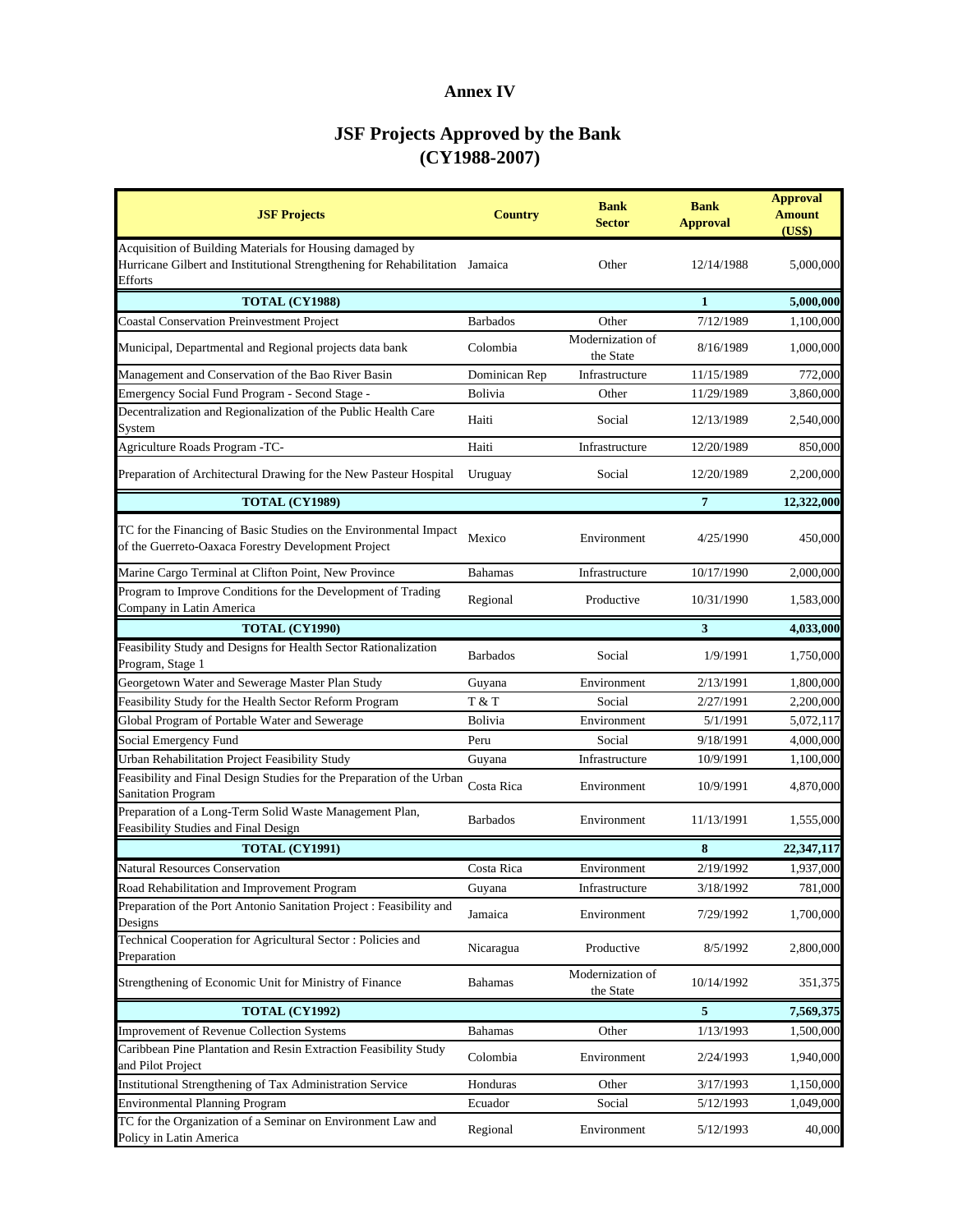| <b>JSF Projects</b>                                                                                                                                                                                            | <b>Country</b> | <b>Bank</b><br><b>Sector</b>  | <b>Bank</b><br><b>Approval</b> | <b>Approval</b><br><b>Amount</b><br>(US\$) |
|----------------------------------------------------------------------------------------------------------------------------------------------------------------------------------------------------------------|----------------|-------------------------------|--------------------------------|--------------------------------------------|
| Over-The-Counter Securities Market Feasibility Study                                                                                                                                                           | Mexico         | Modernization of<br>the State | 7/27/1993                      | 148,500                                    |
| Credit and Technical Cooperation for a Communal Banks Program<br>to Benefit Rural Women Microentreneurs (TC)                                                                                                   | Guatemala      | Productive                    | 9/3/1993                       | 150,000                                    |
| Credit and Technical Cooperation for a Communal Banks Program<br>to Benefit Rural Women Microentreneurs (Small Project)                                                                                        | Guatemala      | Productive                    | 9/3/1993                       | 500,000                                    |
| Rehabilitation of Priority Project (Sanitation and Health Sector)                                                                                                                                              | Peru           | Environment                   | 10/6/1993                      | 1,000,000                                  |
| Institutional Development of the Legislature                                                                                                                                                                   | Peru           | Modernization of<br>the State | 10/6/1993                      | 2,700,000                                  |
| Non-Traditional Export Promotion                                                                                                                                                                               | Ecuador        | Other                         | 10/13/1993                     | 800,000                                    |
| National Network of Public Sector Investment Project Banks                                                                                                                                                     | Colombia       | Modernization of<br>the State | 11/24/1993                     | 1,100,000                                  |
| Feasibility and Environmental Impact Studies for Export Corridors<br>Project                                                                                                                                   | Paraguay       | Infrastructure                | 12/22/1993                     | 989,000                                    |
| <b>TOTAL (CY1993)</b>                                                                                                                                                                                          |                |                               | 13                             | 13,066,500                                 |
| Strengthening of Tax Administration                                                                                                                                                                            | Guatemala      | Modernization of<br>the State | 3/30/1994                      | 977,000                                    |
| Agricultural Diversification and Generation and Transfer of<br>Technology                                                                                                                                      | Paraguay       | Productive                    | 5/18/1994                      | 1,500,000                                  |
| Institutional Strengthening of the Ministry of Economic and Finance Peru                                                                                                                                       |                | Modernization of<br>the State | 5/24/1994                      | 2,000,000                                  |
| Preparation of a Feasibility Study for the Forestry Conservation and<br>Management Project and Support for Pilot Agroforestry and Forest<br><b>Protection Activities</b>                                       | Nicaragua      | Productive                    | 5/25/1994                      | 745,000                                    |
| Latin America Regional Conference on Issues in Public and<br>Economic Development : The Experience of East Asia                                                                                                | Regional       | Modernization of<br>the State | 6/1/1994                       | 149,500                                    |
| Strengthening of the General Administration - III stage                                                                                                                                                        | Uruguay        | Other                         | 6/15/1994                      | 1,100,000                                  |
| Pacific Coast Sustainable Development Program                                                                                                                                                                  | Colombia       | Environment                   | 7/14/1994                      | 532,000                                    |
| Credit and Technical Cooperation for Microentreneurs in Belize, to<br>be executed by the National Development Foundation of Belize (TC)                                                                        | Belize         | Productive                    | 7/18/1994                      | 150,000                                    |
| Credit and Technical Cooperation for Microentreneurs in Belize, to<br>be executed by the National Development Foundation of Belize<br>(Small Project)                                                          | Belize         | Productive                    | 7/18/1994                      | 500,000                                    |
| Investment, Credit and Technical Assistance Program for Small<br>Agricultural Producers to be Executed by the Fundacion Integral<br>Campesia (TC)                                                              | Costa Rica     | Productive                    | 10/20/1994                     | 105,000                                    |
| Investment, Credit and Technical Assistance Program for Small<br>Agricultural Producers to be Executed by the Fundacion Integral<br>Campesia (Small Project)                                                   | Costa Rica     | Productive                    | 10/20/1994                     | 500,000                                    |
| Credit and Technical Assistance Program for Small Agricultural<br>Producers and Rural Microentrepreneus to be executed by the<br>Asociacion Costarricense para Organizaciones de Desarrollo (TC)               | Costa Rica     | Productive                    | 10/20/1994                     | 125,000                                    |
| Credit and Technical Assistance Program for Small Agricultural<br>Producers and Rural Microentrepreneus to be executed by the<br>Asociacion Costarricense para Organizaciones de Desarrollo (Small<br>Project) | Costa Rica     | Productive                    | 10/20/1994                     | 500,000                                    |
| Institutional Strengthening of the National Tax Administration<br>(SUNAT)                                                                                                                                      | Peru           | Modernization of<br>the State | 11/9/1994                      | 2,200,000                                  |
| Feasibility Study for the Galapagos Environmental Management<br>Program                                                                                                                                        | Ecuador        | Environment                   | 11/11/1994                     | 600,000                                    |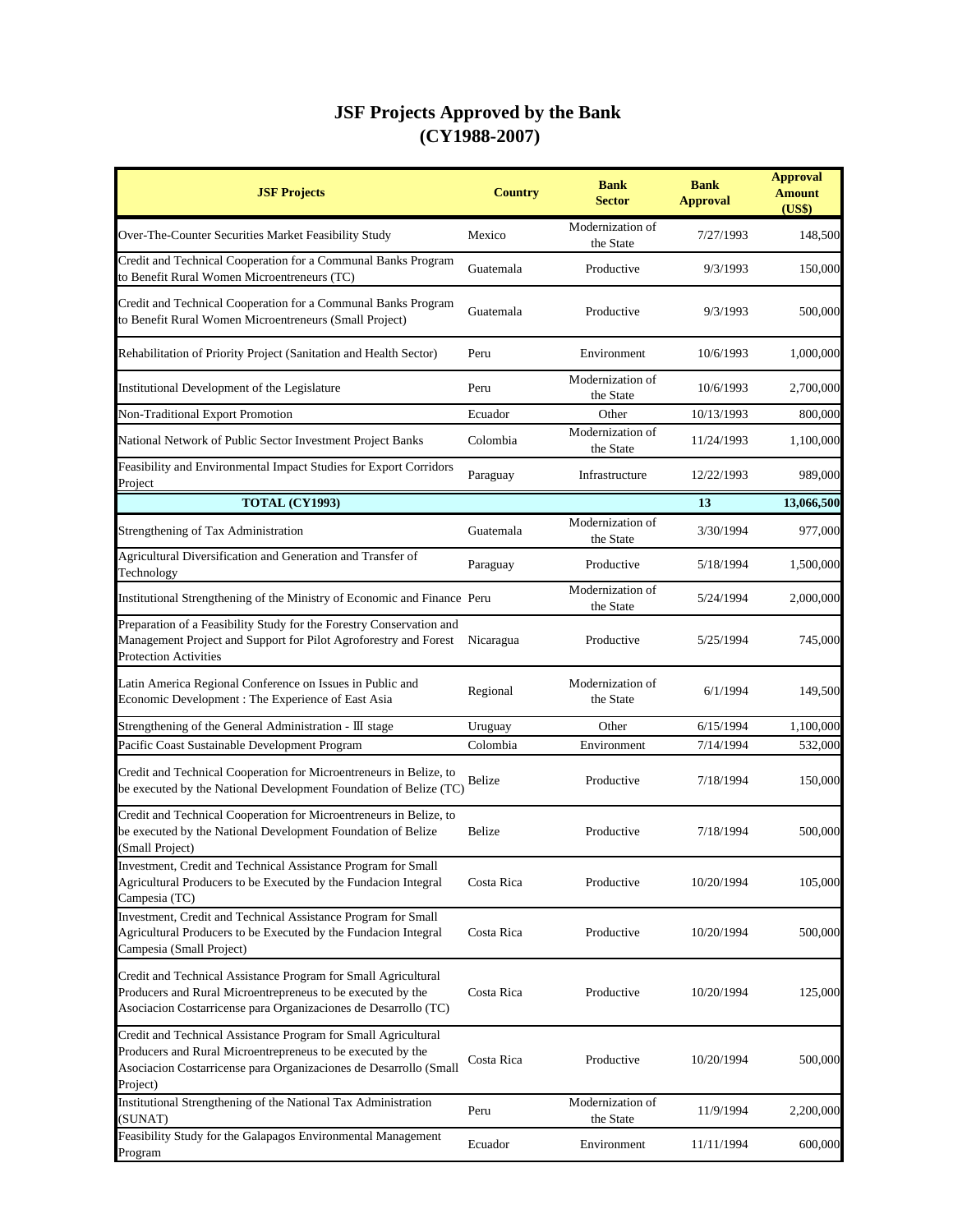| <b>JSF Projects</b>                                                                                                                                                   | <b>Country</b> | <b>Bank</b><br><b>Sector</b>  | <b>Bank</b><br><b>Approval</b> | <b>Approval</b><br><b>Amount</b><br>(US\$) |
|-----------------------------------------------------------------------------------------------------------------------------------------------------------------------|----------------|-------------------------------|--------------------------------|--------------------------------------------|
| Feasibility Studies for Solid Waste Water Management                                                                                                                  | <b>Bahamas</b> | Environment                   | 11/28/1994                     | 600,000                                    |
| TOTAL (CY1994)                                                                                                                                                        |                |                               | 16                             | 12,283,500                                 |
| Wayuu Irrigation and Economic Development Project                                                                                                                     | Colombia       | Social                        | 1/11/1995                      | 285,000                                    |
| Harnessing Asia Pacific Relationship for Strengthening the Civil<br>Society in Latin America                                                                          | Regional       | Modernization of<br>the State | 3/14/1995                      | 150,000                                    |
| Credit and Technical Cooperation Program for Microentreneurs in<br>Panama (TC)                                                                                        | Panama         | Productive                    | 5/4/1995                       | 130,000                                    |
| Credit and Technical Cooperation Program for Microentreneurs in<br>Panama (Small Project)                                                                             | Panama         | Productive                    | 5/4/1995                       | 250,000                                    |
| Project Chile, Phase 2                                                                                                                                                | Chile          | Infrastructure                | 5/18/1995                      | 620,000                                    |
| Technical Studies for the Northern Coastal Highway Improvement<br>Project                                                                                             | Jamaica        | Infrastructure                | 5/26/1995                      | 500,000                                    |
| Technical Cooperation for Subsector Irrigation Program                                                                                                                | Peru           | Productive                    | 6/1/1995                       | 750,000                                    |
| National Rural Transportation Infrastructure Program                                                                                                                  | Peru           | Infrastructure                | 6/27/1995                      | 650,000                                    |
| Community Based Marine Conservation Program in Brazil                                                                                                                 | <b>Brazil</b>  | Environment                   | 6/29/1995                      | 550,000                                    |
| Youth in Development                                                                                                                                                  | Regional       | Other                         | 7/12/1995                      | 38,000                                     |
| Studies for the Environment Program of the Guatemala Metropolitan<br>Area-PAMG                                                                                        | Guatemala      | Environment                   | 8/24/1995                      | 744,960                                    |
| Technical Studies for Priority Trunk Road                                                                                                                             | T&T            | Infrastructure                | 8/24/1995                      | 680,000                                    |
| Credit and Technical Assistance Program for Small<br>Microentrepreneurs to be executed by " El Instituto de Promocion<br>Economico Social de Uruguay" (TC)            | Uruguay        | Productive                    | 9/1/1995                       | 100,000                                    |
| Credit and Technical Assistance Program for Small<br>Microentrepreneurs to be executed by " El Instituto de Promocion<br>Economico Social de Uruguay" (Small Project) | Uruguay        | Productive                    | 9/1/1995                       | 500,000                                    |
| Conference on "Policy Based Finance and Alternatives for Financial<br>Market Development: Application of Lessons from East-Asia to<br>Latin America"                  | Regional       | Modernization of<br>the State | 9/28/1995                      | 150,000                                    |
| Preservation and Environment Protection of the National Park of<br>Serra da Capivara                                                                                  | <b>Brazil</b>  | Environment                   | 10/4/1995                      | 1,700,000                                  |
| Technical Studies for the Electricity Sector Hybrid Program                                                                                                           | Guyana         | Infrastructure                | 11/6/1995                      | 750,000                                    |
| Technical Studies for the Preparation of a Program for the Economic<br>and Social Improvement of Depressed Western Bolivia Mining Area                                | Bolivia        | Social                        | 12/19/1995                     | 200,000                                    |
| Family Island Infrastructure                                                                                                                                          | <b>Bahamas</b> | Infrastructure                | 12/26/1995                     | 600,000                                    |
| <b>TOTAL (CY1995)</b>                                                                                                                                                 |                |                               | 19                             | 9,347,960                                  |
| <b>Environmental Institutional Strengthening</b>                                                                                                                      | Peru           | Environment                   | 1/17/1996                      | 1,800,000                                  |
| Institutional Strengthening of the Multisector Investment Bank<br>(BMI)                                                                                               | El Salvador    | Other                         | 1/19/1996                      | 340,000                                    |
| El Valle de Anton Geothermal Field in Panama                                                                                                                          | Panama         | Infrastructure                | 2/7/1996                       | 1,400,000                                  |
| Development Program for Bahia de Asuncion                                                                                                                             | Paraguay       | Infrastructure                | 2/23/1996                      | 725,000                                    |
| Youth from IDB member countries : Venezuela, in particular                                                                                                            | Regional       | Other                         | 2/28/1996                      | 58,337                                     |
| Inter-American Institute for Social Development training program<br>for opinion makers in Latin America and Caribbean                                                 | Regional       | Social                        | 4/10/1996                      | 1,500,000                                  |
| Technical Studies for First year Road & Bridge                                                                                                                        | Jamaica        | Infrastructure                | 5/8/1996                       | 750,000                                    |
| Development of Economic and Trade Policies for Uruguay<br><b>MERCOSUR Negotiations</b>                                                                                | Uruguay        | Modernization of<br>the State | 5/21/1996                      | 749,000                                    |
| Establishment of a Network of Wildlife Sanctuaries                                                                                                                    | <b>Brazil</b>  | Environment                   | 5/30/1996                      | 480,000                                    |
| Training Agronomists in Sustainable Agriculture of the Humid<br>Tropics                                                                                               | Regional       | Social                        | 6/12/1996                      | 1,000,000                                  |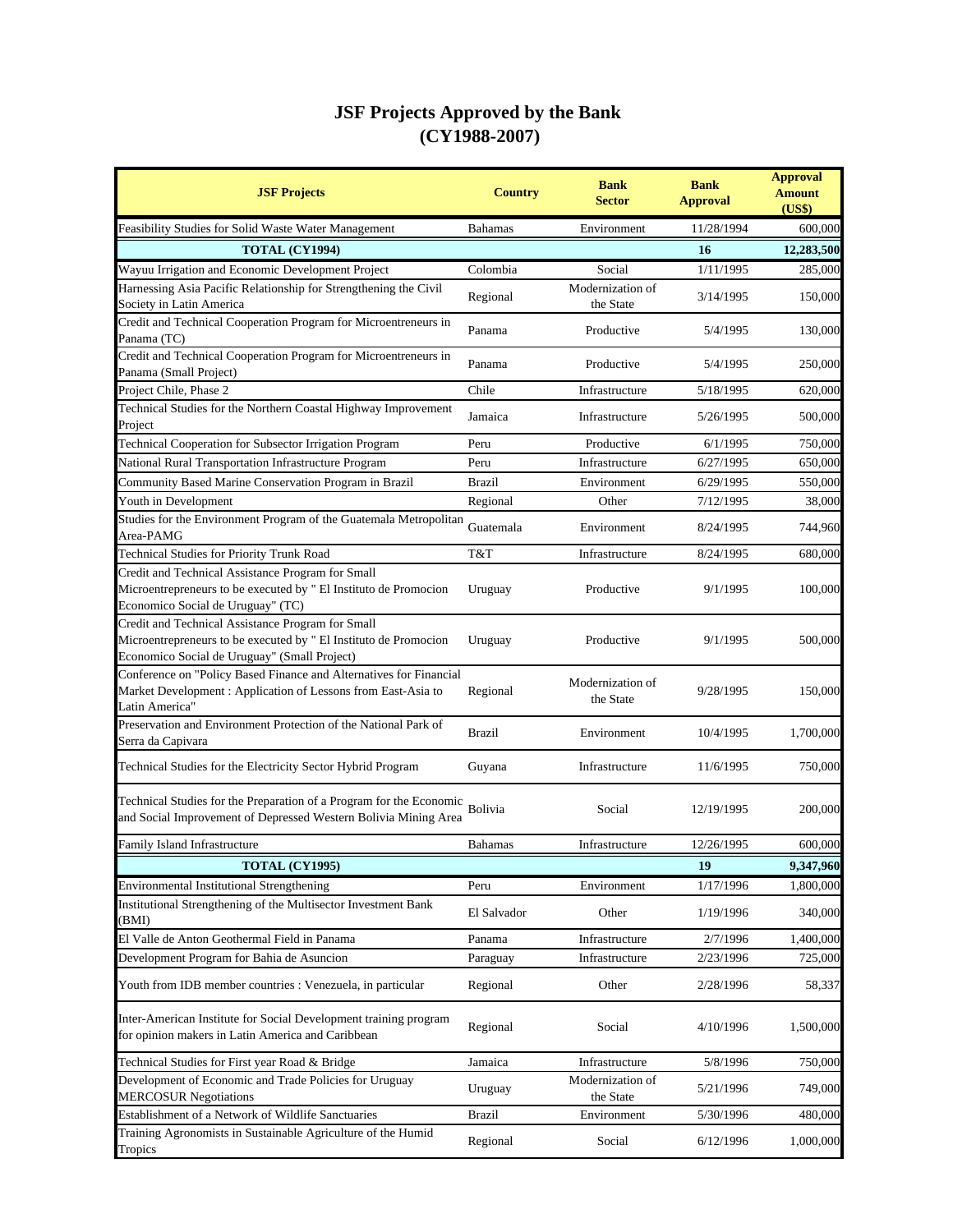| <b>JSF Projects</b>                                                                                                                   | <b>Country</b>  | <b>Bank</b><br>Sector         | <b>Bank</b><br><b>Approval</b> | <b>Approval</b><br><b>Amount</b><br>(US\$) |
|---------------------------------------------------------------------------------------------------------------------------------------|-----------------|-------------------------------|--------------------------------|--------------------------------------------|
| Conference on Development Thinking and Practice                                                                                       | Regional        | Other                         | 7/16/1996                      | 400,000                                    |
| Rimac River Watershed Management Program                                                                                              | Peru            | Environment                   | 8/1/1996                       | 740,000                                    |
| Preparation of the Alternative Development                                                                                            | Colombia        | Social                        | 8/5/1996                       | 350,000                                    |
| Bridge Rehabilitation and Replacement Program                                                                                         | Guyana          | Infrastructure                | 8/28/1996                      | 750,000                                    |
| Forum on Modernization of the State and Strengthening of Civil<br>Society                                                             | Regional        | Modernization of<br>the State | 10/4/1996                      | 150,000                                    |
| Feasibility Study on Interoceanic Corridors                                                                                           | Chile           | Infrastructure                | 10/17/1996                     | 650,000                                    |
| Designs of Berthing Facilities (Bridgetown Port Expansion Project)                                                                    | <b>Barbados</b> | Infrastructure                | 10/23/1996                     | 750,000                                    |
| Decontamination of Critical Areas (ES-0074) : Design and<br>feasibility studies                                                       | El Salvador     | Environment                   | 11/6/1996                      | 749,698                                    |
| Studies on Waste Water Treatment Plants for Pereira                                                                                   | Colombia        | Environment                   | 12/4/1996                      | 750,000                                    |
| Solid Waste Management Project                                                                                                        | Belize          | Environment                   | 12/20/1996                     | 566,720                                    |
| <b>TOTAL (CY1996)</b>                                                                                                                 |                 |                               | 20                             | 14,658,755                                 |
| Technical Studies for the Rio Grande de Tarcoles Watershed<br>Management Program                                                      | Costa Rica      | Environment                   | 7/7/1997                       | 748,770                                    |
| Water Supply to the Metropolitan Zone of the Valley of Mexico                                                                         | Mexico          | Environment                   | 8/1/1997                       | 282,000                                    |
| The Privatization of Solid Waste Management Service in San Pedro<br>de Sula                                                           | Honduras        | Environment                   | 12/5/1997                      | 500,000                                    |
| Los Vilos -La Serena Toll Road-                                                                                                       | Chile           | Infrastructure                | 12/16/1997                     | 123,200                                    |
| <b>TOTAL (CY1997)</b>                                                                                                                 |                 |                               | 4                              | 1,653,970                                  |
| Japanese Language Program                                                                                                             | Regional        | Social                        | 1/9/1998                       | 45,000                                     |
| Tibitoc Water Treatment Facility                                                                                                      | Colombia        | Environment                   | 1/14/1998                      | 123,000                                    |
| Miravalles 3 Geothermal Power Plant                                                                                                   | Costa Rica      | Infrastructure                | 1/14/1998                      | 175,000                                    |
| System of Inventory and Follow-up of Public Investment Projects                                                                       | Dominican Rep   | Infrastructure                | 3/9/1998                       | 750,000                                    |
| Regional Biodiversity Strategy for the Tropical Andes                                                                                 | Regional        | Environment                   | 3/9/1998                       | 740,000                                    |
| Urban Infrastructure Program in States with Tourism Potential                                                                         | Venezuela       | Infrastructure                | 4/22/1998                      | 750,000                                    |
| Wastewater treatment program for nine cities in the State of<br>Chihuahua                                                             | Mexico          | Environment                   | 4/27/1998                      | 746,641                                    |
| Tegucigalpa Comprehensive Municipal Modernization Program                                                                             | Honduras        | Infrastructure                | 5/1/1998                       | 742,500                                    |
| San Pedro de Sula Comprehensive Municipal Modernization<br>Program                                                                    | Honduras        | Infrastructure                | 5/1/1998                       | 500,500                                    |
| Water and Sanitation Program in Marginal Rural Areas                                                                                  | Mexico          | Environment                   | 5/8/1998                       | 136,000                                    |
| <b>Secondary Education Program</b>                                                                                                    | T&T             | Social                        | 5/8/1998                       | 750,000                                    |
| Rosario-Victoria Bridge                                                                                                               | Argentina       | Infrastructure                | 5/11/1998                      | 200,609                                    |
| Program of Consolidation of Water and Sanitation Reform                                                                               | Dominican Rep   | Environment                   | 5/13/1998                      | 675,000                                    |
| Lake Gatun Water Plant Project                                                                                                        | Panama          | Environment                   | 6/3/1998                       | 300,000                                    |
| Air Transport Sector Reform                                                                                                           | Guyana          | Infrastructure                | 6/10/1998                      | 300,000                                    |
| Support Program for Civic Coexistence                                                                                                 | Colombia        | Modernization of<br>the State | 6/18/1998                      | 700,000                                    |
| Rodonorte Toll Road (Lot 5)                                                                                                           | <b>Brazil</b>   | Infrastructure                | 6/22/1998                      | 100,000                                    |
| Symposium on Financial and Business Cooperation between Latin                                                                         | Regional        | Other                         | 6/23/1998                      | 740,000                                    |
| America and Japan<br>Productive Infrastructure Development and Tenure Regularization in<br>Rural Trinidad                             | T&T             | Productive                    | 6/29/1998                      | 510,000                                    |
| Design of the Safety and the Natural Resources Components of the<br>Program to Reactivate the Productive Agrofood Sector of Guatemala | Guatemala       | Productive                    | 6/29/1998                      | 100,000                                    |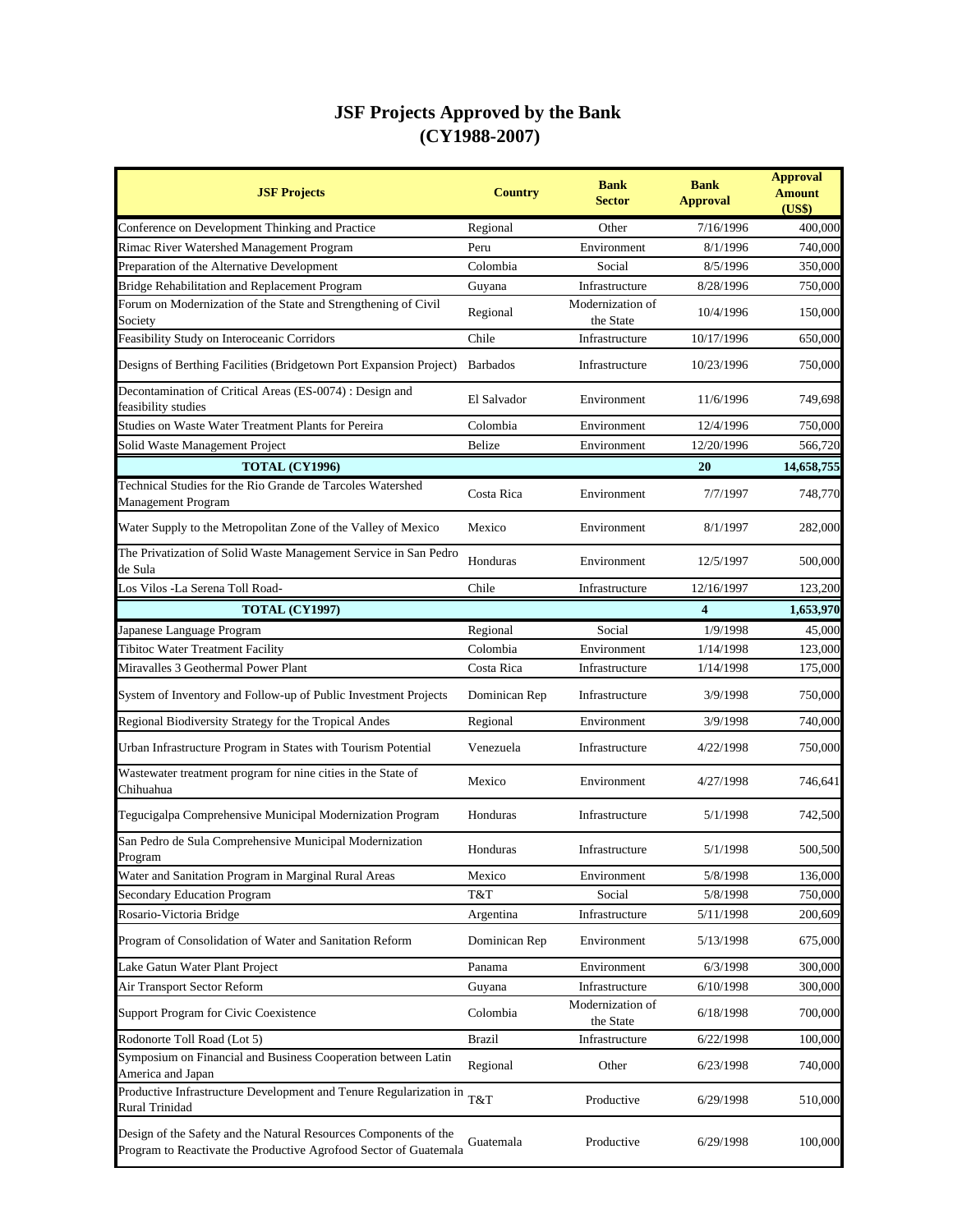| <b>JSF Projects</b>                                                                                                                                        | <b>Country</b> | <b>Bank</b><br><b>Sector</b>  | <b>Bank</b><br><b>Approval</b> | <b>Approval</b><br><b>Amount</b><br>(US\$) |
|------------------------------------------------------------------------------------------------------------------------------------------------------------|----------------|-------------------------------|--------------------------------|--------------------------------------------|
| Modernization and Reform for Primary Health Care: Province of<br>Salta                                                                                     | Argentina      | Social                        | 6/29/1998                      | 199,260                                    |
| GIS-Based Planning Support System for Highway Planning and<br>Management                                                                                   | Argentina      | Infrastructure                | 7/9/1998                       | 700,000                                    |
| GIS-Based Decision Support System for Transportation Planning<br>and Infrastructure Management                                                             | <b>Bolivia</b> | Infrastructure                | 7/9/1998                       | 720,000                                    |
| GIS-Based Decision Support System for Transportation Planning<br>and Infrastructure Management                                                             | Chile          | Infrastructure                | 7/9/1998                       | 725,000                                    |
| Rimichaca Riobamba Toll Road Project                                                                                                                       | Ecuador        | Infrastructure                | 7/10/1998                      | 100,000                                    |
| Childcare Program for Children under Five Years Old through In-<br>Home Nurseries - Wawa Wasi-                                                             | Peru           | Social                        | 7/14/1998                      | 600,000                                    |
| Sustainable Development Program of the Darian                                                                                                              | Panama         | Environment                   | 7/29/1998                      | 750,000                                    |
| Bridge Rehabilitation Project Request for Additional Funding                                                                                               | Guyana         | Infrastructure                | 7/31/1998                      | 45,000                                     |
| Socio-environmental pilot program in an area of extreme poverty                                                                                            | Colombia       | Social                        | 9/1/1998                       | 350,000                                    |
| Formulation of the National Environmental Strategy for Panama                                                                                              | Panama         | Environment                   | 9/14/1998                      | 430,000                                    |
| Modernization of the State-Owned Telecommunications Utility                                                                                                | Suriname       | Infrastructure                | 9/17/1998                      | 700,000                                    |
| Caribbean Community                                                                                                                                        | Regional       | Modernization of<br>the State | 9/23/1998                      | 975,000                                    |
| Strategic Initiatives for Health Sector Reform                                                                                                             | Nicaragua      | Social                        | 10/13/1998                     | 481,400                                    |
| <b>Environmental Conservation in Tocantins</b>                                                                                                             | <b>Brazil</b>  | Environment                   | 10/14/1998                     | 750,000                                    |
| Eastern Development Program                                                                                                                                | Guatemala      | Social                        | 10/14/1998                     | 1,000,000                                  |
| Japanese Language Program                                                                                                                                  | Regional       | Other                         | 10/16/1998                     | 44,500                                     |
| Support for Health Reform                                                                                                                                  | Suriname       | Social                        | 11/4/1998                      | 750,000                                    |
| Support for Preparation of the Community Development Fund                                                                                                  | Suriname       | Social                        | 12/10/1998                     | 708,000                                    |
| Instrument Development for Health System Reform in Panama                                                                                                  | Panama         | Social                        | 12/18/1998                     | 456,136                                    |
| Castello-Raposo Toll Road Project                                                                                                                          | <b>Brazil</b>  | Infrastructure                | 12/21/1998                     | 65,849                                     |
| Proposal on Maternal and Child Health Care for Indigenous<br>Population in Mexico                                                                          | Mexico         | Social                        | 12/22/1998                     | 554,300                                    |
| <b>TOTAL (CY1998)</b>                                                                                                                                      |                |                               | 41                             | 20,188,695                                 |
| Social Indicators Integrated System (SIISE)                                                                                                                | Ecuador        | Social                        | 1/20/1999                      | 1,000,000                                  |
| Studies in Support of Educational Reform in Nicaragua                                                                                                      | Nicaragua      | Social                        | 1/21/1999                      | 230,000                                    |
| Social Infrastructure and Capacity Building Projects                                                                                                       | Dominican Rep  | Social                        | 2/5/1999                       | 749,500                                    |
| Preparation of the Terms of Reference for the Azfural Geothermal<br>Feasibility Study                                                                      | Colombia       | Infrastructure                | 2/12/1999                      | 14,560                                     |
| Street Children Awareness Campaign                                                                                                                         | Regional       | Infrastructure                | 5/11/1999                      | 77,000                                     |
| Disaster Mitigation in Central America                                                                                                                     | Regional       | Productive                    | 6/9/1999                       | 1,110,000                                  |
| Feasibility Study for the Prediction and Amelioration of<br>Socioeconomic Impacts of El Nino Southern Oscillation (ENSO) in Regional<br>L.A. and Caribbean |                | Environment                   | 7/14/1999                      | 998,000                                    |
| Development of Financial Sector Restructuring Strategy and<br>Instruments                                                                                  | Ecuador        | Modernization of<br>the State | 8/1/1999                       | 575,000                                    |
| Financial Sector Adjustment Program                                                                                                                        | Peru           | Modernization of<br>the State | 8/2/1999                       | 534,100                                    |
| Comprehensive EA Review towards Improved Environmental<br>Management Capacity (1)                                                                          | Regional       | Environment                   | 8/13/1999                      | 400,000                                    |
| Comprehensive EA Review towards Improved Environmental<br>Management Capacity (2)                                                                          | Regional       | Environment                   | 8/13/1999                      | 140,000                                    |
| <b>Education Reform Phase 2</b>                                                                                                                            | Guatemala      | Social                        | 8/30/1999                      | 500,000                                    |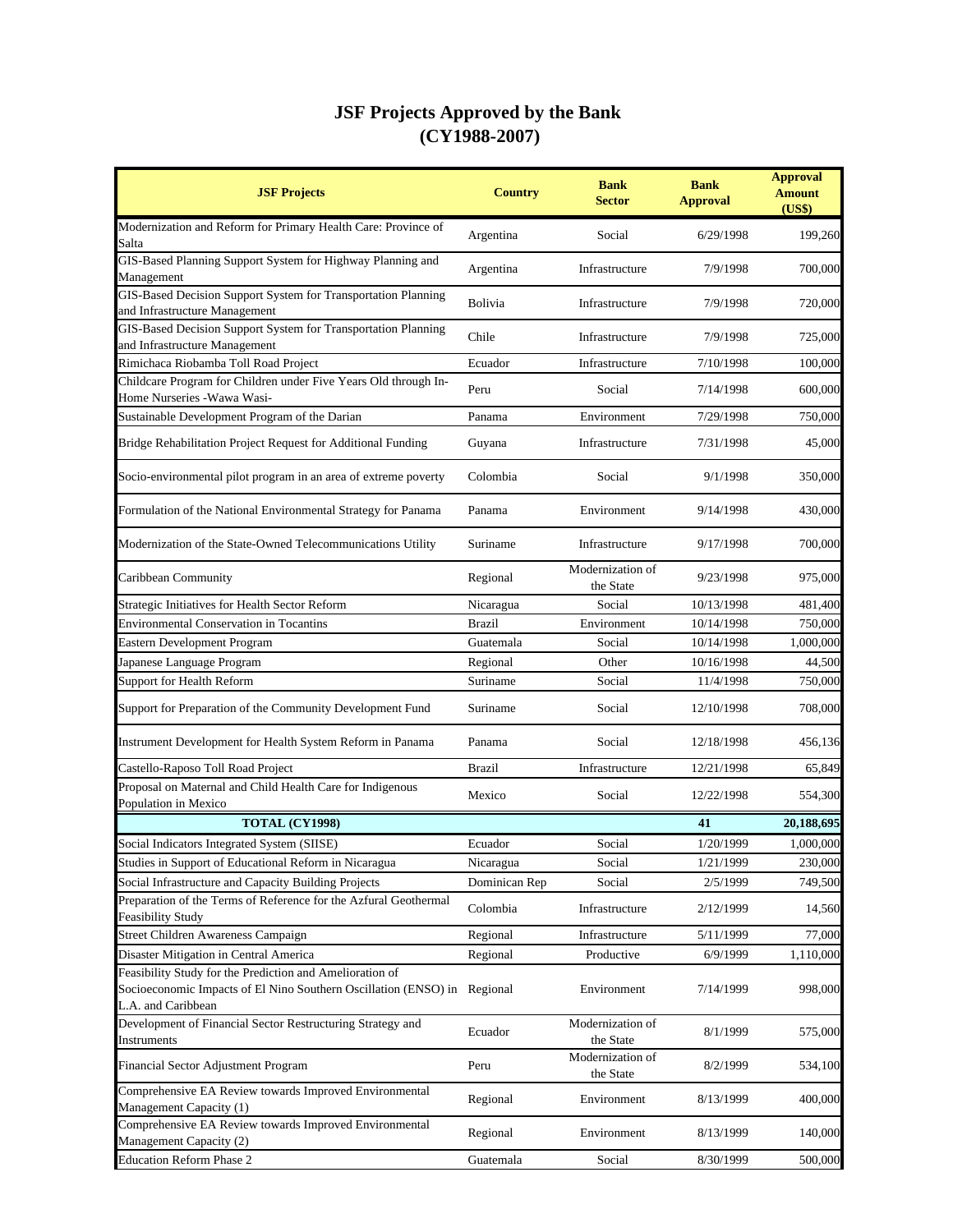| <b>JSF Projects</b>                                                                                                                 | <b>Country</b>        | <b>Bank</b><br>Sector | <b>Bank</b><br><b>Approval</b> | <b>Approval</b><br><b>Amount</b><br>(US\$) |
|-------------------------------------------------------------------------------------------------------------------------------------|-----------------------|-----------------------|--------------------------------|--------------------------------------------|
| Support for Development of Renewable Energy Markets in Brazil                                                                       | Brazil                | Infrastructure        | 9/1/1999                       | 898,950                                    |
| Emergency attention to boys/girls and adolescents affected by<br>hurricane Mitch in the city of Managua                             | Nicaragua             | Social                | 9/16/1999                      | 550,000                                    |
| Water Supply and Sanitation of Cuenca                                                                                               | Ecuador               | Environment           | 9/23/1999                      | 750,000                                    |
| Energia Norte Power Project                                                                                                         | <b>Brazil</b>         | Infrastructure        | 9/29/1999                      | 285,000                                    |
| Evaluation and Design of the Mahaica-Rosignol Road                                                                                  | Guyana                | Infrastructure        | 10/12/1999                     | 525,300                                    |
| Secondary Education Improvement and Expansion                                                                                       | <b>Brazil</b>         | Social                | 10/18/1999                     | 750,000                                    |
| Primary Education Support Project : Project Preparation and Master<br>Plan Development                                              | Jamaica               | Social                | 10/25/1999                     | 750,000                                    |
| Dona Francisca Hydroelectric Power Plant Project                                                                                    | <b>Brazil</b>         | Infrastructure        | 11/11/1999                     | 273,513                                    |
| Support to Secondary Education (1)                                                                                                  | Dominican Rep         | Social                | 11/30/1999                     | 423,800                                    |
| Regional Tourism Program Preparation for the Mundo Maya<br>Organization(OMM)                                                        | Regional              | Social                | 12/1/1999                      | 791,600                                    |
| <b>TOTAL (CY1999)</b>                                                                                                               |                       |                       | 22                             | 12,326,323                                 |
| Japanese Language Program                                                                                                           | Regional              | Social                | 2/3/2000                       | 39,690                                     |
| Consolidation of the Institutional and Regulatory Framework for<br>Sustainable Energy-Efficiency Services for the Industrial Sector | Peru                  | Infrastructure        | 2/22/2000                      | 750,000                                    |
| La Chorrera Power Plant, Panama                                                                                                     | Panama                | Infrastructure        | 3/2/2000                       | 340,075                                    |
| Preparation of Municipal Infrastructure and Reform Program for<br>Panama City                                                       | Panama                | Infrastructure        | 3/30/2000                      | 432,500                                    |
| Sustainable Use of Tropical Forest in Acre                                                                                          | <b>Brazil</b>         | Environment           | 5/17/2000                      | 750,000                                    |
| Program for the Reduction of Family Violence                                                                                        | Peru                  | Social                | 5/17/2000                      | 400,000                                    |
| Preparation of Investment Project in Basic Education in Suriname                                                                    | Suriname              | Social                | 5/24/2000                      | 150,000                                    |
| GIS Strengthening to Support Regional Transportation Studies and<br>Highway Planning and Privatization                              | Peru                  | Infrastructure        | 5/26/2000                      | 750,000                                    |
| Education Innovations in the Independencia District                                                                                 | Peru                  | Social                | 6/19/2000                      | 504,144                                    |
| Procedures for Atraumatic Resrative Treatment (PRAT)                                                                                | Regional              | Social                | 6/28/2000                      | 870,200                                    |
| Education and Know-how in Panama                                                                                                    | Panama                | Infrastructure        | 7/20/2000                      | 190,000                                    |
| Design of Social Protection Program                                                                                                 | Colombia              | Social                | 7/20/2000                      | 545,410                                    |
| Integrated Water Resources Planning and Management in Paraiba                                                                       | Brazil                | Environment           | 7/21/2000                      | 745,000                                    |
| <b>Local Government Training Program</b>                                                                                            | Honduras              | Social                | 7/26/2000                      | 750,000                                    |
| Sewerage Master Plan for Quetzaltenango                                                                                             | Guatemala             | Environment           | 7/31/2000                      | 595,000                                    |
| Solid Waste Management and Disposal in the Coffee Belt Region of<br>Colombia                                                        | Colombia              | Environment           | 8/2/2000                       | 740,000                                    |
| Tools for AIDS Prevention and Disease Management/Treatment                                                                          | Jamaica               | Social                | 8/18/2000                      | 338,325                                    |
| EDE Sur and EDE Norte Project                                                                                                       | Dominican<br>Republic | Infrastructure        | 10/2/2000                      | 450,000                                    |
| Sustainable Development Strategy of the Panama Canal Watershed                                                                      | Panama                | Environment           | 11/1/2000                      | 1,000,000                                  |
| National Land Use Planning Strategy                                                                                                 | Honduras              | Environment           | 11/13/2000                     | 652,000                                    |
| Santiago-Valparaiso-Vina del Mar Toll Road Project                                                                                  | Chile                 | Infrastructure        | 12/19/2000                     | 554,590                                    |
| TOTAL (CY2000)                                                                                                                      |                       |                       | 21                             | 11,546,934                                 |
| Capital Expenditures for Rural Electricity Distribution                                                                             | Guatemala             | Infrastructure        | 1/3/2001                       | 750,000                                    |
| Technical Assistance for the Launch of the Seguro Materno - Infantil<br>SMI                                                         | Peru                  | Social                | 1/24/2001                      | 429,000                                    |
| Rural Roads Rehabilitation and Maintenance Pilot Program                                                                            | Ecuador               | Infrastructure        | 1/31/2001                      | 750,000                                    |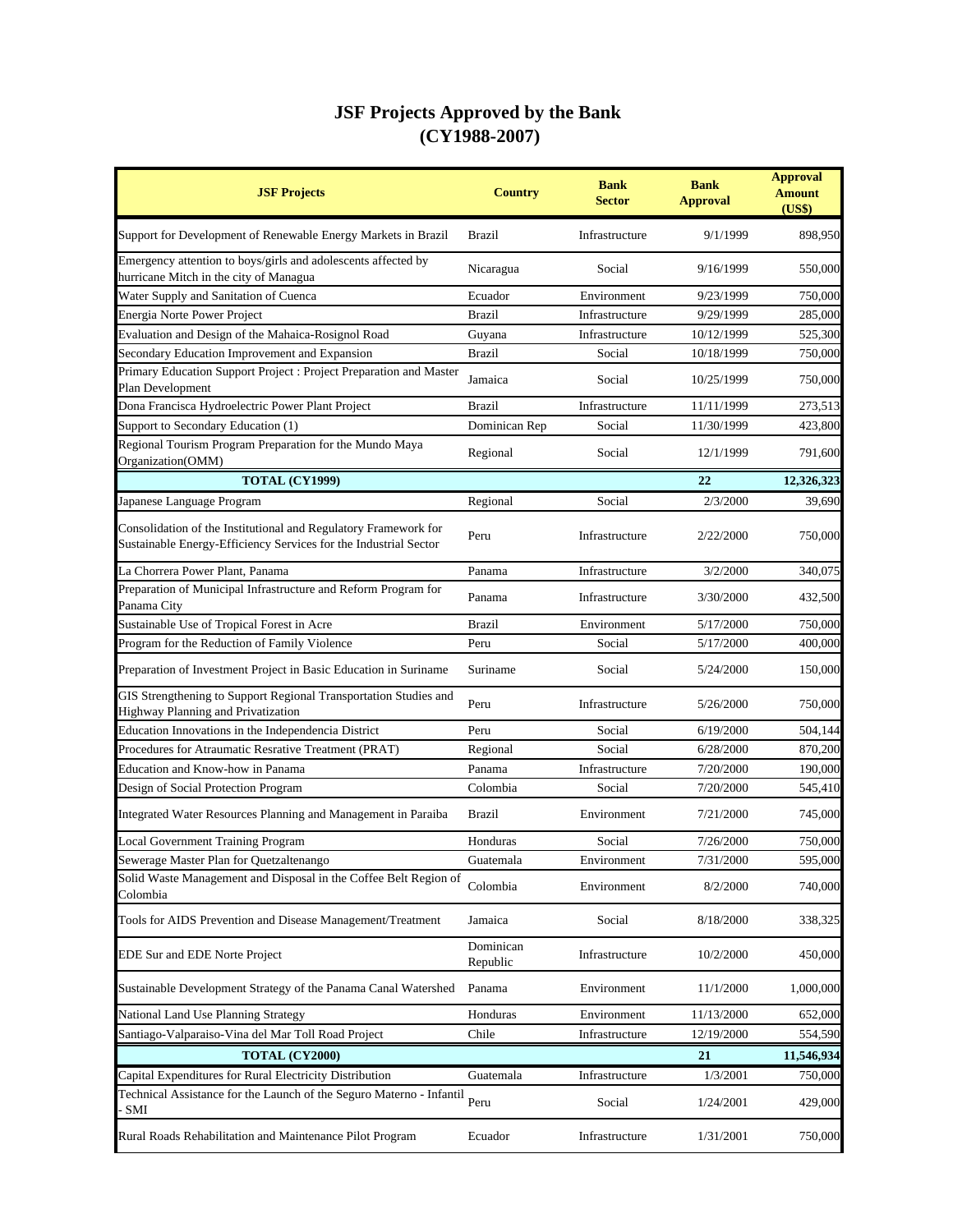| <b>JSF Projects</b>                                                                                                                             | <b>Country</b> | <b>Bank</b><br><b>Sector</b>  | <b>Bank</b><br><b>Approval</b> | <b>Approval</b><br><b>Amount</b><br>(US\$) |
|-------------------------------------------------------------------------------------------------------------------------------------------------|----------------|-------------------------------|--------------------------------|--------------------------------------------|
| Implementation of National Public Investment System                                                                                             | Peru           | Modernization of<br>the State | 3/2/2001                       | 750,000                                    |
| Integrated Management of the Patos Lagoon Estuary                                                                                               | <b>Brazil</b>  | Environment                   | 3/9/2001                       | 750,000                                    |
| <b>Environmental Strategy</b>                                                                                                                   | Nicaragua      | Environment                   | 3/14/2001                      | 650,000                                    |
| Sustainable Urban Transportation System in Parana                                                                                               | <b>Brazil</b>  | Infrastructure                | 3/28/2001                      | 750,000                                    |
| Reforming Technical Education in Upper Primary and Secondary<br>School                                                                          | Honduras       | Social                        | 5/11/2001                      | 448,400                                    |
| Support to the Infrastructure Fund in Argentina                                                                                                 | Argentina      | Other                         | 6/1/2001                       | 750,000                                    |
| Sustainable Cultivation and Harvesting of the Sempre-Vivas Flower<br>Species in Brazil                                                          | <b>Brazil</b>  | Productive                    | 6/19/2001                      | 149,000                                    |
| Program to Support the modernization of Secondary Education and<br><b>Teacher Training</b>                                                      | Uruguay        | Social                        | 7/6/2001                       | 597,000                                    |
| Support for an Indigenous Bilingual and Intercultural Basic<br><b>Education Pedagogy Bachelor's Program</b>                                     | Colombia       | Social                        | 7/20/2001                      | 739,505                                    |
| Spatial Information System for National Infrastructure Management<br>and Planing                                                                | Uruguay        | Infrastructure                | 7/27/2001                      | 750,000                                    |
| Reform of Drug Treatment Center                                                                                                                 | Colombia       | Social                        | 8/1/2001                       | 322,500                                    |
| Design of a Sustainable Development program for the Lower Rio<br>Lempa                                                                          | El Salvador    | Environment                   | 8/20/2001                      | 298,650                                    |
| Model program for the Prevention, Detection and Treatment of<br>Domestic Violence in the Health and Early Childhood Education<br><b>Sectors</b> | Colombia       | Social                        | 8/27/2001                      | 748,000                                    |
| Sustainable Development Strategy for Bocas del Toro Province                                                                                    | Panama         | Environment                   | 9/10/2001                      | 450,000                                    |
| Support to Housing Policy for Low-Income Population                                                                                             | Dominican Rep  | Social                        | 9/28/2001                      | 746,820                                    |
| Coastal Resource Management Program Phase II - Feasibility<br>Studies -                                                                         | Ecuador        | Environment                   | 10/30/2001                     | 550,000                                    |
| Support for the Implementation and Monitoring of the<br><b>Reconstruction Program</b>                                                           | El Salvador    | Social                        | 11/21/2001                     | 750,000                                    |
| Consultation and Project Design, Socioemvironmental Component<br>of the Mesoamerican Biological Corridor                                        | Regional       | Environment                   | 12/3/2001                      | 745,000                                    |
| Strengthening the Trinational System of the Program for Sustainable<br>Development in the Upper Rio Lempa River                                 | Regional       | Environment                   | 12/3/2001                      | 700,000                                    |
| Comprehensive Project for at Risk Infants and Adolescents of the<br>Uruguayan Family                                                            | Uruguay        | Social                        | 12/17/2001                     | 500,000                                    |
| TOTAL (CY2001)                                                                                                                                  |                |                               | 23                             | 14,073,875                                 |
| Support to the Preparation of Youth Development Program                                                                                         | Jamaica        | Social                        | 2/19/2002                      | 403,000                                    |
| Establishment of a Caribbean Regional Technical Assistance Center Regional                                                                      |                | Modernization of<br>the State | 2/28/2002                      | 650,000                                    |
| Urban Crime and Impunity in Colombia                                                                                                            | Colombia       | Modernization of<br>the State | 3/4/2002                       | 350,400                                    |
| San Pedro Sula Water and Sewerage Project                                                                                                       | Honduras       | Environment                   | 3/15/2002                      | 148,830                                    |
| <b>Institutional Development for Information Technology</b>                                                                                     | Dominican Rep  | Modernization of<br>the State | 5/8/2002                       | 200,000                                    |
| Mainstreaming Domestic and Social Violence Prevention into<br>Primary Education Policy                                                          | Regional       | Social                        | 6/7/2002                       | 750,000                                    |
| Science and Technology Program : Program Preparation                                                                                            | Peru           | Infrastructure                | 6/12/2002                      | 620,000                                    |
| Program to Combat Desertification in Brazil and Neighboring<br>Countries                                                                        | Regional       | Environment                   | 6/12/2002                      | 1,000,000                                  |
| Information and Indicators Program for Disaster Risk Management<br>$^{(1)}$                                                                     | Regional       | Environment                   | 6/12/2002                      | 795,000                                    |
| Information and Indicators Program for Disaster Risk Management<br>(2)                                                                          | Regional       | Environment                   | 6/12/2002                      | 505,000                                    |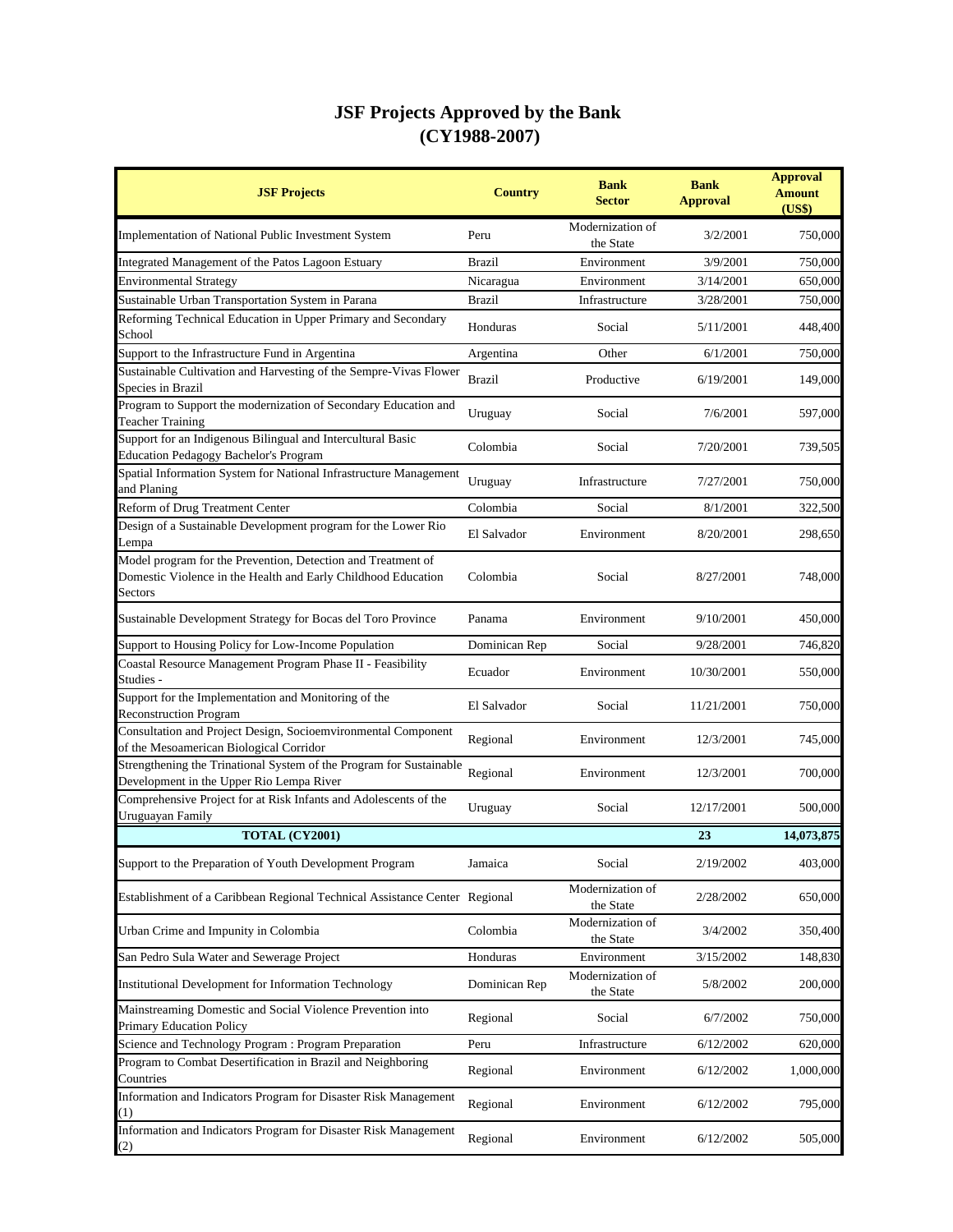| <b>JSF Projects</b>                                                                                              | <b>Country</b> | <b>Bank</b><br><b>Sector</b>  | <b>Bank</b><br><b>Approval</b> | <b>Approval</b><br><b>Amount</b><br>(US\$) |
|------------------------------------------------------------------------------------------------------------------|----------------|-------------------------------|--------------------------------|--------------------------------------------|
| Developing a National Sustainable Market for Clean Rural Energy<br>Services                                      | El Salvador    | Infrastructure                | 6/24/2002                      | 750,000                                    |
| Girl's Education in Latin America                                                                                | Regional       | Social                        | 7/15/2002                      | 600,000                                    |
| Corporate Restructuring of ISSSTE                                                                                | Mexico         | Social                        | 8/12/2002                      | 750,000                                    |
| Design of Low-Income Housing Program                                                                             | Nicaragua      | Social                        | 9/20/2002                      | 327,550                                    |
| Design and Formulation of the Country Environmental Strategy for<br>Sustainable Development in ES                | El Salvador    | Environment                   | 10/24/2002                     | 348,700                                    |
| Design and Implementation of the Strategic Plan for the National<br>Program for Microenterprise Financing        | Mexico         | Productive                    | 11/15/2002                     | 600,000                                    |
| Support for the preparation of the Integrated program for Citizens<br>Security                                   | Guatemala      | Modernization of<br>the State | 11/19/2002                     | 380,000                                    |
| TOTAL (CY2002)                                                                                                   |                |                               | 17                             | 9,178,480                                  |
| Support for Coordination between the Special Indigenous Judicial<br>System and the National Judicial System      | Colombia       | Social                        | 1/22/2003                      | 650,000                                    |
| Developing a Coordinated Water Action Plan for Latin America and<br>the Caribbean                                | Regional       | Environment                   | 2/13/2003                      | 600,000                                    |
| Modernization of Expenditure and Taxation and Investment Fund<br>for Growth and Competitiveness                  | Costa Rica     | Modernization of<br>the State | 4/18/2003                      | 325,000                                    |
| National Strategy for Environmental Management                                                                   | Costa Rica     | Environment                   | 4/21/2003                      | 470,000                                    |
| <b>Slum Upgrading Program</b>                                                                                    | Costa Rica     | Social                        | 5/29/2003                      | 500,000                                    |
| Support for the Program of Culture and Citizenship for Social<br>Inclusion                                       | <b>Brazil</b>  | Social                        | 6/5/2003                       | 450,080                                    |
| Support for the Preparation of Mundo Maya Program                                                                | Regional       | Infrastructure                | 6/6/2003                       | 750,000                                    |
| Sustainable Development of the Huetar Atlantica Region                                                           | Costa Rica     | Environment                   | 7/7/2003                       | 600,000                                    |
| Analysis of the Social Strategy                                                                                  | Mexico         | Social                        | 8/7/2003                       | 377,000                                    |
| Analisys of Housing market and Initial Development of Financing<br>Mechanisms for Low-income Households          | Colombia       | Infrastructure                | 10/1/2003                      | 390,574                                    |
| Integrity Indexes for Public Institutions                                                                        | Colombia       | Modernization of<br>the State | 11/7/2003                      | 600,000                                    |
| Strategic Environmental Assessment Evaluation of the Northern<br>Corridor of Bolivia from La Paz to Guayaramerin | Bolivia        | Infrastructure                | 11/26/2003                     | 750,000                                    |
| Support for the Preparation of the Citizens Security Program                                                     | Nicaragua      | Modernization of<br>the State | 12/12/2003                     | 300,000                                    |
| TOTAL (CY2003)                                                                                                   |                |                               | 13                             | 6,762,654                                  |
| Caribbean Education Sector HIV/AIDS Response Capacity Building<br>Program                                        | Regional       | Social                        | 2/11/2004                      | 565,000                                    |
| Support for a Social Rental Housing Program                                                                      | <b>Brazil</b>  | Infrastructure                | 4/1/2004                       | 465,000                                    |
| Symposium on Strengthening Business Relations Between Latin<br>America and Japan                                 | Regional       | Productive                    | 4/22/2004                      | 230,000                                    |
| Technical Cooperation for the Privatization of four international<br>airports                                    | Honduras       | Infrastructure                | 5/11/2004                      | 123,000                                    |
| Strengthening the Territorial Public Investment System                                                           | Dominican Rep  | Social                        | 5/14/2004                      | 452,813                                    |
| Enhancing Ecuador's Demographic and Mother-Child Health<br>Information                                           | Ecuador        | Social                        | 6/22/2004                      | 270,000                                    |
| TOTAL (CY2004)                                                                                                   |                |                               | 6                              | 2,105,813                                  |
| Peru Border Crossing                                                                                             | Peru           | Infrastructure                | 1/21/2005                      | 610,000                                    |
| Support for the Preparation of the Water Supply Program for<br>Medium Size Cities Program                        | Ecuador        | Environment                   | 2/18/2005                      | 464,000                                    |
| Investment Opportunities in Central America and the Dominican<br>Republic                                        | Regional       | Other                         | 3/23/2005                      | 250,000                                    |
| Seminar "Meeting the MDGs: Sharing Best Practices Between Asia<br>and LAC"                                       | Regional       | Social                        | 3/30/2005                      | 90,000                                     |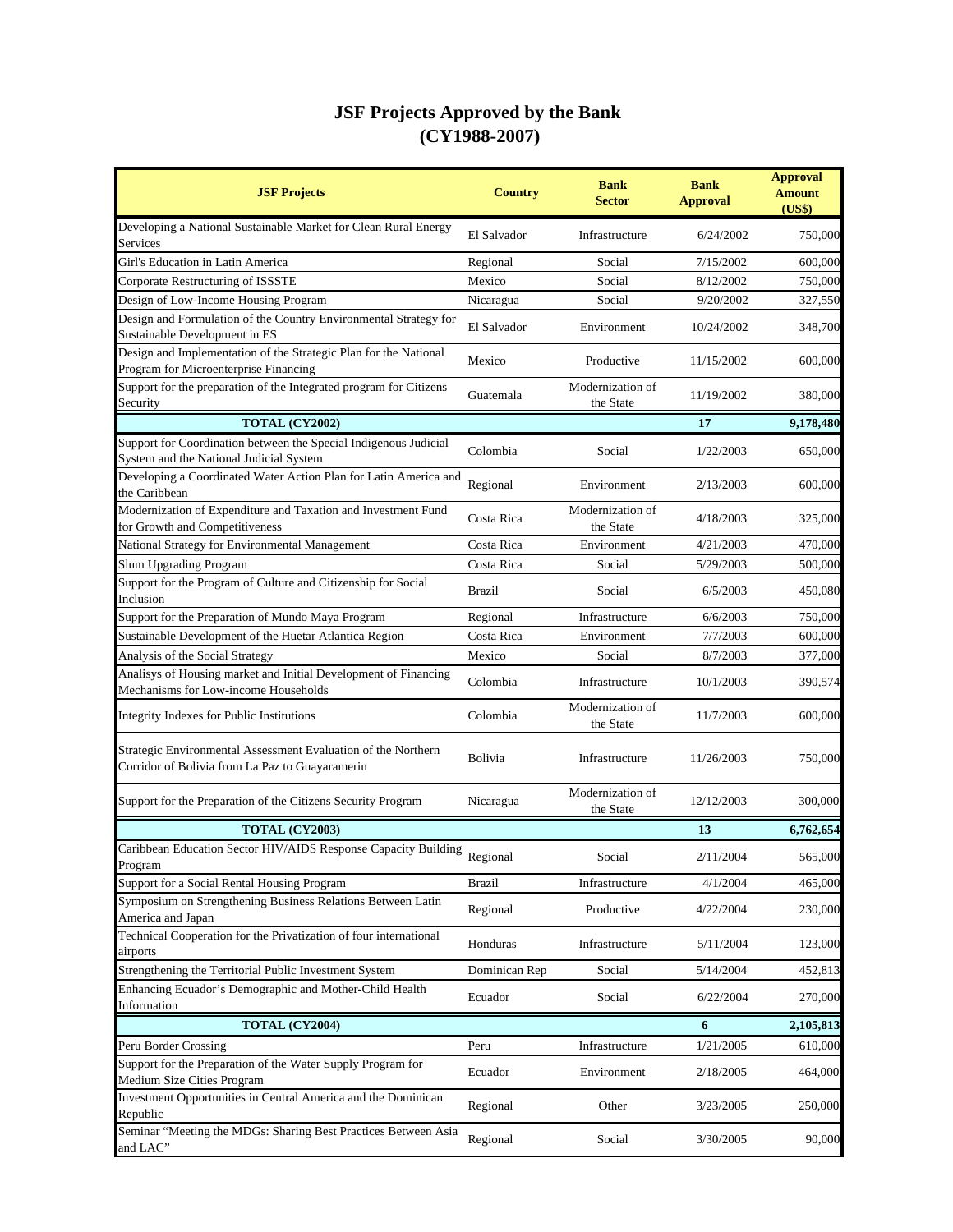| <b>JSF Projects</b>                                                                                           | <b>Country</b>    | <b>Bank</b><br><b>Sector</b>  | <b>Bank</b><br><b>Approval</b> | <b>Approval</b><br><b>Amount</b><br>(US\$) |
|---------------------------------------------------------------------------------------------------------------|-------------------|-------------------------------|--------------------------------|--------------------------------------------|
| Formulation of the Sustainable Development Program for the<br>Province of Chiriquí                            | Panama            | Environment                   | 6/23/2005                      | 550,000                                    |
| Sustainable Development Program for the Central Pacific - Brunca<br>Region                                    | Costa Rica        | Environment                   | 6/23/2005                      | 250,000                                    |
| Design of a Solid Waste Disposal Solution for the Eastern Region                                              | Dominican Rep     | Environment                   | 7/12/2005                      | 567,000                                    |
| Support for the Preparation of the Citizen Security Program in<br>Panama                                      | Panama            | Modernization of<br>the State | 7/28/2005                      | 250,194                                    |
| Bank Action Plan for Improving Disaster Risk Management (1)                                                   | Regional          | Environment                   | 8/10/2005                      | 720,000                                    |
| Bank Action Plan for Improving Disaster Risk Management (2)                                                   | Regional          | Environment                   | 8/10/2005                      | 100,000                                    |
| Multi Issuer Subordinated Debt (Tier II Capital) Issuance                                                     | <b>Brazil</b>     | Other                         | 8/30/2005                      | 200,000                                    |
| Guayaquil International Airport                                                                               | Ecuador           | Infrastructure                | 8/30/2005                      | 125,000                                    |
| Technical Cooperation for the Investment in the Red Vial 6 Toll<br>Road Project                               | Peru              | Infrastructure                | 8/30/2005                      | 124,410                                    |
| Technical Cooperation for the Investment Program at Carrasco<br><b>International Airport in Montevideo</b>    | Uruguay           | Infrastructure                | 8/30/2005                      | 140,000                                    |
| Support for a National Census of School Infrastructure and<br>Equipment                                       | Guatemala         | Social                        | 9/1/2005                       | 750,000                                    |
| Seamless Education System Beginning at Early Childhood Care                                                   | Trinidad & Tobago | Social                        | 10/4/2005                      | 630,000                                    |
| Citizen Security and Justice – Focusing on Trafficking in Persons                                             | Jamaica           | Social                        | 10/14/2005                     | 120,000                                    |
| Technical Cooperation for the Investment Program of ATE II<br><b>Transmission Project</b>                     | <b>Brazil</b>     | Infrastructure                | 11/30/2005                     | 91,350                                     |
| Central American Infrastructure Investment Fund                                                               | Regional          | Other                         | 11/30/2005                     | 150,000                                    |
| Development of Innovative Financing Instruments for Small and<br>Medium-Sized Municipalities                  | Mexico            | Modernization of<br>the State | 12/1/2005                      | 384,000                                    |
| Support the Antioquia Alliance for Equity                                                                     | Colombia          | Social                        | 12/2/2005                      | 600,000                                    |
| Preparation of Rural Water and Sanitation Feasibility Studies                                                 | Haiti             | Environment                   | 12/13/2005                     | 488,000                                    |
| Development of the Rural Economy in the Sierra                                                                | Peru              | Productive                    | 12/22/2005                     | 600,000                                    |
| TOTAL (CY2005)                                                                                                |                   |                               | 23                             | 8,253,954                                  |
| Pilot Program on Adolescent Reproductive Health in Medellin                                                   | Colombia          | Social                        | 1/18/2006                      | 749,000                                    |
| Institutional Capacity Strengthening and Pre-Investment Support for<br>Indigenous Entrepreneurial Development | Guatemala         | Social                        | 5/9/2006                       | 637,000                                    |
| Energy Efficiency Development in Nicaragua                                                                    | Nicaragua         | Infrastructure                | 6/30/2006                      | 726,350                                    |
| Technical Cooperation for the Charrua-Temuco Transmission<br>Project                                          | Chile             | Infrastructure                | 6/14/2006                      | 146,000                                    |
| Implementation of the Mandatory Health Care Quality Assurance<br>System                                       | Colombia          | Social                        | 6/22/2006                      | 750,000                                    |
| Support for 3x1 Program for Migrants                                                                          | Mexico            | Social                        | 6/30/2006                      | 571,200                                    |
| Seminar on Enhancing Private Sector Partnership between Japan -<br>Latin American and the Caribbean           | Regional          | Other                         | 8/3/2006                       | 29,200                                     |
| Absenteeism in Jamaica's Primary Schools                                                                      | Jamaica           | Social                        | 8/7/2006                       | 120,000                                    |
| Support to the Social Protection System                                                                       | Panama            | Social                        | 9/7/2006                       | 407,000                                    |
| Road Program for Territorial Integration and Social Equity of the<br>Department of Antioquia                  | Colombia          | Infrastructure                | 9/20/2006                      | 480,000                                    |
| Improving Targeting of the Universal Health Insurance Program in<br>Ecuador                                   | Ecuador           | Social                        | 9/28/2006                      | 750,000                                    |
| Environment Management Capacities of the Ministry of<br><b>Environment and Energy - MINAE</b>                 | Costa Rica        | Environment                   | 10/20/2006                     | 148,000                                    |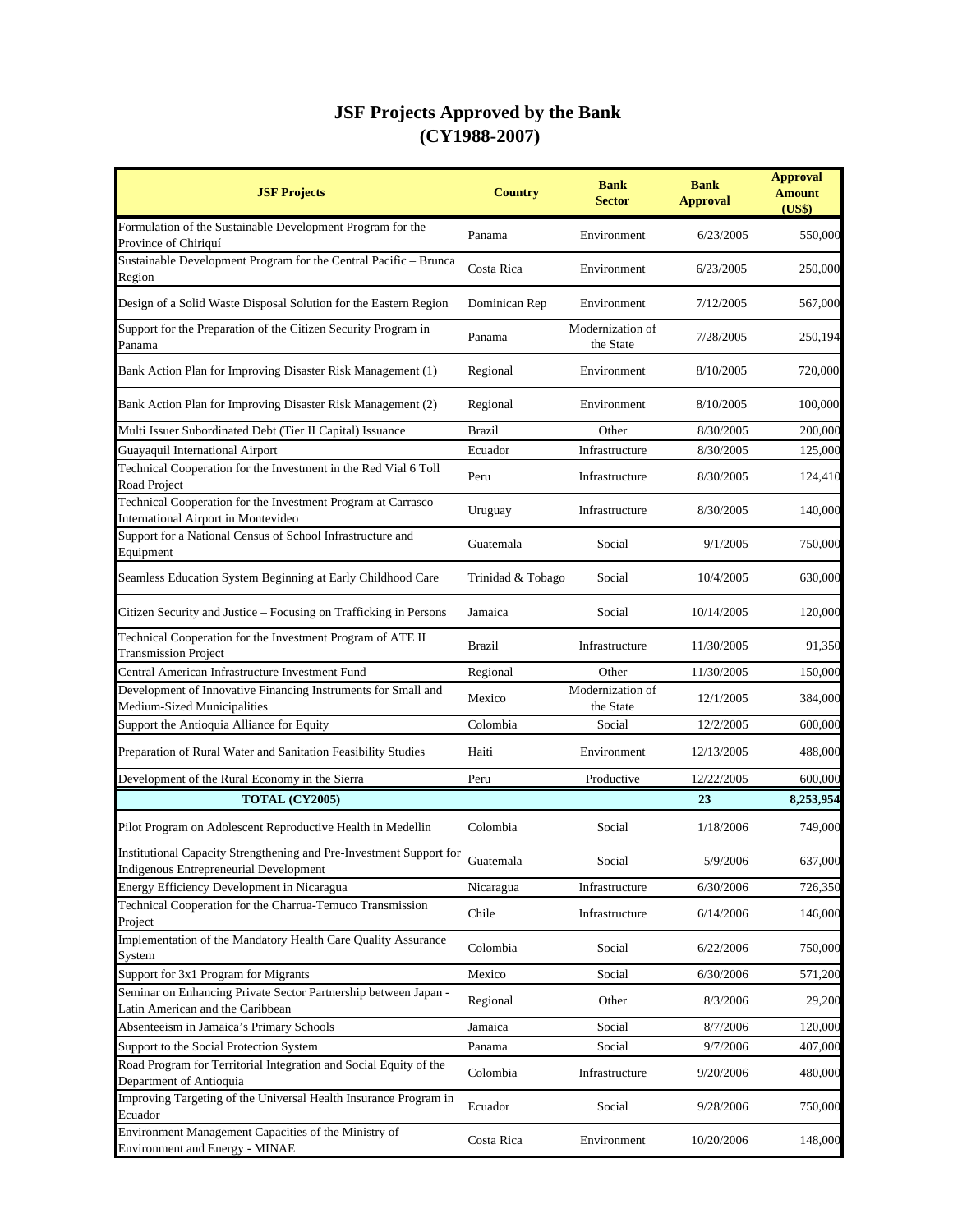| <b>JSF Projects</b>                                                                                                                   | <b>Country</b> | <b>Bank</b><br><b>Sector</b>  | <b>Bank</b><br><b>Approval</b> | <b>Approval</b><br><b>Amount</b><br>(US\$) |
|---------------------------------------------------------------------------------------------------------------------------------------|----------------|-------------------------------|--------------------------------|--------------------------------------------|
| Developing Citizenship Competencies to Prevent Violence and<br><b>Build Democracy</b>                                                 | Colombia       | Social                        | 10/23/2006                     | 600,000                                    |
| Studies for the Olmos Irrigation Project                                                                                              | Peru           | Productive                    | 11/21/2006                     | 1,280,000                                  |
| Support to the Program against Extreme Poverty (PEP)                                                                                  | Colombia       | Social                        | 12/15/2006                     | 679,825                                    |
| Preparation of the Social Development Program                                                                                         | Costa Rica     | Social                        | 12/20/2006                     | 300,000                                    |
| TOTAL (CY2006)                                                                                                                        |                |                               | 16                             | 8,373,575                                  |
| Preparation of the Sustainable Development Program for the Colón<br>Province                                                          | Panama         | Environment                   | 1/29/2007                      | 680,000                                    |
| Support to Execution of Phase 2 of FORTEM and Additional<br><b>Feasibility Studies</b>                                                | Mexico         | Social                        | 2/7/2007                       | 1,500,000                                  |
| Development of the Provinces Coclé, Herrera, Los Santos and<br>Veraguas                                                               | Panama         | Productive                    | 2/8/2007                       | 740,000                                    |
| <b>Strengthening of Grupos Gestores</b>                                                                                               | Guatemala      | Social                        | 2/21/2007                      | 1,500,000                                  |
| Technical Cooperation for the Investment Program of ATE III<br><b>Transmission Project</b>                                            | <b>Brazil</b>  | Infrastructure                | 2/22/2207                      | 96,600                                     |
| Sustainable Tourism Plans and Investment Designs in Protected<br>Natural Areas                                                        | Costa Rica     | Environment                   | 3/6/2007                       | 240,000                                    |
| Institutional Strengthening Program for the Urban, Housing and<br><b>Environmental Ministry</b>                                       | Uruguay        | Infrastructure                | 3/22/2007                      | 745,000                                    |
| Support for the Sustainable Development of the Interior                                                                               | Suriname       | Social                        | 4/9/2007                       | 720,000                                    |
| Support for Persons with Disability                                                                                                   | Colombia       | Social                        | 4/12/2007                      | 550,000                                    |
| Sustailable Development Program for the North Huetar and<br>Chorotega Regions                                                         | Costa Rica     | Environment                   | 5/7/2007                       | 600,000                                    |
| Master Plan for Revitalizing Veracruz Historic Center (1)                                                                             | Mexico         | Infrastructure                | 5/9/2007                       | 1,104,000                                  |
| Master Plan for Revitalizing Veracruz Historic Center (2)                                                                             | Mexico         | Infrastructure                | 5/9/2007                       | 216,000                                    |
| Technical Cooperation for the Investment in the El Dorado<br><b>International Airport Project</b>                                     | Colombia       | Infrastructure                | 5/25/2007                      | 220,800                                    |
| Support to the Design of the Comprehensive Crime Prevention and<br>Combat on Delinquency Strategy (EIPDCD)                            | Mexico         | Modernization of<br>the State | 7/12/2007                      | 600,000                                    |
| Tourism and HIV/AIDS : Strengthening protection and<br>understanding among the tourism industry and its members to<br>combat HIV/AIDS | Belize         | Social                        | 7/17/2007                      | 106,020                                    |
| Support the Sustainable Development of the Lower Urubamba                                                                             | Peru           | Social                        | 9/18/2007                      | 750,000                                    |
| Development of Monitoring and evaluation systems for indiginous<br>peoples in Chile                                                   | Chile          | Social                        | 9/26/2007                      | 750,000                                    |
| Support to the Ministry of Social Welfare to Institutionalize a<br><b>Special Protection Program</b>                                  | Ecuador        | Social                        | 11/8/2007                      | 517,000                                    |
| Support for the Health System of São Bernardo do campo                                                                                | <b>Brazil</b>  | Social                        | 12/18/2007                     | 85,000                                     |
| <b>TOTAL (CY2007)</b>                                                                                                                 |                |                               | 19                             | 11,720,420                                 |
|                                                                                                                                       |                |                               |                                |                                            |
| <b>TOTAL</b>                                                                                                                          |                |                               | 297                            | 206,812,900                                |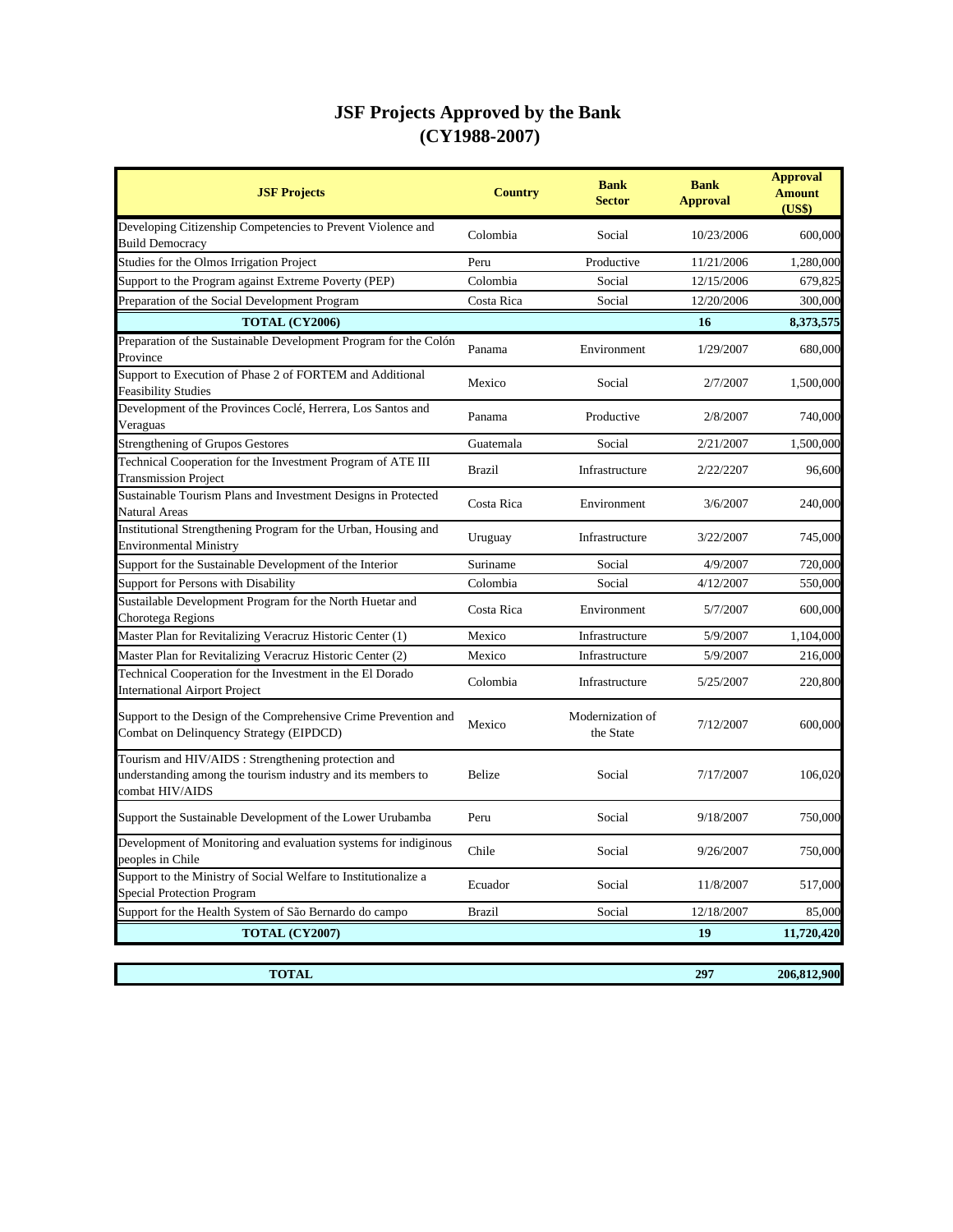| <b>JCF Projects</b>                                                                                                    | <b>Country</b> | <b>Bank</b><br><b>Sector</b>  | <b>Bank</b><br><b>Approval</b> | <b>Approval</b><br><b>Amount</b><br>(US\$) |
|------------------------------------------------------------------------------------------------------------------------|----------------|-------------------------------|--------------------------------|--------------------------------------------|
| Support in the Preparation of a National GIS System Project                                                            | Bahamas        | Environment                   | 10/28/1996                     | 40,000                                     |
| <b>TOTAL (CY1996)</b>                                                                                                  |                |                               | 1                              | 40,000                                     |
| Technical Cooperation for the Donor Coordination Unit                                                                  | Bolivia        | Other                         | 4/14/1997                      | 134,760                                    |
| The Conference of the Challenge for the Industry of technological<br>change and innovation                             | Chile          | Other                         | 4/18/1997                      | 6,000                                      |
| The Conference of the Development of Securities Markets in<br>Emerging Markets: Obstacles and Reconditions for Success | Regional       | Modernization of<br>the State | 9/30/1997                      | 6,000                                      |
| Development of National Geographical Information System                                                                | <b>Bahamas</b> | Other                         | 11/5/1997                      | 992,000                                    |
| <b>TOTAL (CY1997)</b>                                                                                                  |                |                               | 4                              | 1,138,760                                  |
| Ground Water Recharge Project for the Ecological Conservation<br>Zone in Mexico City                                   | Mexico         | Environment                   | 2/11/1998                      | 960,000                                    |
| <b>Renewal Manizales City</b>                                                                                          | Colombia       | Infrastructure                | 4/1/1998                       | 12,000                                     |
| <b>Adolescent Reproductive Health Education</b>                                                                        | <b>Bahamas</b> | Social                        | 7/22/1998                      | 1,240,800                                  |
| Hiring of Consulting Services to Support the MIF Program                                                               | Regional       | Other                         | 11/11/1998                     | 90,000                                     |
| Business Plan for the City of Knowledge in Panama                                                                      | Panama         | Infrastructure                | 11/20/1998                     | 750,000                                    |
| <b>TOTAL (CY1998)</b>                                                                                                  |                |                               | 5                              | 3,052,800                                  |
| Support for Developing a Sustainable Public Transit System in a<br>Pilot City, Cuenca                                  | Ecuador        | Infrastructure                | 1/6/1999                       | 750,000                                    |
| <b>Training Reform Transition</b>                                                                                      | Haiti          | Social                        | 5/5/1999                       | 750,000                                    |
| Sustainable Municipal Forestry Management                                                                              | Guatemala      | Productive                    | 9/7/1999                       | 149,000                                    |
| Decentralization and Effective Citizen Participation : Lessons<br>Learned                                              | Regional       | Modernization of<br>the State | 11/8/1999                      | 605,000                                    |
| Design of Maternal and Child Health Insurance in Peru                                                                  | Peru           | Social                        | 12/23/1999                     | 150,000                                    |
| <b>TOTAL (CY1999)</b>                                                                                                  |                |                               | 5                              | 2,404,000                                  |
| Environmental Management and Water Quality Improvements in<br>Coal Mining Operations in Santa Catarina                 | <b>Brazil</b>  | Environment                   | 1/19/2000                      | 750,000                                    |
| Feasibility Study for a Portable and Wastewater Treatment Facility<br>on Caye Caulker                                  | Belize         | Environment                   | 1/19/2000                      | 195,250                                    |
| Feasibility Studies of the Azufral Geothermal Field -Phase 1-                                                          | Colombia       | Infrastructure                | 3/1/2000                       | 1,500,000                                  |
| Feasibility Studies of an Expansion of the Electricity Transmission<br>Network                                         | Ecuador        | Infrastructure                | 10/3/2000                      | 750,000                                    |
| Pre-feasibility Study for Hydrological Works on the Puyang-Tumbes<br>River                                             | Regional       | Infrastructure                | 10/4/2000                      | 687,000                                    |
| Promotion of Stock Exchange Transaction and Capital Market in<br>Central America, Panama & Dominican Republic (MIF)    | Regional       | Modernization of<br>the State | 10/20/2000                     | 120,000                                    |
| SME Development through Entrepreneurship Enhancement                                                                   | Regional       | Productive                    | 10/27/2000                     | 355,000                                    |
| TOTAL (CY2000)                                                                                                         |                |                               | 7                              | 4,357,250                                  |
| Program for the Improvement of Surveys and the Measurement of<br>Living Conditions in Guatemala                        | Guatemala      | Social                        | 2/6/2001                       | 640,000                                    |
| Integration of INE and Cadastral Spatial Data Base to Support Rural<br><b>Infrastructure Planning and Management</b>   | Uruguay        | Infrastructure                | 10/4/2001                      | 350,000                                    |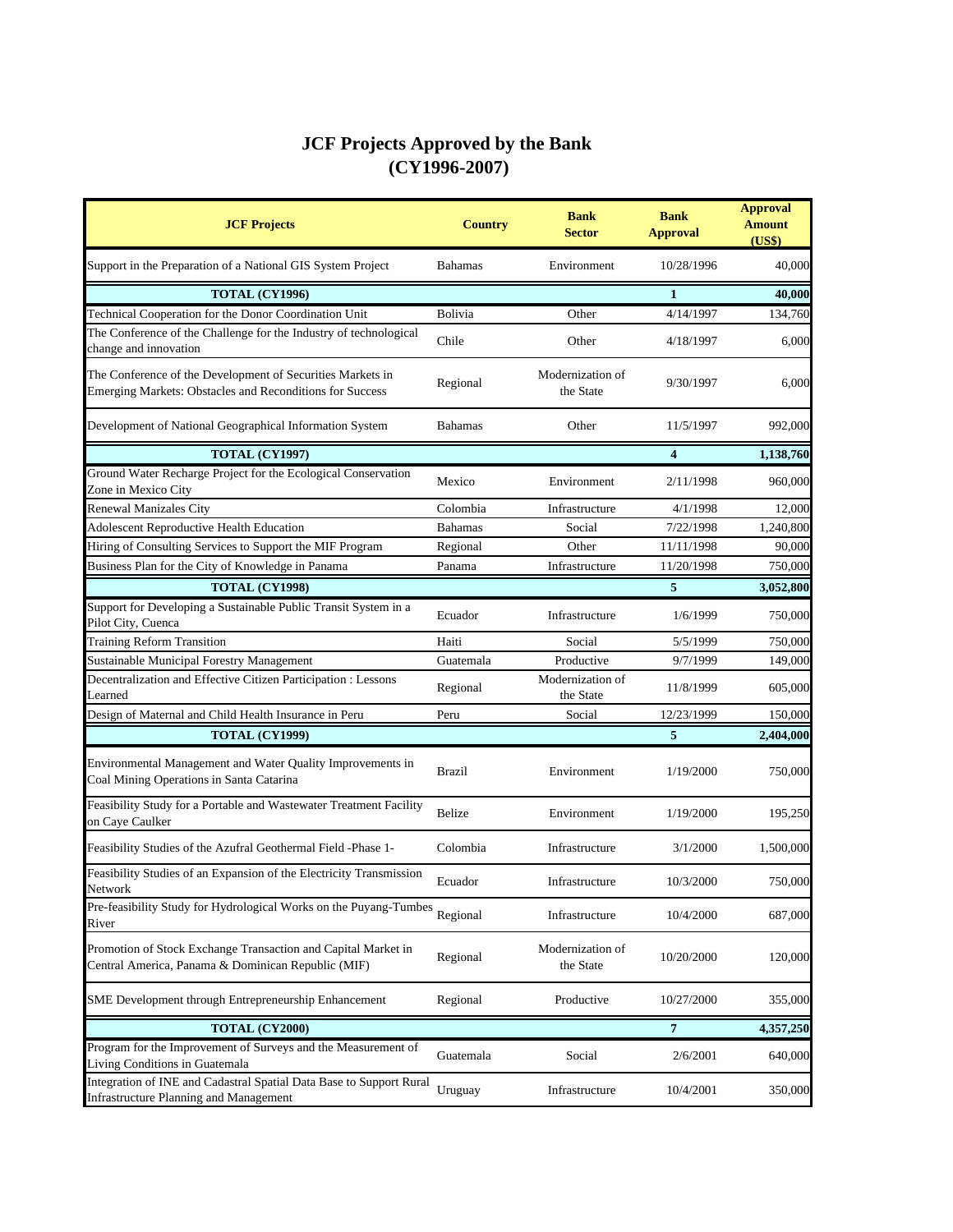| Developing a Sustainable Urban Transportation System for Arequipa Peru                                                                                                    |               | Infrastructure | 10/17/2001 | 1,000,000  |
|---------------------------------------------------------------------------------------------------------------------------------------------------------------------------|---------------|----------------|------------|------------|
| Plan for the Development of the Artisan Fishery Sector of the Vth<br>Region of Chile                                                                                      | Chile         | Productive     | 10/31/2001 | 200,000    |
| Pilot Project for the Educational Connectivity Program and<br>Preparation of an Expansion Strategy                                                                        | Uruguay       | Social         | 12/19/2001 | 748,200    |
| TOTAL (CY2001)                                                                                                                                                            |               |                | 5          | 2,938,200  |
| Mathematical models for Billings and Barra Bonita Reservoirs and<br>comprised Tiete River sketches within the state of Sao Paulo                                          | <b>Brazil</b> | Environment    | 3/1/2002   | 750,000    |
| Support to the Preparation of Information and Communication<br><b>Technology Project</b>                                                                                  | Guyana        | Infrastructure | 6/3/2002   | 400,000    |
| Hydrologic Modeling and Pollution Control Study for the Cocepcion<br>and San Vicente Bays                                                                                 | Chile         | Environment    | 9/4/2002   | 1,200,000  |
| Municipal Benchmarking System for Central America                                                                                                                         | Regional      | Infrastructure | 9/13/2002  | 640,000    |
| Technical Assistance for the Preparation and Implementation of the<br>Information and Communication Technology Loan Project                                               | Jamaica       | Infrastructure | 11/11/2002 | 400,000    |
| TOTAL (CY2002)                                                                                                                                                            |               |                | 5          | 3,390,000  |
| Urban Transportation Planning in La Paz                                                                                                                                   | Bolivia       | Infrastructure | 1/13/2003  | 750,000    |
| Policy Studies and Environmental Management for Groundwater in<br><b>Asuncion Metropolitan Area</b>                                                                       | Paraguay      | Environment    | 2/24/2003  | 750,000    |
| Review and Modernization of the Drainage Master Plan for the<br>Urban Area of La Paz                                                                                      | Bolivia       | Environment    | 12/9/2003  | 750,000    |
| TOTAL (CY2003)                                                                                                                                                            |               |                | 3          | 2,250,000  |
| Design of the Wastewater Interception, Treatment and Disposal<br>System for Panama City                                                                                   | Panama        | Environment    | 4/21/2004  | 1,500,000  |
| Regional Transportation Planning Information System                                                                                                                       | <b>Brazil</b> | Infrastructure | 8/9/2004   | 750,000    |
| Support the Water Resources Management in El Salvador                                                                                                                     | El Salvador   | Environment    | 9/17/2004  | 600,000    |
| TOTAL (CY2004)                                                                                                                                                            |               |                | 3          | 2,850,000  |
| Support for the Amazon Protection System (SIPAM)                                                                                                                          | Brazil        | Environment    | 12/2/2005  | 750,000    |
| TOTAL (CY2005)                                                                                                                                                            |               |                | 1          | 750,000    |
| Sustainable Development Plan for the Rio Uruguai Watershed                                                                                                                | <b>Brazil</b> | Environment    | 8/9/2006   | 1,200,000  |
| Support to the Preparation of the Montevideo Urban Transport<br>Program                                                                                                   | Uruguay       | Infrastructure | 9/7/2006   | 720,000    |
| Road Program for Territorial Integration and Social Equity of the<br>Department of Antioquia                                                                              | Colombia      | Infrastructure | 9/20/2006  | 600,000    |
| TOTAL (CY2006)                                                                                                                                                            |               |                | 3          | 2,520,000  |
| CEDAE's Commercial and Operative Efficiency Improvement<br>Program                                                                                                        | Brazil        | Environment    | 1/17/2007  | 960,000    |
| Support to Execute Feasibility Studies for Metropolitan and City<br>Centers                                                                                               | Mexico        | Infrastructure | 4/11/2007  | 1,500,000  |
| Water Resources Management Plan for the Mashcón and Chonta<br>Watersheds, with Emphasis on Ensuring Water Availability in the<br>Sub-Basins Paccha, Azufre and Río Grande | Peru          | Environment    | 10/24/2007 | 1,200,000  |
| Strengthening of the provision of electricity service in non-<br>interconnected areas                                                                                     | Colombia      | Infrastructure | 12/19/2007 | 960,000    |
| TOTAL (CY2007)                                                                                                                                                            |               |                | 4          | 4,620,000  |
|                                                                                                                                                                           |               |                |            |            |
| <b>TOTAL</b>                                                                                                                                                              |               |                | 46         | 30,311,010 |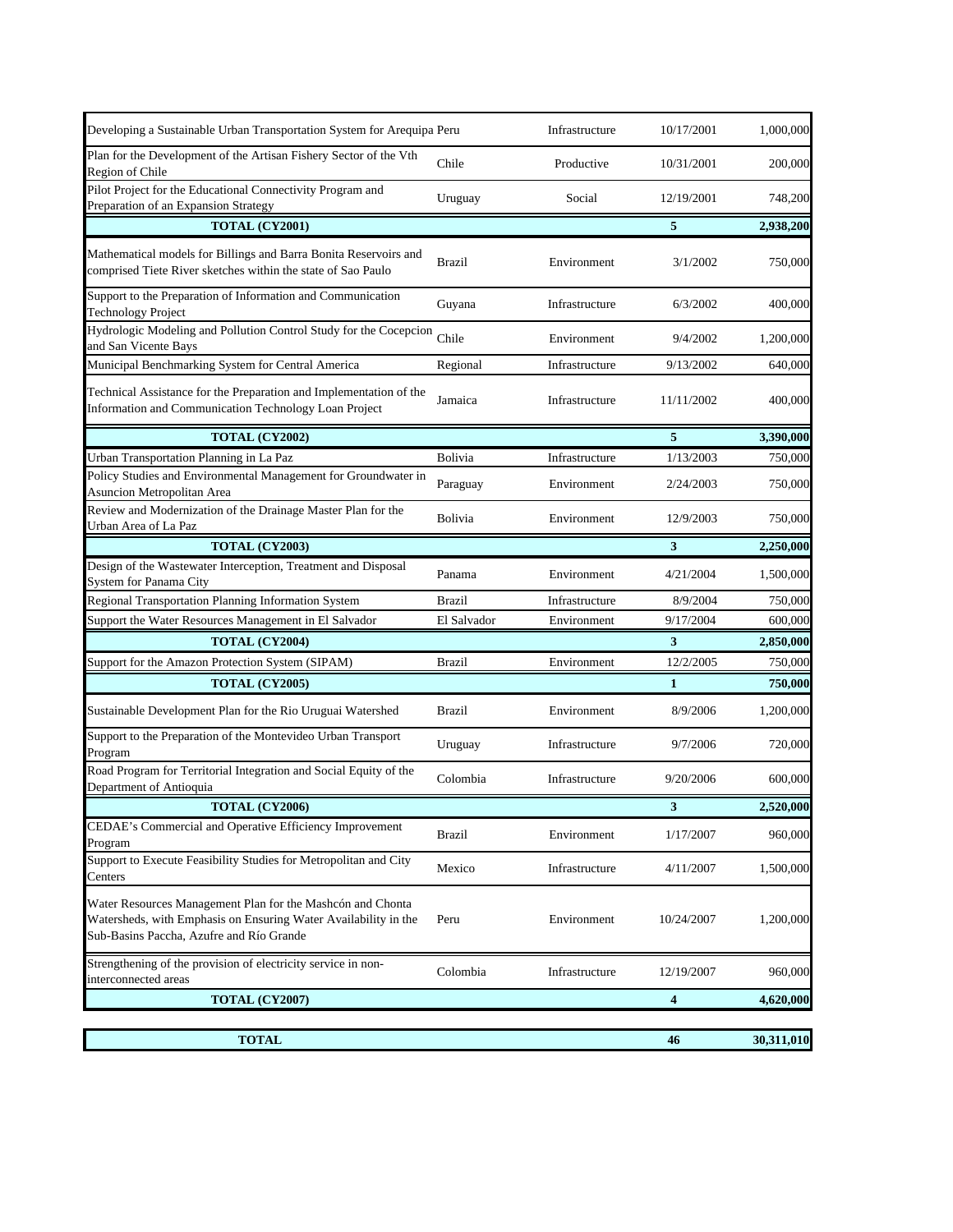| <b>JPO Projects</b>                                                                                                                                          | <b>Country</b> | <b>Bank</b><br><b>Sector</b>  | <b>Bank</b><br><b>Approval</b> | <b>Approval</b><br><b>Amount</b><br>(US\$) |
|--------------------------------------------------------------------------------------------------------------------------------------------------------------|----------------|-------------------------------|--------------------------------|--------------------------------------------|
| Social Indicatiors for the Monitoring of Poverty Alleviation                                                                                                 | Mexico         | Social                        | 5/22/2001                      | 569,000                                    |
| National System for Monitoring Poverty Indicators (SINASIP)                                                                                                  | Honduras       | Social                        | 7/5/2001                       | 150,000                                    |
| Support of a Social Reform Program                                                                                                                           | Colombia       | Social                        | 8/8/2001                       | 227,575                                    |
| Program to Elaborate a Poverty Reduction Strategy for the<br>Dominican Republic                                                                              | Dominican Rep  | Social                        | 9/4/2001                       | 610,400                                    |
| Preparation of the Poverty Reduction Strategy                                                                                                                | Guatemala      | Social                        | 9/12/2001                      | 750,000                                    |
| Reorganization of Health Services Networks in Colombia                                                                                                       | Colombia       | Social                        | 10/1/2001                      | 209,000                                    |
| TOTAL (CY2001)                                                                                                                                               |                |                               | 6                              | 2,515,975                                  |
| Development of Organization of Older Adults                                                                                                                  | Regional       | Social                        | 1/28/2002                      | 750,000                                    |
| Support the Population of Active and Disabled Lobster Divers in the<br>Honduran Moskitia                                                                     | Honduras       | Social                        | 7/12/2002                      | 350,000                                    |
| Management of Environmental Risk in Low Income Human<br>Resettlement in Central America's Urban Areas                                                        | Regional       | Environment                   | 8/19/2002                      | 210,000                                    |
| Support for the Preparation of a Vulnerable Neighborhood<br><b>Intervention Program</b>                                                                      | Chile          | Social                        | 10/7/2002                      | 745,000                                    |
| Women in Rural Area                                                                                                                                          | Mexico         | Social                        | 11/20/2002                     | 749,000                                    |
| Design of a Subsidy Program for the Water and Sanitation Sector                                                                                              | Colombia       | Environment                   | 12/18/2002                     | 191,000                                    |
| Strengthening Civil Society Organization Networks through<br><b>Information Technology</b>                                                                   | Chile          | Modernization of<br>the State | 12/20/2002                     | 500,000                                    |
| TOTAL (CY2002)                                                                                                                                               |                |                               | $\overline{7}$                 | 3,495,000                                  |
| Support to the Design and Implementation of the Sector Program of                                                                                            | Peru           | Social                        | 3/20/2003                      | 748,000                                    |
| Fiscal and Social Reform                                                                                                                                     |                |                               |                                |                                            |
| Instruments and Methodologies for Targeting Children, Adolescents<br>and Women who Depends on the Streets and Garbage Dumps for<br>their Survival            | Honduras       | Social                        | 7/10/2003                      | 625,000                                    |
| Support the Upgrading and Completion of the Poverty Elimination<br>Strategy and Action Plan in Belize                                                        | Belize         | Social                        | 8/8/2003                       | 300,000                                    |
| Accelerating Rural Energy Coverage in Panama                                                                                                                 | Panama         | Infrastructure                | 9/30/2003                      | 400,000                                    |
| Regional Ethno-Tourism Project Targeting Areas of Extreme<br>Poverty in Central America                                                                      | Regional       | Infrastructure                | 12/16/2003                     | 750,000                                    |
| TOTAL (CY2003)                                                                                                                                               |                |                               | 5                              | 2,823,000                                  |
| Prevention and Assistance System for Domestic Violence, Gender<br>and Child Abuse                                                                            | Ecuador        | Social                        | 3/21/2005                      | 149,500                                    |
| Training of Trainers on Indigenous Land Demarcation - Support to<br>Indigenous Communities                                                                   | Venezuela      | Social                        | 4/4/2005                       | 90,000                                     |
| Junior Achievement Program to Low Income Youth in Santiago                                                                                                   | Chile          | Social                        | 5/2/2005                       | 130,928                                    |
| Increasing Access to Primary Health Care for Amerindian<br>Communities                                                                                       | Guyana         | Social                        | 6/13/2005                      | 750,000                                    |
| A Cervical Cancer Prevention Program for Extreme Poverty Areas in<br>Rural Michoacan                                                                         | Mexico         | Social                        | 7/26/2005                      | 149,995                                    |
| Overcoming Barriers in Family Micro-Ranching                                                                                                                 | El Salvador    | Social                        | 8/18/2005                      | 130,000                                    |
| Promotion and Consolidation of Rights-Based Sexual and<br>Reproductive Health through Piloting Community and Local<br>Participation Experiences              | Chile          | Social                        | 9/14/2005                      | 120,000                                    |
| Support to Vulnerable Population through the Provision of Social<br>Basic Services and Creation of Opportunities for Social and<br><b>Economic Insertion</b> | Peru           | Social                        | 10/3/2005                      | 110,100                                    |
| Growing Well Program - Creciendo Bien                                                                                                                        | Guatemala      | Social                        | 11/7/2005                      | 308,000                                    |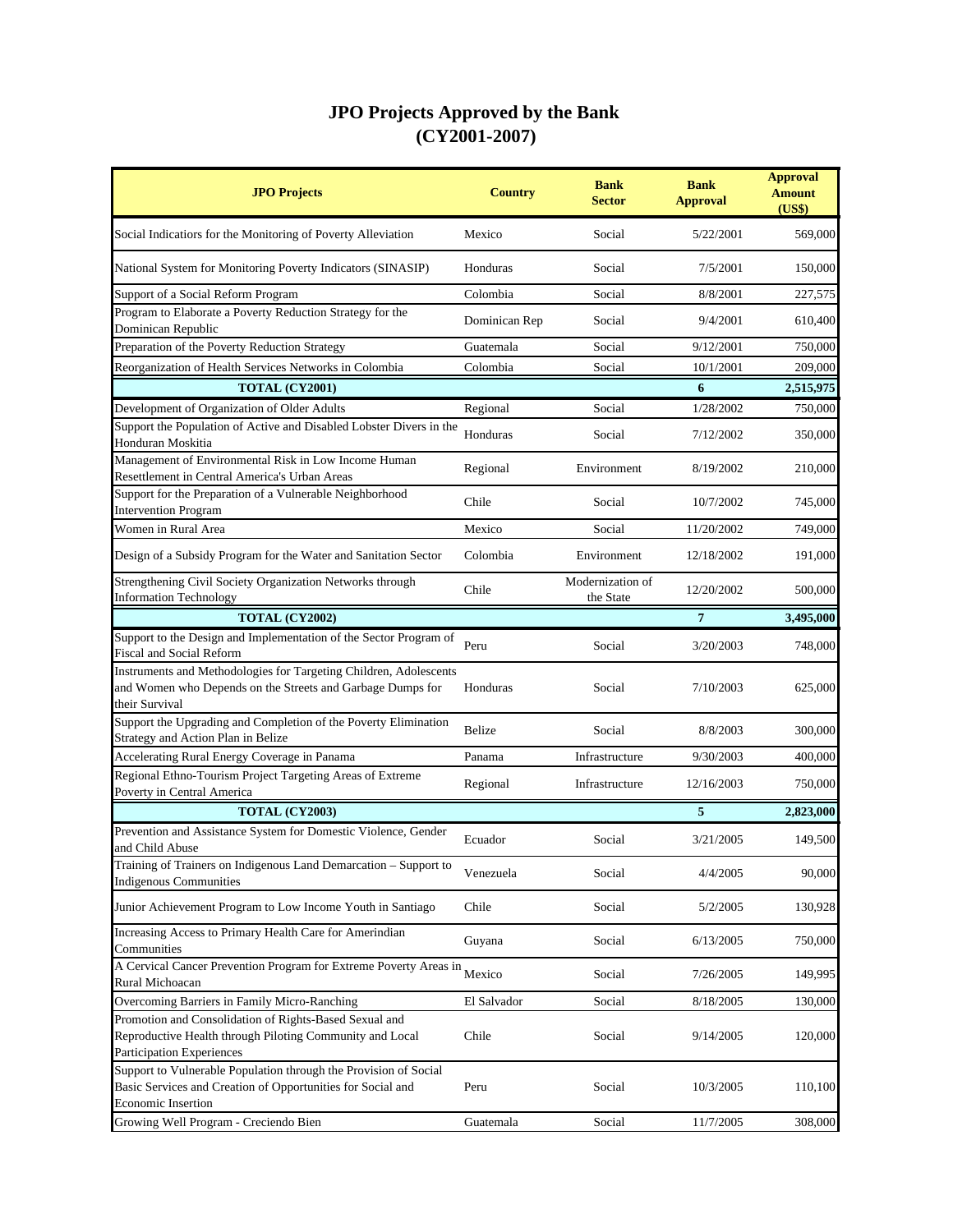| <b>JPO Projects</b>                                                                                                                                                   | <b>Country</b> | <b>Bank</b><br><b>Sector</b>  | <b>Bank</b><br><b>Approval</b> | <b>Approval</b><br><b>Amount</b><br>(US\$) |
|-----------------------------------------------------------------------------------------------------------------------------------------------------------------------|----------------|-------------------------------|--------------------------------|--------------------------------------------|
| Social Indicatiors for the Monitoring of Poverty Alleviation                                                                                                          | Mexico         | Social                        | 5/22/2001                      | 569,000                                    |
| Program for Underprivileged Communities with Interactive<br>Participation in the Municipality of Guatajiagua, Department of<br>Morazán                                | El Salvador    | Social                        | 12/7/2005                      | 144,208                                    |
| Support the National Strategic Plan for HIV/AIDS                                                                                                                      | Suriname       | Social                        | 12/15/2005                     | 750,000                                    |
| TOTAL (CY2005)                                                                                                                                                        |                |                               | 11                             | 2,832,731                                  |
| The Community Providing Health and Development for All                                                                                                                | Guatemala      | Social                        | 1/3/2006                       | 125,000                                    |
| Creating Connections for Children and Youth without Families                                                                                                          | Colombia       | Social                        | 1/6/2006                       | 150,000                                    |
| Pilot Project for Supporting Disabled Women's Labor Insertion, in<br>the Municipality of Managua                                                                      | Nicaragua      | Social                        | 1/6/2006                       | 113,900                                    |
| Kwamalasamutu Community Rural Development                                                                                                                             | Suriname       | Social                        | 2/27/2006                      | 149,000                                    |
| Pilot Program to Provide Beekeeping Training and a Support Fund<br>for Small Rural Producers                                                                          | Paraguay       | Productive                    | 2/28/2006                      | 149,400                                    |
| Promoting Youth Employment and Socio-Environmental<br>Responsibility to Reduce Poverty in the Lurín River Basin Valley,<br>Located in Metropolitan Lima               | Peru           | Productive                    | 4/10/2006                      | 143,000                                    |
| Strengthening of the Local Capabilities and Tourist Operation for<br>the Areas of La Palma and El Real de Santa Maria, Province of<br>Darien                          | Panama         | Infrastracture                | 4/13/2006                      | 134,733                                    |
| Learning Together: Strengthening of Education and Community<br>through Service-Learning Action                                                                        | Uruguay        | Modernization of<br>the State | 4/21/2006                      | 150,000                                    |
| Occupational Support Center "Citizen of Tomorrow"                                                                                                                     | Colombia       | Social                        | 5/11/2006                      | 148,500                                    |
| Strengthening of Citizen Monitoring on Indigent Families Social<br><b>Protection Efforts</b>                                                                          | Argentina      | Social                        | 5/12/2006                      | 150,000                                    |
| Economical Sustainable Alternatives for Barranco do Mundo<br>Settlement                                                                                               | <b>Brazil</b>  | Productive                    | 5/19/2006                      | 147,420                                    |
| Community Building through Opportunities for At Risk Youths in<br>the Municipality of Santa Tecla                                                                     | El Salvador    | Social                        | 6/2/2006                       | 150,000                                    |
| Prevention and Control of the Vector Transmission of the Chagas<br>Disease in the Lenca Indigenous Communities in the Department of Honduras<br>La Paz                |                | Social                        | 6/5/2006                       | 149,000                                    |
| Support to Poor People with Disabilities (PwD) of the City of<br><b>Buenos Aires</b>                                                                                  | Argentina      | Social                        | 7/6/2006                       | 149,100                                    |
| Teenage Girls Polytechnic Center                                                                                                                                      | Uruguay        | Social                        | 6/14/2006                      | 150,000                                    |
| HIV/AIDS Prevention in Vulnerable Afro-Ecuadorian Population                                                                                                          | Ecuador        | Social                        | 7/21/2006                      | 132,100                                    |
| Promoting Healthy Communities together with Healthy Schools -<br>Strengthening Community Based Actions for Preventive Health Care                                     | Guatemala      | Social                        | 7/14/2006                      | 143,800                                    |
| Local Capacity Building to Reduce Displaced Children<br>Vulnerability in Suba, Bogotá                                                                                 | Colombia       | Social                        | 7/31/2006                      | 150,000                                    |
| Creation of Micro-Businesses for the Integration of the Indigenous<br>Population of Sonsonate into Local Economic Development                                         | El Salvador    | Social                        | 8/8/2006                       | 148,300                                    |
| Supporting Community Action to Reduce Child Labor in Artisanal<br>Gold-Mining Communities in Puno                                                                     | Peru           | Social                        | 8/16/2006                      | 148,000                                    |
| Supporting Socio-Economic Development for the Chaco Central<br><b>Indigenous Communities</b>                                                                          | Paraguay       | Social                        | 8/23/2006                      | 122,900                                    |
| Project Rainbow: Health and Opportunities for Vulnerable Children,<br>Youth and Women through Community Capacity Building, Training Dominican Rep<br>and Mobilization |                | Social                        | 8/29/2006                      | 150,000                                    |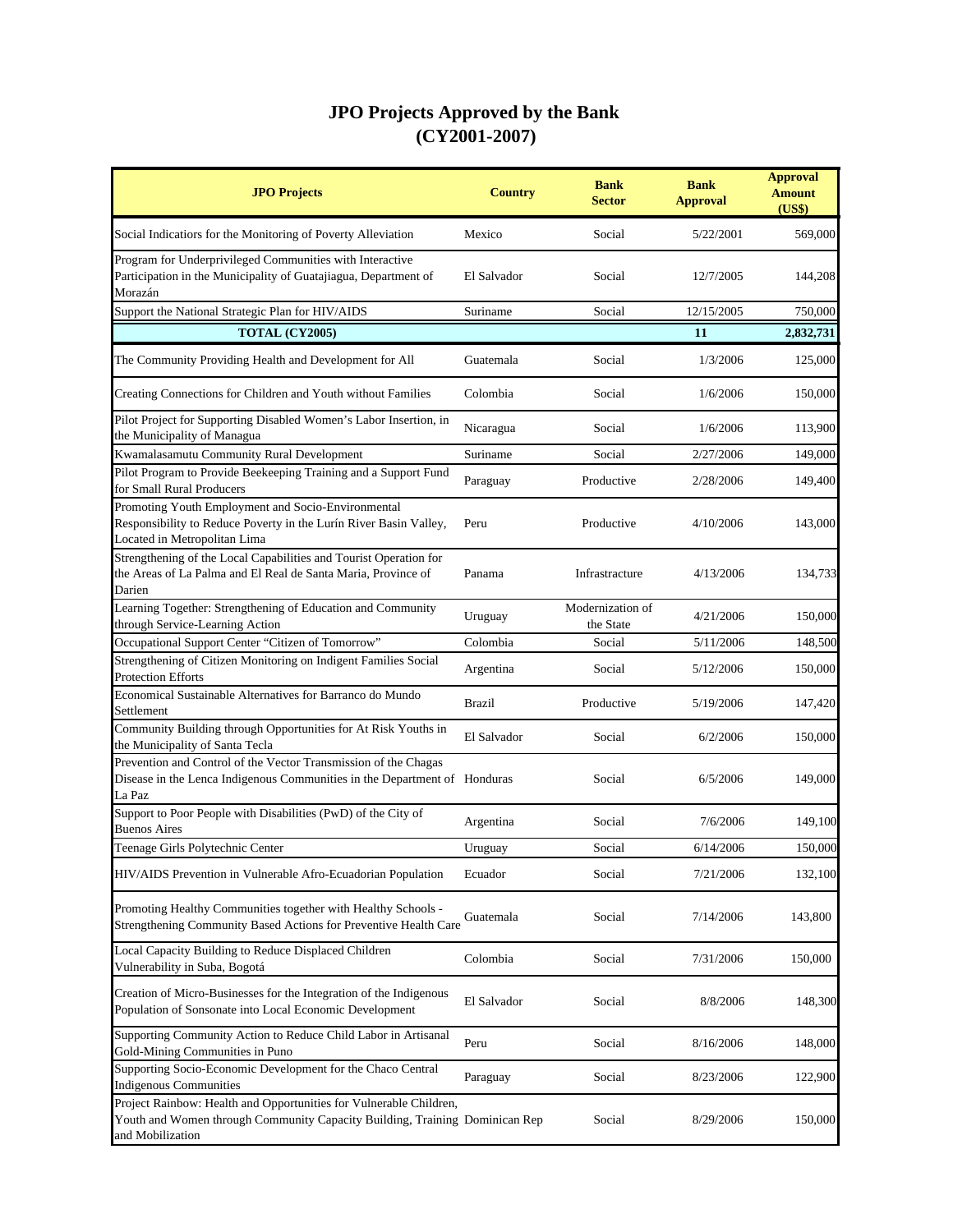| <b>JPO Projects</b>                                                                                                                                                                       | <b>Country</b>    | <b>Bank</b><br><b>Sector</b> | <b>Bank</b><br><b>Approval</b> | <b>Approval</b><br><b>Amount</b><br>(US\$) |
|-------------------------------------------------------------------------------------------------------------------------------------------------------------------------------------------|-------------------|------------------------------|--------------------------------|--------------------------------------------|
| Social Indicatiors for the Monitoring of Poverty Alleviation                                                                                                                              | Mexico            | Social                       | 5/22/2001                      | 569,000                                    |
| Ethnic Development of the Indigenous Quechuan Communities of<br>Cuicuno, Tilipulo and Santo Samán: Strengthening of the<br>Production Chain and Commercialization of Handcrafted Textiles | Ecuador           | Productive                   | 9/25/2006                      | 149,240                                    |
| Local Economic Development Support of the Balsamo Micro<br>Region to Increase Poor Families Income throughout Eco-Tourism<br>Micro Business Promotion                                     | El Salvador       | Social                       | 9/12/2006                      | 148,761                                    |
| Strengthening the Financial, Technical and the Administrative<br>Capacities of Tobati's Craft Workers                                                                                     | Paraguay          | Social                       | 9/27/2006                      | 116,600                                    |
| Solidarity Youth                                                                                                                                                                          | Ecuador           | Social                       | 10/23/2006                     | 149,900                                    |
| Increased Nutrition for Children in the Southern Province of<br>Bahoruco                                                                                                                  | Dominican Rep     | Social                       | 11/3/2006                      | 149582                                     |
| The Training of Artisans and Youths in the Community Working<br>toward the Expansion of Tourism, Culture, and Ecological<br>Advancement for Lake Titikaka, Guaqui                         | Bolivia           | Infrastracture               | 11/20/2006                     | 149,475                                    |
| <b>Environmental Sanitation for Huambi Parish</b>                                                                                                                                         | Ecuador           | Environment                  | 11/28/2006                     | 126,064                                    |
| Araucaní Aprende: Improving Educational Outcomes in Low-Income<br>Primary Schools                                                                                                         | Chile             | Social                       | 11/29/2006                     | 149,915                                    |
| <b>Local Development Window</b>                                                                                                                                                           | Peru              | Infrastructure               | 11/29/2006                     | 1,500,000                                  |
| Rural Supply Chain Development Program                                                                                                                                                    | Haiti             | Productive                   | 11/29/2006                     | 500,000                                    |
| Alimentary and Financial Self-Support for Aché and Ava Guaraní<br><b>Indigenous Communities</b>                                                                                           | Paraguay          | Social                       | 11/28/2006                     | 148,663                                    |
| TOTAL (CY2006)                                                                                                                                                                            |                   |                              | 33                             | 6,442,353                                  |
| Strengthening of Skills for Paid Work of Women Victims of<br>Violence in Poverty Situations                                                                                               | Chile             | Social                       | 1/10/2007                      | 149,455                                    |
| Promotion of accessible culture, art and recreation for at-risk youth                                                                                                                     | Ecuador           | Social                       | 1/8/2007                       | 149,000                                    |
| Strengthening of the Local Capacities to Prevent and assist Domestic<br>Violence                                                                                                          | Ecuador           | Social                       | 1/11/2007                      | 149,700                                    |
| <b>Implementation of Hospital Management Model</b>                                                                                                                                        | Guatemala         | Social                       | 2/28/2007                      | 1,600,000                                  |
| Capacity Building of Scavengers Families of the Open Dump<br>Located in the City of San Miguel to Enhance their Access to Social El Salvador<br>Services and Economic Opportunities       |                   | Social                       | 3/8/2007                       | 137,500                                    |
| Capacity building process and strategic pilot experiences for Afro-<br>Brazilian Women's Organizations in the Metropolitan Area of Rio<br>de Janeiro                                      | Brazil            | Social                       | 3/23/2007                      | 141,775                                    |
| Pilot program for the poverty reduction in rural families with<br>economic and social vulnerability, within 4 HJC of 4 Antioquian<br>rural cities                                         | Colombia          | Social                       | 4/19/2007                      | 118,181                                    |
| 'Child Friendly Schools'': Pilot Project for Intercultural Rural<br>Education                                                                                                             | Bolivia           | Social                       | 5/2/2007                       | 143,010                                    |
| Community Cottage and Kitchen Enterprises                                                                                                                                                 | Trinidad & Tobago | Social                       | 5/2/2007                       | 72,125                                     |
| Development opportunities for youth at social risk                                                                                                                                        | Chile             | Social                       | 5/7/2007                       | 144,200                                    |
| Local Capacity Building to improve education performance in<br>Guanajuato and Aguascalientes                                                                                              | Mexico            | Social                       | 5/23/2007                      | 149,143                                    |
| Early Childhood Development in 3 Villas of Northern Córdoba                                                                                                                               | Argentina         | Social                       | 5/17/2007                      | 149,580                                    |
| Ecotourism as a development alternative for areas under illicit crops<br>substitution programs                                                                                            | Colombia          | Infrastructure               | 6/6/2007                       | 150,000                                    |
| Trabajando sobre ruedas                                                                                                                                                                   | Venezuela         | Social                       | 6/12/2007                      | 100,235                                    |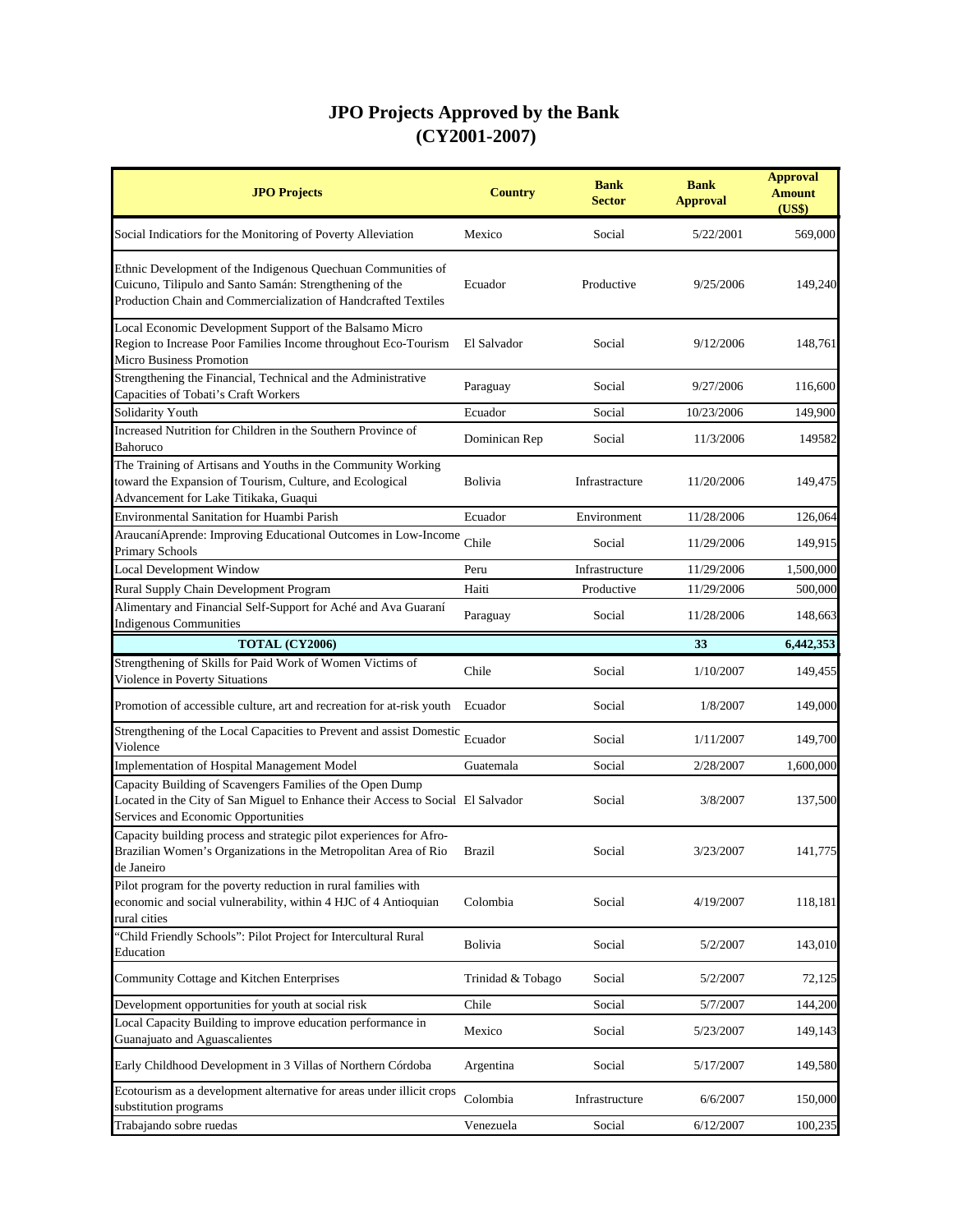| <b>JPO Projects</b>                                                                                                                                                                                       | <b>Country</b> | <b>Bank</b><br><b>Sector</b>  | <b>Bank</b><br><b>Approval</b> | <b>Approval</b><br><b>Amount</b><br>(US\$) |
|-----------------------------------------------------------------------------------------------------------------------------------------------------------------------------------------------------------|----------------|-------------------------------|--------------------------------|--------------------------------------------|
| Social Indicatiors for the Monitoring of Poverty Alleviation                                                                                                                                              | Mexico         | Social                        | 5/22/2001                      | 569,000                                    |
| Community Prevention and Control of the Vector Transmitted<br>Chagas Disease in the Municipalities of Nueva Granada and<br>Estanzuelas, Department of Usulutan                                            | El Salvador    | Social                        | 6/4/2007                       | 132,250                                    |
| Managerial solutions and information technology to improve<br>healthcare to the poor: The Pathway House of Araxa                                                                                          | <b>Brazil</b>  | Social                        | 8/13/2007                      | 150,000                                    |
| Development of Small Communities supported for the Grupos<br><b>Gestores Network</b>                                                                                                                      | Guatemala      | Social                        | 9/5/2007                       | 150,000                                    |
| Proyecto "Recuperar" : preventing and eradicating child labor in<br>migrant families, especially favoring those working in waste<br>recovery and recycling                                                | Argentina      | Social                        | 9/13/2007                      | 149,964                                    |
| <b>Emprende Rural</b>                                                                                                                                                                                     | Guatemala      | Social                        | 9/26/2007                      | 149,820                                    |
| Multimedia Community Centers for Development                                                                                                                                                              | Uruguay        | Infrastructure                | 10/24/2007                     | 150,000                                    |
| ASSISTED SCHOOL TRAJECTORIES - Improving social and<br>productive integration through increasing graduation rates at the end<br>of primary and secondary school for aboriginal children and<br>youngsters | Argentina      | Social                        | 11/7/2007                      | 149,650                                    |
| Strengthening of Socio-productive Alliances in Argentina                                                                                                                                                  | Argentina      | Social                        | 11/7/2007                      | 149,000                                    |
| Hands-on training for rural young entrepreneurs in eastern<br>Chalatenango                                                                                                                                | El Salvador    | Productive                    | 11/26/2007                     | 150,000                                    |
| Creating and Strengthening Micro enterprises for the Integrated<br>Management of Solid Waste Generated in the San Andres Valley                                                                           | El Salvador    | Environmrnt                   | 12/5/2007                      | 149,500                                    |
| Strengthening the capacities of the civil society to reduce the poverty<br>in Colombia                                                                                                                    | Colombia       | Modernization of<br>the State | 12/12/2007                     | 150,000                                    |
| Program of prevention and support against risk factors to vulnerable<br>youth in Bogota through formal education                                                                                          | Colombia       | Social                        | 12/18/2007                     | 149,680                                    |
| Competitiveness and Trade Program                                                                                                                                                                         | Panama         | Social                        | 12/19/2007                     | 1,600,000                                  |
| TOTAL (CY2007)                                                                                                                                                                                            |                |                               | 27                             | 6,733,768                                  |

**TOTAL 89 24,842,827**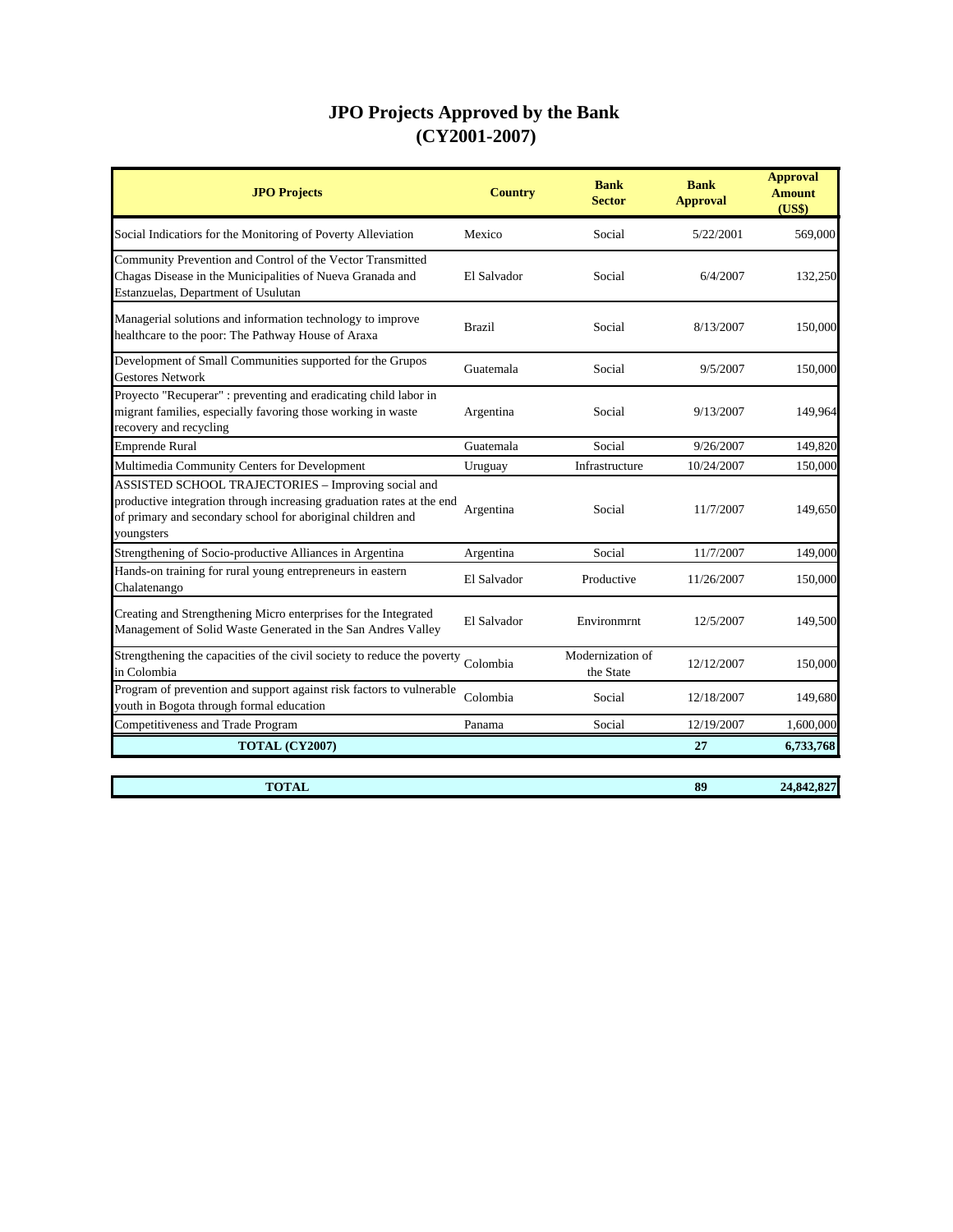AUDITORS' REPORT AND FINANCIAL STATEMENTS

Japan Special Fund Established by the Government of Japan December 31, 2007 and 2006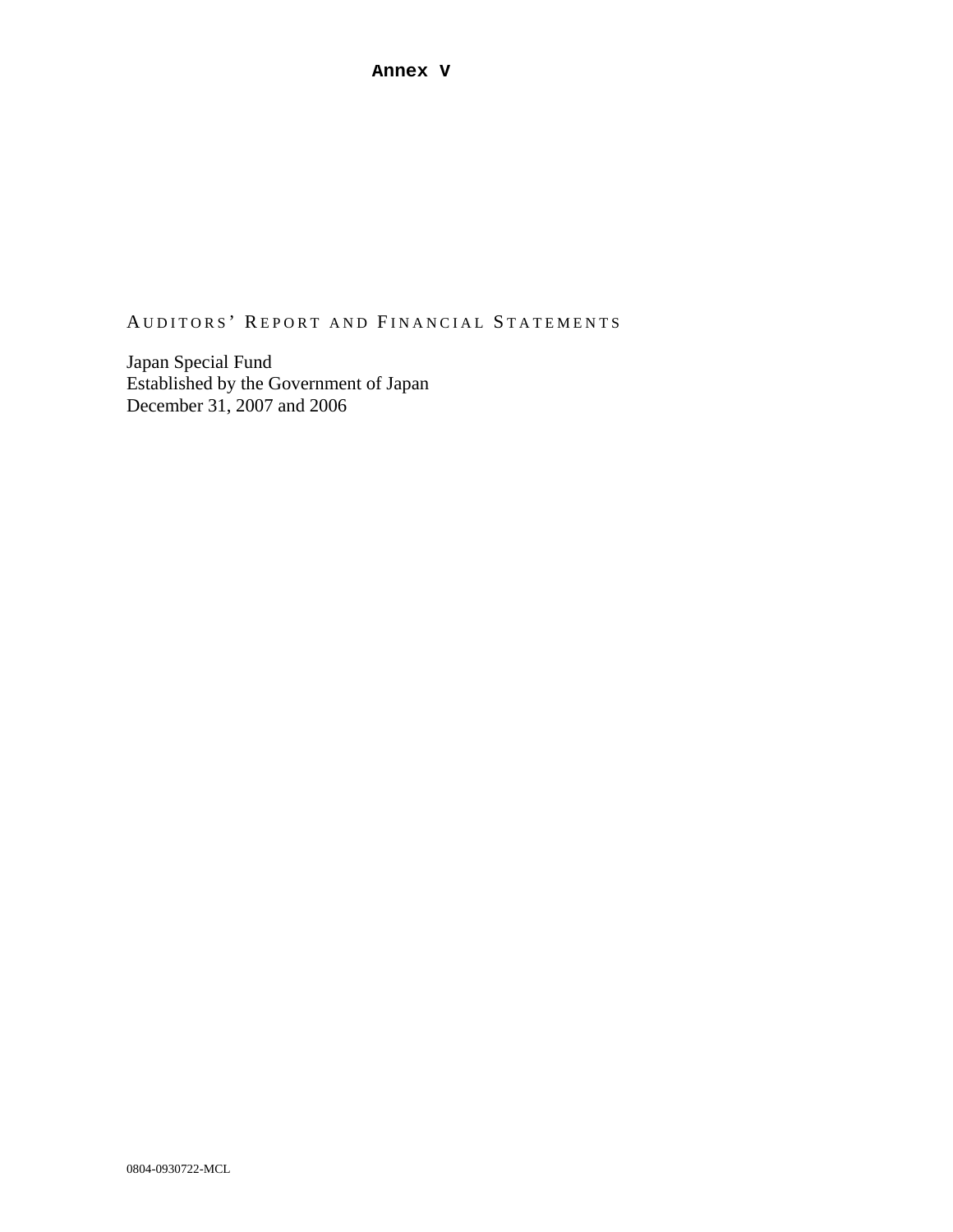#### **REPORT OF INDEPENDENT AUDITORS**

To the Inter-American Development Bank, Administrator of the Japan Special Fund Established by the Government of Japan:

We have audited the accompanying balance sheet of the Japan Special Fund Established by the Government of Japan (the Fund), administered by the Inter-American Development Bank (the Bank), as of December 31, 2007 and 2006, and the related statements of changes in fund balance and cash flows for the years then ended. These financial statements are the responsibility of the Bank's management. Our responsibility is to express an opinion on these financial statements based on our audits.

We conducted our audits in accordance with auditing standards generally accepted in the United States. Those standards require that we plan and perform the audit to obtain reasonable assurance about whether the financial statements are free of material misstatement. We were not engaged to perform an audit of the Fund's internal control over financial reporting. Our audits included consideration of internal control over financial reporting as a basis for designing audit procedures that are appropriate in the circumstances, but not for the purpose of expressing an opinion on the effectiveness of the Fund's internal control over financial reporting. Accordingly, we express no such opinion. An audit also includes examining, on a test basis, evidence supporting the amounts and disclosures in the financial statements, assessing the accounting principles used and significant estimates made by management, and evaluating the overall financial statement presentation. We believe that our audits provide a reasonable basis for our opinion.

In our opinion, the financial statements referred to above present fairly, in all material respects, the financial position of the Fund at December 31, 2007 and 2006, and the changes in its fund balance and its cash flows for the years then ended, in conformity with accounting principles generally accepted in the United States.

Ernet + Young LLP

Washington, D.C. March 21, 2008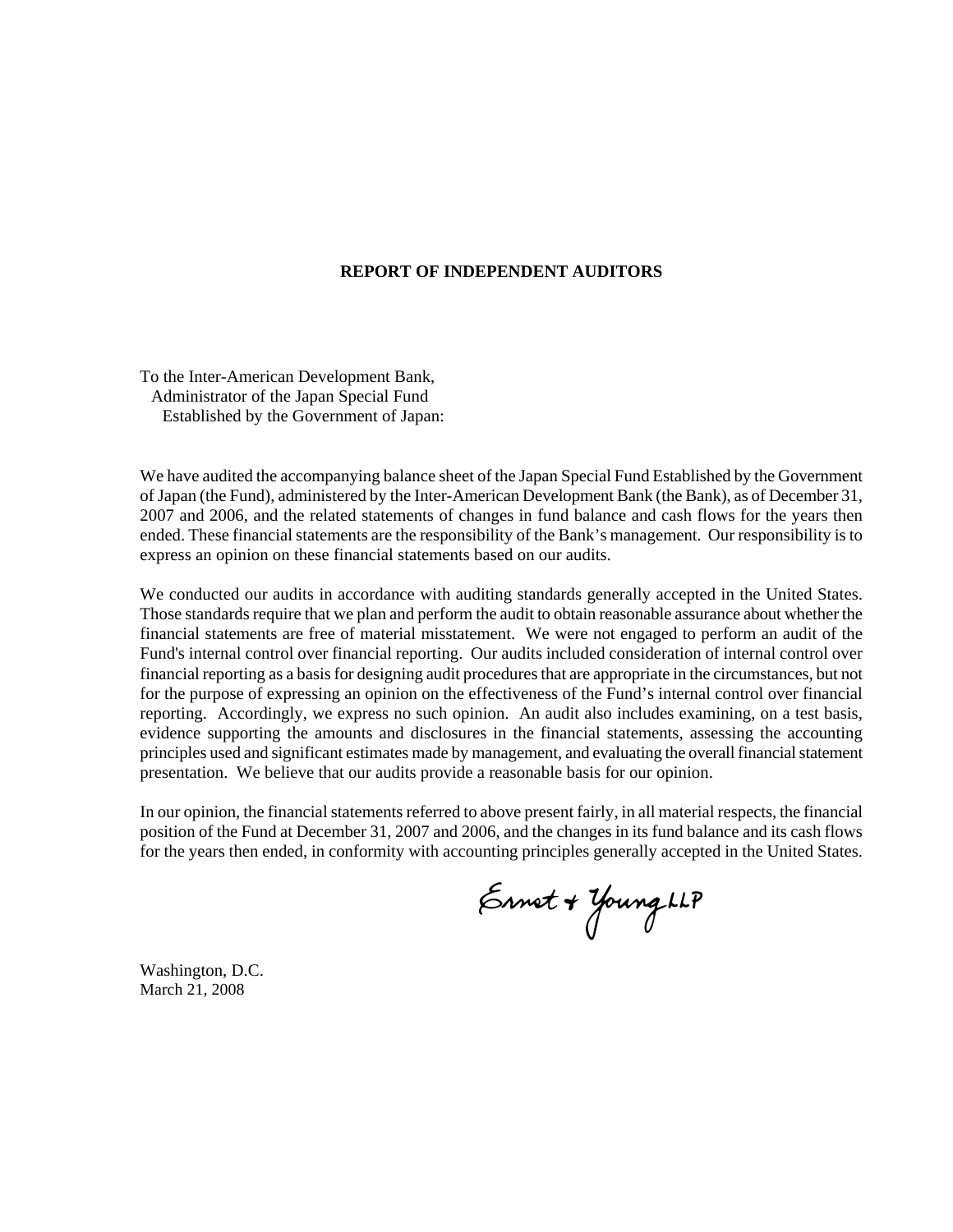## **JAPAN SPECIAL FUND ESTABLISHED BY THE GOVERNMENT OF JAPAN**

(Administered by the Inter-American Development Bank)

## **BALANCE SHEET**

|                                     | December 31,      |               |  |
|-------------------------------------|-------------------|---------------|--|
|                                     | 2007              | 2006          |  |
| ASSETS                              |                   |               |  |
| Cash                                | \$<br>87.123      | \$<br>43,897  |  |
| Investments                         | 88,683,510        | 92,581,605    |  |
| Total assets                        | \$88,770,633      | \$92,625,502  |  |
|                                     |                   |               |  |
| <b>LIABILITIES AND FUND BALANCE</b> |                   |               |  |
| Due to Administrator                | \$<br>911,297     | \$<br>532,484 |  |
| Undisbursed grants                  | 40,598,323        | 32,835,048    |  |
| Fund balance                        | 47,261,013        | 59,257,970    |  |
| Total liabilities and fund balance  | 88.770.633<br>SS. | \$92,625,502  |  |

## **STATEMENT OF CHANGES IN FUND BALANCE**

|                                 |                 | For the years ended December 31, |  |  |
|---------------------------------|-----------------|----------------------------------|--|--|
|                                 | 2007            | 2006                             |  |  |
| <b>ADDITIONS</b>                |                 |                                  |  |  |
| Contributions                   | \$<br>6,313,407 | \$<br>5,599,407                  |  |  |
| Income on cash and investments  | 4,111,520       | 4,811,483                        |  |  |
| Total additions                 | 10,424,927      | 10,410,890                       |  |  |
| <b>DEDUCTIONS</b>               |                 |                                  |  |  |
| Grants, net                     | 18,802,053      | 13,932,528                       |  |  |
| Direct and indirect expenses    | 509,346         | 198,746                          |  |  |
| Administrative commissions      | 110,485         | 97,990                           |  |  |
| Transfer to another fund        | 3,000,000       |                                  |  |  |
| Total deductions                | 22,421,884      | 14,229,264                       |  |  |
| <b>Change in Fund balance</b>   | (11,996,957)    | (3,818,374)                      |  |  |
| Fund balance, beginning of year | 59,257,970      | 63,076,344                       |  |  |
| Fund balance, end of year       | 47,261,013      | \$59,257,970                     |  |  |

*The accompanying notes are an integral part of these financial statements.*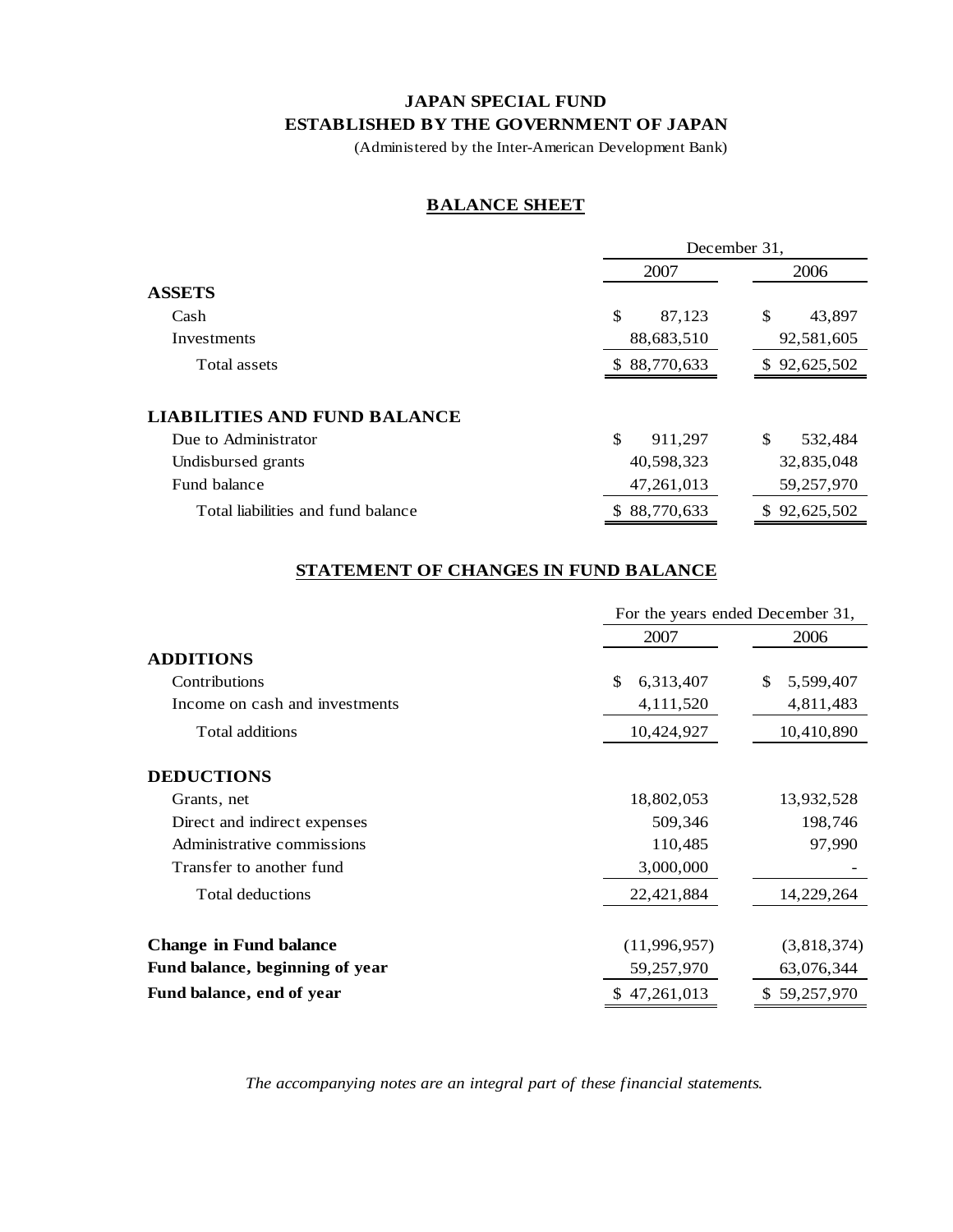### **JAPAN SPECIAL FUND ESTABLISHED BY THE GOVERNMENT OF JAPAN**

(Administered by the Inter-American Development Bank)

## **STATEMENT OF CASH FLOWS**

|                                                 | For the years ended<br>December 31, |                |  |
|-------------------------------------------------|-------------------------------------|----------------|--|
|                                                 | 2007                                | 2006           |  |
| <b>CASH FLOWS FROM OPERATING ACTIVITIES</b>     |                                     |                |  |
| Change in Fund balance                          | \$(11,996,957)                      | \$ (3,818,374) |  |
| Adjustments to reconcile Change in Fund balance |                                     |                |  |
| to Net cash used in operating activities:       |                                     |                |  |
| Net unrealized gains on investments             | (1,822,562)                         | (3,818,160)    |  |
| Increase in Due to Administrator                | 378,813                             | 9,154          |  |
| Increase in Undisbursed grants                  | 7,763,275                           | 5,728,402      |  |
| Net cash used in operating activities           | (5,677,431)                         | (1,898,978)    |  |
| <b>CASH FLOWS FROM INVESTING ACTIVITIES</b>     |                                     |                |  |
| Net decrease in Investments                     | 5,720,657                           | 1,540,330      |  |
| Net cash provided by investing activities       | 5,720,657                           | 1,540,330      |  |
| Net increase (decrease) in Cash                 | 43,226                              | (358, 648)     |  |
| Cash, beginning of year                         | 43,897                              | 402,545        |  |
| Cash, end of year                               | 87,123                              | 43,897         |  |

*The accompanying notes are an integral part of these financial statements.*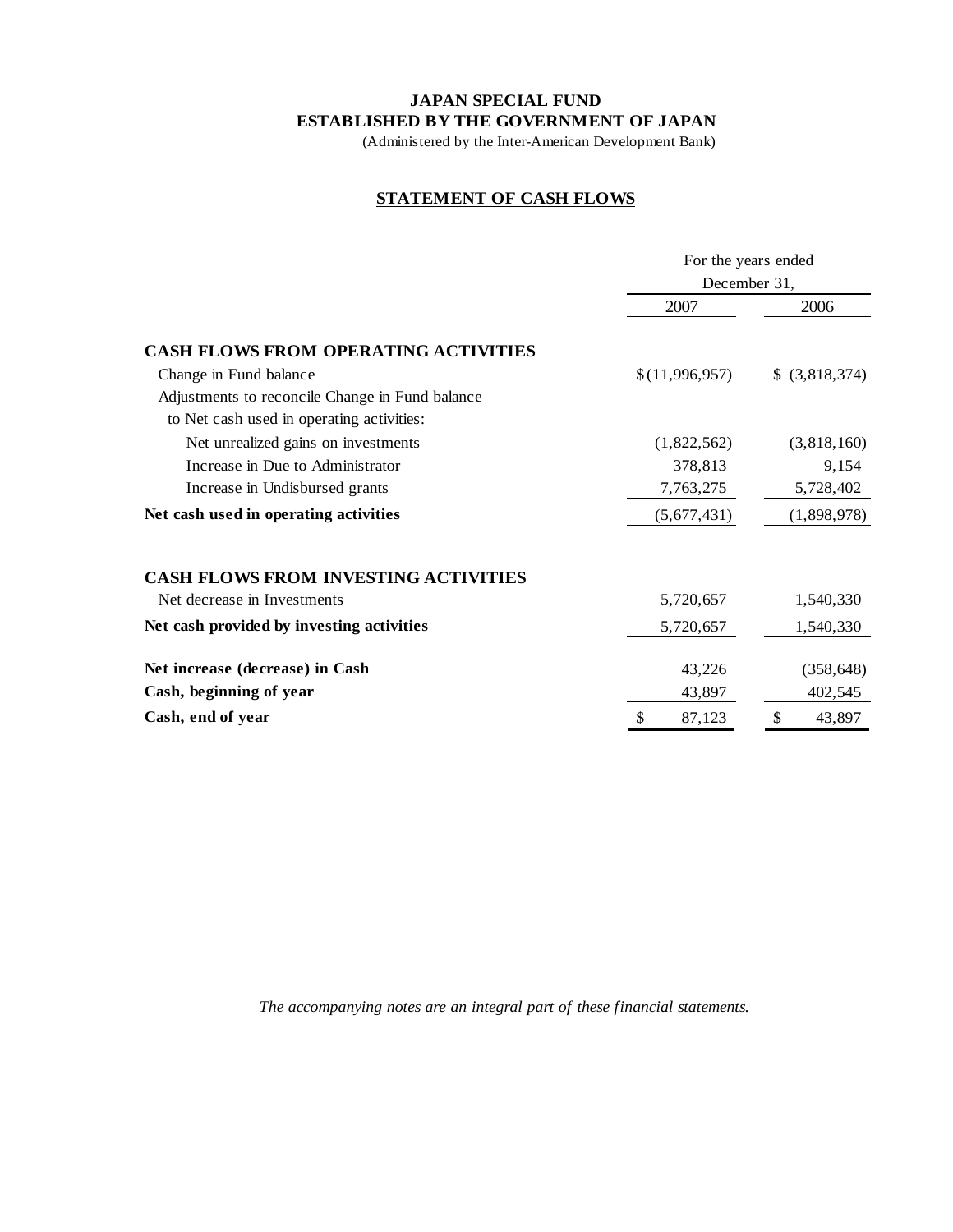## **JAPAN SPECIAL FUND ESTABLISHED BY THE GOVERNMENT OF JAPAN**

(Administered by the Inter-American Development Bank)

### **NOTES TO FINANCIAL STATEMENTS**

December 31, 2007

### **NOTE A - NATURE OF THE FUND**

On April 26, 1988, the Government of Japan (the Government) and the Inter-American Development Bank (the Bank) signed an agreement (the Agreement) to establish the Japan Special Fund (the Fund), which is funded by the Government and administered by the Bank.

The purpose of the Fund is to provide grants to help developing member countries of the Bank accelerate the process of economic and social development.

Resources are contributed by the Government to the Fund in Japanese yen and are immediately converted into United States dollars. As of December 31, 2007, the Government has contributed ¥27,523,813,000 (equivalent to approximately \$228,025,263).

In 1998, the Bank approved the establishment of the Japan Program. The objectives of the Japan Program are to create opportunities for providing expertise, knowledge, and best practices of Asia to the countries of Latin America and the Caribbean and vice-versa, and to the Bank in the formulation of economic and social development strategies, priorities, and policies. The Japan Program also promotes partnerships and supports comparative studies between entities interested and involved in economic and social development in Latin America, the Caribbean and those in Japan and the rest of Asia, such as public agencies, universities, non-governmental organizations, and research institutes.

The Japan Program serves as an umbrella for activities funded in accordance with the above-mentioned objectives. In order to finance the Japan Program, a special window of the Fund was established in 1999, for which the amount of \$29.7 million was transferred from the Japan Special Main Account to cover approximately \$2.0 million per year in non-reimbursable grants.

In 2001, the Government approved the establishment of the Japan Poverty Reduction Program (JPO Program) under the framework of the Fund and set aside \$30 million for this purpose. The JPO Program was established in order to increase the focus of the Fund towards the financing of poverty reduction initiatives to support the Bank's initiatives in this respect.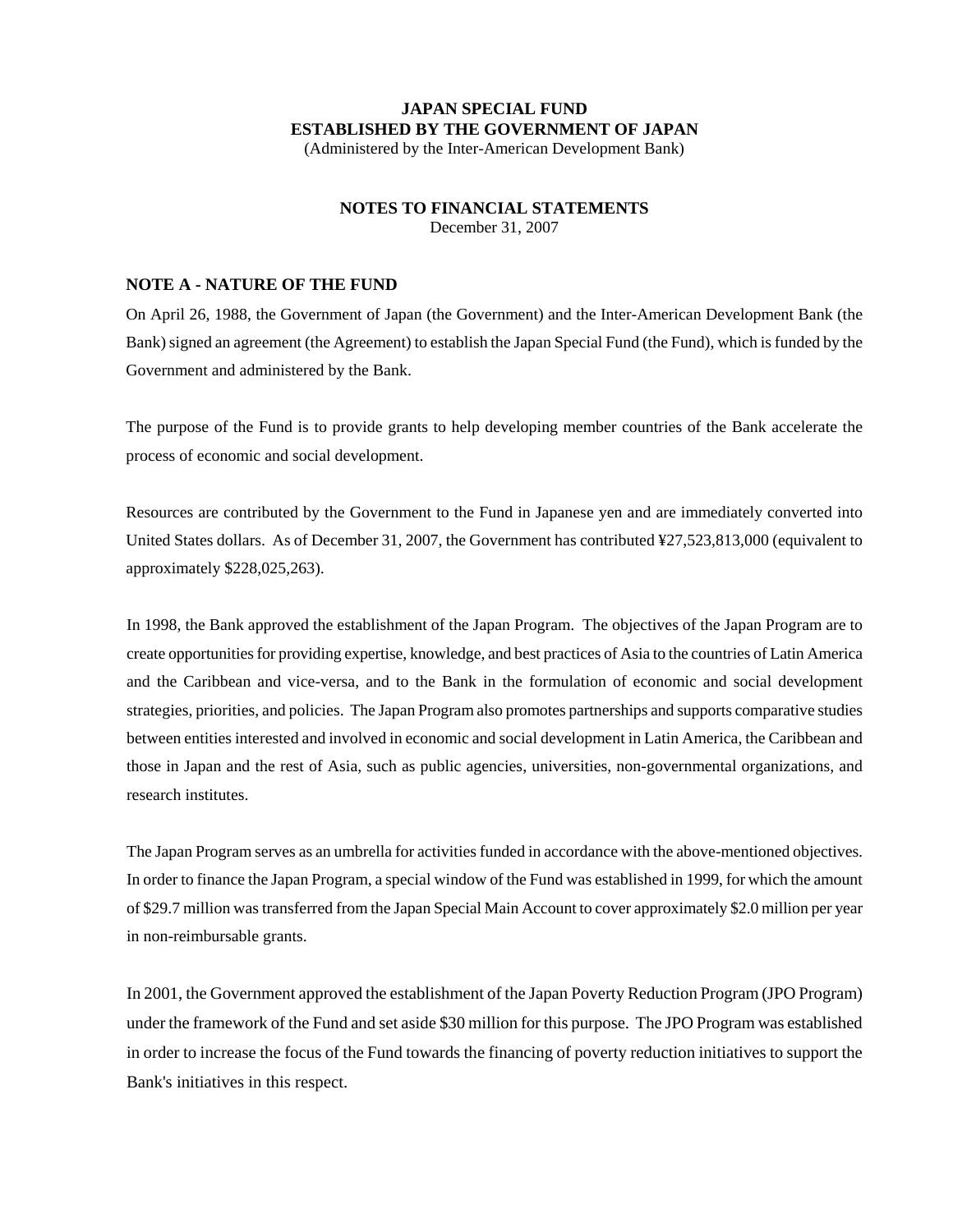The specific objectives of the JPO Program are to: (a) support well-targeted poverty reduction and social development activities that would have a direct impact on the population affected by poverty and those vulnerable groups that are socially and/or economically disadvantaged; (b) stimulate the capacity of the poor to help themselves; (c) stimulate widespread stakeholder participation at the community level; and (d) provide a systematic impact on operations and programs in the Bank's borrowing member countries towards sustainable poverty reduction. Pursuant to the agreement establishing the JPO Program, as amended, funding will be provided for grants approved over the period from 2001 to 2010.

The accompanying Appendixes I and II present separately the operations of the Japan Program and the JPO Program from the remaining operations of the Fund, which are reflected in the Japan Special Main Account.

On March 19, 2007, the Government and the Bank signed a letter of Contribution to accept the terms and conditions of the Multidonor Disaster Prevention Trust Fund (the MDP TF), and to transfer \$3.0 million from the Fund to the MDP TF.

Pursuant to the Agreement, as amended in 1991, the Bank is authorized to charge an administrative commission of 1.75% of funds contributed by the Government during each year. During 2007, administrative commissions were charged to the Fund in the amount of \$110,485 (2006 - \$97,990).

Audit costs of the Fund are paid by the Bank. During 2007, the Bank paid audit fees in the amount of \$13,000 (2006 - \$13,470).

### **NOTE B - SUMMARY OF SIGNIFICANT ACCOUNTING POLICIES**

The financial statements of the Fund are prepared in conformity with accounting principles generally accepted in the United States. The preparation of financial statements in conformity with generally accepted accounting principles requires management to make estimates and assumptions that affect the reported amount of assets and liabilities, the disclosure of contingent assets and liabilities at the date of the financial statements, and the reported amounts of additions to and deductions from the fund balance during the reporting period. Actual results could differ from these estimates.

### *Investments*

Investments are carried and reported at fair value. Realized and unrealized gains and losses are included in Income on cash and investments in the Statement of Changes in Fund Balance.

#### *Grants*

Technical cooperation grants are recorded as deductions from the fund balance when approved. Cancellations of the undisbursed portion of grants approved are recorded as an offset to Grants in the period in which they occur.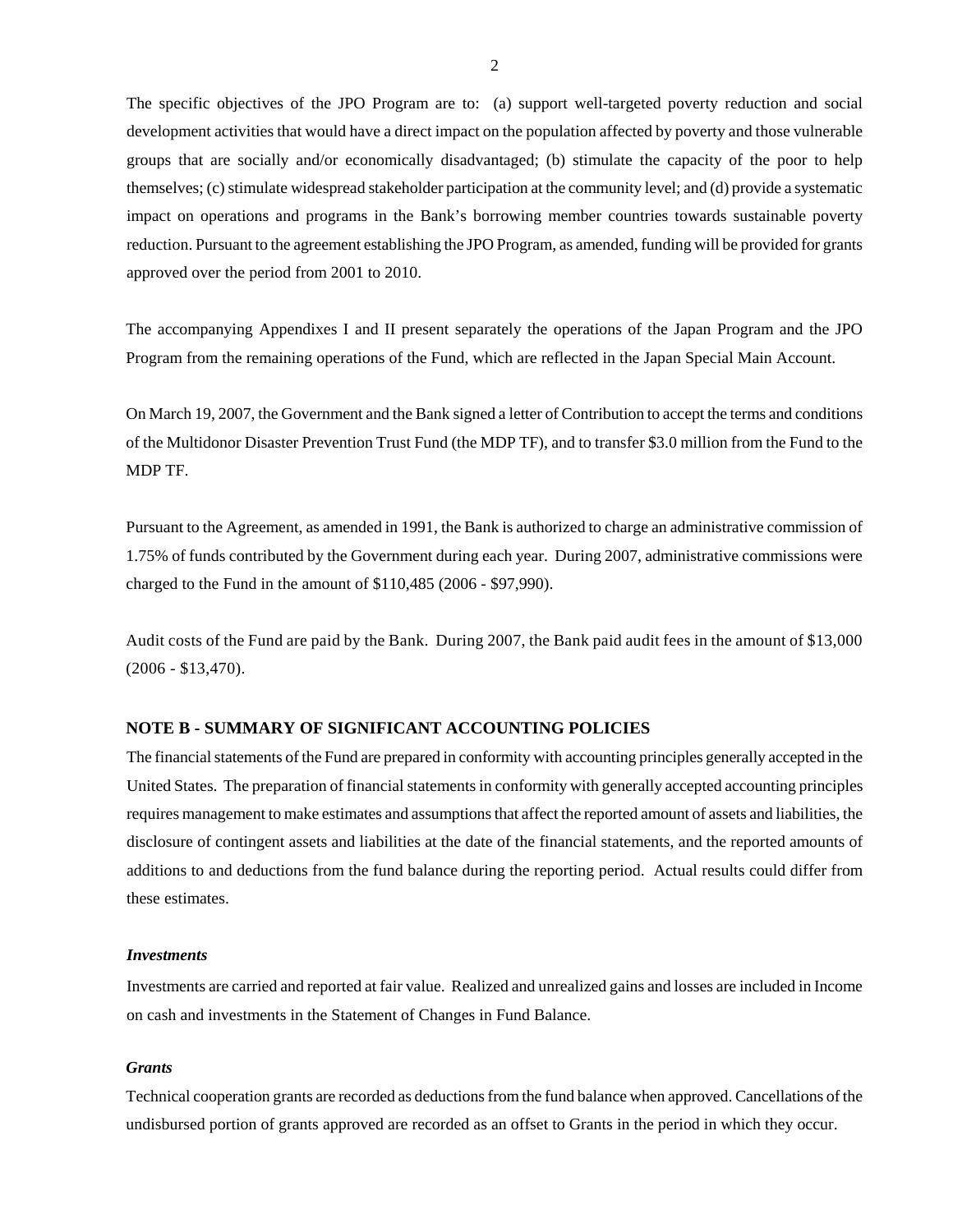#### *Translation of currencies*

The United States dollar is the functional currency of the Fund. Assets and liabilities denominated in Japanese yen, if any, are translated to United States dollars at market rates of exchange prevailing at the Balance Sheet dates. The adjustments resulting from the translation of assets and liabilities into United States dollars are shown in the Statement of Changes in Fund Balance as Translation adjustments.

### *Fair values of financial instruments*

The following methods and assumptions were used in estimating the fair value of financial instruments:

*Cash:* The carrying amount reported in the Balance Sheet for cash approximates fair value.

*Investments:* Fair values for investments are based on quoted prices, where available; otherwise they are based on quoted prices of comparable instruments or discounted cash flows.

### **NOTE C - INVESTMENTS**

The Bank invests the Fund's resources in the same type of securities in which it invests its own funds under its investment authority. The Fund's resources are invested in high quality securities through an investment pool managed by the Bank. Investments may include government, agency, corporate and bank obligations, and assetand mortgage-backed securities with credit quality equivalent to ratings ranging from AAA to A+.

The Bank limits the Fund's activities of investing in securities to a list of authorized dealers and counterparties. Credit limits have been established for each counterparty and the Bank, as the Administrator of the Fund, does not anticipate non-performance by any of the counterparties.

Net unrealized gains on investments, held at December 31, 2007, in the amount of \$1,822,562 (2006 – \$3,818,160) were included in Income on cash and investments. The average return on investments, including realized and unrealized gains and losses, during 2007 and 2006 was 4.38% and 5.15%, respectively.

### **NOTE D - UNDISBURSED GRANTS**

The following is a summary of changes in Undisbursed grants for the years ended December 31, 2007 and 2006:

|                                                                                        | 2007          | 2006         |
|----------------------------------------------------------------------------------------|---------------|--------------|
| Undisbursed grants as of January $1, \ldots, \ldots, \ldots, \ldots$                   | \$32,835,048  | \$27,106,646 |
| Grants approved                                                                        | 20,995,612    | 16,084,600   |
|                                                                                        | (2, 193, 559) | (2,152,072)  |
| Grants, net. $\dots \dots \dots \dots \dots \dots \dots \dots \dots \dots \dots \dots$ | 18,802,053    | 13,932,528   |
|                                                                                        | (11,038,778)  | (8,204,126)  |
|                                                                                        | \$40,598,323  | \$32,835,048 |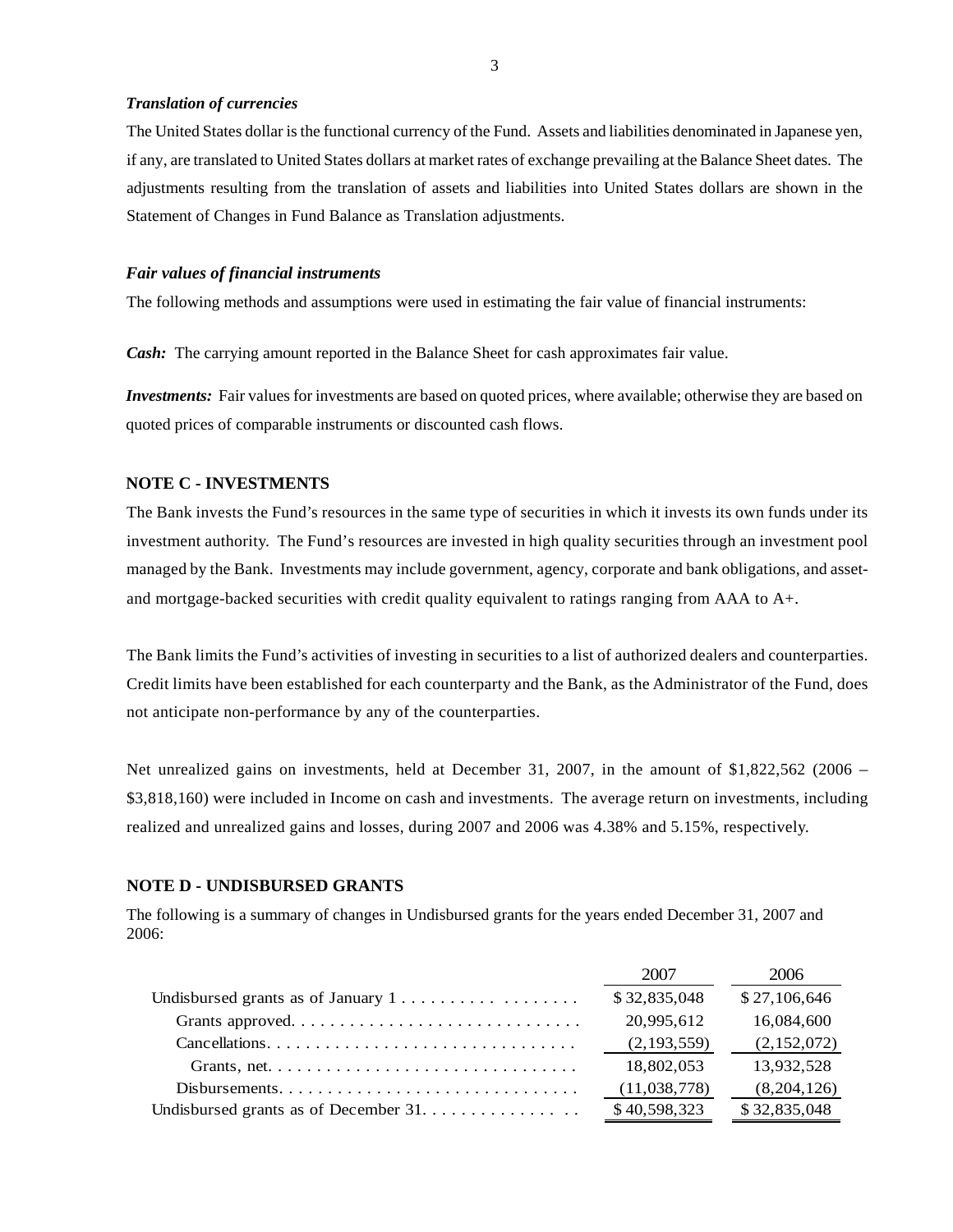Appendix I

### **JAPAN SPECIAL FUND**

### **ESTABLISHED BY THE GOVERNMENT OF JAPAN**

(Administered by the Inter-American Development Bank)

#### **SUPPLEMENTARY BALANCE SHEET BY PROGRAM**

|                                     | December 31,  |              |                          |                |                          |                |               |                |
|-------------------------------------|---------------|--------------|--------------------------|----------------|--------------------------|----------------|---------------|----------------|
|                                     | 2007          |              |                          |                | 2006                     |                |               |                |
|                                     |               |              | Poverty                  |                |                          |                | Poverty       |                |
|                                     | Japan Special | Japan        | Reduction                |                | Japan Special            | Japan          | Reduction     |                |
|                                     | Main Account  | Program      | Program                  | Total          | Main Account             | Program        | Program       | Total          |
| <b>ASSETS</b>                       |               |              |                          |                |                          |                |               |                |
| Cash                                | \$<br>54,668  | \$<br>16,953 | \$<br>15,502             | 87,123<br>\$.  | 14,365<br>\$.            | 15,900<br>\$   | \$.<br>13,632 | \$.<br>43,897  |
| Investments                         | 39, 232, 164  | 24,991,737   | 24,459,609               | 88,683,510     | 40,671,198               | 25,052,363     | 26,858,044    | 92,581,605     |
| Total assets                        | 39,286,832    | \$25,008,690 | \$24,475,111             | 88,770,633     | 40,685,563               | 25,068,263     | 26,871,676    | \$92,625,502   |
|                                     |               |              |                          |                |                          |                |               |                |
| <b>LIABILITIES AND FUND BALANCE</b> |               |              |                          |                |                          |                |               |                |
| <b>Liabilities</b>                  |               |              |                          |                |                          |                |               |                |
| Due to Administrator                | \$<br>560,802 | 74,708<br>\$ | $\mathcal{S}$<br>275,787 | \$.<br>911,297 | 337,410<br><sup>\$</sup> | 119,924<br>\$. | \$.<br>75,150 | \$.<br>532,484 |
| Undisbursed grants                  | 24, 251, 164  | 3,892,482    | 12,454,677               | 40,598,323     | 19,176,853               | 3,288,788      | 10,369,407    | 32,835,048     |
|                                     | 24,811,966    | 3,967,190    | 12,730,464               | 41,509,620     | 19,514,263               | 3,408,712      | 10,444,557    | 33, 367, 532   |
|                                     |               |              |                          |                |                          |                |               |                |
| <b>Fund balance</b>                 | 14,474,866    | 21,041,500   | 11,744,647               | 47,261,013     | 21,171,300               | 21,659,551     | 16,427,119    | 59,257,970     |
| Total liabilities and fund balance  | 39,286,832    | \$25,008,690 | \$24,475,111             | \$ 88,770,633  | 40,685,563               | 25,068,263     | 26,871,676    | \$92,625,502   |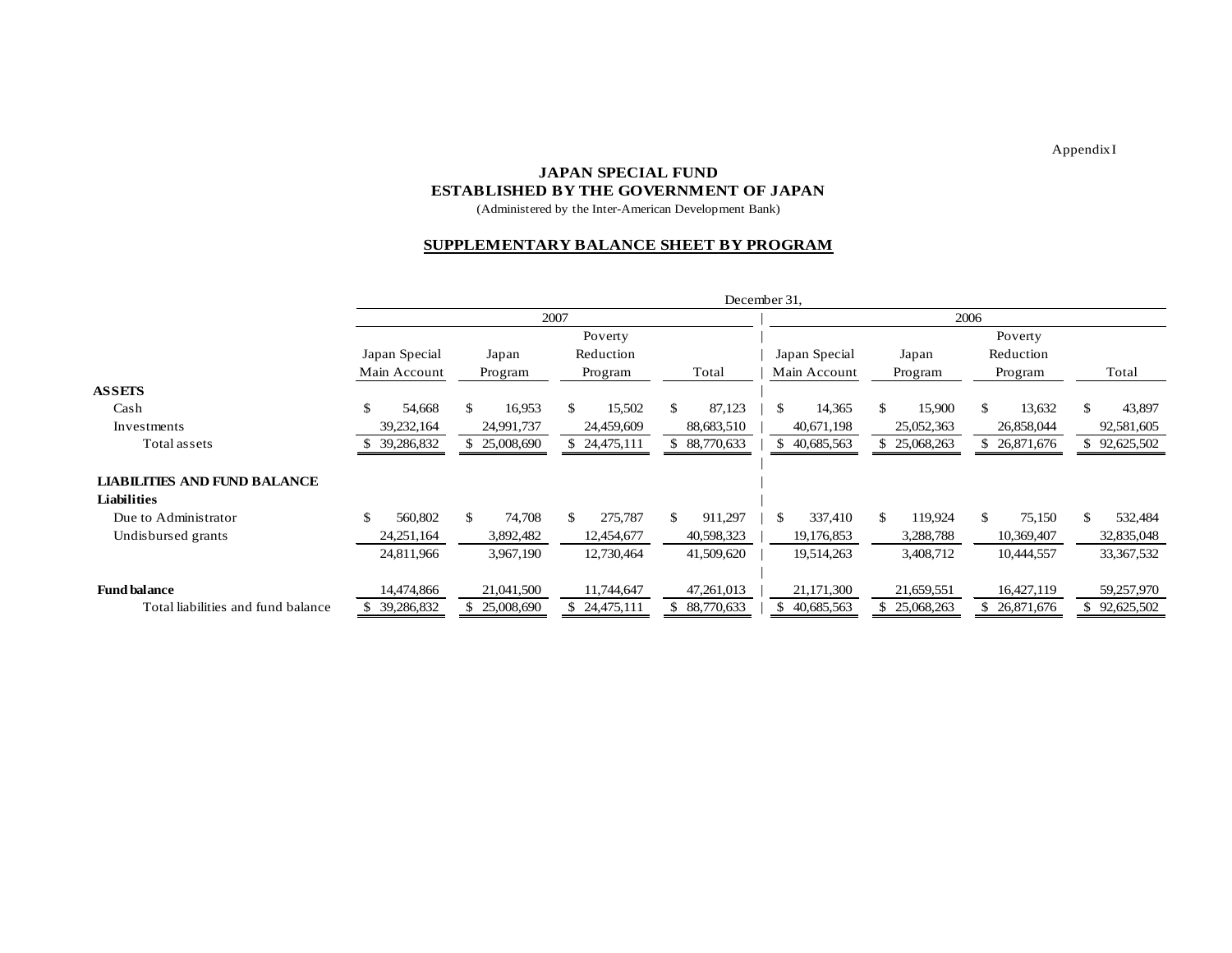Appendix II

### **JAPAN SPECIAL FUNDESTABLISHED BY THE GOVERNMENT OF JAPAN**

(Administered by the Inter-American Development Bank)

#### **SUPPLEMENTARY STATEMENT OF CHANGES IN FUND BALANCE BY PROGRAM**

|                                 |                 |                                 |               | For the years ended December 31, |               |            |              |                 |  |
|---------------------------------|-----------------|---------------------------------|---------------|----------------------------------|---------------|------------|--------------|-----------------|--|
|                                 |                 |                                 | 2007          |                                  |               | 2006       |              |                 |  |
|                                 |                 |                                 | Poverty       |                                  |               |            | Poverty      |                 |  |
|                                 | Japan Special   | Japan                           | Reduction     |                                  | Japan Special | Japan      | Reduction    |                 |  |
|                                 | Main Account    | Program                         | Program       | Total                            | Main Account  | Program    | Program      | Total           |  |
| <b>ADDITIONS</b>                |                 |                                 |               |                                  |               |            |              |                 |  |
| Contributions                   | 6,313,407<br>-S | \$.<br>$\overline{\phantom{a}}$ | $\mathcal{S}$ | 6,313,407<br>\$                  | 5,599,407     | \$         | \$.          | 5,599,407<br>£. |  |
| Income on cash and investments  | 1,884,626       | 1,089,586                       | 1,137,308     | 4,111,520                        | 2,123,382     | 1,286,996  | 1,401,105    | 4,811,483       |  |
| Total additions                 | 8,198,033       | 1,089,586                       | 1,137,308     | 10,424,927                       | 7,722,789     | 1,286,996  | 1,401,105    | 10,410,890      |  |
| <b>DEDUCTIONS</b>               |                 |                                 |               |                                  |               |            |              |                 |  |
| Grants, net                     | 11,274,636      | 1,707,637                       | 5,819,780     | 18,802,053                       | 6,616,527     | 899,654    | 6,416,346    | 13,932,527      |  |
| Direct and indirect expenses    | 509,346         |                                 |               | 509,346                          | 198,747       |            |              | 198,747         |  |
| Administrative commissions      | 110,485         |                                 |               | 110,485                          | 97,990        |            |              | 97,990          |  |
| Transfer to another fund        | 3,000,000       |                                 |               | 3,000,000                        |               |            |              |                 |  |
| Total deductions                | 14,894,467      | 1,707,637                       | 5,819,780     | 22,421,884                       | 6,913,264     | 899,654    | 6,416,346    | 14,229,264      |  |
|                                 |                 |                                 |               |                                  |               |            |              |                 |  |
| <b>Change in Fund balance</b>   | (6,696,434)     | (618,051)                       | (4,682,472)   | (11,996,957)                     | 809,525       | 387,342    | (5,015,241)  | (3,818,374)     |  |
| Fund balance, beginning of year | 21,171,300      | 21,659,551                      | 16,427,119    | 59,257,970                       | 20, 361, 775  | 21,272,209 | 21,442,360   | 63,076,344      |  |
| Fund balance, end of year       | 14,474,866      | 21,041,500                      | \$11,744,647  | 47,261,013                       | 21,171,300    | 21,659,551 | \$16,427,119 | 59,257,970      |  |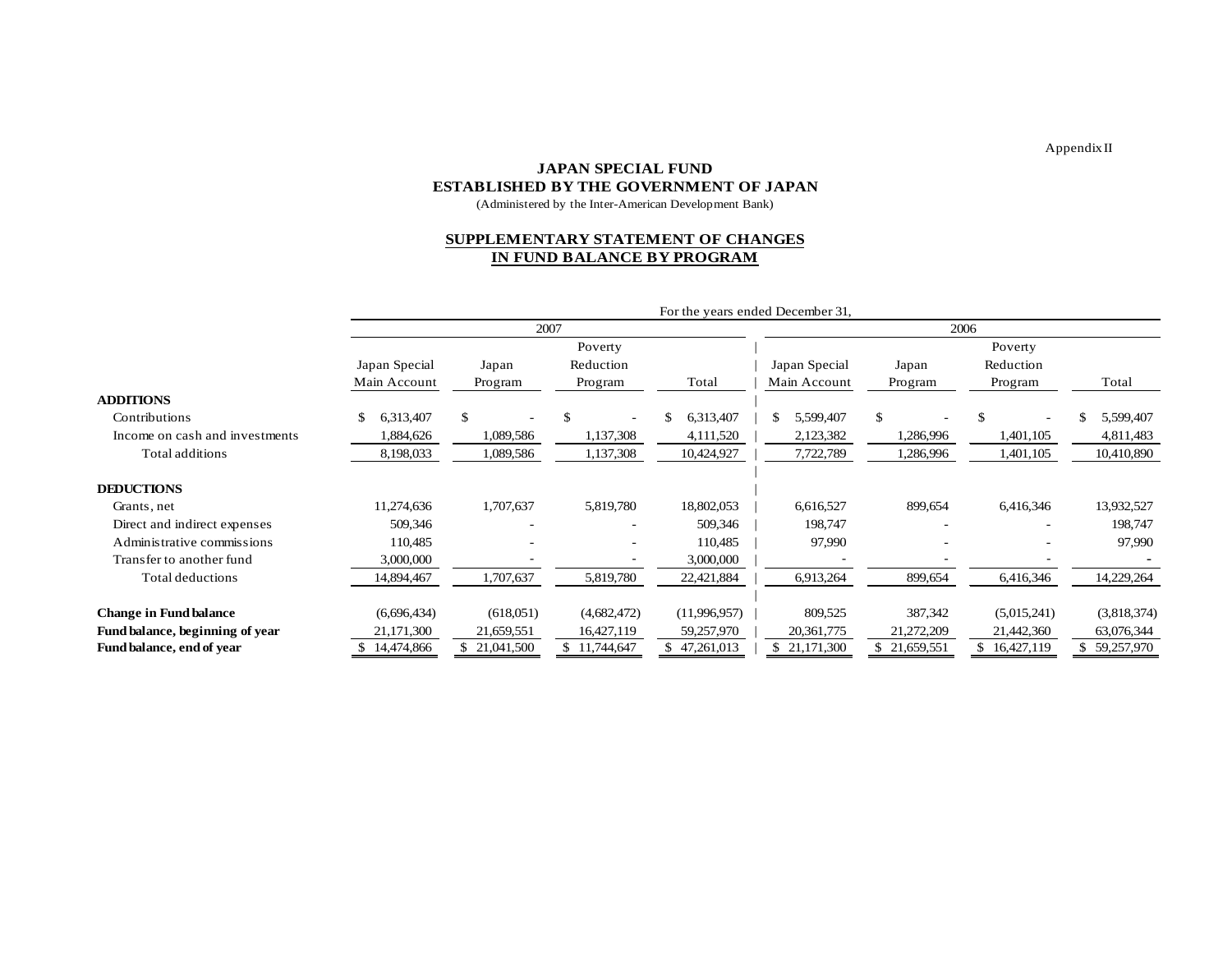# AUDITORS' REPORT AND FINANCIAL STATEMENTS

Japanese Consultants Fund Established by the Government of Japan December 31, 2007 and 2006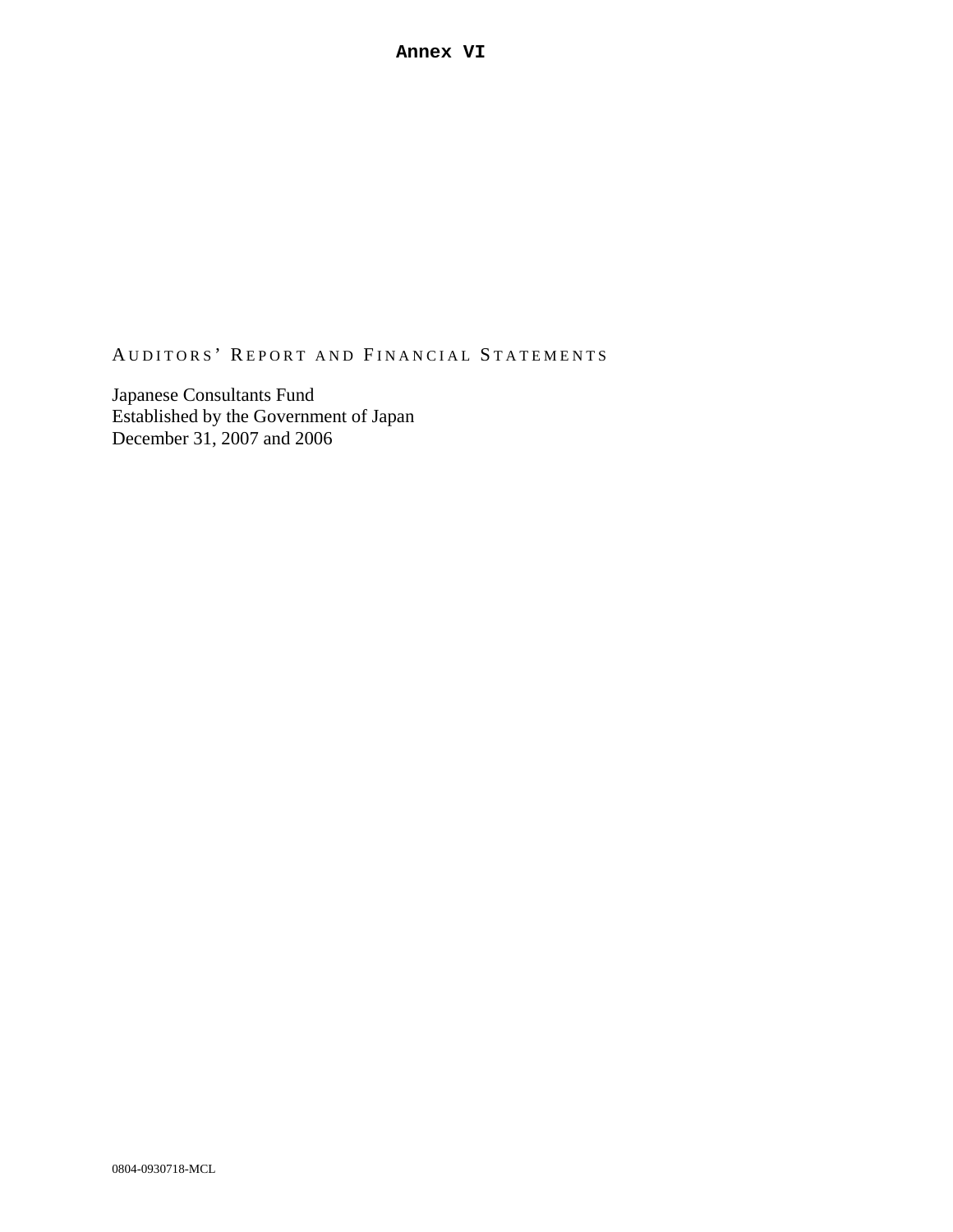

**Firmst & Young LLP** 8484 Westpark Drive McLean, VA 22102

www.ey.com

### **REPORT OF INDEPENDENT AUDITORS**

To the Inter-American Development Bank, Administrator of the Japanese Consultants Fund Established by the Government of Japan:

We have audited the accompanying balance sheet of the Japanese Consultants Fund Established by the Government of Japan (the Fund), administered by the Inter-American Development Bank (the Bank), as of December 31, 2007 and 2006, and the related statements of changes in fund balance and cash flows for the years then ended. These financial statements are the responsibility of the Bank's management. Our responsibility is to express an opinion on these financial statements based on our audits.

We conducted our audits in accordance with auditing standards generally accepted in the United States. Those standards require that we plan and perform the audit to obtain reasonable assurance about whether the financial statements are free of material misstatement. We were not engaged to perform an audit of the Fund's internal control over financial reporting. Our audits included consideration of internal control over financial reporting as a basis for designing audit procedures that are appropriate in the circumstances, but not for the purpose of expressing an opinion on the effectiveness of the Fund's internal control over financial reporting. Accordingly, we express no such opinion. An audit also includes examining, on a test basis, evidence supporting the amounts and disclosures in the financial statements, assessing the accounting principles used and significant estimates made by management, and evaluating the overall financial statement presentation. We believe that our audits provide a reasonable basis for our opinion.

In our opinion, the financial statements referred to above present fairly, in all material respects, the financial position of the Fund at December 31, 2007 and 2006, and the changes in its fund balance and its cash flows for the years then ended in conformity with accounting principles generally accepted in the United States.

Ernet + Young LLP

Washington, D.C. March 21, 2008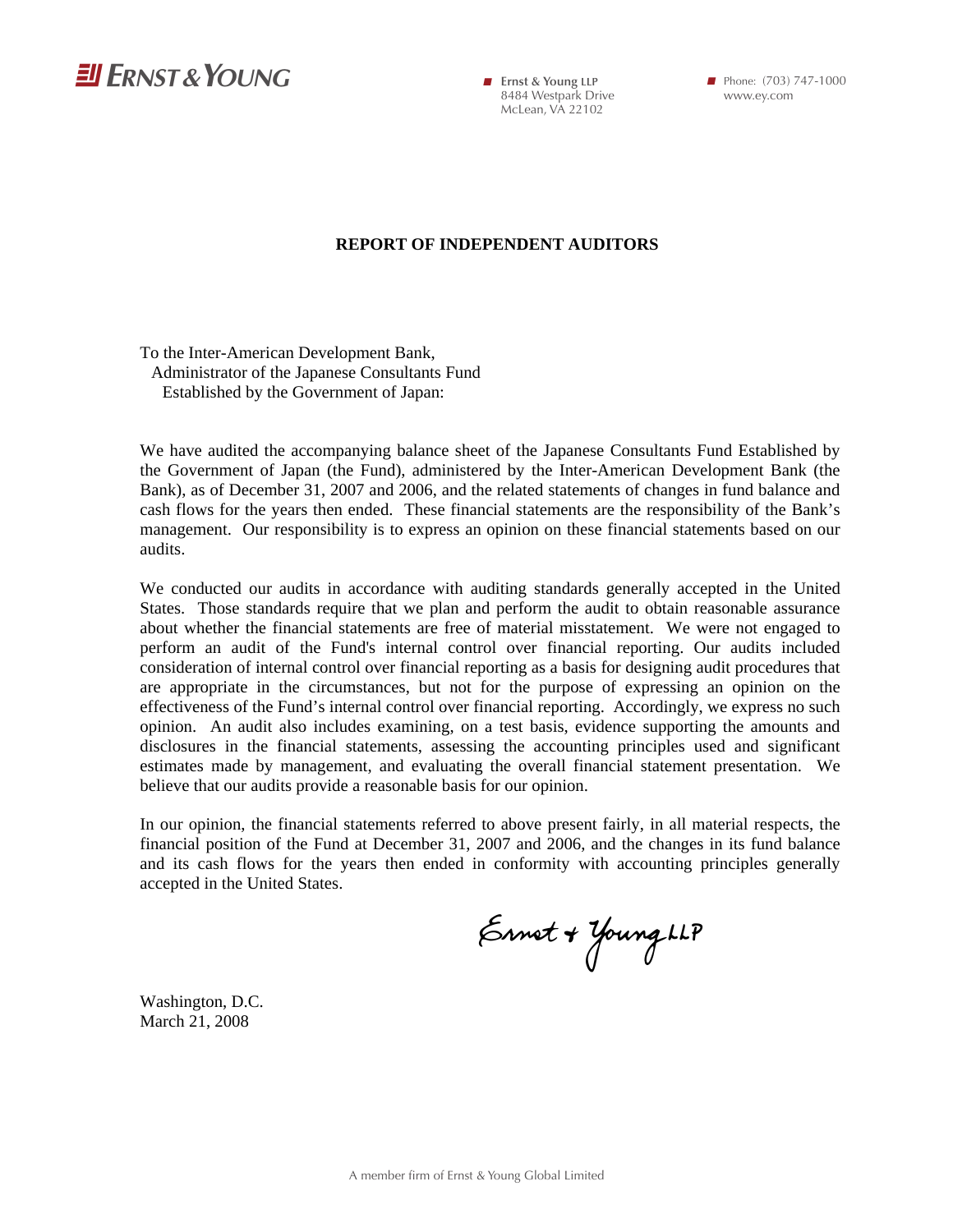## **JAPANESE CONSULTANTS FUND ESTABLISHED BY THE GOVERNMENT OF JAPAN**

(Administered by the Inter-American Development Bank)

### **BALANCE SHEET**

|                                     |              | December 31, |              |            |  |
|-------------------------------------|--------------|--------------|--------------|------------|--|
|                                     |              | 2007         | 2006         |            |  |
| <b>ASSETS</b>                       |              |              |              |            |  |
| Cash                                | \$           | 56,115       | \$           | 10,435     |  |
| Investments                         |              | 18,860,645   | 18, 345, 264 |            |  |
| Total assets                        | \$18,916,760 | \$18,355,699 |              |            |  |
| <b>LIABILITIES AND FUND BALANCE</b> |              |              |              |            |  |
| Due to Administrator                | \$           | 8,040        | \$           |            |  |
| Accrued expenses                    |              | 13,000       |              | 13,470     |  |
| Undisbursed grants                  |              | 7,966,024    |              | 5,538,933  |  |
| Fund balance                        |              | 10,929,696   |              | 12,803,296 |  |
| Total liabilities and fund balance  |              | \$18,916,760 | S.           | 18,355,699 |  |

### **STATEMENT OF CHANGES IN FUND BALANCE**

|                                 |                 | For the years ended December 31, |  |  |  |
|---------------------------------|-----------------|----------------------------------|--|--|--|
|                                 | 2007            | 2006                             |  |  |  |
| <b>ADDITIONS</b>                |                 |                                  |  |  |  |
| Contributions                   | \$<br>2,085,424 | \$<br>4,198,873                  |  |  |  |
| Income from investments         | 858,343         | 968,443                          |  |  |  |
| Total additions                 | 2,943,767       | 5,167,316                        |  |  |  |
| <b>DEDUCTIONS</b>               |                 |                                  |  |  |  |
| Grants, net                     | 4,737,491       | 2,739,073                        |  |  |  |
| Administrative commissions      | 41,708          | 83,977                           |  |  |  |
| Accountant fees                 | 13,000          | 13,470                           |  |  |  |
| Transfer to another fund        | 25,168          |                                  |  |  |  |
| Total deductions                | 4,817,367       | 2,836,520                        |  |  |  |
| <b>Change in Fund balance</b>   | (1,873,600)     | 2,330,796                        |  |  |  |
| Fund balance, beginning of year | 12,803,296      | 10,472,500                       |  |  |  |
| Fund balance, end of year       | \$10,929,696    | \$12,803,296                     |  |  |  |

*The accompanying notes are an integral part of these financial statements.*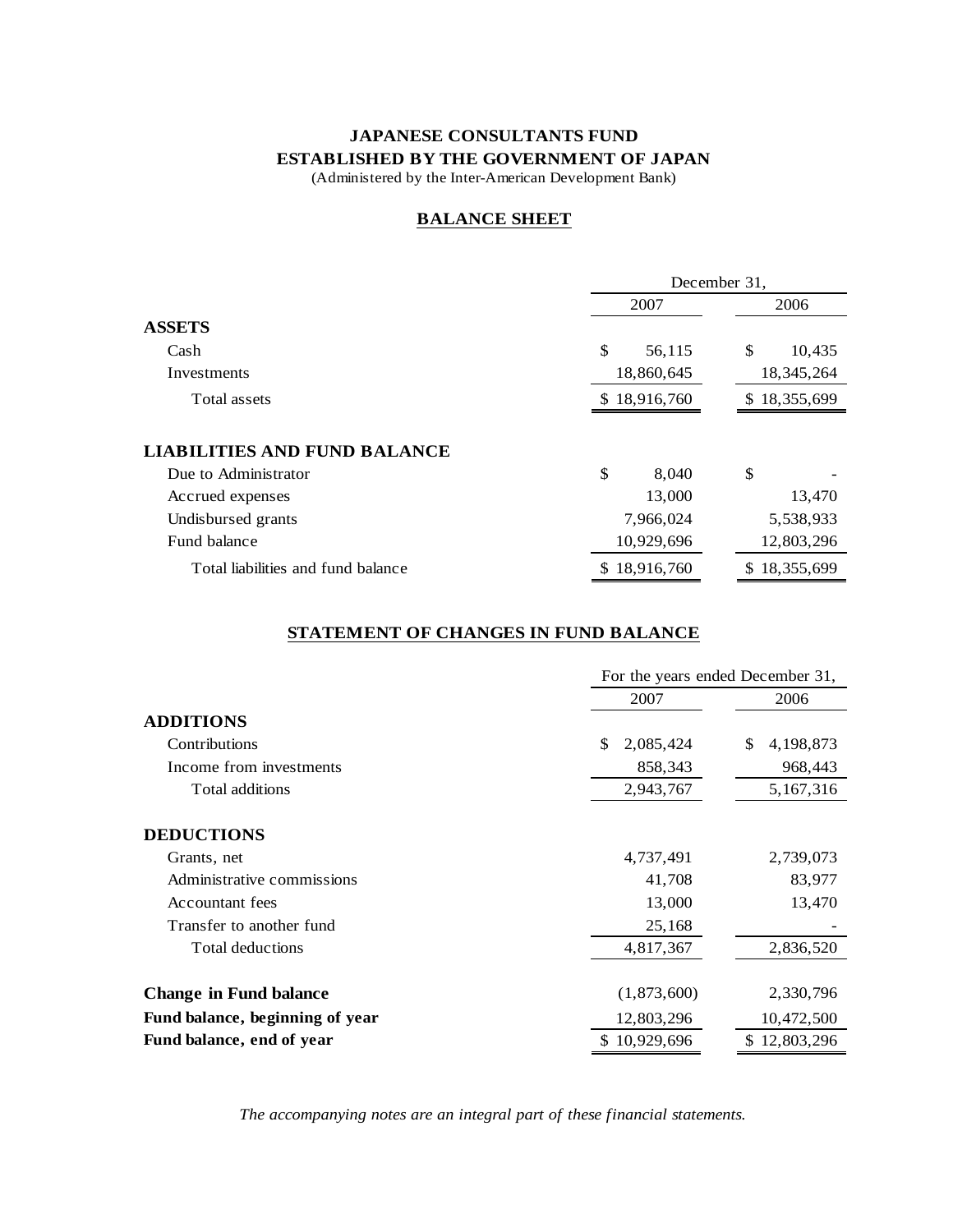## **JAPANESE CONSULTANTS FUND ESTABLISHED BY THE GOVERNMENT OF JAPAN**

(Administered by the Inter-American Development Bank)

## **STATEMENT OF CASH FLOWS**

|                                                 |               | For the years ended December 31, |  |  |
|-------------------------------------------------|---------------|----------------------------------|--|--|
|                                                 | 2007          | 2006                             |  |  |
| <b>CASH FLOWS FROM OPERATING ACTIVITIES</b>     |               |                                  |  |  |
| Change in Fund balance                          | \$(1,873,600) | \$2,330,796                      |  |  |
| Adjustments to reconcile Change in Fund balance |               |                                  |  |  |
| to Net cash provided by operating activities:   |               |                                  |  |  |
| Net unrealized gains on investments             | (488, 217)    | (654, 912)                       |  |  |
| Decrease in Due from Administrator              |               | 681                              |  |  |
| Increase in Due to Administrator                | 8,040         |                                  |  |  |
| (Decrease) increase in Accounts payable         | (470)         | 638                              |  |  |
| Increase in Undisbursed grants                  | 2,427,091     | 58,828                           |  |  |
| Net cash provided by operating activities       | 72,844        | 1,736,031                        |  |  |
| <b>CASH FLOWS FROM INVESTING ACTIVITIES</b>     |               |                                  |  |  |
| Net increase in Investments                     | (27, 164)     | (1,861,268)                      |  |  |
| Net cash used in investing activities           | (27, 164)     | (1,861,268)                      |  |  |
| Net increase (decrease) in Cash                 | 45,680        | (125, 237)                       |  |  |
| Cash, beginning of year                         | 10,435        | 135,672                          |  |  |
| Cash, end of year                               | 56,115<br>\$  | 10,435<br>\$                     |  |  |

*The accompanying notes are an integral part of these financial statements.*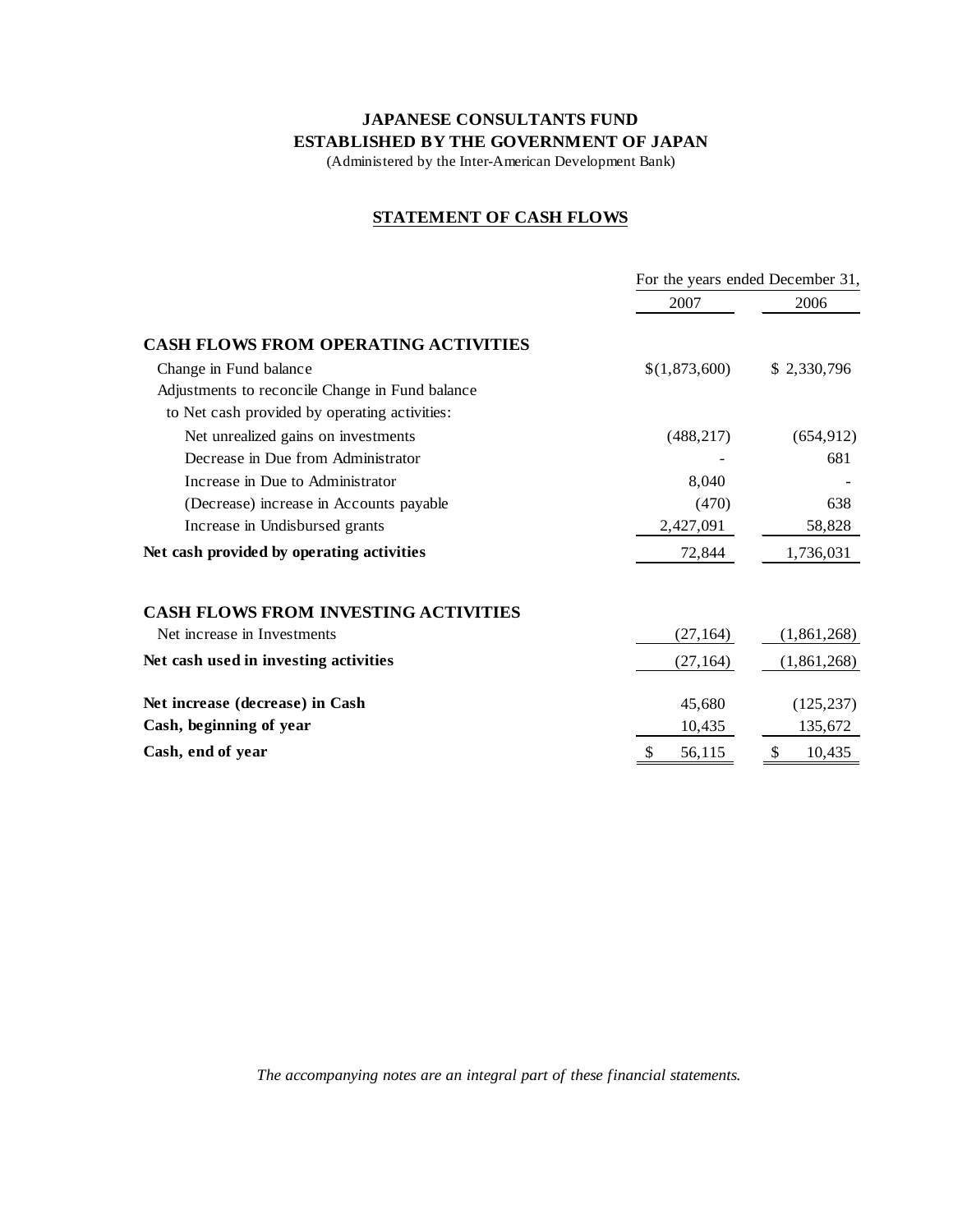### **JAPANESE CONSULTANTS FUND ESTABLISHED BY THE GOVERNMENT OF JAPAN**  (Administered by the Inter-American Development Bank)

# **NOTES TO FINANCIAL STATEMENTS**

December 31, 2007

### **NOTE A - NATURE OF THE FUND**

On February 15, 1995, the Government of Japan (the Government) and the Inter-American Development Bank (the Bank) signed an agreement (the Agreement) to establish the Japanese Consultants Fund (the Fund), which is funded by the Government and administered by the Bank.

The purpose of the Fund is to finance: (i) the fees and related travel expenses of individual Japanese consultants performing medium-term assignments (up to one year, with a possibility of further extension) in support of the Bank's activities; and (ii) the professional fees and related travel expenses for short-term consulting services performed at Bank headquarters or in the Bank's borrowing member countries by Japanese nationals, acting as individual consultants, or on behalf of specialized institutions and consulting firms (all such consulting services referred to collectively as the Consultancy Services).

On November 1, 2006, the Government and the Bank signed an agreement to transfer resources from the Fund to the Inter-American Investment Corporation (IIC) to finance professional fees and related expenses for consultancy services performed by Japanese individual consultants in cases related to development assistance and support activities at the IIC. On October 22, 2007, the Fund transferred to IIC \$25,168.

Resources are contributed by the Government to the Fund in Japanese yen and are immediately converted into United States dollars. As of December 31, 2007, the Government has contributed ¥4,574,067,000 (equivalent to approximately \$39,732,950).

Pursuant to the Agreement, the Bank is authorized to charge an administrative commission of 2% of funds contributed by the Government during each year. During 2007, administrative commissions were charged to the Fund in the amount of \$41,708 (2006 - \$83,977).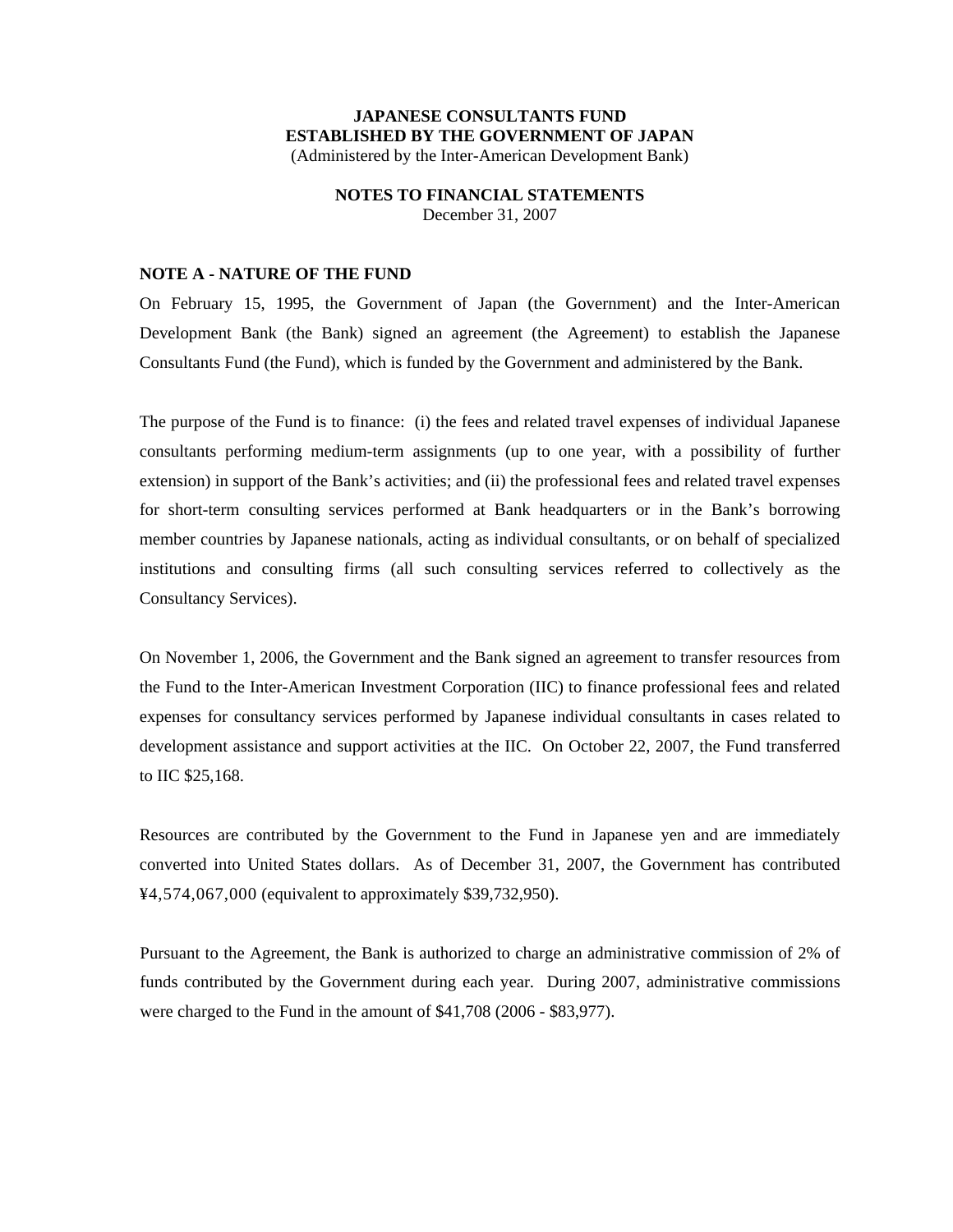$\mathcal{L}$ 

#### **NOTE B - SUMMARY OF SIGNIFICANT ACCOUNTING POLICIES**

The financial statements of the Fund are prepared in conformity with accounting principles generally accepted in the United States. The preparation of financial statements in conformity with generally accepted accounting principles requires management to make estimates and assumptions that affect the reported amount of assets and liabilities, the disclosure of contingent assets and liabilities at the date of the financial statements, and the reported amounts of additions to and deductions from the fund balance during the reporting period. Actual results could differ from these estimates.

#### *Investments*

Investments are carried and reported at fair value. Realized and unrealized gains and losses are included in Income from investments in the Statement of Changes in Fund Balance.

#### *Grants*

Technical cooperation grants are recorded as deductions from the fund balance when approved. Cancellations of the undisbursed portion of grants approved are recorded as an offset to Grants in the period in which they occur.

#### *Foreign currencies*

The financial statements are expressed in United States dollars, which is the functional and reporting currency of the Fund.

#### *Fair values of financial instruments*

The following methods and assumptions were used in estimating the fair value of financial instruments:

*Cash:* The carrying amount reported in the Balance Sheet for cash approximates fair value.

*Investments:* Fair values for investments are based on quoted prices, where available; otherwise they are based on quoted prices of comparable instruments or discounted cash flows.

### **NOTE C - INVESTMENTS**

The Bank invests the Fund's resources in the same type of securities in which it invests its own funds under its investment authority. The Fund's resources are invested in high quality securities through an investment pool managed by the Bank. Investments may include government, agency, corporate, and bank obligations, and asset- and mortgage-backed securities with credit quality equivalent to ratings ranging from AAA to A+.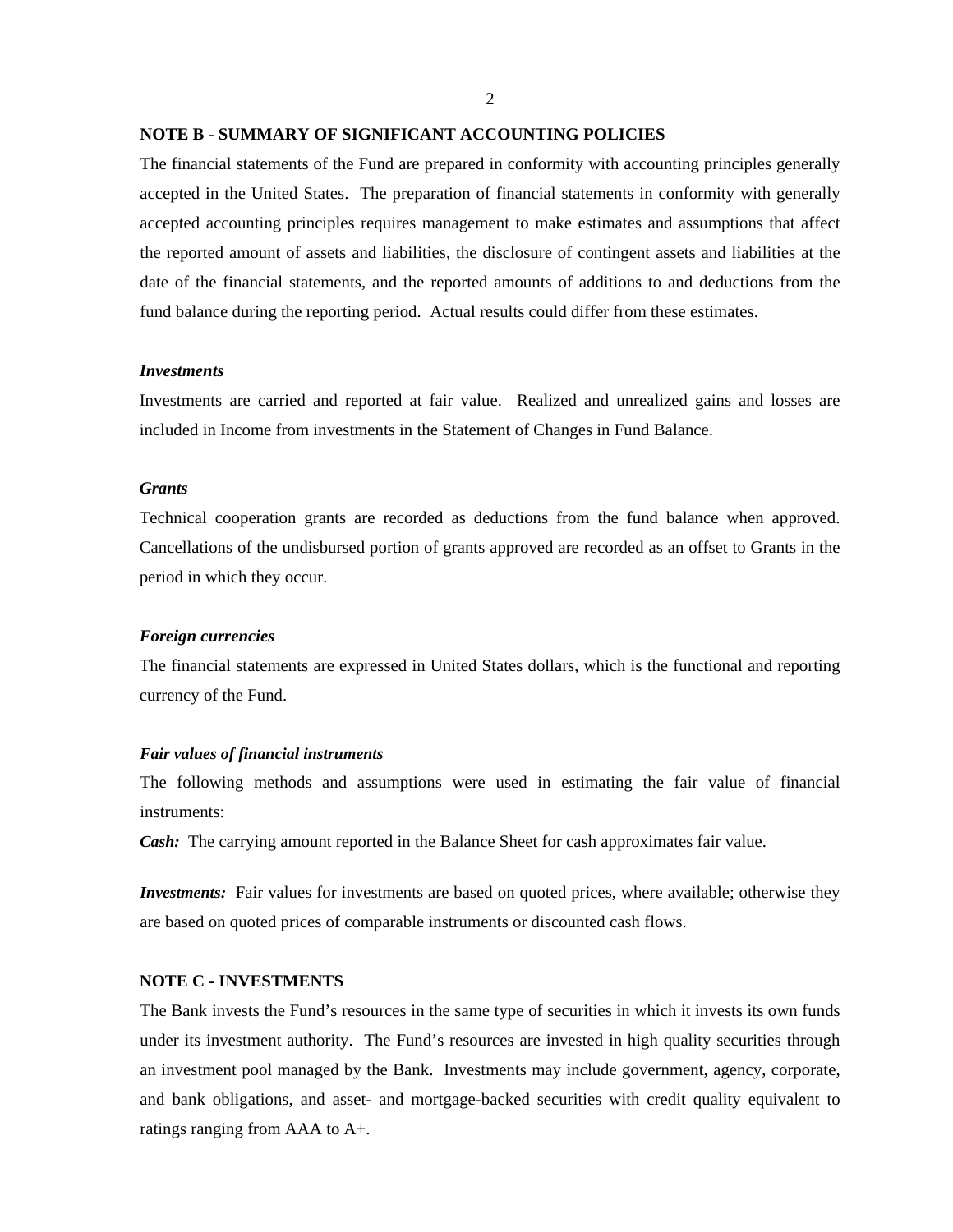The Bank limits the Fund's activities of investing to a list of authorized dealers and counterparties. Credit limits have been established for each counterparty and the Bank, as Administrator of the Fund, does not anticipate non-performance by any of the counterparties.

Net unrealized gains on investments, held at December 31, 2007, in the amount of \$488,217 (2006 - \$654,912) were included in Income from investments. The average return on investments, including realized and unrealized gains, during 2007 and 2006 was 4.36% and 5.21%, respectively.

### **NOTE D - UNDISBURSED GRANTS**

The following is a summary of changes in Undisbursed grants for the years ended December 31, 2007 and 2006:

|                                                                                        | 2007        | 2006        |
|----------------------------------------------------------------------------------------|-------------|-------------|
| Undisbursed grants as of January $1, \ldots, \ldots, \ldots, \ldots$                   | \$5,538,933 | \$5,480,105 |
|                                                                                        | 4,749,290   | 2,832,520   |
|                                                                                        | (11,799)    | (93, 447)   |
| Grants, net. $\dots \dots \dots \dots \dots \dots \dots \dots \dots \dots \dots \dots$ | 4,737,491   | 2,739,073   |
| Disbursements                                                                          | (2,310,400) | (2,680,245) |
|                                                                                        | \$7,966,024 | \$5,538,933 |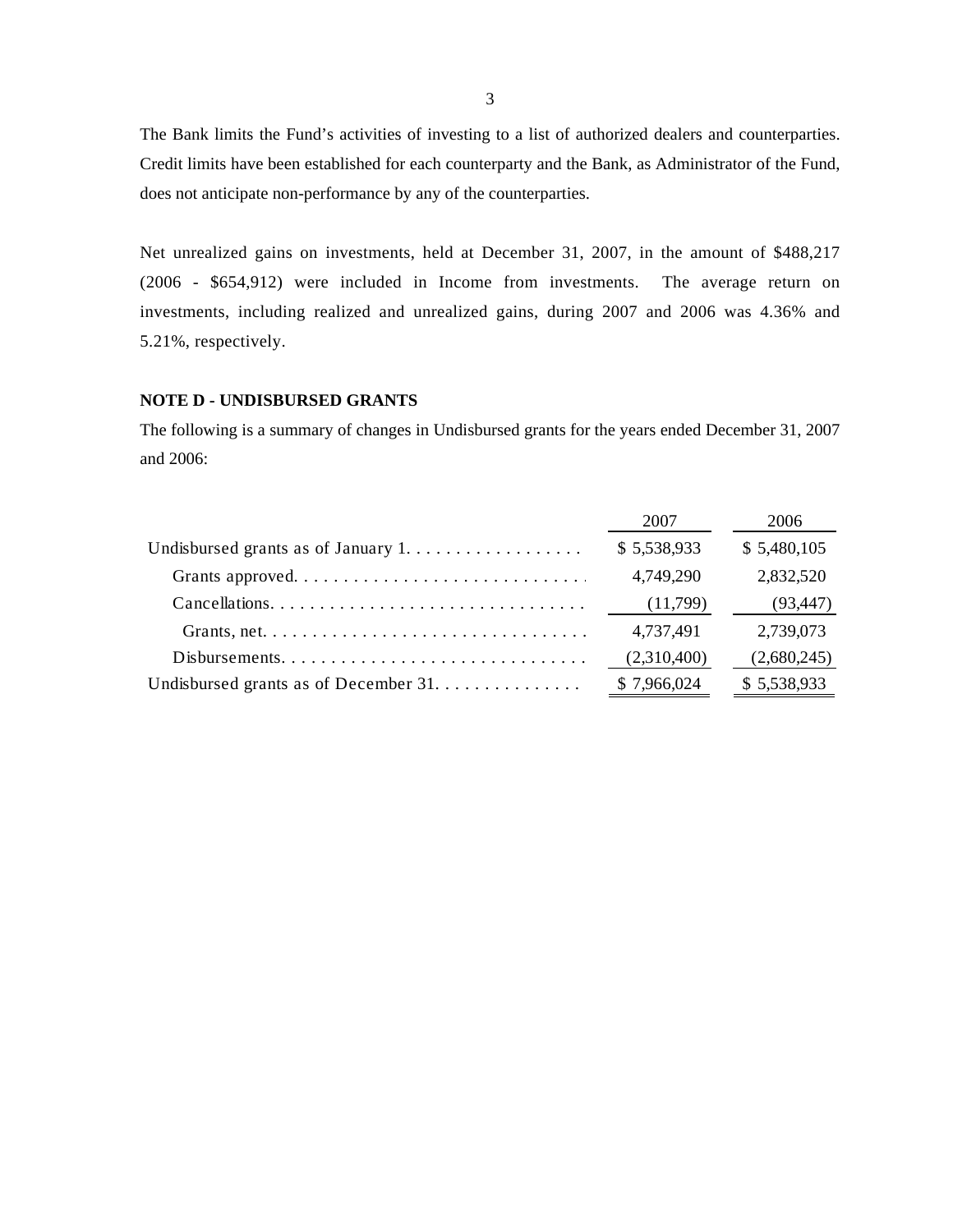## AUDITORS' REPORT AND FINANCIAL STATEMENTS

Japanese Scholarship Fund Established by the Government of Japan December 31, 2007 and 2006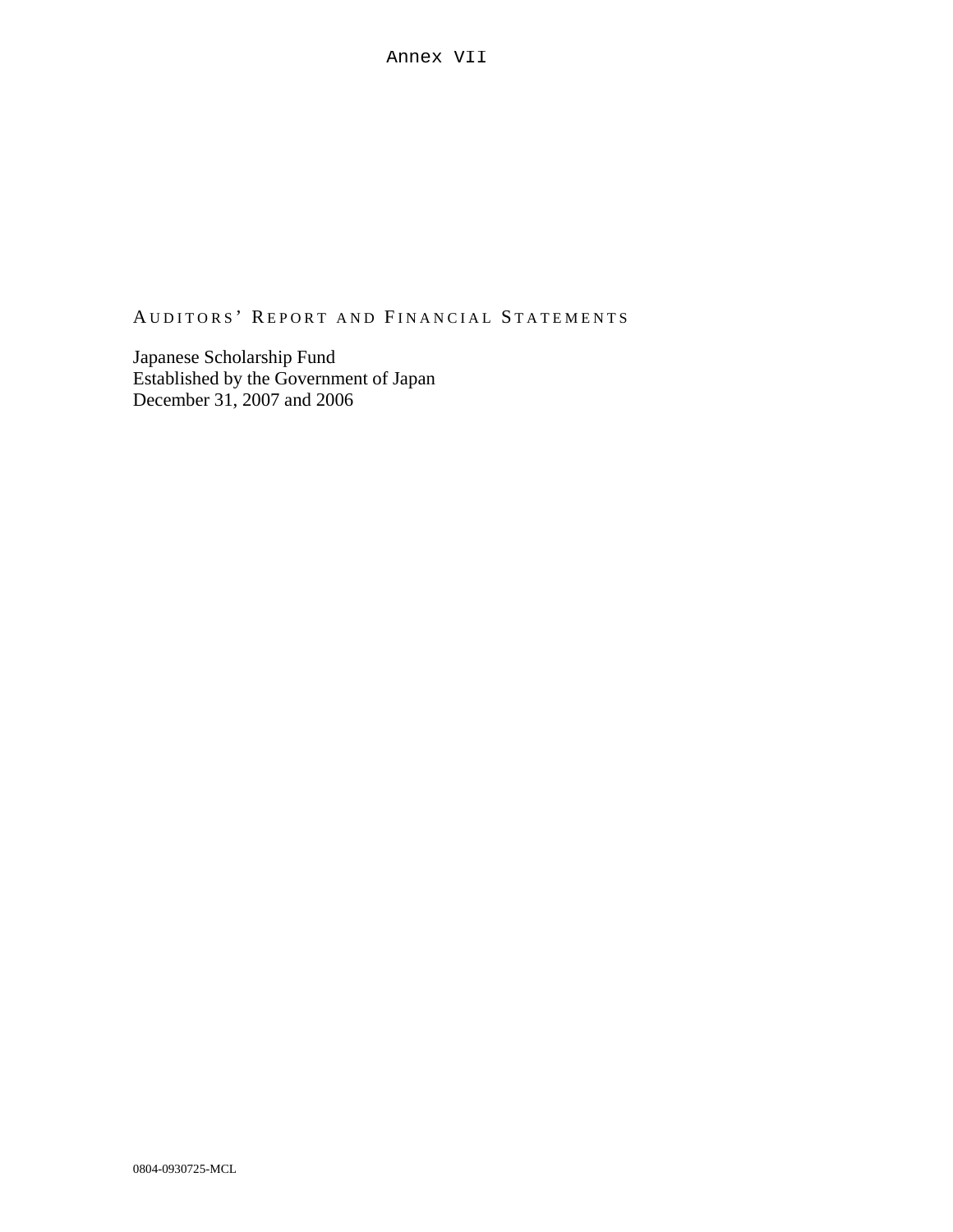#### **REPORT OF INDEPENDENT AUDITORS**

To the Inter-American Development Bank, Administrator of the Japanese Scholarship Fund Established by the Government of Japan:

We have audited the accompanying balance sheet of the Japanese Scholarship Fund Established by the Government of Japan (the Fund), administered by the Inter-American Development Bank (the Bank), as of December 31, 2007 and 2006, and the related statements of changes in fund balance and cash flows for the years then ended. These financial statements are the responsibility of the Bank's management. Our responsibility is to express an opinion on these financial statements based on our audits.

We conducted our audits in accordance with auditing standards generally accepted in the United States. Those standards require that we plan and perform the audit to obtain reasonable assurance about whether the financial statements are free of material misstatement. We were not engaged to perform an audit of the Fund's internal control over financial reporting. Our audits included consideration of internal control over financial reporting as a basis for designing audit procedures that are appropriate in the circumstances, but not for the purpose of expressing an opinion on the effectiveness of the Fund's internal control over financial reporting. Accordingly, we express no such opinion. An audit also includes examining, on a test basis, evidence supporting the amounts and disclosures in the financial statements, assessing the accounting principles used and significant estimates made by management, and evaluating the overall financial statement presentation. We believe that our audits provide a reasonable basis for our opinion.

In our opinion, the financial statements referred to above present fairly, in all material respects, the financial position of the Fund at December 31, 2007 and 2006, and the changes in its fund balance and its cash flows for the years then ended in conformity with accounting principles generally accepted in the United States.

Ernet + Young LLP

Washington, D.C. March 21, 2008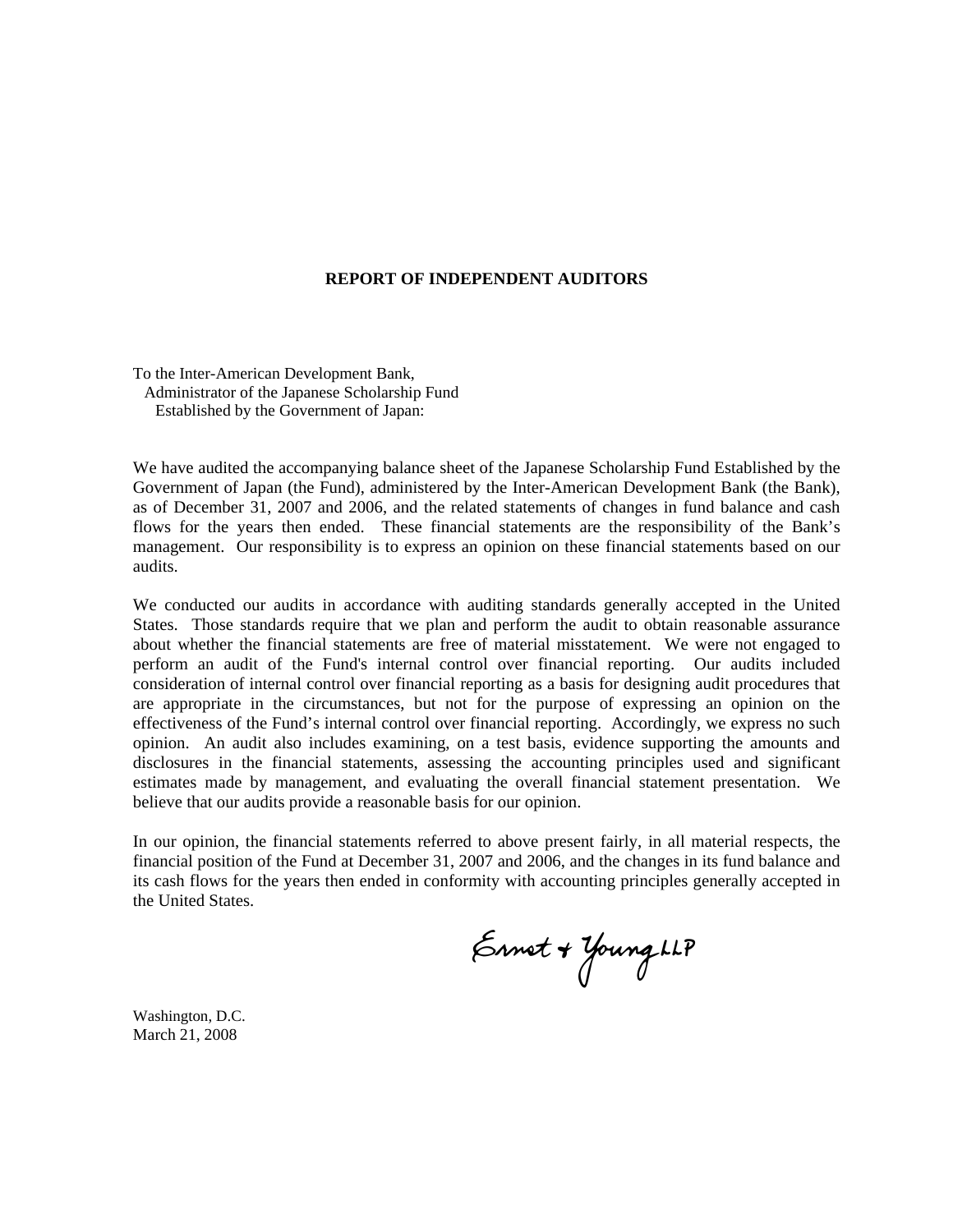## **JAPANESE SCHOLARSHIP FUND ESTABLISHED BY THE GOVERNMENT OF JAPAN**

(Administered by the Inter-American Development Bank)

### **BALANCE SHEET**

|                                       | December 31,  |                |  |  |
|---------------------------------------|---------------|----------------|--|--|
|                                       | 2007          | 2006           |  |  |
| <b>ASSETS</b>                         |               |                |  |  |
| Cash                                  | \$<br>387,820 | \$<br>800,945  |  |  |
| Investments                           | 7,909,756     | 7,108,584      |  |  |
| Total assets                          | 8,297,576     | 7,909,529<br>S |  |  |
| <b>LIABILITIES AND FUND BALANCE</b>   |               |                |  |  |
| Due to Administrator                  | \$<br>34,514  | \$<br>123,579  |  |  |
| Accounts payable and accrued expenses | 64,229        | 22,666         |  |  |
| Undisbursed scholarships              | 4,563,272     | 4,221,661      |  |  |
| Fund balance                          | 3,635,561     | 3,541,623      |  |  |
| Total liabilities and fund balance    | 8,297,576     | 7,909,529<br>S |  |  |

## **STATEMENT OF CHANGES IN FUND BALANCE**

|                                                          | For the years ended December 31, |                 |  |  |
|----------------------------------------------------------|----------------------------------|-----------------|--|--|
|                                                          | 2007                             | 2006            |  |  |
| <b>ADDITIONS</b>                                         |                                  |                 |  |  |
| Contributions                                            | \$<br>2,302,122                  | 2,368,054<br>\$ |  |  |
| Income on cash and investments                           | 374,891                          | 386,458         |  |  |
| Total additions                                          | 2,677,013                        | 2,754,512       |  |  |
| <b>DEDUCTIONS</b>                                        |                                  |                 |  |  |
| Scholarships, net                                        | 2,333,087                        | 2,563,205       |  |  |
| Administrative expenses                                  | 161,671                          | 103,583         |  |  |
| Total deductions                                         | 2,494,758                        | 2,666,788       |  |  |
| Change in Fund balance before translation adjustments    | 182,255                          | 87,724          |  |  |
| Translation adjustments                                  | (88,317)                         | 11,179          |  |  |
| Net change in Fund balance after translation adjustments | 93,938                           | 98,903          |  |  |
| Fund balance, beginning of year                          | 3,541,623                        | 3,442,720       |  |  |
| Fund balance, end of year                                | 3,635,561                        | 3,541,623       |  |  |

*The accompanying notes are an integral part of these financial statements.*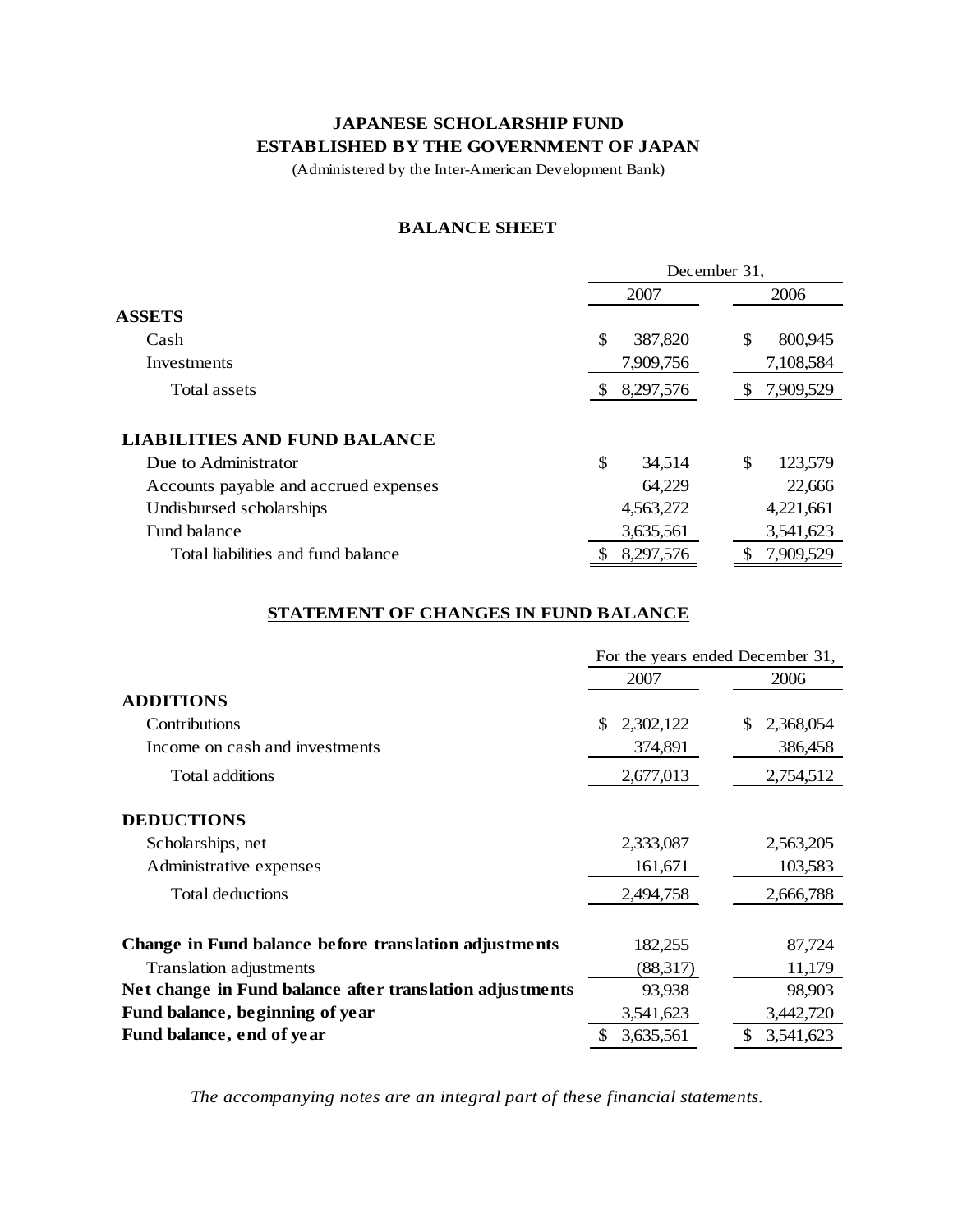## **JAPANESE SCHOLARSHIP FUND ESTABLISHED BY THE GOVERNMENT OF JAPAN**

(Administered by the Inter-American Development Bank)

### **STATEMENT OF CASH FLOWS**

|                                                                       | For the years ended |    |             |  |
|-----------------------------------------------------------------------|---------------------|----|-------------|--|
|                                                                       | December 31,        |    |             |  |
|                                                                       | 2007                |    | 2006        |  |
| <b>CASH FLOWS FROM OPERATING ACTIVITIES:</b>                          |                     |    |             |  |
| Change in Fund balance before translation adjustments                 | \$<br>182,255       | \$ | 87,724      |  |
| Adjustments to reconcile Change in Fund balance before                |                     |    |             |  |
| translation adjustments to Net cash provided by operating activities: |                     |    |             |  |
| Net unrealized (gains) losses on investments                          | (274, 842)          |    | 86,221      |  |
| Increase (decrease) in Accounts payable and accrued expenses          | 41,023              |    | (19,939)    |  |
| Increase in Undisbursed scholarships                                  | 225,575             |    | 404,101     |  |
| Decrease in Due to Administrator                                      | (88, 821)           |    | (51,066)    |  |
| Net cash provided by operating activities                             | 85,190              |    | 507,041     |  |
| <b>CASH FLOWS FROM INVESTING ACTIVITIES:</b>                          |                     |    |             |  |
| Net increase in Investments                                           | (526, 330)          |    | (1,023,522) |  |
| Net cash used in investing activities                                 | (526, 330)          |    | (1,023,522) |  |
| <b>Effect of exchange rate fluctuations on Cash</b>                   | 28,015              |    | (668)       |  |
| Net decrease in Cash                                                  | (413, 125)          |    | (517, 149)  |  |
| Cash, beginning of year                                               | 800,945             |    | 1,318,094   |  |
| Cash, end of year                                                     | \$<br>387,820       | \$ | 800,945     |  |
| Supplemental disclosure of noncash activities:                        |                     |    |             |  |
| Increase (decrease) resulting from exchange rate fluctuations:        |                     |    |             |  |
| Undisbursed scholarships                                              | \$<br>116,036       | \$ | (11, 947)   |  |
| Accounts payable and accrued expenses                                 | 540                 |    | 194         |  |
| Due to Administrator                                                  | (244)               |    | (94)        |  |
|                                                                       |                     |    |             |  |

*The accompanying notes are an integral part of these financial statements.*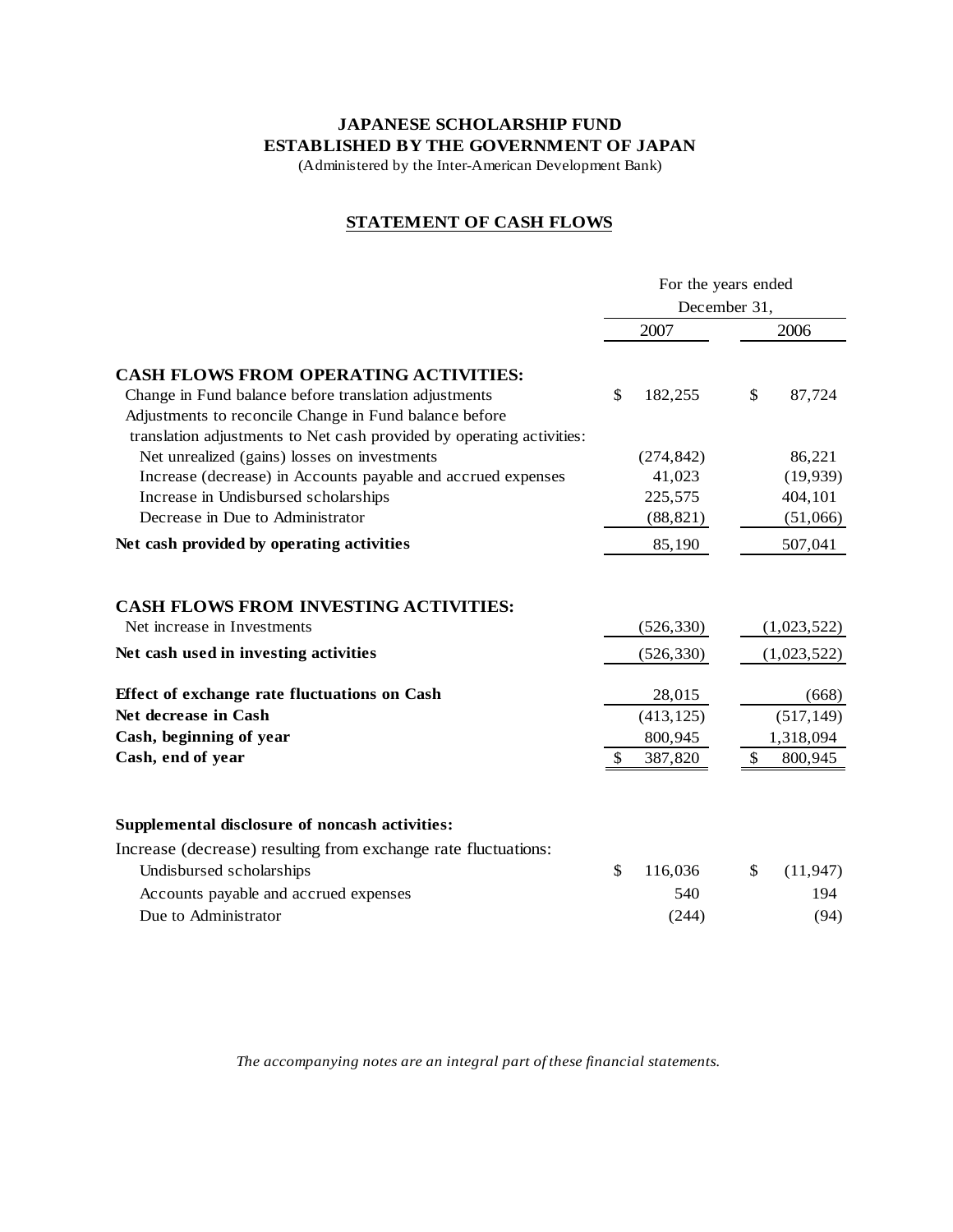# **JAPANESE SCHOLARSHIP FUND ESTABLISHED BY THE GOVERNMENT OF JAPAN**

(Administered by the Inter-American Development Bank)

### **NOTES TO FINANCIAL STATEMENTS**

December 31, 2007

### **NOTE A - NATURE OF THE FUND**

On February 18, 1991, the Government of Japan (the Government) and the Inter-American Development Bank (the Bank) signed an agreement (the Agreement) to establish the Japanese Scholarship Fund (the Fund) which is funded by the Government and administered by the Bank.

The purpose of the Fund is to offer a Scholarship Program which affords the opportunity to selected individuals, essentially from developing member countries of the Bank, with a public or private sector background, to pursue further studies at national or international institutions renowned for their programs in development-related fields. The scholars trained under the Scholarship Program are required to return to their countries to apply their enhanced knowledge and skills to help accelerate economic and social development.

Resources are contributed by the Government to the Fund in Japanese yen, and are immediately converted into United States dollars, to the extent not needed to fund yen operations. As of December 31, 2007, the Government has contributed ¥3,923,612,000 (equivalent to approximately \$34,007,589).

Pursuant to the Agreement, the Bank is authorized to charge the Fund direct costs of administration. During 2007, \$161,671 was charged to the Fund for direct administrative costs (2006 - \$103,583).

The Bank, as Administrator, makes disbursements during the year on behalf of the Fund for scholarships and direct administrative costs. At December 31, 2007, amounts Due to Administrator were \$34,514 (2006 - \$123,579).

### **NOTE B - SUMMARY OF SIGNIFICANT ACCOUNTING POLICIES**

The financial statements of the Fund are prepared in conformity with accounting principles generally accepted in the United States. The preparation of financial statements in conformity with generally accepted accounting principles requires management to make estimates and assumptions that affect the reported amount of assets and liabilities, the disclosure of contingent assets and liabilities at the date of the financial statements, and the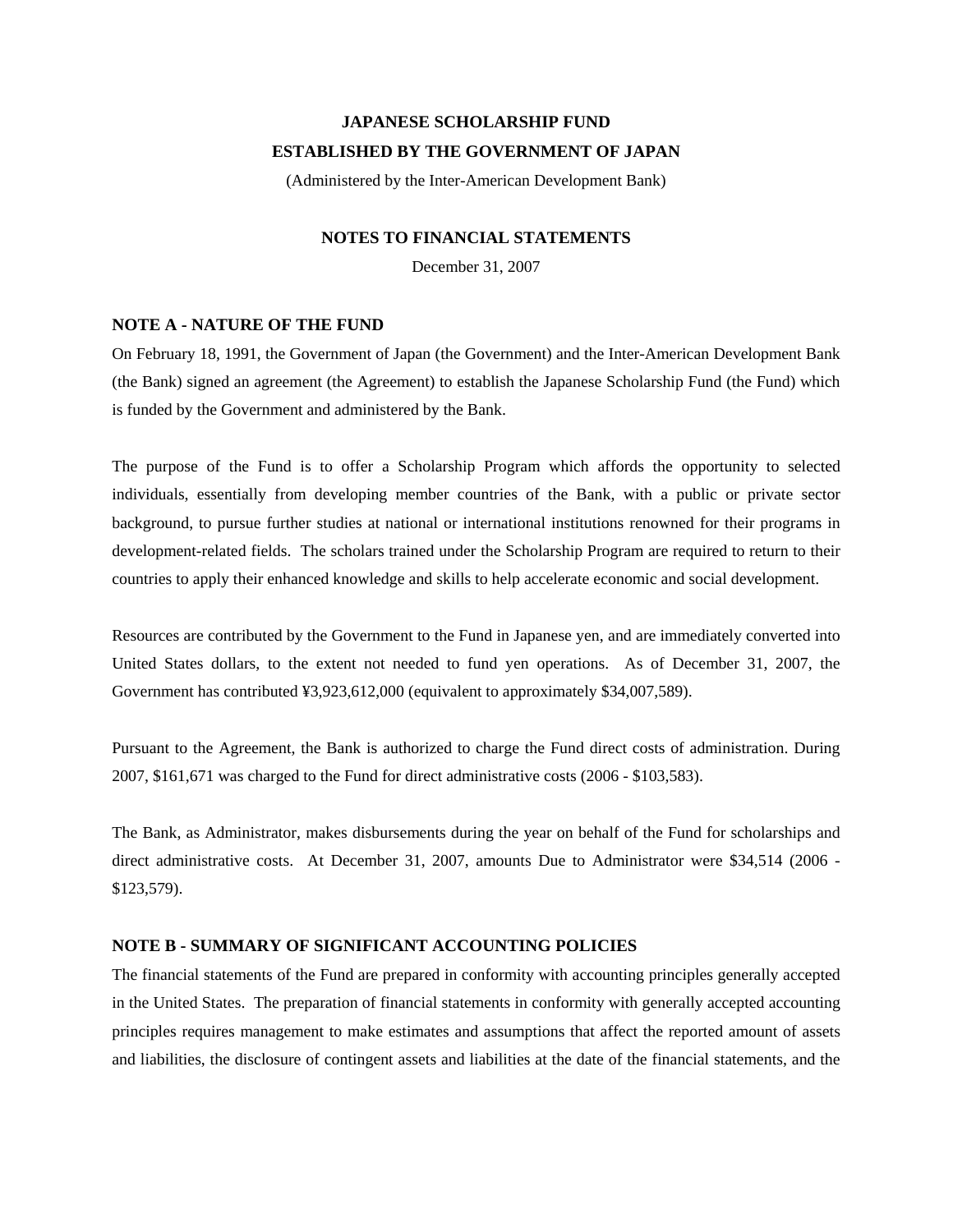reported amounts of additions to and deductions from the fund balance during the reporting period. Actual results could differ from these estimates.

#### *Investments*

Investments are carried and reported at fair value. Realized and unrealized gains and losses are included in Income on cash and investments in the Statement of Changes in Fund Balance.

#### *Scholarships*

The amounts approved under scholarships are recorded as deductions from the fund balance when approved. Cancellations of the undisbursed portion of scholarships approved for students who have completed their participation in the Scholarship Program, are recorded as an offset to scholarships in the period in which they occur. Repayments of scholarships from students who have selected not to return to their home country, are recorded as an offset to scholarships in the period in which they are made.

### *Translation of currencies*

The United States dollar is the functional currency of the Fund. The Fund approves and disburses a portion of its scholarships and administration expenses in Japanese yen. Assets and liabilities denominated in Japanese yen, if any, are translated to United States dollars at market rates of exchange prevailing at the Balance Sheet dates. The adjustments resulting from the translation of assets and liabilities into United States dollars are shown in the Statement of Changes in Fund Balance as Translation adjustments.

#### *Fair values of financial instruments*

The following methods and assumptions were used in estimating the fair value of financial instruments:

*Cash***:** The carrying amount reported in the Balance Sheet for cash approximates fair value.

*Investments:* Fair values for investments are based on quoted prices, where available; otherwise they are based on quoted prices of comparable instruments or discounted cash flows.

#### **NOTE C - INVESTMENTS**

The Bank invests the Fund's resources in the same type of securities in which it invests its own funds under its investment authority. The Fund's resources are invested in high quality securities through an investment pool managed by the Bank. Investments may include government, agency, corporate and bank obligations, and asset-and mortgage-backed securities with credit quality equivalent to ratings ranging from AAA to A+.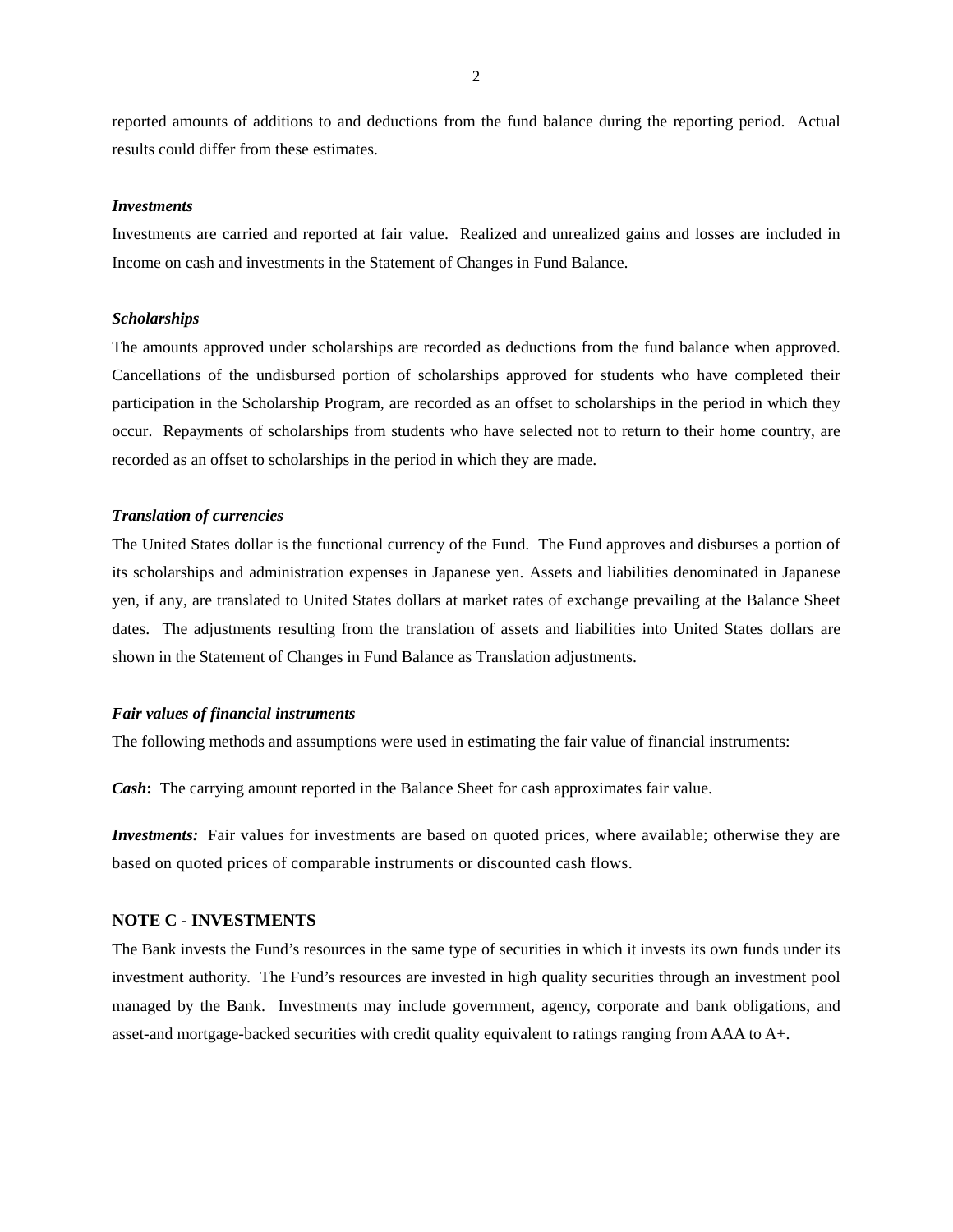The Bank limits the Fund's activities of investing in securities to a list of authorized dealers and counterparties. Credit limits have been established for each counterparty and the Bank, as the Administrator of the Fund, does not anticipate non-performance by any of the counterparties.

Net unrealized gains on investments, held at December 31, 2007, in the amount of \$274,842 (2006 – losses of \$86,221) were included in Income on cash and investments. The average return on investments, including realized and unrealized gains and losses, during 2007 and 2006 was 4.40% and 5.31%, respectively.

#### **NOTE D - UNDISBURSED SCHOLARSHIPS**

The following is a summary of changes in Undisbursed scholarships for the years ended December 31, 2007 and 2006:

|                                                      | 2007        | 2006          |
|------------------------------------------------------|-------------|---------------|
| Undisbursed scholarships as of January $1, \ldots$ . | \$4,221,661 | \$3,829,507   |
| Scholarships approved                                | 2,595,824   | 2,876,380     |
|                                                      | (202, 744)  | (233,504)     |
|                                                      | (2,167,505) | (2, 238, 775) |
| Translation adjustments.                             | 116,036     | (11, 947)     |
| Undisbursed scholarships as of December 31           | \$4,563,272 | \$4,221,661   |

#### **NOTE E - SCHOLARSHIPS**

Scholarships, net for the years ended December 31, 2007 and 2006 consist of the following components:

|                                                                   | 2007        | 2006        |
|-------------------------------------------------------------------|-------------|-------------|
|                                                                   | \$2,595,824 | \$2,876,380 |
| $Cancellations. \ldots \ldots \ldots \ldots \ldots \ldots \ldots$ | (202.744)   | (233,504)   |
|                                                                   | (59, 993)   | (79, 671)   |
|                                                                   | \$2,333,087 | \$2,563,205 |

#### **NOTE F - CONCENTRATION OF CREDIT RISK**

Credit risk represents the accounting loss that would be recognized at the reporting date if counterparties fail completely to perform as contracted. At December 31, 2007 and 2006, the Fund had cash in two financial institutions, one in the United States and one in Japan. The total cash balance of both accounts as of December 31, 2007 and 2006 was \$387,820 and \$800,945, respectively. The Bank, as the Administrator of the Fund, does not anticipate non-performance by any of the counterparties. The amount of credit risk shown, therefore, does not represent expected losses.